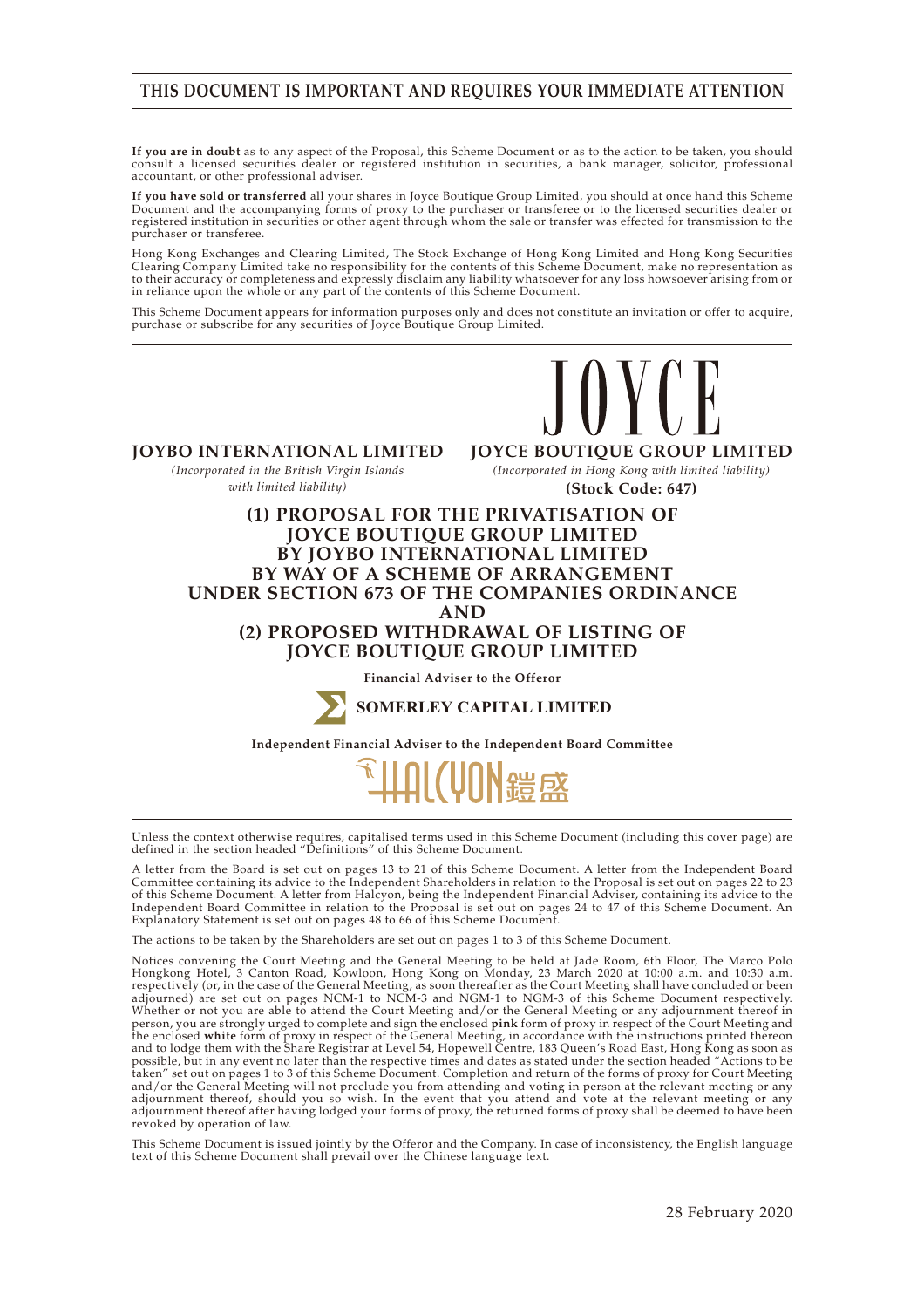# **THIS DOCUMENT IS IMPORTANT AND REQUIRES YOUR IMMEDIATE ATTENTION**

#### **NOTICE TO US INVESTORS**

*The Proposal is being made to cancel the securities of a Hong Kong company by means of a scheme of arrangement provided for under the Companies Ordinance and is subject to Hong Kong disclosure requirements, which are different from those of the US. The financial information included in this Scheme Document (if any) has been prepared in accordance with Hong Kong Financial Reporting Standards and thus may not be comparable to the financial information of US companies or companies whose financial statements are prepared in accordance with generally accepted accounting principles of the US.*

*A transaction effected by means of a scheme of arrangement is not subject to the tender offer rules of the US Securities Exchange Act of 1934, as amended. Accordingly, the Proposal is subject to the disclosure requirements and practices applicable in Hong Kong to schemes of arrangement, which differ from the disclosure requirements of the US tender offer rules.*

*This Scheme Document does not constitute an offer or invitation to purchase or subscribe for any securities of the Company in the US.*

*The receipt of cash pursuant to the Proposal by a US holder of Scheme Shares as consideration for the cancellation of their Scheme Shares pursuant to the Scheme may be a taxable transaction for US federal income tax purposes and under applicable US state and local, as well as foreign and other tax laws. Each holder of Scheme Shares is urged to consult their independent professional adviser immediately regarding the potential tax consequences of the Proposal.*

*It may be difficult for US holders of Scheme Shares to enforce their rights and claims arising out of the US federal securities laws, as the Offeror and the Company are located in a country other than the US and some or all of their officers and directors may be residents of a country other than the US. US holders of Scheme Shares may not be able to sue a non-US company or its officers or directors in a non-US court for violations of the US securities laws. Further, it may be difficult to compel a non-US company and its affiliates to subject themselves to a US court's judgement.*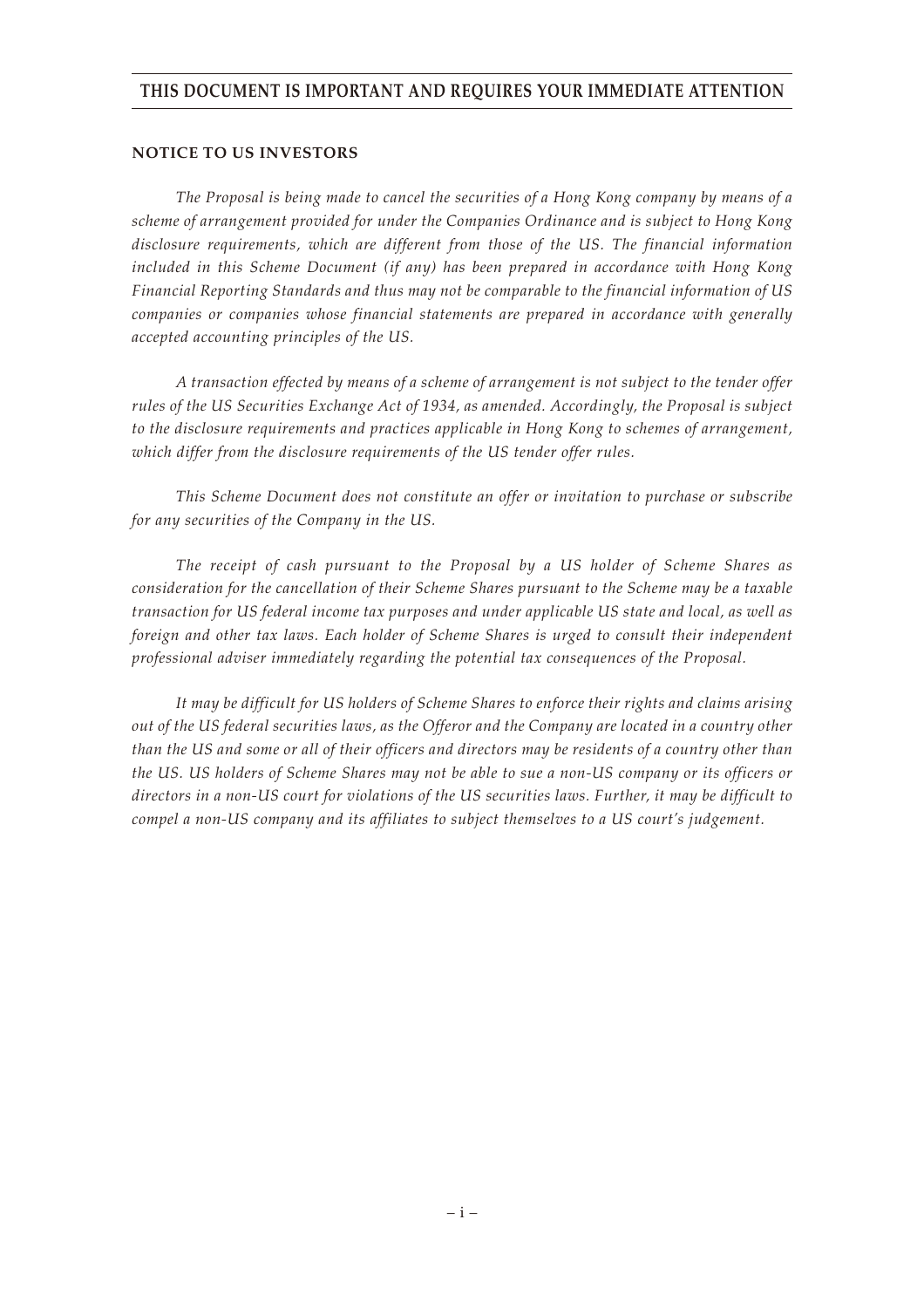# **CONTENTS**

# *Page*

|                                               | $\overline{1}$ |
|-----------------------------------------------|----------------|
|                                               | $\overline{4}$ |
|                                               | 10             |
|                                               | 13             |
| LETTER FROM THE INDEPENDENT BOARD COMMITTEE   | 22             |
| LETTER FROM THE INDEPENDENT FINANCIAL ADVISER | 24             |
|                                               | 48             |
| APPENDIX I - FINANCIAL INFORMATION RELATING   |                |
| TO THE GROUP                                  | 67             |
| APPENDIX II — GENERAL INFORMATION             | 75             |
|                                               | $S-1$          |
|                                               |                |
|                                               |                |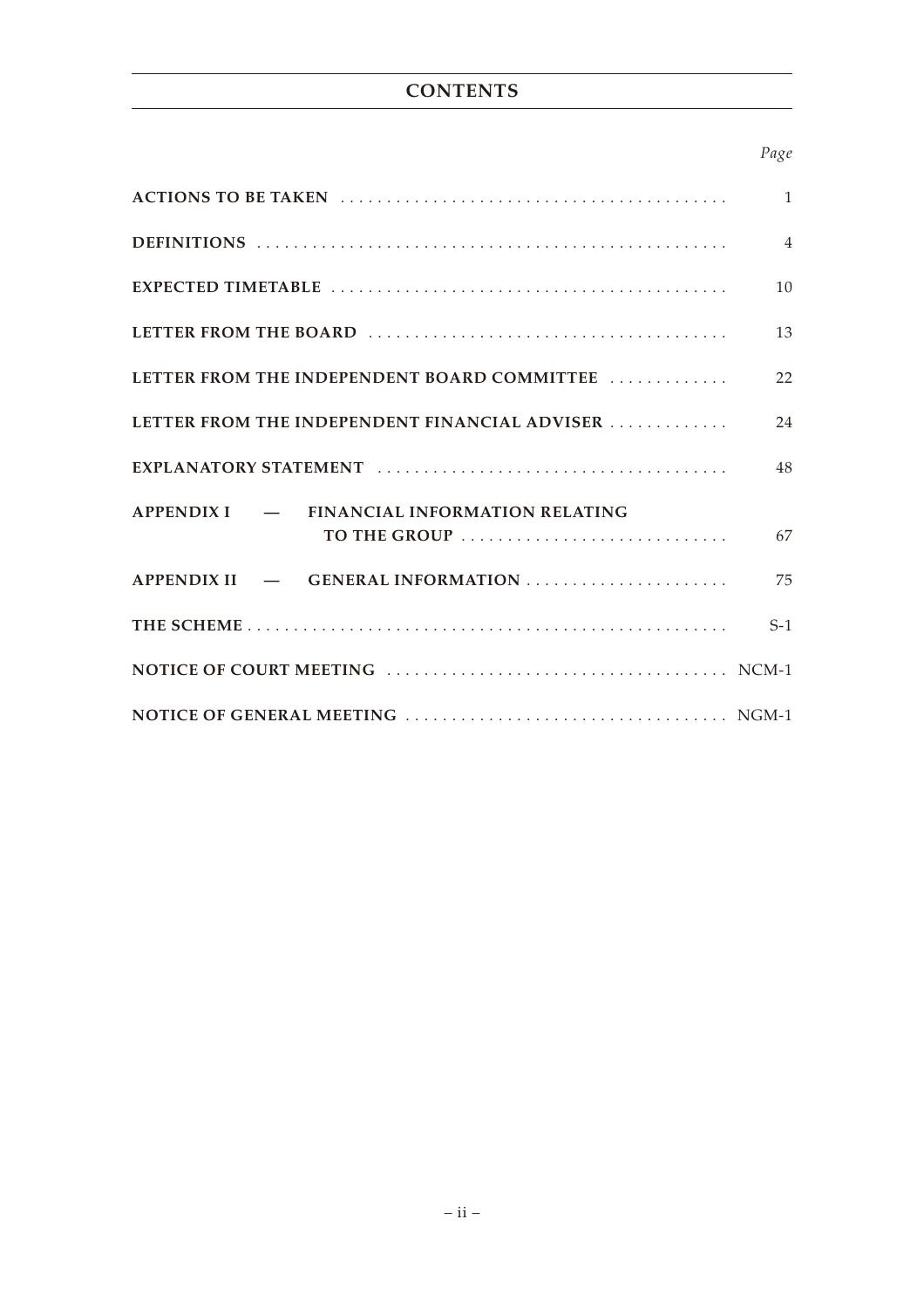#### **1. ACTIONS TO BE TAKEN BY SHAREHOLDERS**

For the purpose of determining the entitlements of the holders of Scheme Shares to attend and vote at the Court Meeting and the entitlements of the Shareholders to attend and vote at the General Meeting, the register of members of the Company will be closed from Wednesday, 18 March 2020 to Monday, 23 March 2020 (both days inclusive) and during such period, no transfer of Shares will be effected. In order to qualify to vote at the Court Meeting and the General Meeting, all transfers accompanied by the relevant share certificates must be lodged with the Share Registrar at Level 54, Hopewell Centre, 183 Queen's Road East, Hong Kong before 4:30 p.m. on Tuesday, 17 March 2020. A subsequent purchaser of Scheme Shares will need to obtain a proxy form from the transferor if he wishes to attend or vote at the Court Meeting or the General Meeting.

A **pink** form of proxy for use at the Court Meeting and a **white** form of proxy for use at the General Meeting are enclosed with this Scheme Document.

Whether or not you are able to attend the Court Meeting and/or the General Meeting or any adjournment thereof in person, if you are a holder of Scheme Shares, you are strongly urged to complete and sign the enclosed **pink** form of proxy in respect of the Court Meeting, and if you are a Shareholder, we strongly urge you to complete and sign the enclosed **white** form of proxy in respect of the General Meeting, in accordance with the instructions printed thereon, and to lodge them with the Share Registrar at Level 54, Hopewell Centre, 183 Queen's Road East, Hong Kong. **In order to be valid, the pink form of proxy for use at the Court Meeting should be lodged not less than 48 hours (exclusive of any part of a day that is a public holiday) before the time appointed for holding the Court Meeting or any adjournment thereof, and the white form of proxy for use at the General Meeting should be lodged not less than 48 hours (exclusive of any part of a day that is a public holiday) before the time appointed for holding the General Meeting or any adjournment thereof.** The completion and return of a form of proxy for the Court Meeting and/or the General Meeting will not preclude you from attending and voting in person at the relevant meeting or any adjournment thereof. In the event that you attend and vote at the relevant meeting or any adjournment thereof after having lodged your form of proxy, the returned form of proxy will be deemed to have been revoked by operation of law.

If you do not appoint a proxy and you do not attend and vote at the Court Meeting and/or the General Meeting, you will still be bound by the outcome of the Court Meeting and/or the General Meeting. You are therefore strongly urged to attend and vote at the Court Meeting and/or the General Meeting in person or by proxy.

Voting at the Court Meeting and the General Meeting will be taken by poll as required under the Listing Rules and the Takeovers Code.

The Company and the Offeror will make an announcement in relation to the results of the Court Meeting and the General Meeting and, if all the resolutions are passed at those meetings, further announcements will be made in relation to, among other things, the results of the hearing of the petition for the sanction of the Scheme by the High Court,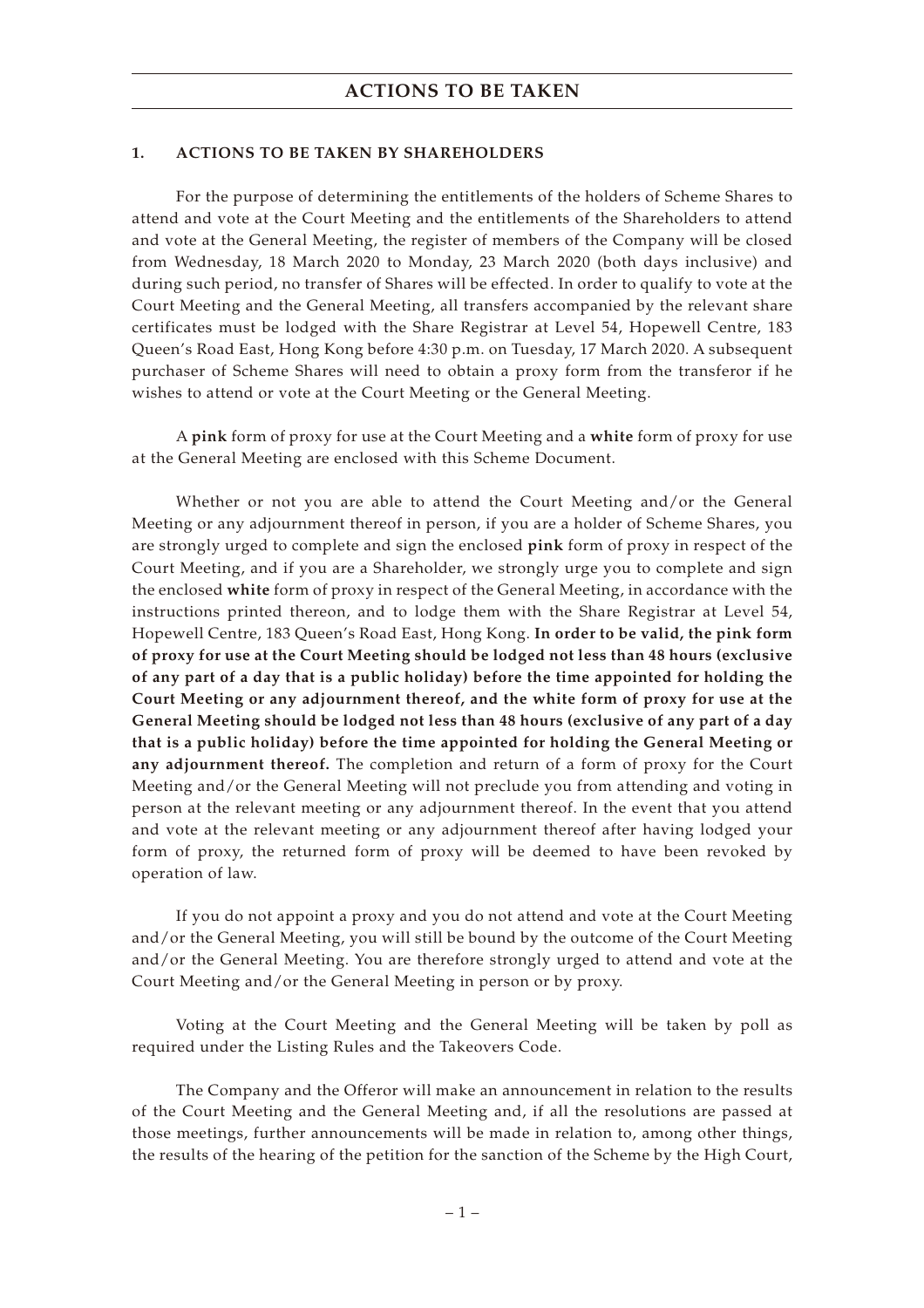# **ACTIONS TO BE TAKEN**

the Effective Date and the date of withdrawal of listing of the Shares from the Stock Exchange in accordance with the requirements of the Takeovers Code and the Listing Rules.

# **2. ACTIONS TO BE TAKEN BY BENEFICIAL OWNERS WHOSE SHARES ARE HELD BY A REGISTERED OWNER OR DEPOSITED IN CCASS**

No person shall be recognised by the Company as holding any Shares on trust.

If you are a Beneficial Owner whose Shares are registered in the name of a nominee, trustee, depositary or any other authorised custodian or third party, you should contact such Registered Owner to give instructions to and/or to make arrangements with such Registered Owner as to the manner in which the Shares beneficially owned by you should be voted at the Court Meeting and/or the General Meeting.

If you are a Beneficial Owner who wishes to attend the Court Meeting and/or the General Meeting personally, you should:

- (a) contact the Registered Owner directly to make the appropriate arrangements with the Registered Owner to enable you to attend and vote at the Court Meeting and/or the General Meeting and, for such purpose, the Registered Owner may appoint you as its proxy; or
- (b) arrange for some or all of the Shares registered in the name of the Registered Owner to be transferred into your own name.

The appointment of a proxy by the Registered Owner at the Court Meeting and/or the General Meeting shall be in accordance with all relevant provisions in the articles of association of the Company.

In the case of the appointment of a proxy by the Registered Owner, the relevant forms of proxy shall be completed and signed by the Registered Owner and shall be lodged in the manner and no later than the latest time for lodging the relevant forms of proxy as more particularly set out in this Scheme Document.

The completion and return of a form of proxy for the Court Meeting and/or the General Meeting will not preclude the Registered Owner from attending and voting in person at the relevant meeting or any adjournment thereof. In the event that the Registered Owner attends and votes at the relevant meeting or any adjournment thereof after having lodged his forms of proxy, the returned form of proxy will be deemed to have been revoked by operation of law.

If you are a Beneficial Owner whose Shares are deposited in CCASS and registered under the name of HKSCC Nominees, you must, unless you are an Investor Participant, contact your broker, custodian, nominee or other relevant person who is, or has, in turn, deposited such Shares with, a CCASS participant regarding voting instructions to be given to such persons, or alternatively to arrange for some or all of such Shares to be withdrawn from CCASS and transferred into your own name, if you wish to vote in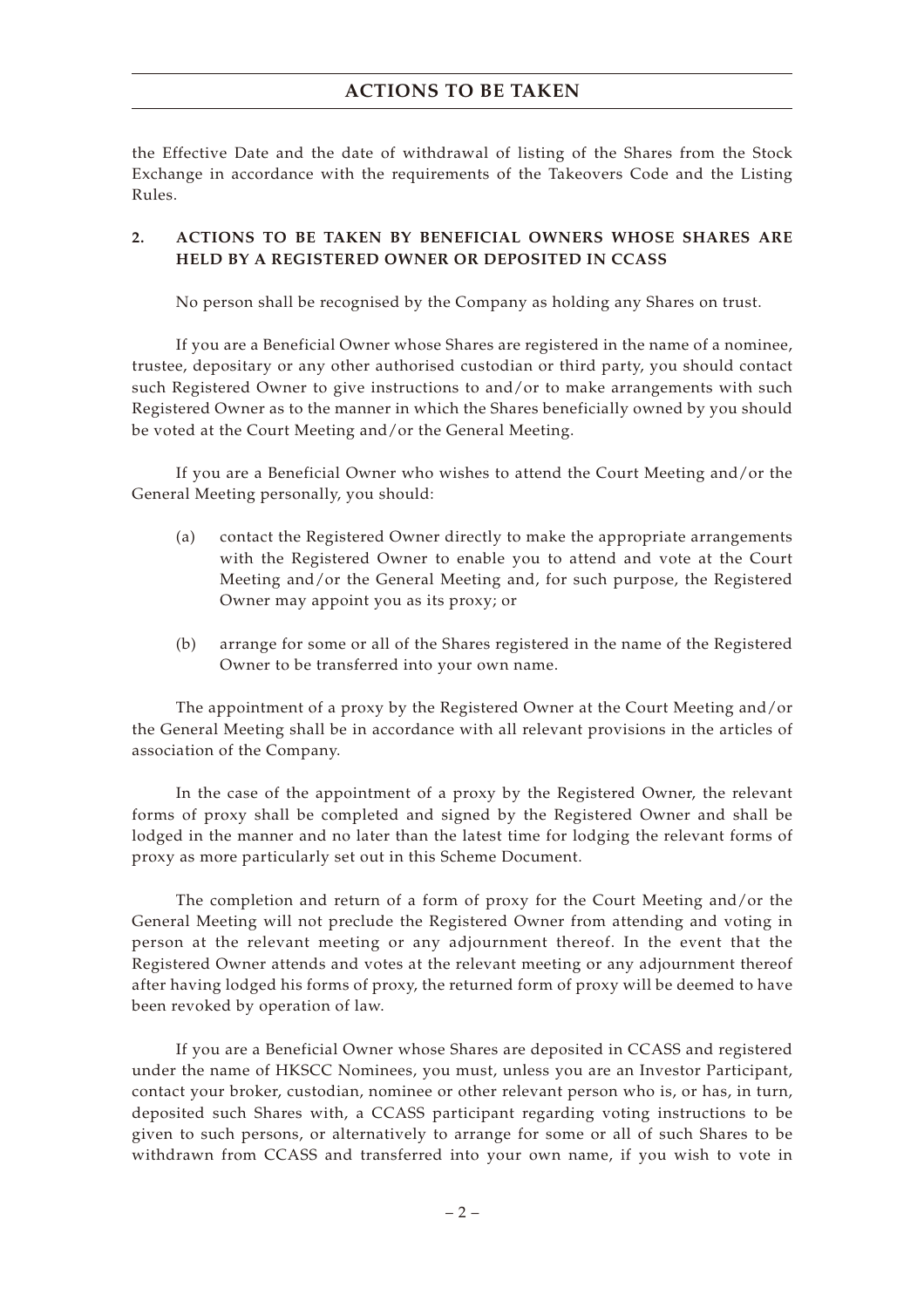# **ACTIONS TO BE TAKEN**

respect of the Scheme. The procedure for voting in respect of the Scheme by the Investor Participants and the Other CCASS Participants with respect to Shares registered under the name of HKSCC Nominees shall be in accordance with the "General Rules of CCASS" and the "CCASS Operational Procedures" in effect from time to time.

# **3. EXERCISE YOUR RIGHT TO VOTE**

**IF YOU ARE A SHAREHOLDER OR A BENEFICIAL OWNER, THE OFFEROR AND THE COMPANY STRONGLY ENCOURAGE YOU TO EXERCISE YOUR RIGHT TO VOTE OR GIVE INSTRUCTIONS TO THE RELEVANT REGISTERED OWNER TO VOTE IN PERSON OR BY PROXY AT THE COURT MEETING AND AT THE GENERAL MEETING. IF YOU KEEP ANY SHARES IN A SHARE LENDING PROGRAMME, THE OFFEROR AND THE COMPANY URGE YOU TO RECALL ANY OUTSTANDING SHARES ON LOAN TO AVOID MARKET PARTICIPANTS USING BORROWED STOCK TO VOTE.**

**IF YOU ARE A REGISTERED OWNER HOLDING SHARES ON BEHALF OF BENEFICIAL OWNERS, THE OFFEROR AND THE COMPANY WOULD BE GRATEFUL IF YOU WOULD INFORM THE RELEVANT BENEFICIAL OWNERS ABOUT THE IMPORTANCE OF EXERCISING THEIR RIGHT TO VOTE.**

**IF YOU ARE IN ANY DOUBT AS TO THE ACTION TO BE TAKEN, YOU ARE ENCOURAGED TO CONSULT YOUR LICENSED SECURITIES DEALER OR REGISTERED INSTITUTION IN SECURITIES, BANK MANAGER, SOLICITOR, PROFESSIONAL ACCOUNTANT OR OTHER PROFESSIONAL ADVISER.**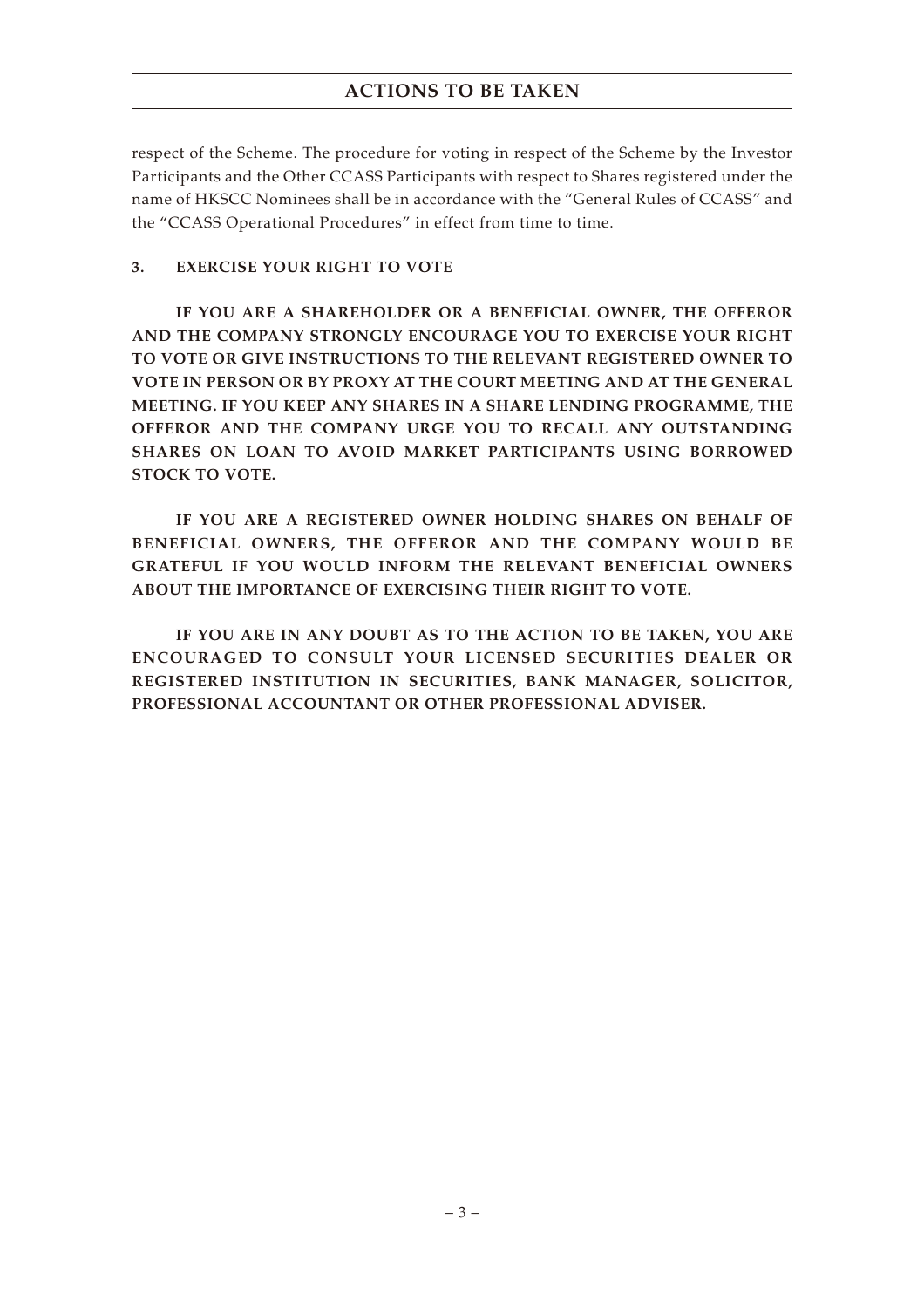*In this Scheme Document, the following expressions have the meanings set out below, unless the context requires otherwise:*

| acting in concert         | has the meaning given in the Takeovers Code, and<br>"persons acting in concert" shall be construed<br>accordingly                                                                                                                                                                                                                                                                                                                                                                                                                                                                         |  |  |
|---------------------------|-------------------------------------------------------------------------------------------------------------------------------------------------------------------------------------------------------------------------------------------------------------------------------------------------------------------------------------------------------------------------------------------------------------------------------------------------------------------------------------------------------------------------------------------------------------------------------------------|--|--|
| associates                | has the meaning given in the Takeovers Code                                                                                                                                                                                                                                                                                                                                                                                                                                                                                                                                               |  |  |
| Authorisations            | all necessary notifications, registrations, applications,<br>filings, authorisations, orders, recognitions, grants,<br>waivers and consents, licences, confirmations,<br>clearances, permissions, no-action relief, exemption<br>relief orders and approvals (including without<br>limitation any which are required or desirable under<br>or in connection with any applicable laws and<br>regulations or any licenses, permits or contractual<br>obligations of the Company), and all appropriate<br>waiting periods (including extensions thereof), in<br>connection with the Proposal |  |  |
| <b>Beneficial Owner</b>   | any beneficial owner of the Shares whose Shares are<br>registered in the name of a Registered Owner other<br>than himself                                                                                                                                                                                                                                                                                                                                                                                                                                                                 |  |  |
| <b>Board</b>              | the board of directors of the Company                                                                                                                                                                                                                                                                                                                                                                                                                                                                                                                                                     |  |  |
| <b>Cancellation Price</b> | a price of HK\$0.280 per Scheme Share payable in cash<br>to the Scheme Shareholders pursuant to the Scheme                                                                                                                                                                                                                                                                                                                                                                                                                                                                                |  |  |
| <b>CCASS</b>              | the Central Clearing and Settlement System<br>established and operated by HKSCC                                                                                                                                                                                                                                                                                                                                                                                                                                                                                                           |  |  |
| <b>CCASS Participant</b>  | a person admitted to participate in CCASS as a<br>participant, including an Investor Participant                                                                                                                                                                                                                                                                                                                                                                                                                                                                                          |  |  |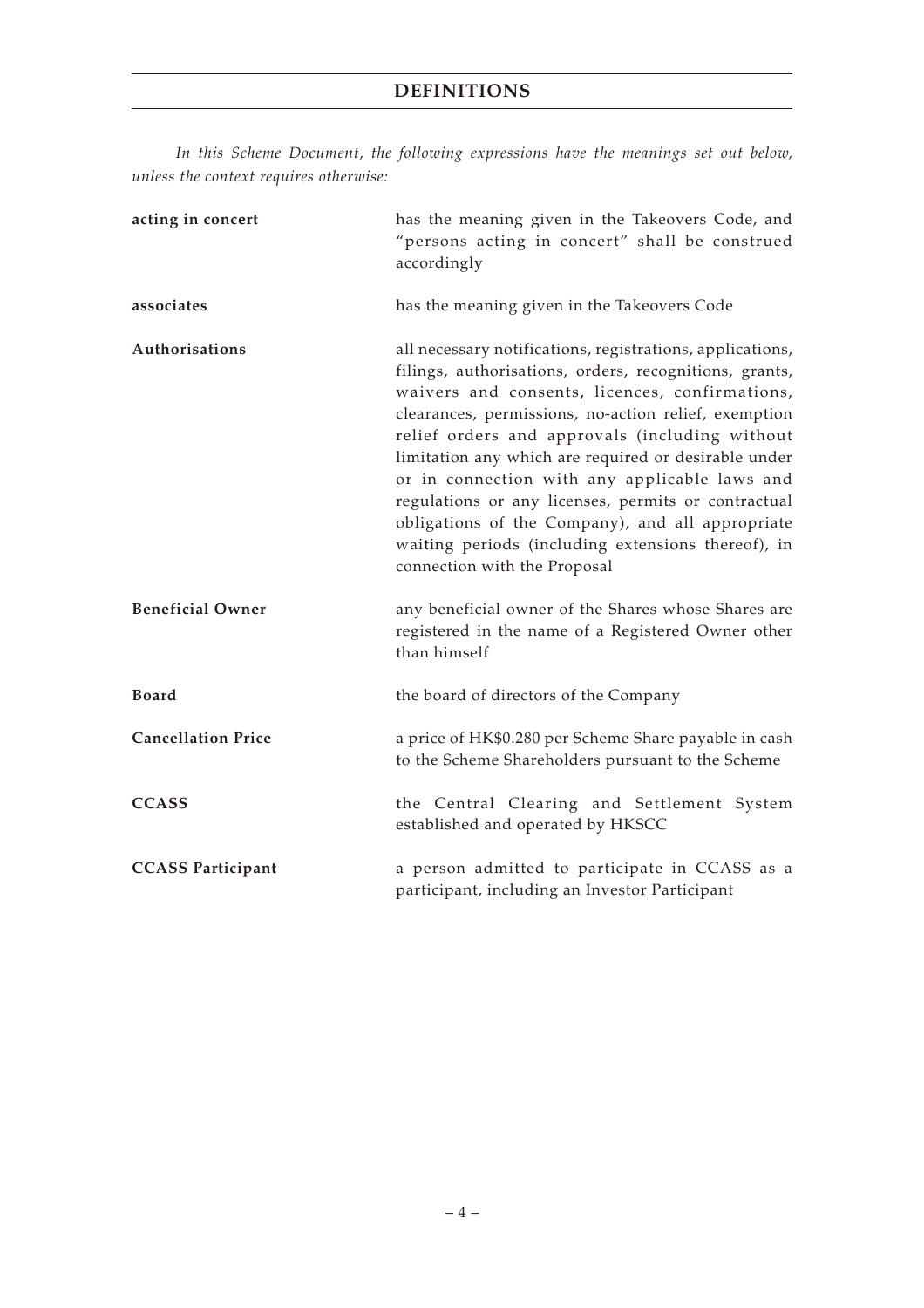| <b>CO Disinterested Shares</b> | has the meaning ascribed to "disinterested shares" in<br>section 674(3) of the Companies Ordinance. Section<br>674(3) of the Companies Ordinance provides that, in<br>the case of a takeover offer, "disinterested shares"<br>excludes shares held by the offeror and "associates"<br>(within the meaning provided in section $667(1)(b)(i)$<br>of the Companies Ordinance) of the offeror (unless<br>otherwise declared by the High Court). Section<br>$667(1)(b)(i)$ of the Companies Ordinance provides<br>that, where the offeror is a body corporate, a reference<br>to an "associate" of the offeror is a reference to (i) a<br>body corporate in the same group of companies as the<br>offeror; (ii) a body corporate in which the offeror is<br>substantially interested; or (iii) a person who is a<br>party, or a nominee of a party, to an acquisition<br>agreement with the offeror |
|--------------------------------|-------------------------------------------------------------------------------------------------------------------------------------------------------------------------------------------------------------------------------------------------------------------------------------------------------------------------------------------------------------------------------------------------------------------------------------------------------------------------------------------------------------------------------------------------------------------------------------------------------------------------------------------------------------------------------------------------------------------------------------------------------------------------------------------------------------------------------------------------------------------------------------------------|
| <b>Companies Ordinance</b>     | the Companies Ordinance (Chapter 622 of the Laws of<br>Hong Kong)                                                                                                                                                                                                                                                                                                                                                                                                                                                                                                                                                                                                                                                                                                                                                                                                                               |
| Company                        | Joyce Boutique Group Limited, a company<br>incorporated in Hong Kong with limited liability and<br>listed on the Main Board of the Stock Exchange with<br>Stock Code 647                                                                                                                                                                                                                                                                                                                                                                                                                                                                                                                                                                                                                                                                                                                        |
| Condition(s)                   | the conditions of the Proposal as set out in the section<br>headed "Conditions of the Proposal" in the<br><b>Explanatory Statement</b>                                                                                                                                                                                                                                                                                                                                                                                                                                                                                                                                                                                                                                                                                                                                                          |
| <b>Court Meeting</b>           | a meeting of the holders of Scheme Shares to be<br>convened at the direction of the High Court at 10:00<br>a.m. on Monday, 23 March 2020 at Jade Room, 6th<br>Floor, The Marco Polo Hongkong Hotel, 3 Canton<br>Road, Kowloon, Hong Kong, and any adjournment<br>thereof at which the Scheme will be voted upon                                                                                                                                                                                                                                                                                                                                                                                                                                                                                                                                                                                 |
| <b>Directors</b>               | the directors of the Company                                                                                                                                                                                                                                                                                                                                                                                                                                                                                                                                                                                                                                                                                                                                                                                                                                                                    |
| <b>Effective Date</b>          | the date on which the Scheme becomes effective in<br>accordance with the Companies Ordinance                                                                                                                                                                                                                                                                                                                                                                                                                                                                                                                                                                                                                                                                                                                                                                                                    |
| Executive                      | the Executive Director of the Corporate Finance<br>Division of the SFC or any delegate of the Executive<br>Director                                                                                                                                                                                                                                                                                                                                                                                                                                                                                                                                                                                                                                                                                                                                                                             |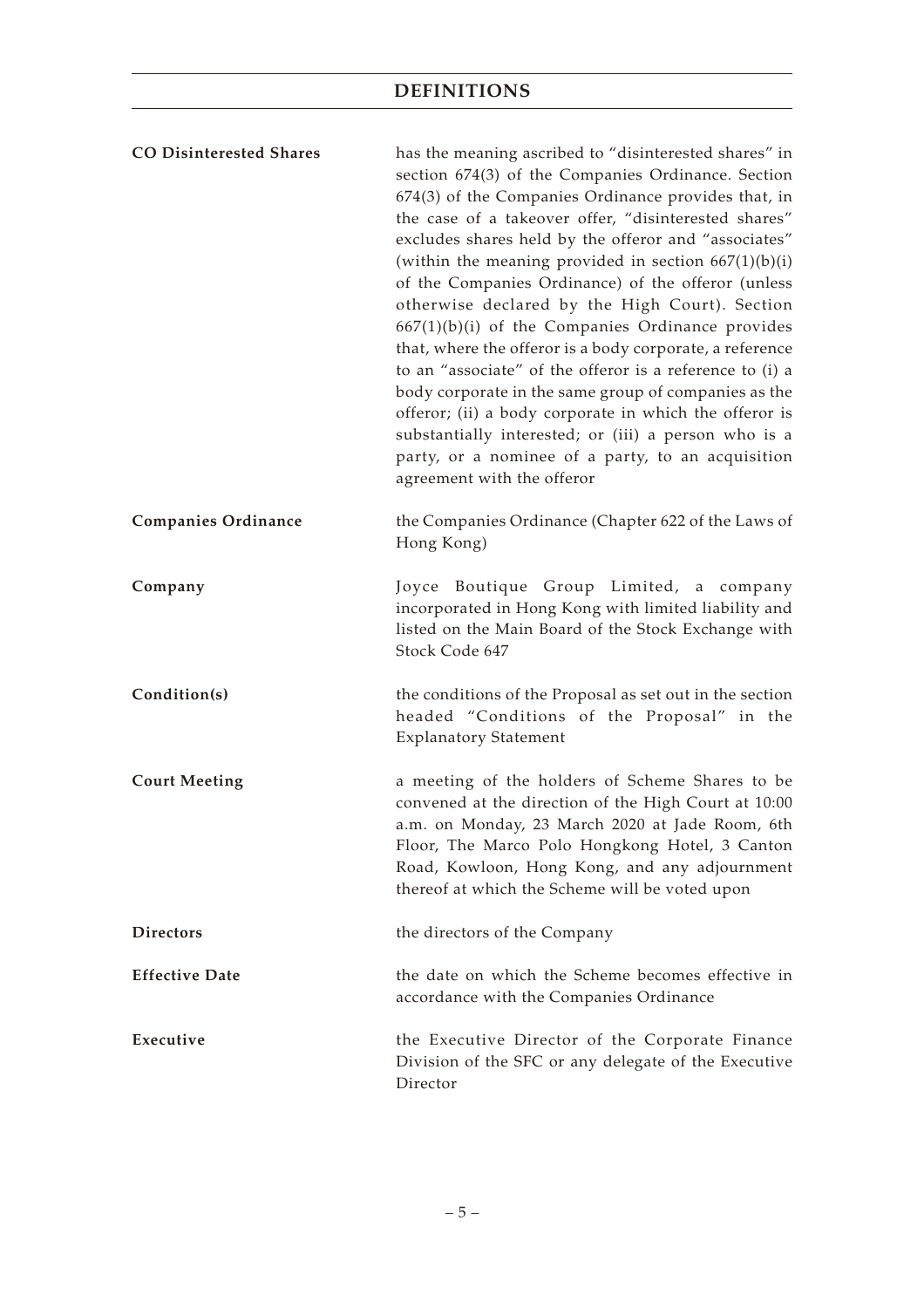| <b>Explanatory Statement</b>                              | the explanatory statement in relation to the Scheme,<br>the text of which is set out on pages 48 to 66 of this<br>Scheme Document                                                                                                                                                                                                                                                                                                                        |
|-----------------------------------------------------------|----------------------------------------------------------------------------------------------------------------------------------------------------------------------------------------------------------------------------------------------------------------------------------------------------------------------------------------------------------------------------------------------------------------------------------------------------------|
| <b>General Meeting</b>                                    | a general meeting of the Company to be held at 10:30<br>a.m. (or immediately after the conclusion or<br>adjournment of the Court Meeting) on Monday, 23<br>March 2020 at Jade Room, 6th Floor, The Marco Polo<br>Hongkong Hotel, 3 Canton Road, Kowloon, Hong<br>Kong and any adjournment thereof to be held after the<br>Court Meeting for the purpose of approving the<br>reduction of the share capital of the Company and<br>implementing the Scheme |
| Group                                                     | the Company and its subsidiaries                                                                                                                                                                                                                                                                                                                                                                                                                         |
| <b>High Court</b>                                         | the High Court of Hong Kong                                                                                                                                                                                                                                                                                                                                                                                                                              |
| HK\$                                                      | Hong Kong dollars, the lawful currency of Hong<br>Kong                                                                                                                                                                                                                                                                                                                                                                                                   |
| <b>HKSCC</b>                                              | Hong Kong Securities Clearing Company Limited                                                                                                                                                                                                                                                                                                                                                                                                            |
| <b>HKSCC Nominees</b>                                     | <b>HKSCC Nominees Limited</b>                                                                                                                                                                                                                                                                                                                                                                                                                            |
| <b>Hong Kong</b>                                          | the Hong Kong Special Administrative Region of the<br>People's Republic of China                                                                                                                                                                                                                                                                                                                                                                         |
| <b>Independent Board Committee</b>                        | an independent board committee of the directors of<br>the Company comprising Mr. Antonio Chan, Mr. Eric<br>K. K. Lo and Mr. T. Y. Ng, formed to advise the<br>Independent Shareholders on the Proposal                                                                                                                                                                                                                                                   |
| <b>Independent Financial</b><br><b>Adviser or Halcyon</b> | Halcyon Capital Limited, a corporation licensed to<br>carry on Type 6 (advising on corporate finance)<br>regulated activity under the SFO, being the<br>independent financial adviser to the Independent<br>Board Committee on the Proposal                                                                                                                                                                                                              |
| <b>Independent Shareholders</b>                           | holders of TC Disinterested Shares                                                                                                                                                                                                                                                                                                                                                                                                                       |
| <b>Investor Participant</b>                               | a person admitted to participate in CCASS as an<br>investor participant                                                                                                                                                                                                                                                                                                                                                                                  |
| Joint Announcement                                        | the joint announcement dated 12 December 2019<br>issued by the Offeror and the Company in relation to<br>the Proposal                                                                                                                                                                                                                                                                                                                                    |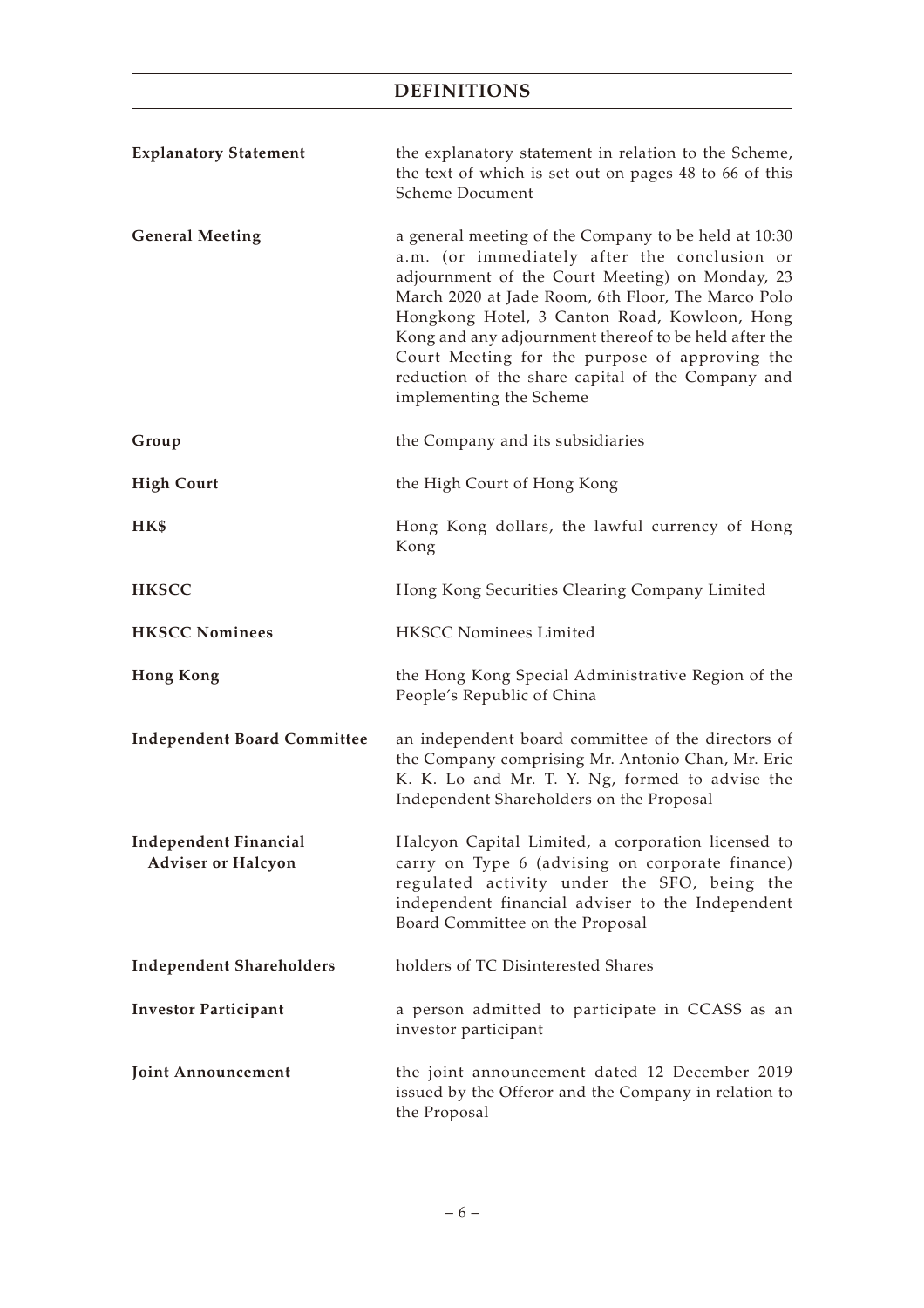| Joyce Boutique Holdings    | Joyce Boutique Holdings Limited, a company<br>incorporated in Bermuda with limited liability, which<br>had been the holding company of the Group<br>immediately prior to the completion of the<br>Reorganisation Proposal (as defined in the scheme<br>document dated 22 July 2019 issued by Joyce Boutique<br>Holdings) involving, among others, the change of the<br>holding company of the Group from Joyce Boutique<br>Holdings to the Company by way of a scheme of<br>arrangement pursuant to section 99 of the Companies<br>Act 1981 of Bermuda |
|----------------------------|--------------------------------------------------------------------------------------------------------------------------------------------------------------------------------------------------------------------------------------------------------------------------------------------------------------------------------------------------------------------------------------------------------------------------------------------------------------------------------------------------------------------------------------------------------|
| <b>Last Trading Date</b>   | 6 December 2019, being the last full trading day prior<br>to the suspension of trading of Shares pending the<br>issue of the Joint Announcement                                                                                                                                                                                                                                                                                                                                                                                                        |
| Latest Practicable Date    | 25 February 2020, being the latest practicable date<br>prior to the date of this Scheme Document for the<br>purpose of ascertaining certain information contained<br>in this Scheme Document                                                                                                                                                                                                                                                                                                                                                           |
| <b>Listing Rules</b>       | The Rules Governing the Listing of Securities on The<br>Stock Exchange of Hong Kong Limited                                                                                                                                                                                                                                                                                                                                                                                                                                                            |
| <b>Long Stop Date</b>      | means 30 September 2020 or such other date as may be<br>agreed between the Offeror and the Company or, to<br>the extent applicable, as the Executive may consent<br>and the High Court may direct                                                                                                                                                                                                                                                                                                                                                      |
| <b>Meeting Record Date</b> | Thursday, 19 March 2020, or such other date as shall<br>have been announced to the Shareholders, being the<br>record date for the purpose of determining the<br>entitlement of holders of Scheme Shares to attend and<br>vote at the Court Meeting and the entitlement of<br>Shareholders to attend and vote at the General<br>Meeting                                                                                                                                                                                                                 |
| Mr. Douglas C. K. Woo      | Mr. WOO Chun Kuen Douglas (吳宗權)                                                                                                                                                                                                                                                                                                                                                                                                                                                                                                                        |
| Offeror                    | JoyBo International Limited, a company established<br>under the laws of the British Virgin Islands which is<br>indirectly wholly owned by HSBC Trustee (C.I.)<br>Limited, the trustee of a trust of which Mr. Woo<br>Kwong Ching Peter is the settlor                                                                                                                                                                                                                                                                                                  |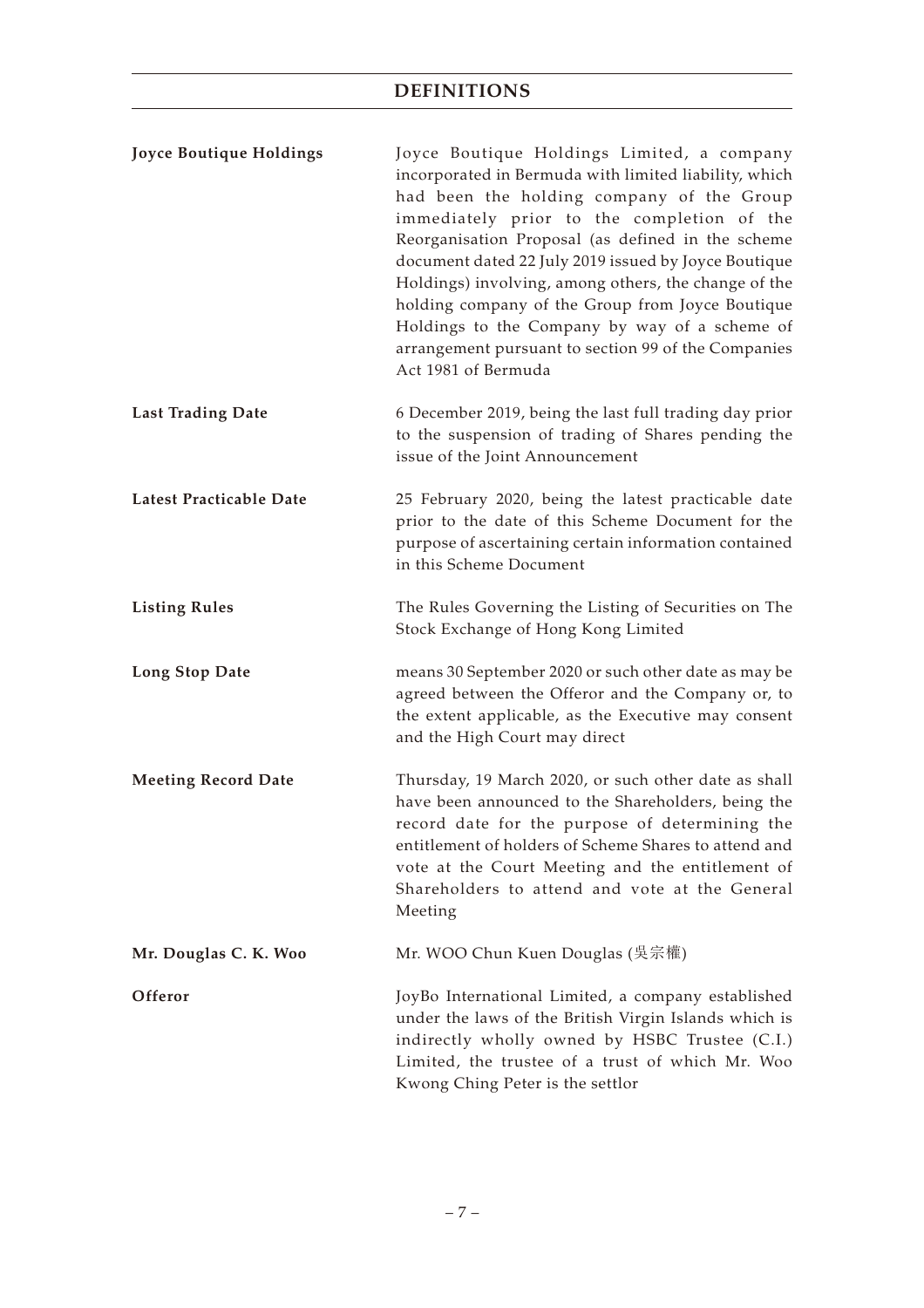| <b>Offeror Concert Party(ies)</b> | persons acting in concert with the Offeror, including<br>but not limited to Mr. Douglas C. K. Woo                                                                                                                                                                                                                |
|-----------------------------------|------------------------------------------------------------------------------------------------------------------------------------------------------------------------------------------------------------------------------------------------------------------------------------------------------------------|
| <b>Offeror Directors</b>          | the directors of the Offeror                                                                                                                                                                                                                                                                                     |
| <b>Other CCASS Participant</b>    | a broker, custodian, nominee or other relevant person<br>who is, or has deposited Shares with, a CCASS<br>participant                                                                                                                                                                                            |
| Proposal                          | the proposal for the privatisation of the Company by<br>the Offeror by way of the Scheme                                                                                                                                                                                                                         |
| <b>Registered Owner</b>           | any person (including without limitation a nominee,<br>trustee, depositary or any other authorised custodian<br>or third party) whose name is entered in the register<br>of members of the Company as a holder of the Shares                                                                                     |
| <b>Registrar of Companies</b>     | the Registrar of Companies appointed under the<br>Companies Ordinance                                                                                                                                                                                                                                            |
| <b>Relevant Period</b>            | the period commencing on 12 June 2019, being the<br>date falling six months prior to the date of the Joint<br>Announcement and ending on the Latest Practicable<br>Date                                                                                                                                          |
| Scheme                            | the scheme of arrangement proposed under section<br>673 of the Companies Ordinance for the<br>implementation of the Proposal as set out on pages<br>S-1 to S-7 of this Scheme Document, with or subject to<br>any modification thereof or addition thereof or<br>condition approved or imposed by the High Court |
| <b>Scheme Document</b>            | this composite scheme document of the Offeror and<br>the Company containing, among other things, each of<br>the letters, statements, appendices and notices in it                                                                                                                                                |
| <b>Scheme Record Date</b>         | Tuesday, 21 April 2020, or such other date as shall<br>have been announced to the Shareholders, being the<br>record date for the purpose of determining the<br>entitlements of the Scheme Shareholders to the<br>Cancellation Price under the Scheme                                                             |
| <b>Scheme Shareholders</b>        | registered holders of the Scheme Shares as at the<br>Scheme Record Date                                                                                                                                                                                                                                          |
| <b>Scheme Shares</b>              | Shares, other than those held by the Offeror                                                                                                                                                                                                                                                                     |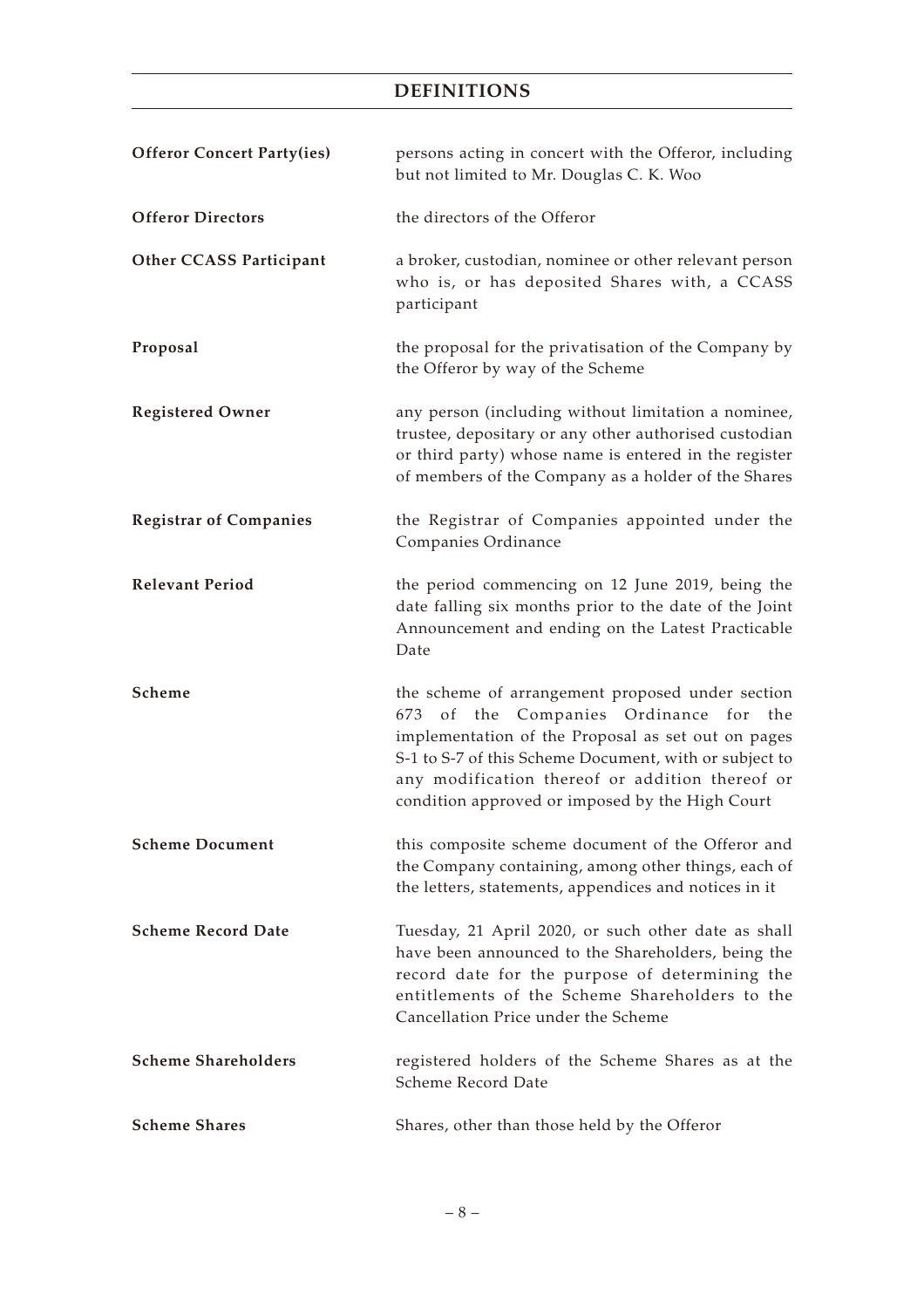| <b>SFC</b>                     | Securities and Futures Commission of Hong Kong                                                                                                                                                                                                                        |
|--------------------------------|-----------------------------------------------------------------------------------------------------------------------------------------------------------------------------------------------------------------------------------------------------------------------|
| <b>SFO</b>                     | Securities and Futures Ordinance (Chapter 571 of the<br>Laws of Hong Kong)                                                                                                                                                                                            |
| Shareholders                   | holders of Shares                                                                                                                                                                                                                                                     |
| <b>Share Registrar</b>         | Tricor Tengis Limited, at Level 54, Hopewell Centre,<br>183 Queen's Road East, Hong Kong, being the<br>Company's share registrar                                                                                                                                      |
| <b>Shares</b>                  | ordinary shares in the share capital of the Company                                                                                                                                                                                                                   |
| Somerley                       | Somerley Capital Limited, a corporation licensed to<br>carry on Type 1 (dealing in securities) and Type 6<br>(advising on corporate finance) regulated activities<br>under the SFO, being the financial adviser to the<br>Offeror in connection with the Proposal     |
| <b>Stock Exchange</b>          | The Stock Exchange of Hong Kong Limited                                                                                                                                                                                                                               |
| <b>Takeovers Code</b>          | the Hong Kong Code on Takeovers and Mergers                                                                                                                                                                                                                           |
| <b>TC Disinterested Shares</b> | has the meaning ascribed to "disinterested shares" in<br>Note 6 to Rule 2 of the Takeovers Code. For the<br>purpose of the Proposal and the Scheme, "TC<br>Disinterested Shares" means Shares other than those<br>owned by the Offeror or the Offeror Concert Parties |
| US                             | the United States of America, its territories and<br>possessions, any State of the United States and the<br>District of Columbia                                                                                                                                      |
| $\%$                           | per cent                                                                                                                                                                                                                                                              |

All references in this Scheme Document to times and dates are references to Hong Kong times and dates, except as otherwise specified.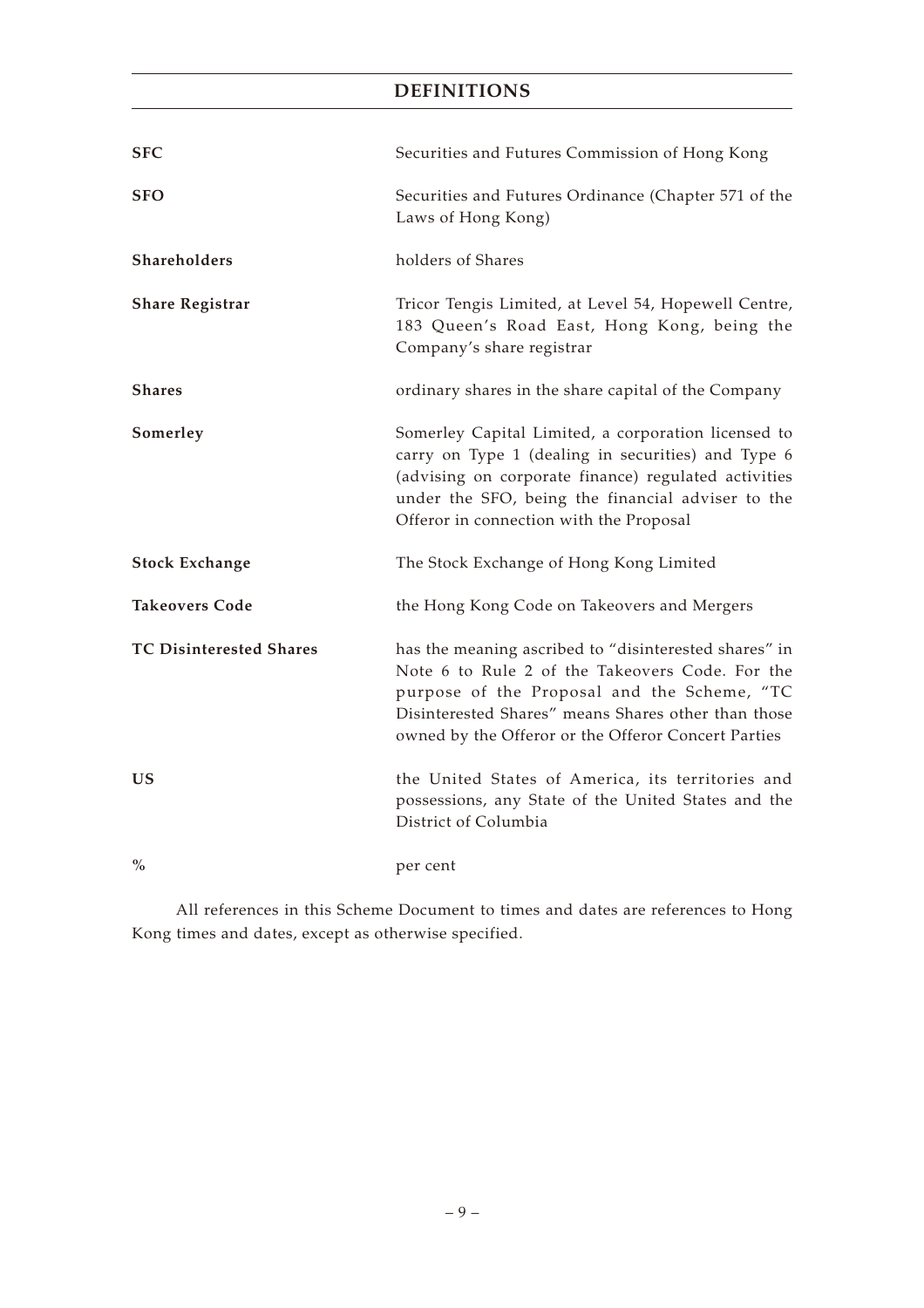# **EXPECTED TIMETABLE**

The timetable set out below is indicative only and is subject to change. Any changes to the timetable will be jointly announced by the Offeror and the Company. Unless otherwise specified, all times and dates refer to Hong Kong local time and dates.

# **Hong Kong time**

| Latest time for lodging transfers of Shares<br>in order to qualify for entitlement to attend and                                                      |
|-------------------------------------------------------------------------------------------------------------------------------------------------------|
| vote at the Court Meeting and the General Meeting  4:30 p.m. on<br>Tuesday, 17 March 2020                                                             |
| Register of members of the Company closed<br>for determining entitlement to attend<br>and vote at the Court Meeting                                   |
| and the General Meeting (Note 1)  Wednesday, 18 March 2020<br>to Monday, 23 March 2020<br>(both days inclusive)                                       |
|                                                                                                                                                       |
| Latest time for lodging forms of proxy in respect of:                                                                                                 |
| Court Meeting (Note 2). 10:00 a.m. on Friday, 20 March 2020                                                                                           |
| General Meeting (Note 2) 10:30 a.m. on Friday, 20 March 2020                                                                                          |
| Court Meeting (Notes 2 and 3)  10:00 a.m. on Monday, 23 March 2020                                                                                    |
| General Meeting (Notes 2 and 3)  10:30 a.m. on Monday, 23 March 2020<br>(or immediately after the conclusion<br>or adjournment of the Court Meeting)  |
| Announcement of the results of the Court Meeting and<br>the General Meeting posted on the website of                                                  |
| Monday, 23 March 2020                                                                                                                                 |
| Expected latest time for trading of<br>Shares on the Stock Exchange  4:10 p.m. on Tuesday, 24 March 2020                                              |
| Latest time for lodging transfers of<br>Shares in order to qualify<br>for entitlements under the Scheme  4:30 p.m. on Thursday, 9 April 2020          |
| Register of members of the Company closed<br>for determining entitlement<br>to qualify under the Scheme (Note 4)  from Tuesday, 14 April 2020 onwards |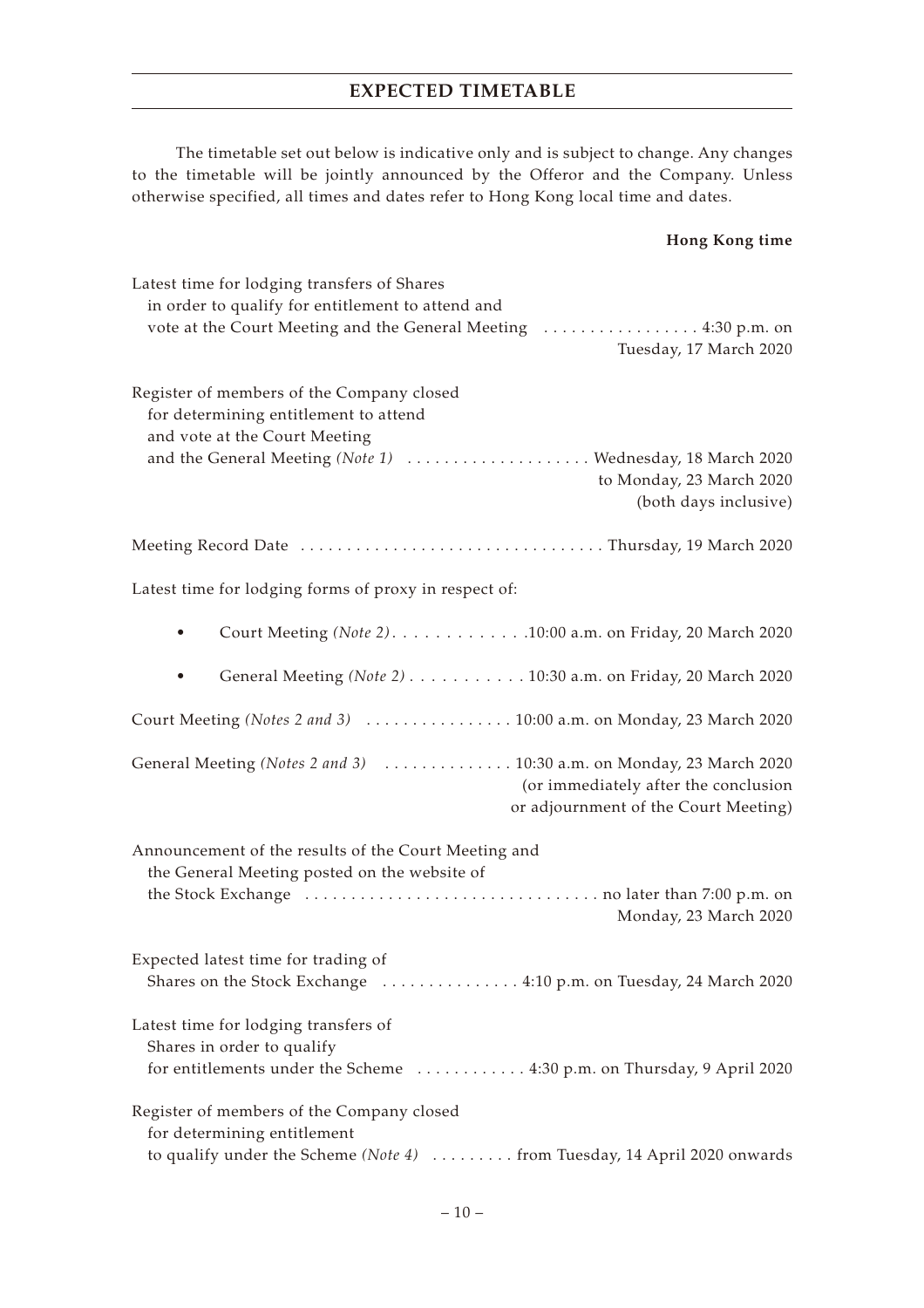# **EXPECTED TIMETABLE**

| High Court hearing of the petition<br>for the sanction of the Scheme (Note 5) Tuesday, 21 April 2020                                                                                                                                                                          |
|-------------------------------------------------------------------------------------------------------------------------------------------------------------------------------------------------------------------------------------------------------------------------------|
|                                                                                                                                                                                                                                                                               |
| Announcement of (1) the results of<br>the High Court hearing for the petition<br>for the sanction of the Scheme,<br>(2) the expected Effective Date and<br>(3) the expected date of withdrawal of<br>listing of the Shares on the Stock Exchange<br>on Tuesday, 21 April 2020 |
| Announcement of (1) the Effective Date and<br>(2) the withdrawal of listing of the Shares<br>on the Stock Exchange posted on<br>on Thursday, 23 April 2020                                                                                                                    |
|                                                                                                                                                                                                                                                                               |
| Withdrawal of listing of the Shares<br>on the Stock Exchange becomes effective  9:00 a.m. on Monday, 27 April 2020                                                                                                                                                            |
| Cheques for the cash payment under<br>the Proposal to be despatched (Note 6)  on or before Thursday, 7 May 2020                                                                                                                                                               |

#### *Notes:*

- 1. The register of members of the Company will be closed during such period for the purpose of determining entitlements of the holders of Scheme Shares to attend and vote at the Court Meeting and of the Shareholders to attend and vote at the General Meeting. For the avoidance of doubt, this period of closure is not for determining entitlements under the Scheme.
- 2. The **pink** form of proxy in respect of the Court Meeting and the **white** form of proxy in respect of the General Meeting should be completed and signed in accordance with the instructions respectively printed thereon and should be lodged with the Share Registrar at Level 54, Hopewell Centre, 183 Queen's Road East, Hong Kong by the times and dates stated above. The **pink** form of proxy for use at the Court Meeting and the **white** form of proxy for use at the General Meeting must be lodged no later than the time and date stated above in order for them to be valid. The completion and return of a form of proxy for the Court Meeting and/or the General Meeting will not preclude a member from attending and voting in person at the relevant meeting or any adjournment thereof if he so wishes. In the event that the member attends and votes at the relevant meeting or any adjournment thereof after having lodged his form of proxy, the returned form of proxy shall be deemed to have been revoked by operation of law.
- 3. If a tropical cyclone warning signal No.8 or above is or is expected to be hoisted or a black rainstorm warning signal is or is expected to be in force at any time after 8:00 a.m. on the date of the Court Meeting and the General Meeting, the Court Meeting and the General Meeting will be postponed. The Company will post an announcement on the respective websites of Hong Kong Exchanges and Clearing Limited and the Company to notify the members of the date, time and venue of the rescheduled meetings.
- 4. The register of members of the Company will be closed during such period for the purpose of determining the Scheme Shareholders, who are qualified for entitlements under the Scheme.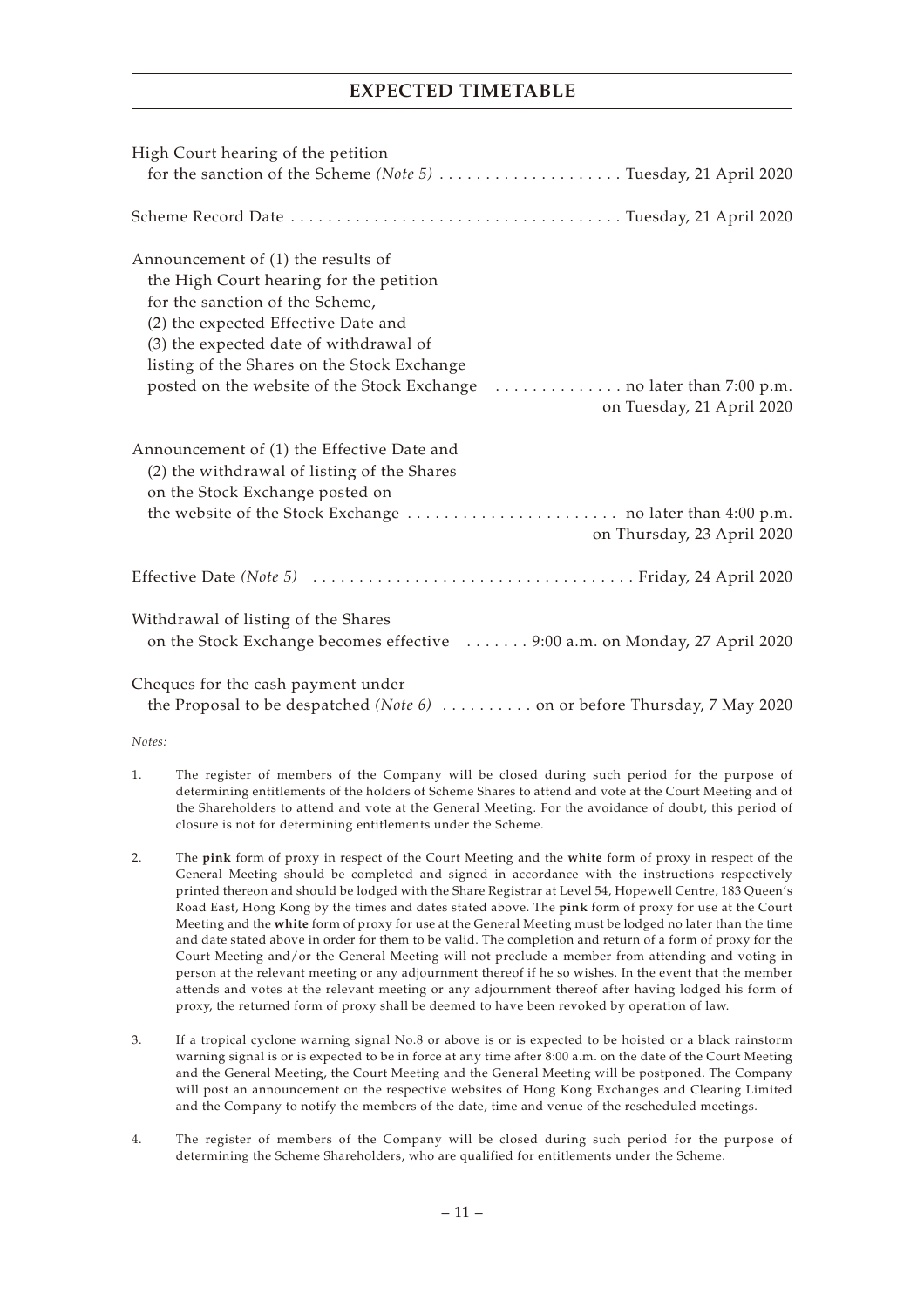# **EXPECTED TIMETABLE**

- 5. The High Court hearing will be held at the High Court at the High Court Building, 38 Queensway, Hong Kong. The Scheme shall become effective when an office copy of the order of the High Court sanctioning the Scheme (with or without modification) and confirming the reduction of the share capital of the Company involved in the Scheme is registered by the Registrar of Companies under Part 2 of the Companies Ordinance.
- 6. Cheques for entitlements of Scheme Shareholders will be despatched by ordinary post in postage pre-paid envelopes addressed to Scheme Shareholders at their respective addresses as appearing in the register of members of the Company as at the Scheme Record Date or, in the case of joint holders, at the address appearing in the register of members of the Company as at the Scheme Record Date of the joint holder whose name then stands first in the register of members of the Company in respect of the relevant joint holding as soon as possible but in any event within 7 business days (as defined in the Takeovers Code) following the Effective Date. Cheques shall be posted at the risk of the addressees and none of the Offeror, the Company, Somerley, the Independent Financial Adviser and the Share Registrar and their respective directors, employees, officers, agents, advisers, associates and affiliates and any other persons involved in the Proposal shall be responsible for any loss or delay in transmission.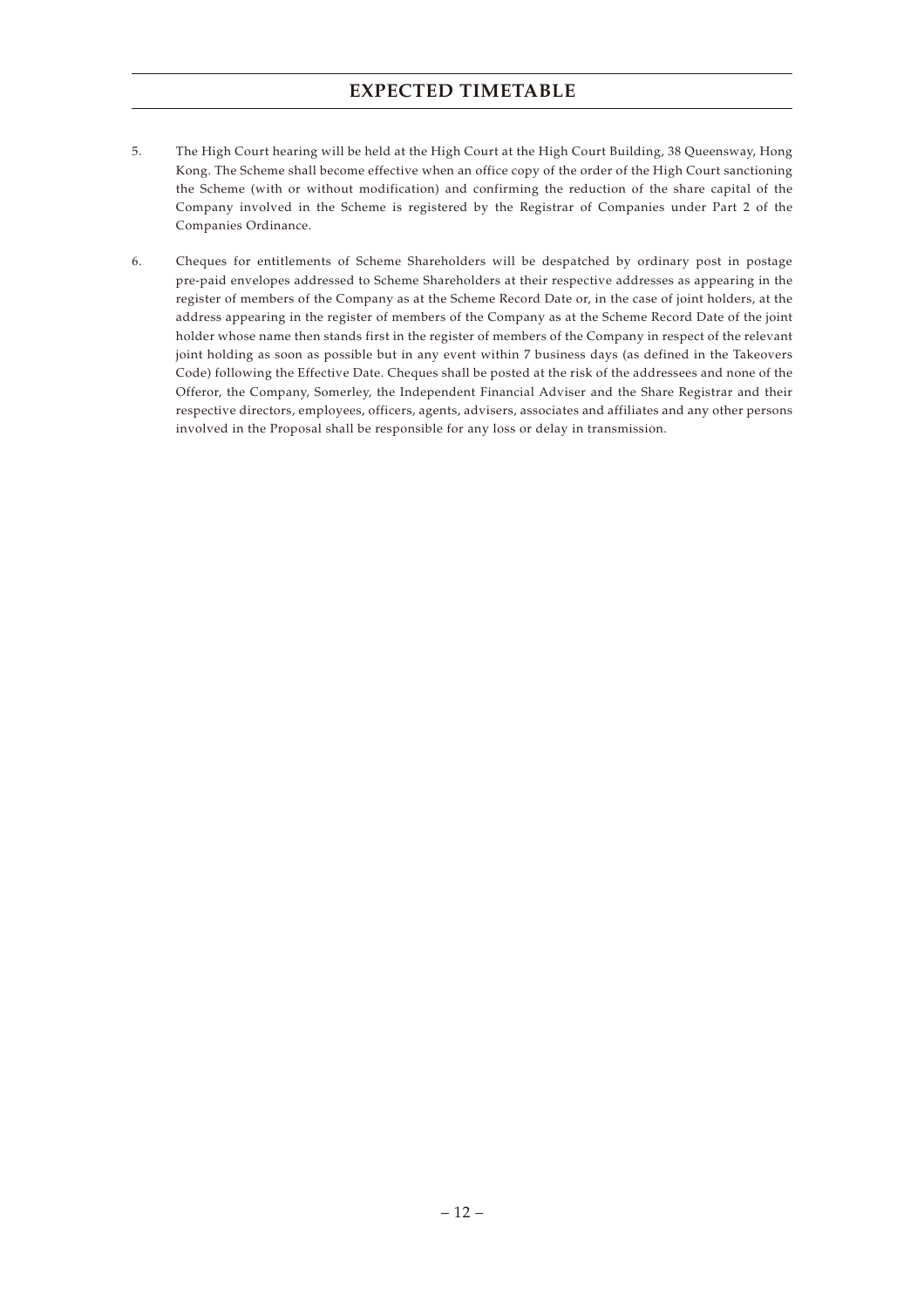# JOYCE **JOYCE BOUTIQUE GROUP LIMITED**

*(Incorporated in Hong Kong with limited liability)* **(Stock Code: 647)**

*Directors:* Mr. Stephen T. H. Ng *(Chairman)* Mr. Antonio Chan\* Mr. Eric K. K. Lo\* Mr. T. Y. Ng\* Mr. Paul Y. C. Tsui *(\* Independent Non-executive Directors)* *Registered Office:* 26/F, One Island South 2 Heung Yip Road Wong Chuk Hang Hong Kong

28 February 2020

*To the Shareholders*

Dear Sir or Madam,

# **(1) PROPOSAL FOR THE PRIVATISATION OF JOYCE BOUTIQUE GROUP LIMITED BY JOYBO INTERNATIONAL LIMITED BY WAY OF A SCHEME OF ARRANGEMENT UNDER SECTION 673 OF THE COMPANIES ORDINANCE AND (2) PROPOSED WITHDRAWAL OF LISTING OF JOYCE BOUTIQUE GROUP LIMITED**

#### **INTRODUCTION**

On 12 December 2019, the Offeror and the Company jointly announced that on 11 December 2019, the Offeror requested the Board to put forward to the holders of Scheme Shares the Proposal, which, if implemented, would result in the Company becoming wholly owned by the Offeror and the withdrawal of listing of Shares from the Stock Exchange. The Offeror also confirmed in the Joint Announcement that the Cancellation Price will not be increased and the Offeror did not reserve the right to do so.

As at the Latest Practicable Date, the Offeror owned or controlled 1,183,838,723 Shares, representing approximately 72.9% of the issued share capital of the Company. The Proposal will be implemented by way of a scheme of arrangement under section 673 of the Companies Ordinance.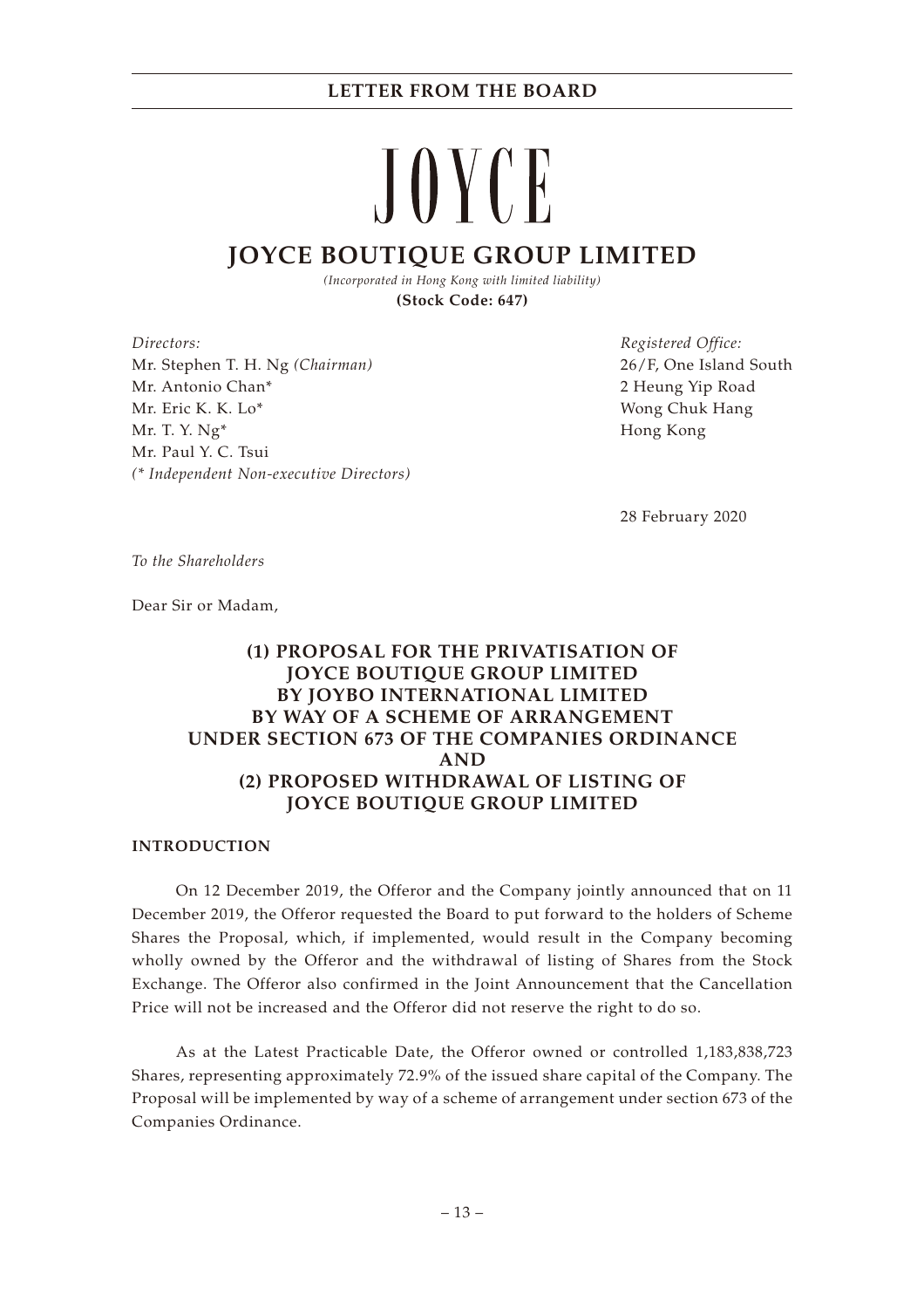If the Proposal is approved and implemented:

- (a) all the Scheme Shares will, on the Effective Date, be cancelled in exchange for the payment by the Offeror to Scheme Shareholders of the Cancellation Price in cash for each Scheme Share;
- (b) the share capital of the Company will, on the Effective Date, be reduced by cancelling and extinguishing the Scheme Shares. Upon such reduction, the share capital of the Company will be increased to its former amount by the issue to the Offeror, credited as fully paid, of the same number of Shares as the number of Scheme Shares cancelled. The credit arising in the Company's books of account as a result of the capital reduction will be applied in paying up in full the new Shares so allotted and issued to the Offeror; and
- (c) the withdrawal of listing of Shares on the Stock Exchange is expected to take place with effect from 9:00 a.m. on Monday, 27 April 2020, being one business day following the Effective Date.

The purpose of this Scheme Document is to provide you with further information regarding the Proposal and, in particular, the Scheme, and to give you notice of the Court Meeting and of the General Meeting (together with proxy forms in relation thereto). Your attention is also drawn to (i) the letter from the Independent Board Committee set out on pages 22 to 23 of this Scheme Document; (ii) the letter from the Independent Financial Adviser set out on pages 24 to 47 of this Scheme Document; (iii) the Explanatory Statement set out on pages 48 to 66 of this Scheme Document; and (iv) the terms of the Scheme set out on pages S-1 to S-7 of this Scheme Document.

#### **THE PROPOSAL**

Subject to the Conditions described in the section headed "Conditions of the Proposal" on pages 50 to 52 of this Scheme Document being fulfilled or waived, as applicable, the proposed privatisation of the Company will be implemented by way of the Scheme between the Company and the Scheme Shareholders.

#### **THE SCHEME**

Subject to the Scheme becoming effective, the Scheme Shareholders will receive from the Offeror as Cancellation Price:

HK\$0.280 in cash  $\dots\dots\dots\dots\dots\dots\dots\dots\dots\dots\dots\dots$  for every Scheme Share

**The Offeror has advised that the Cancellation Price will not be increased and the Offeror does not reserve the right to do so.**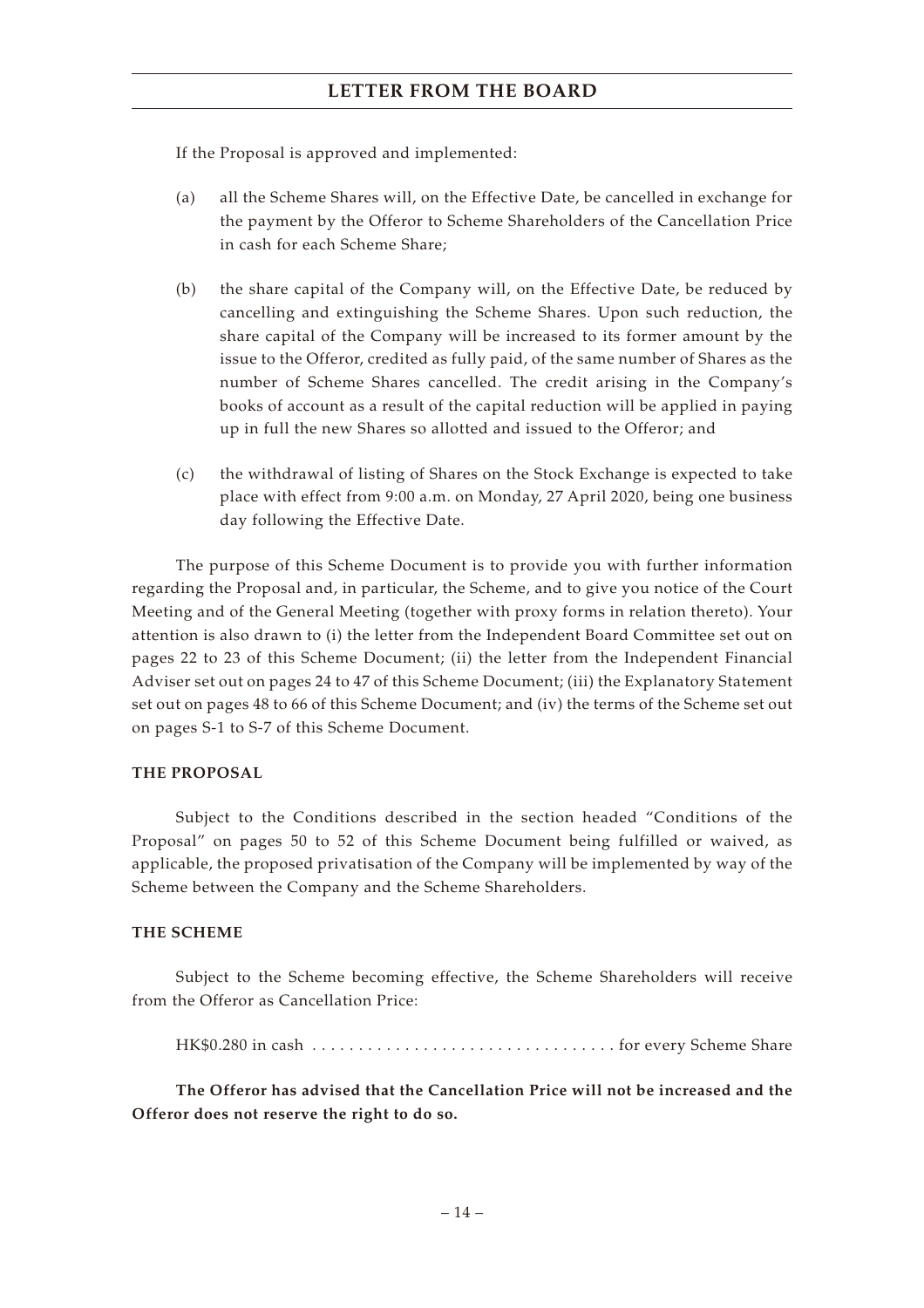The Cancellation Price of HK\$0.280 per Scheme Share represents:

- (a) a premium of approximately 91.78% over the closing price of HK\$0.1460 per Share as quoted on the Stock Exchange on the Last Trading Date;
- (b) a premium of approximately 91.26% over the average closing price of HK\$0.1464 per Share based on the daily closing prices as quoted on the Stock Exchange over the 5 trading days up to and including the Last Trading Date;
- (c) a premium of approximately 82.17% over the average closing price of HK\$0.1537 per Share based on the daily closing prices as quoted on the Stock Exchange over the 30 trading days up to and including the Last Trading Date;
- (d) a premium of approximately 62.70% over the average closing price of HK\$0.1721 per Share based on the daily closing prices as quoted on the Stock Exchange over the 60 trading days up to and including the Last Trading Date;
- (e) a premium of approximately 32.20% over the average closing price of HK\$0.2118 per Share based on the daily closing prices as quoted on the Stock Exchange over the 180 trading days up to and including the Last Trading Date;
- (f) a premium of approximately 0.39% over the audited consolidated net asset value attributable to Shareholders per Share of approximately HK\$0.2789 as at 31 March 2019;
- (g) a premium of approximately 19.91% over the unaudited consolidated net asset value attributable to Shareholders per Share of approximately HK\$0.2335 as at 30 September 2019; and
- (h) a premium of approximately 3.70% over the closing price of HK\$0.2700 per Share as quoted on the Stock Exchange on the Latest Practicable Date.

The Cancellation Price has been determined after taking into account, among others, the financial information of the Group, the prices at which the Shares were traded on the Stock Exchange over the past year, and pricing premiums for privatisation transactions of companies listed on the Stock Exchange in recent years.

Assuming that the Scheme becomes effective on Friday, 24 April 2020, cheques for entitlements under the Scheme will be despatched as soon as possible but in any event within 7 business days (as defined in the Takeovers Code) following the Effective Date and accordingly, the cheques are expected to be despatched on or before Thursday, 7 May 2020. All such cheques will be posted at the risk of the persons entitled thereto and none of the Offeror, the Company, Somerley, the Independent Financial Adviser and the Share Registrar and their respective directors, employees, officers, agents, advisers, associates and affiliates will be responsible for any loss or delay in transmission.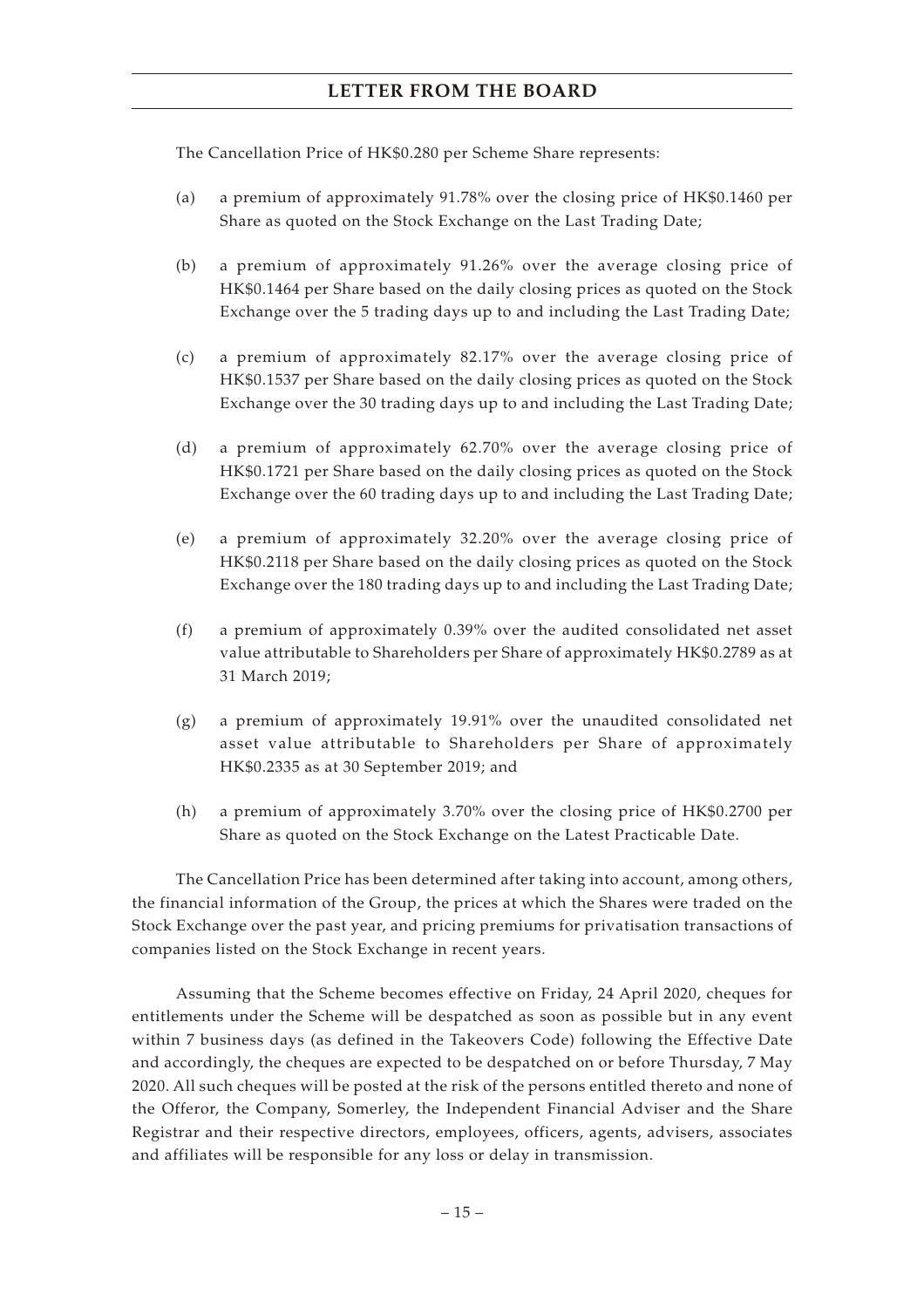#### **TOTAL CONSIDERATION AND FINANCIAL RESOURCES**

On the basis of the Cancellation Price of HK\$0.280 per Scheme Share and 440,161,277 Scheme Shares in issue as at the Latest Practicable Date, the amount of cash consideration required to effect the Proposal will be approximately HK\$123.2 million.

Somerley, as financial adviser to the Offeror, is satisfied that sufficient financial resources are available to the Offeror to satisfy the maximum amount of cash consideration required to effect the Proposal.

Payment of the cash consideration under the Scheme will be funded by the internal cash resources of LCJG Limited, a company which directly and wholly owns the Offeror.

#### **CONDITIONS OF THE PROPOSAL**

The Proposal is subject to the satisfaction or waiver, as applicable, of the Conditions described in the section headed "Conditions of the Proposal" in the Explanatory Statement on pages 50 to 52 of this Scheme Document.

**If the Scheme is not approved or the Proposal otherwise lapses, there are restrictions under the Takeovers Code on making subsequent offers, to the effect that neither the Offeror nor any person who acted in concert with it in the course of the Proposal (nor any person who is subsequently acting in concert with any of them) may, within 12 months from the date on which the Scheme is not approved or the Proposal otherwise lapses, announce an offer or possible offer for the Company, except with the consent of the Executive. The Offeror has indicated that it has no intention to seek such consent.**

If approved, the Scheme will be binding on all of the Scheme Shareholders, irrespective of whether or not they attended or voted at the Court Meeting or the General Meeting.

**Shareholders and potential investors of the Company should be aware that the Proposal is subject to the Conditions being fulfilled or waived, as applicable, and therefore the Proposal may or may not be implemented. Shareholders and potential investors of the Company should therefore exercise caution when dealing in the securities of the Company. Persons who are in doubt as to the action they should take should consult their stockbroker, bank manager, solicitor or other professional advisers.**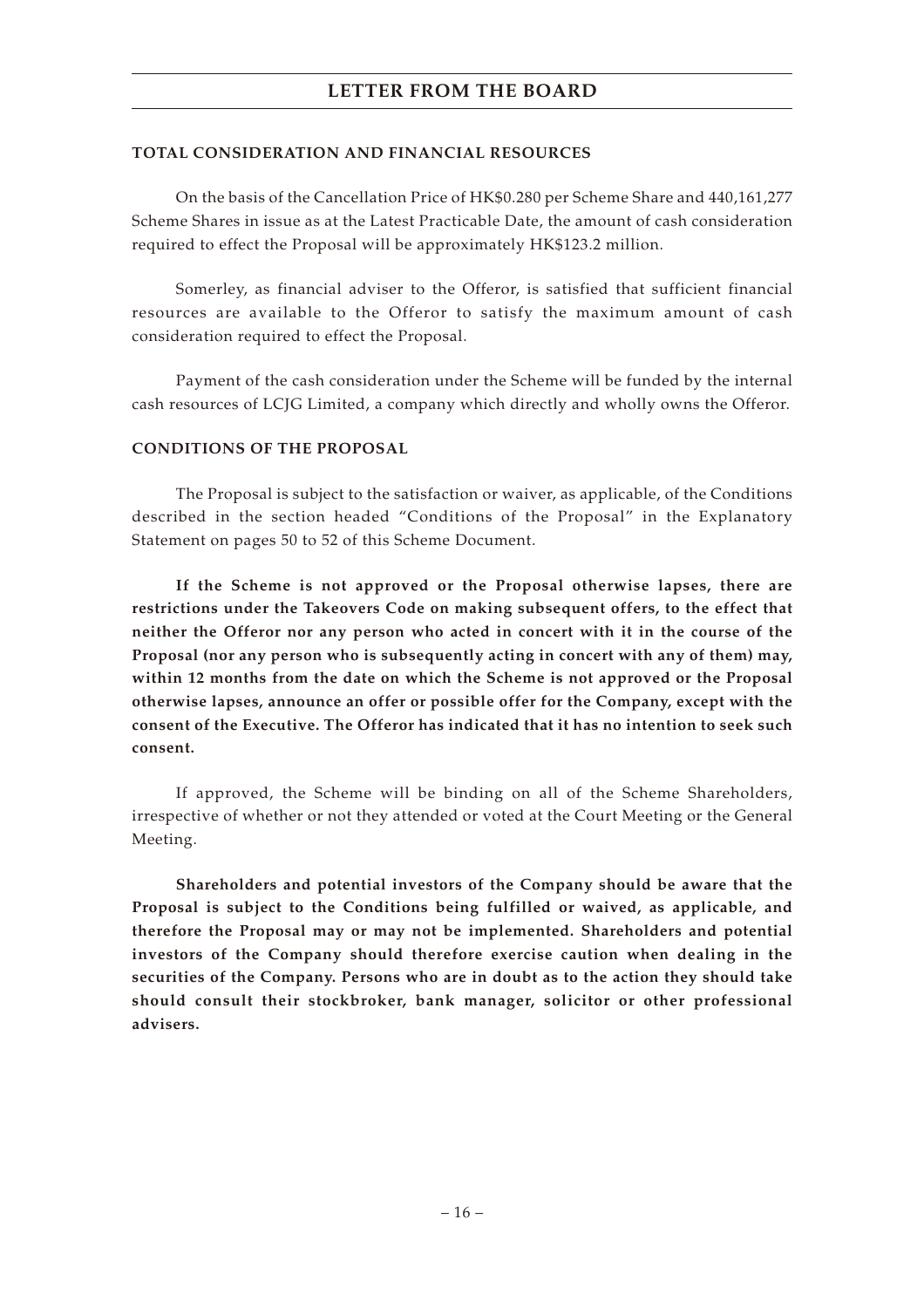#### **SHAREHOLDING STRUCTURE OF THE COMPANY**

As at the Latest Practicable Date:

- (a) the issued share capital of the Company comprised 1,624,000,000 Shares;
- (b) the Offeror owned, controlled or had direction over 1,183,838,723 Shares, representing approximately 72.9% of the issued share capital of the Company;
- (c) Mr. Douglas C. K. Woo, an Offeror Concert Party (being the son of Mr. Woo Kwong Ching Peter, the settlor of the trust of which HSBC Trustee (C.I.) Limited, an indirect holding company of the Offeror, is the trustee), owned, controlled or had direction over 33,208,000 Shares, representing approximately 2.0% of the issued share capital of the Company;
- (d) there were no convertible securities, warrants or options in respect of the Shares held, controlled or directed by the Offeror or Offeror Concert Parties;
- (e) neither the Offeror nor the Offeror Concert Parties had entered into any outstanding derivative in respect of the securities in the Company; and
- (f) neither the Offeror nor the Offeror Concert Parties had borrowed or lent any relevant securities (as defined in Note 4 to Rule 22 of the Takeovers Code) in the Company.

Upon the Scheme becoming effective, the Offeror will hold 100% of the issued share capital of the Company.

A table setting out the shareholding structure of the Company as at the Latest Practicable Date and immediately upon the Scheme becoming effective (assuming no new Shares will be issued prior thereto) is to be found in the section headed "Shareholding Structure of the Company and Effect of the Proposal and the Scheme" in the Explanatory Statement on pages 53 to 54 of this Scheme Document.

As at the Latest Practicable Date, the Company did not have any outstanding options, warrants, derivatives or securities convertible into Shares in issue.

#### **REASONS FOR AND BENEFITS OF THE PROPOSAL**

You are urged to read carefully the section headed "Reasons for and Benefits of the Proposal" in the Explanatory Statement on pages 57 to 58 of this Scheme Document.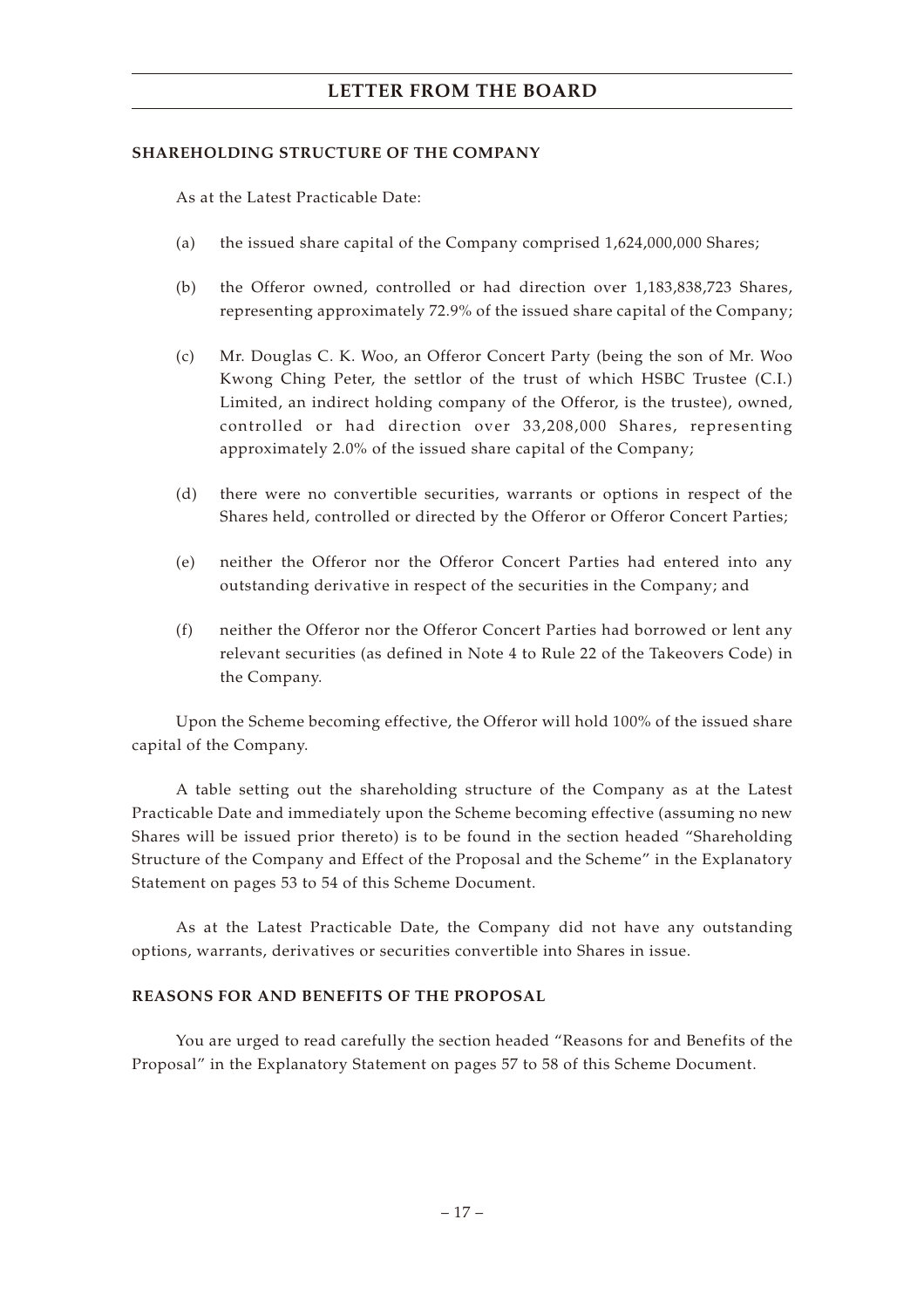#### **THE OFFEROR'S INTENTIONS IN RELATION TO THE GROUP**

You are urged to read carefully the section headed "The Offeror's intentions in relation to the Group" in the Explanatory Statement on page 58 of this Scheme Document.

The Board has noted the intentions of the Offeror in respect of the Company and the employees of the Group, as disclosed in the Explanatory Statement on page 58 of this Scheme Document.

#### **FINANCIAL ADVISER TO THE OFFEROR**

The Offeror has appointed Somerley as its financial adviser in connection with the Proposal.

#### **THE INDEPENDENT BOARD COMMITTEE**

The Independent Board Committee comprising Mr. Antonio Chan, Mr. Eric K. K. Lo and Mr. T. Y. Ng has been constituted to advise the Independent Shareholders on the Proposal.

Mr. Stephen T. H. Ng is not a member of the Independent Board Committee as he is deputy chairman of Wheelock and Company Limited ("**Wheelock**"), chairman and managing director of The Wharf (Holdings) Limited ("**Wharf**") and Wharf Real Estate Investment Company Limited ("**Wharf REIC**"), chairman and executive director of Harbour Centre Development Limited and a director of certain other companies which are associates of the Offeror.

Mr. Paul Y. C. Tsui is not a member of the Independent Board Committee as he is an executive director and group chief financial officer of Wheelock, vice chairman, executive director and group chief financial officer of Wharf, vice chairman and executive director of Wharf REIC and a director of certain other companies which are associates of the Offeror.

The full text of the letter from the Independent Board Committee is set out on pages 22 to 23 of this Scheme Document.

# **INDEPENDENT FINANCIAL ADVISER**

The Company has, with the approval of the Independent Board Committee, appointed Halcyon Capital Limited as the Independent Financial Adviser to advise the Independent Board Committee in connection with the Proposal.

The full text of the letter from the Independent Financial Adviser is set out on pages 24 to 47 of this Scheme Document.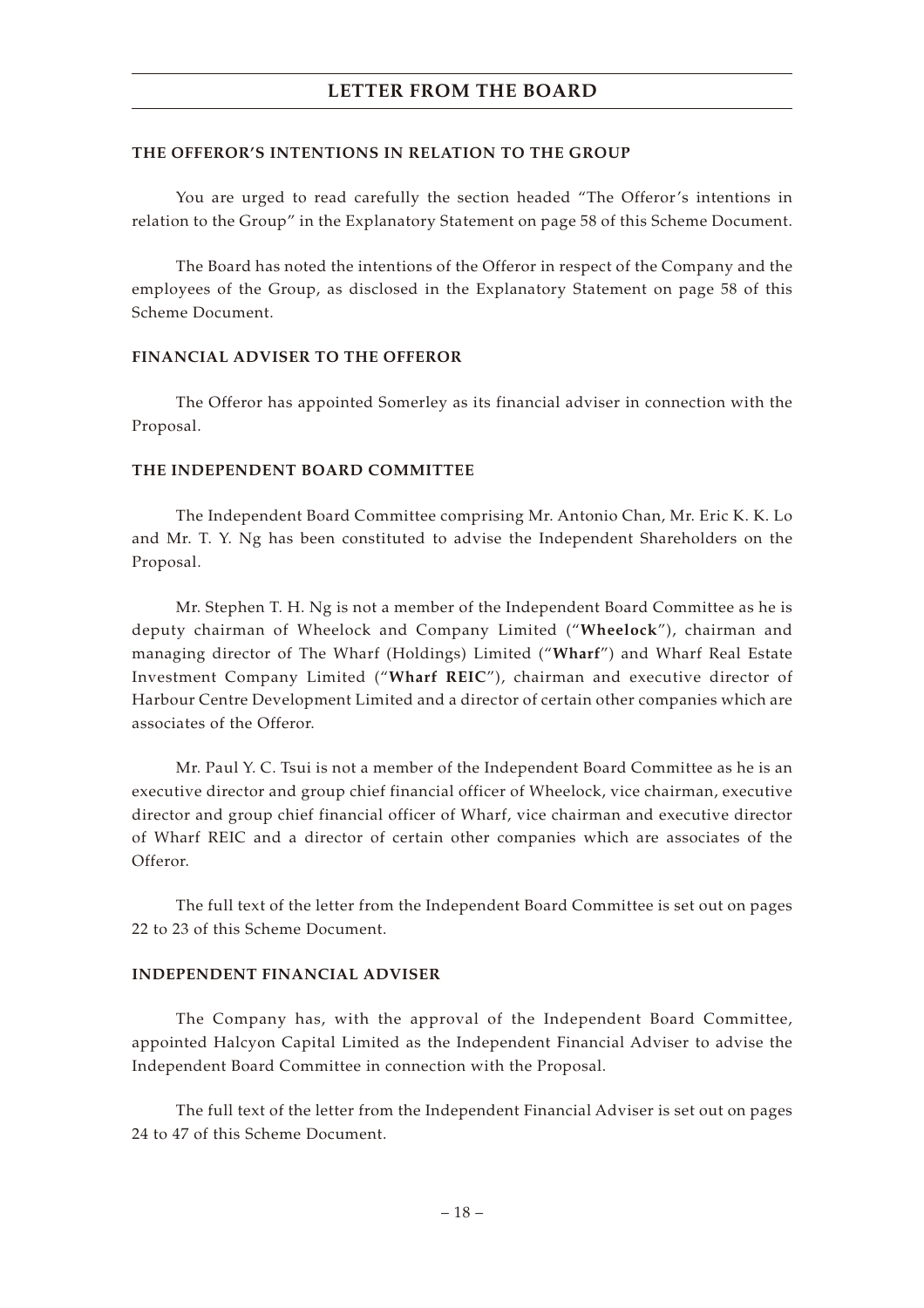#### **INFORMATION ABOUT THE OFFEROR AND THE COMPANY**

Your attention is drawn to Appendix I headed "Financial Information Relating to the Group" on pages 67 to 74 of this Scheme Document, and the sections headed "Information about the Company" and "Information about the Offeror" in the Explanatory Statement on page 59 of this Scheme Document.

#### **OVERSEAS SHAREHOLDERS**

If you are an overseas holder of Scheme Shares, your attention is drawn to the section headed "Overseas Shareholders" in the Explanatory Statement on pages 61 to 62 of this Scheme Document.

#### **COURT MEETING AND GENERAL MEETING**

For the purpose of exercising your right to vote at the Court Meeting and the General Meeting, you are requested to read carefully the section headed "Court Meeting and General Meeting" in the Explanatory Statement on pages 62 to 63 of this Scheme Document, the section headed "Actions to be taken" on pages 63 to 65 of this Scheme Document, and the notices of the Court Meeting and the General Meeting on pages NCM-1 to NCM-3 and pages NGM-1 to NGM-3 respectively of this Scheme Document.

#### **ACTIONS TO BE TAKEN**

The actions which you are required to take in relation to the Proposal are set out under the section headed "Actions to be taken" on pages 1 to 3 and the section headed "Actions to be taken" in the Explanatory Statement on pages 63 to 65 of this Scheme Document.

#### **RECOMMENDATION**

The Independent Financial Adviser has advised the Independent Board Committee that it considers the terms of the Proposal are fair and reasonable so far as the Independent Shareholders are concerned, and accordingly, advises the Independent Board Committee to recommend the Independent Shareholders to vote in favour of the relevant resolution(s) to be proposed at the Court Meeting and the General Meeting to approve and implement the Proposal. The Independent Board Committee, having considered the terms of the Proposal, and having taken into account the advice of the Independent Financial Adviser, considers that the terms of the Proposal are fair and reasonable so far as the Independent Shareholders are concerned and recommends the Independent Shareholders to vote in favour of the relevant resolution(s) to be proposed at the Court Meeting and the General Meeting to approve and implement the Proposal. Your attention is drawn to the recommendation of the Independent Financial Adviser to the Independent Board Committee, in respect of the Proposal as set out in the "Letter from the Independent Financial Adviser" on pages 24 to 47 of this Scheme Document. Your attention is also drawn to the recommendation of the Independent Board Committee in respect of the Proposal as set out in the "Letter from the Independent Board Committee" on pages 22 to 23 of this Scheme Document.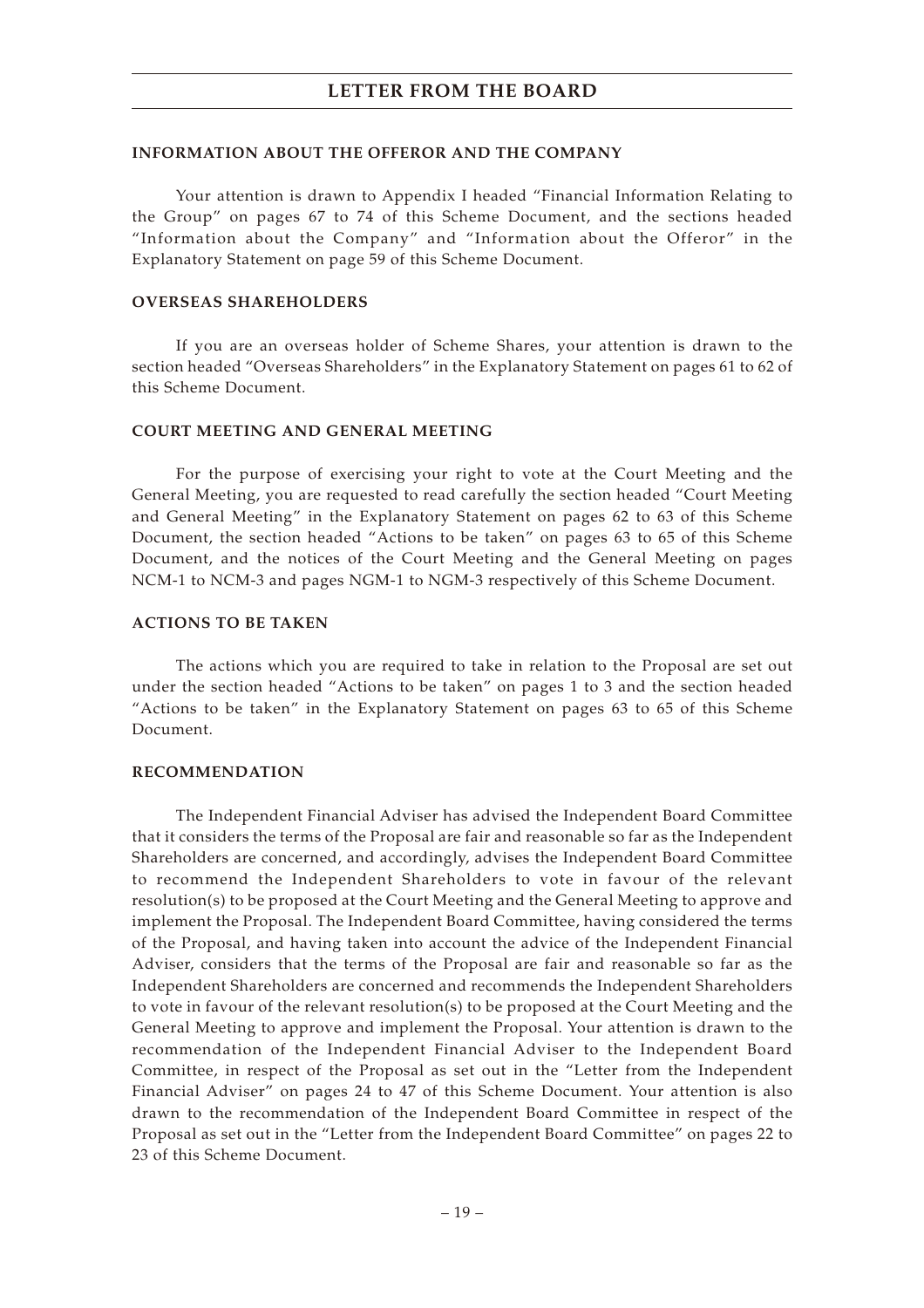#### **SHARE CERTIFICATES, DEALINGS, LISTING, REGISTRATION AND PAYMENT**

Upon the Scheme becoming effective, all Scheme Shares will be cancelled and the share certificates for the Scheme Shares will thereafter cease to have effect as documents or evidence of title.

In that case, the Company does not intend to maintain its listing on the Stock Exchange and will make an application for the listing of Shares to be withdrawn from the Stock Exchange in accordance with Rule 6.15(2) of the Listing Rules, with effect from 9:00 a.m. on Monday, 27 April 2020, being one business day following the Effective Date.

The holders of Scheme Shares will be notified by way of an announcement of the exact date of the last day for dealing in Shares and the expected dates on which the Scheme and the withdrawal of listing of Shares on the Stock Exchange will become effective.

Your attention is drawn to the sections entitled "Withdrawal of listing of Shares" and "Registration and Payment" in the Explanatory Statement set out on page 60 and pages 60 to 61, respectively, of this Scheme Document.

Subject to the requirements of the Takeovers Code, the Proposal will lapse if any of the Conditions described in the section headed "Conditions of the Proposal" has not been fulfilled or waived, as applicable, on or before the Long Stop Date.

If the Scheme is not approved or the Proposal otherwise lapses, the listing of Shares on the Stock Exchange will not be withdrawn.

#### **TAXATION, EFFECTS AND LIABILITIES**

It is emphasised that none of the Offeror, the Company, Somerley, the Independent Financial Adviser and the Share Registrar and their respective directors, employees, officers, agents, advisers, associates and affiliates and any other persons involved in the Proposal accept responsibility for any tax or other effects on, or liabilities of, any person or persons as a result of their approval or rejection, or the implementation, of the Proposal. Accordingly, you are urged to read the section entitled "Taxation and Independent Advice" in the Explanatory Statement set out on page 62 of this Scheme Document and if you are in any doubt as to any aspect of this Scheme Document or as to the action to be taken, you should consult an appropriately qualified professional adviser.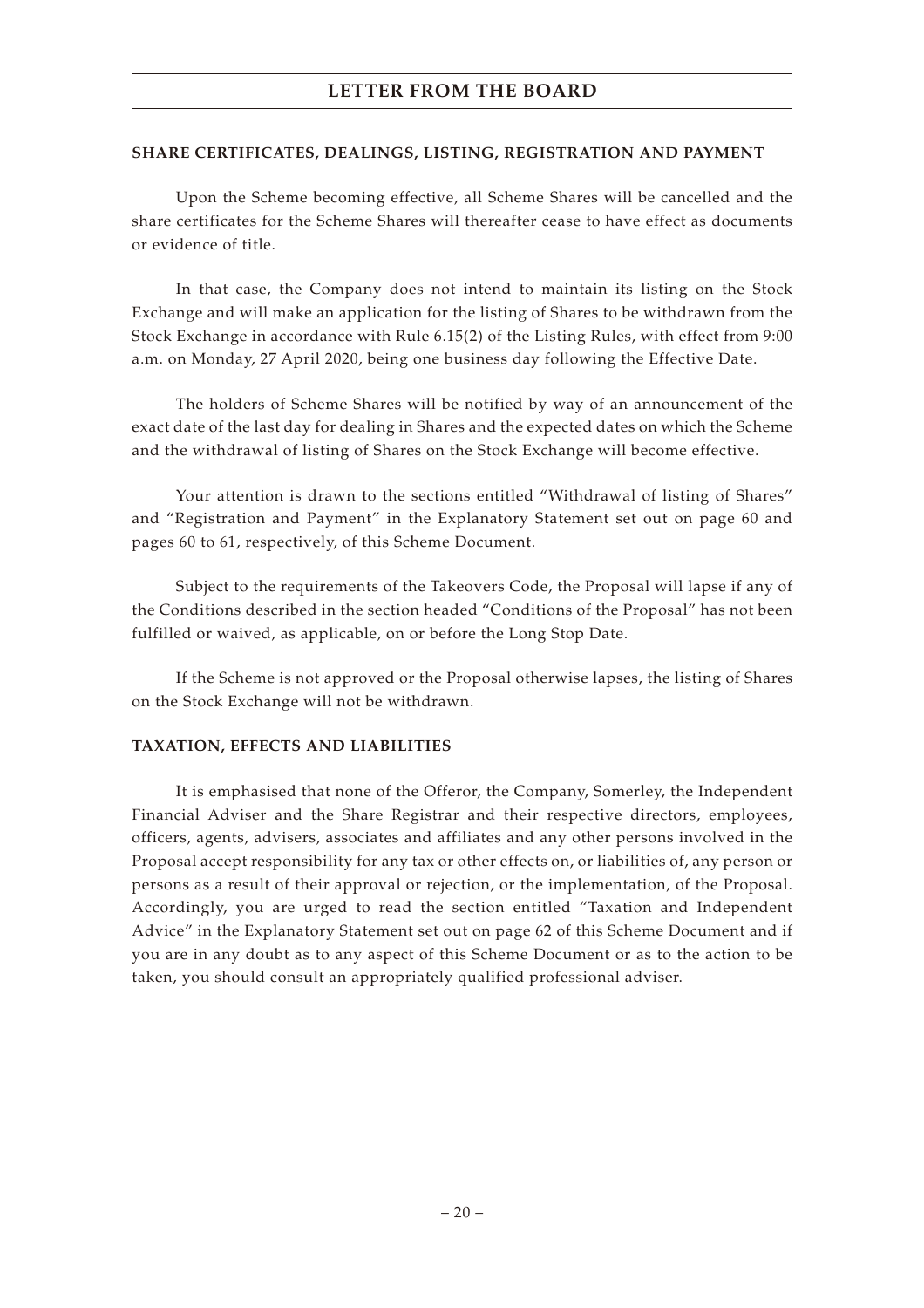#### **FURTHER INFORMATION**

You are urged to read carefully the letters from the Independent Board Committee and from the Independent Financial Adviser, as set out on pages 22 to 23, and pages 24 to 47 respectively of this Scheme Document, the Explanatory Statement as set out on pages 48 to 66 of this Scheme Document, the appendices to this Scheme Document, the terms of the Scheme as set out on pages S-1 to S-7 of this Scheme Document, the notice of the Court Meeting as set out on pages NCM-1 to NCM-3 of this Scheme Document and the notice of the General Meeting as set out on pages NGM-1 to NGM-3 of this Scheme Document. In addition, a **pink** form of proxy for the Court Meeting and a **white** form of proxy for the General Meeting are enclosed with this Scheme Document.

> By order of the board of **Joyce Boutique Group Limited Stephen T. H. Ng** *Chairman*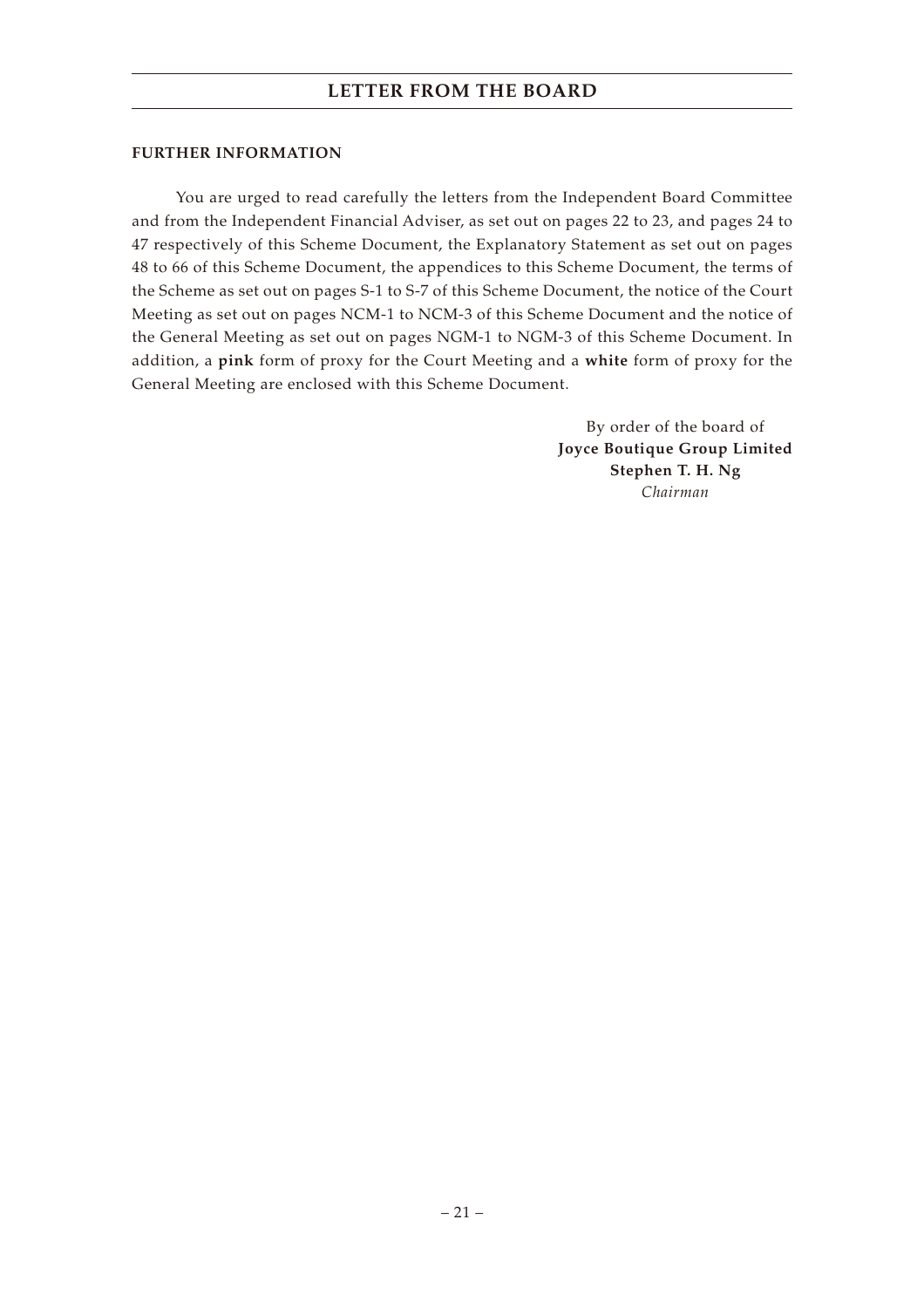# **LETTER FROM THE INDEPENDENT BOARD COMMITTEE**

# JOYCE

# **JOYCE BOUTIQUE GROUP LIMITED**

*(Incorporated in Hong Kong with limited liability)* **(Stock Code: 647)**

28 February 2020

*To the Independent Shareholders*

Dear Sir or Madam,

# **(1) PROPOSAL FOR THE PRIVATISATION OF JOYCE BOUTIQUE GROUP LIMITED BY JOYBO INTERNATIONAL LIMITED BY WAY OF A SCHEME OF ARRANGEMENT UNDER SECTION 673 OF THE COMPANIES ORDINANCE AND (2) PROPOSED WITHDRAWAL OF LISTING OF JOYCE BOUTIQUE GROUP LIMITED**

We refer to the document dated 28 February 2020 jointly issued by the Offeror and the Company in relation to the Proposal (the "**Scheme Document**"), of which this letter forms part. Terms defined in the Scheme Document shall have the same meanings in this letter unless the context otherwise requires.

We have been appointed by the Board as the Independent Board Committee to make a recommendation to the Independent Shareholders in respect of the Proposal, details of which are set out in the "Letter from the Board" and the "Explanatory Statement" of this Scheme Document.

Halcyon Capital Limited, the Independent Financial Adviser, has been appointed with our approval, to advise us in connection with the Proposal. The details of its advice and the principal factors taken into consideration in arriving at its recommendations are set out in the "Letter from the Independent Financial Adviser" of this Scheme Document.

In the "Letter from the Independent Financial Adviser" of this Scheme Document, the Independent Financial Adviser states that it considers the terms of the Proposal are fair and reasonable so far as the Independent Shareholders are concerned, and advises the Independent Board Committee to recommend the Independent Shareholders to vote in favour of the relevant resolution(s) to be proposed at the Court Meeting and the General Meeting to approve and implement the Proposal.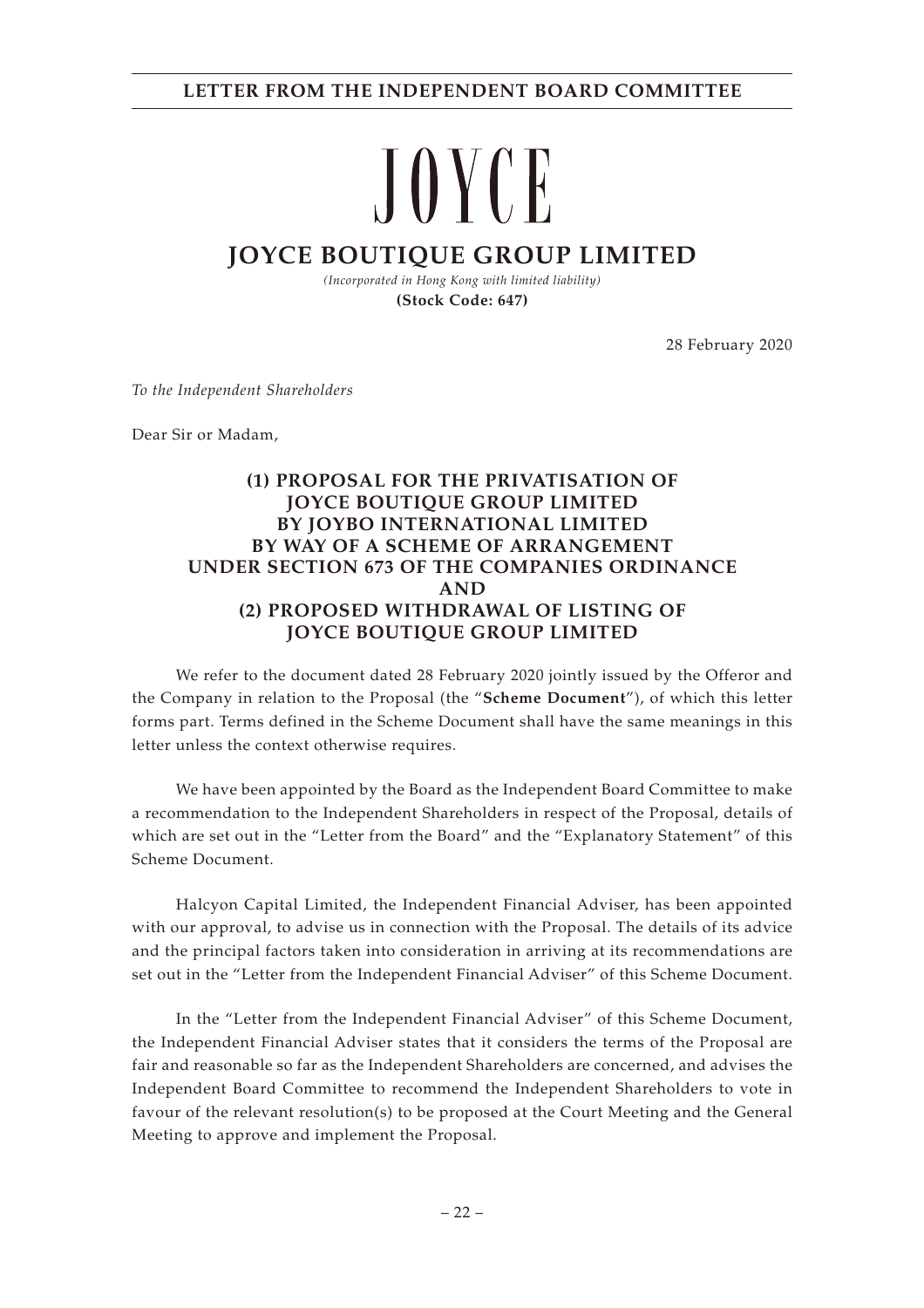# **LETTER FROM THE INDEPENDENT BOARD COMMITTEE**

The Independent Board Committee, having considered the terms of the Proposal, and having taken into account the opinion of the Independent Financial Adviser, and in particular the factors, reasons and recommendations set out in its letter, considers that the terms of the Proposal are fair and reasonable so far as the Independent Shareholders are concerned. Accordingly, the Independent Board Committee recommends the Independent Shareholders to vote in favour of the relevant resolution(s) to be proposed at the Court Meeting and the General Meeting to approve and implement the Proposal.

The Independent Board Committee draws the attention of the Independent Shareholders to (i) the "Letter from the Board" set out in this Scheme Document; (ii) the "Letter from the Independent Financial Adviser", which sets out the factors and reasons taken into account in arriving at its recommendation to the Independent Board Committee, set out in this Scheme Document; and (iii) the Explanatory Statement set out in this Scheme Document.

# Yours faithfully, **The Independent Board Committee**

*Independent Non-executive Director*

**Mr. Antonio Chan Mr. Eric K. K. Lo Mr. T. Y. Ng** *Independent Non-executive Director*

*Independent Non-executive Director*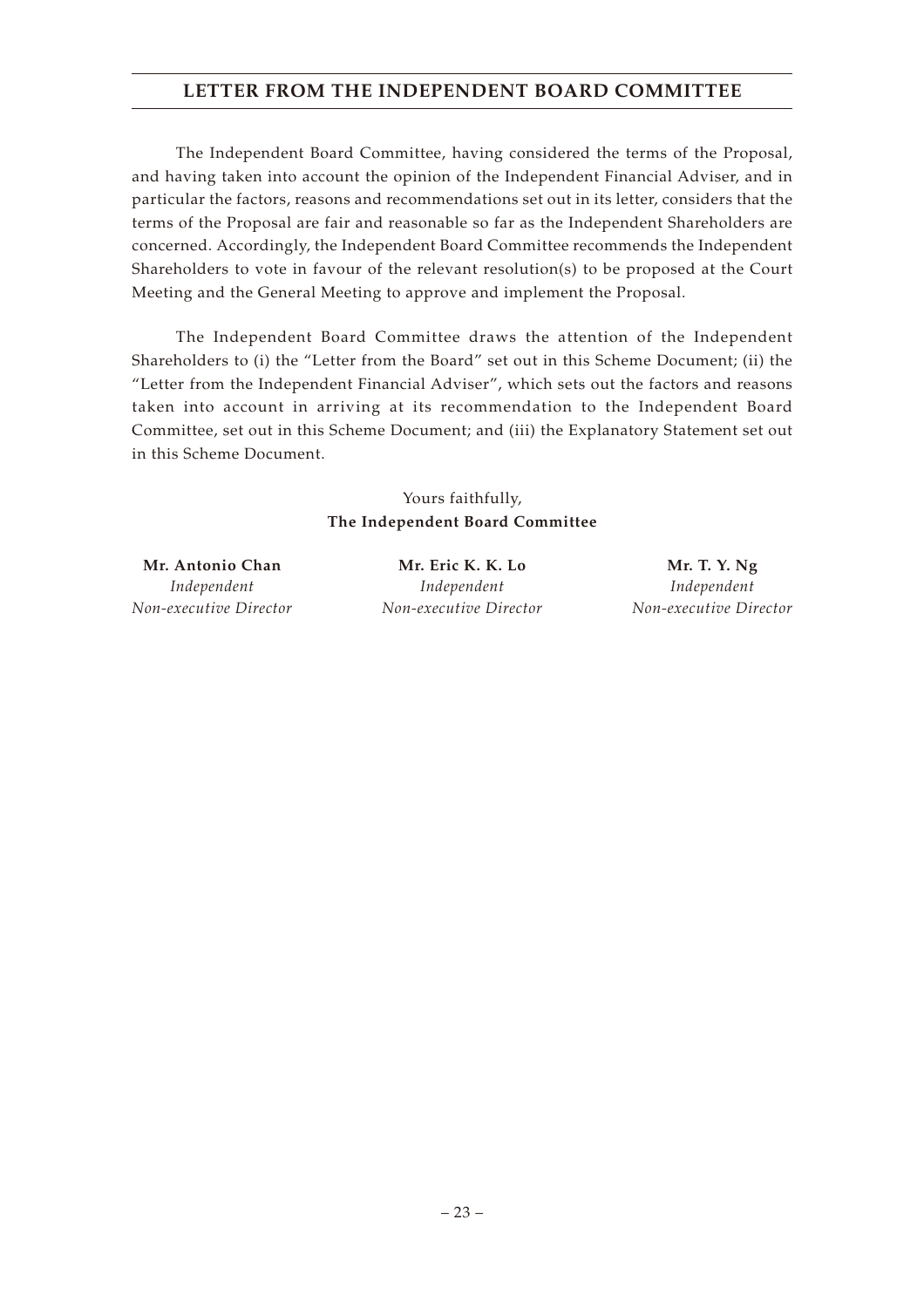*The following is the full text of the letter of advice from Halcyon Capital Limited to the Independent Board Committee which has been prepared for the purpose of inclusion in this Scheme Document.*



Halcyon Capital Limited 11th Floor 8 Wyndham Street Central Hong Kong

28 February 2020

*To: the Independent Board Committee*

Dear Sirs,

# **PROPOSED PRIVATISATION OF JOYCE BOUTIQUE GROUP LIMITED BY JOYBO INTERNATIONAL LIMITED BY WAY OF A SCHEME OF ARRANGEMENT UNDER SECTION 673 OF THE COMPANIES ORDINANCE**

#### **INTRODUCTION**

We refer to our appointment as the independent financial adviser to advise the Independent Board Committee in relation to the proposed privatisation of Joyce Boutique Group Limited by JoyBo International Limited by way of a scheme of arrangement under Section 673 of the Companies Ordinance. Details of the Proposal are contained in the letter from the Board (the "**Letter from the Board**") and the explanatory statement (the "**Explanatory Statement**") contained in the Scheme Document dated 28 February 2020, of which this letter forms part. Terms defined in the Scheme Document shall have the same meanings in this letter unless the context otherwise requires.

On 11 December 2019, the Offeror requested the board of directors of the Company to put forward the Proposal to the Scheme Shareholders for the privatisation of the Company by way of the Scheme involving the cancellation of all the Scheme Shares, as a result of which the Offeror will hold 100% of the issued share capital of the Company.

The Court Meeting will be convened at the direction of the High Court for the purpose of considering and, if thought fit, passing an appropriate resolution to approve the Scheme (with or without modifications). Insofar as the approval of the Scheme at the Court Meeting is concerned, such resolution will be passed if the holders of the Scheme Shares representing at least 75% of the voting rights of such holders present and voting, in person or by proxy, at the Court Meeting vote in favour of the Scheme and the votes cast against the Scheme at the Court Meeting do not exceed 10% of the total voting rights attached to all Disinterested Shares. Insofar as the approval of the Scheme under the Takeovers Code is concerned, the Scheme will be considered to have been approved under the Takeovers Code if (i) the Scheme is approved (by way of poll) by at least 75% of the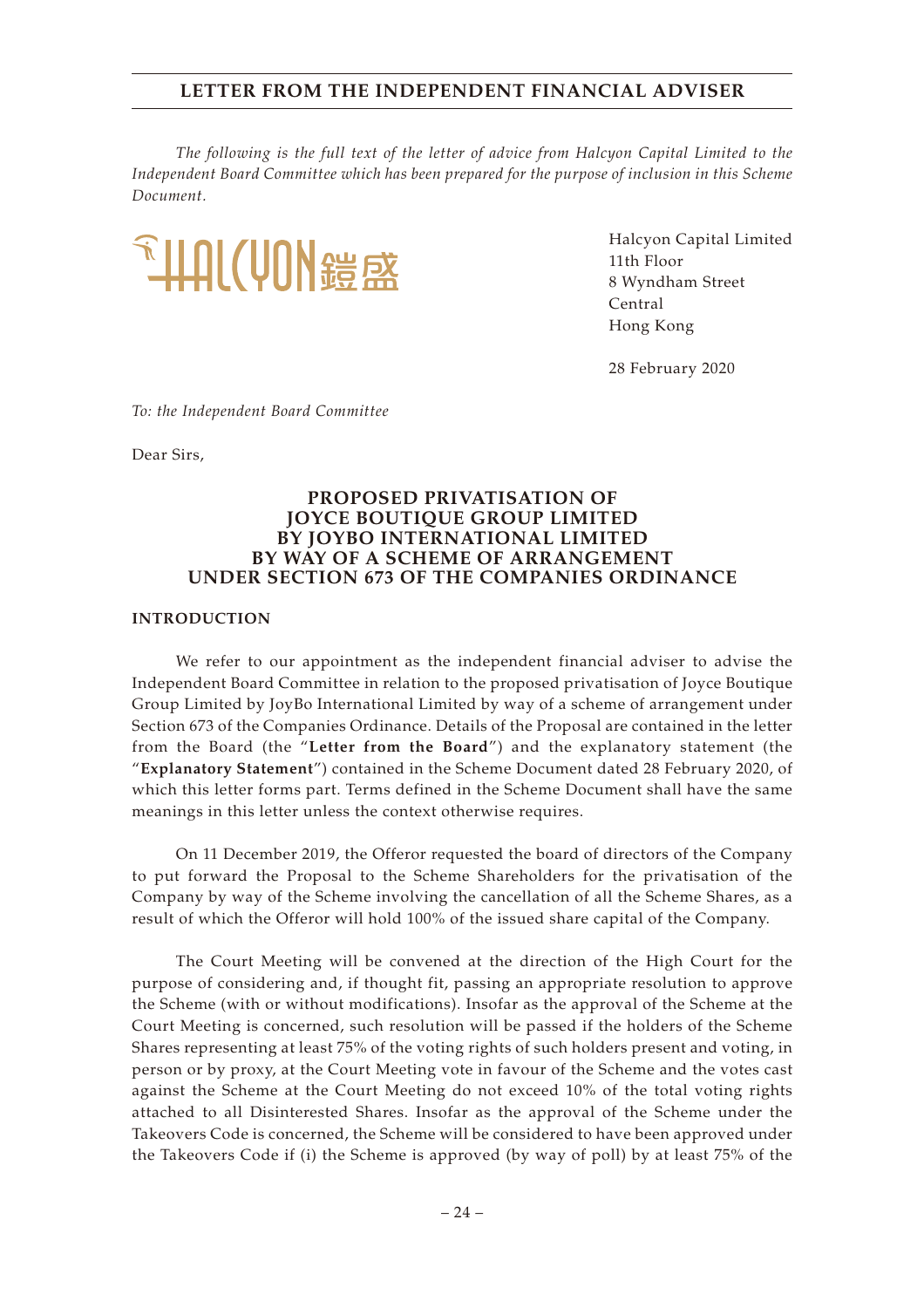votes attaching to the Scheme Shares of the Independent Shareholders that are cast either in person or by proxy at the Court Meeting; and (ii) the number of votes cast (by way of poll) against the resolution at the Court Meeting is not more than 10% of all the Scheme Shares held by all of the Independent Shareholders. Based on 406,953,277 Shares held by the Independent Shareholders as at the Latest Practicable Date, the number of votes representing 10% of such Shares (rounded down to the nearest number of votes) would be 40,695,327 Shares. Only Independent Shareholders may vote at the Court Meeting on the resolution to approve the Scheme. The Offeror and any persons acting in concert with the Offeror (including, but not limited to, Mr. Douglas C. K. Woo) will not vote at the Court Meeting on the resolution to approve the Scheme.

In addition to the resolution required to sanction the Scheme at the Court Meeting, the Scheme also involves a reduction of issued share capital as one of its terms. Under the Companies Ordinance and the Articles, the reduction of issued share capital is required to be approved by a special resolution of Shareholders. Such special resolution will be proposed at the General Meeting, which is being convened to be held immediately following the Court Meeting for the purpose of considering and, if thought fit, passing a special resolution to approve the reduction of issued share capital of the Company and the cancellation of the Scheme Shares and to approve and give effect to the Scheme. The special resolution will be passed provided that it is approved by a majority of at least 75% of the votes cast by the Shareholders present and voting, in person or by proxy, at the General Meeting. All Shareholders will be entitled to attend and vote at the General Meeting.

As stated in the Explanatory Statement, as at the Latest Practicable Date, (i) the Independent Shareholders were interested in 406,953,277 Shares (representing approximately 25.1% of the issued share capital of the Company) and such Shares will form part of the Scheme Shares; (ii) the Offeror was interested in 1,183,838,723 Shares (representing approximately 72.9% of the issued share capital of the Company) and such Shares will not form part of the Scheme Shares and the Offeror will not vote on the Scheme at the Court Meeting; (iii) Mr. Douglas C. K. Woo, an Offeror Concert Party (being the son of Mr. Woo Kwong Ching Peter, the settlor of the trust of which HSBC Trustee (C.I.) Limited, an indirect holding company of the Offeror, is the trustee), was interested in 33,208,000 Shares (representing approximately 2.0% of the issued share capital of the Company) and such Shares will form part of the Scheme Shares but will not be voted at the Court Meeting; and (iv) the Scheme Shares, comprising 440,161,277 Shares, represent approximately 27.1% of the issued Shares.

The Independent Board Committee, which comprises the following Independent Non-executive Directors, Mr. Antonio Chan, Mr. Eric K. K. Lo and Mr. T. Y. Ng, who are not interested in the Proposal, has been formed to advise the Independent Shareholders on the Proposal and has approved the appointment of the Independent Financial Adviser to advise the Independent Board Committee and the Independent Shareholders on the Proposal. We have been appointed as independent financial adviser to advise the Independent Board Committee as to whether the terms of the Proposal are fair and reasonable and as to voting on the Proposal.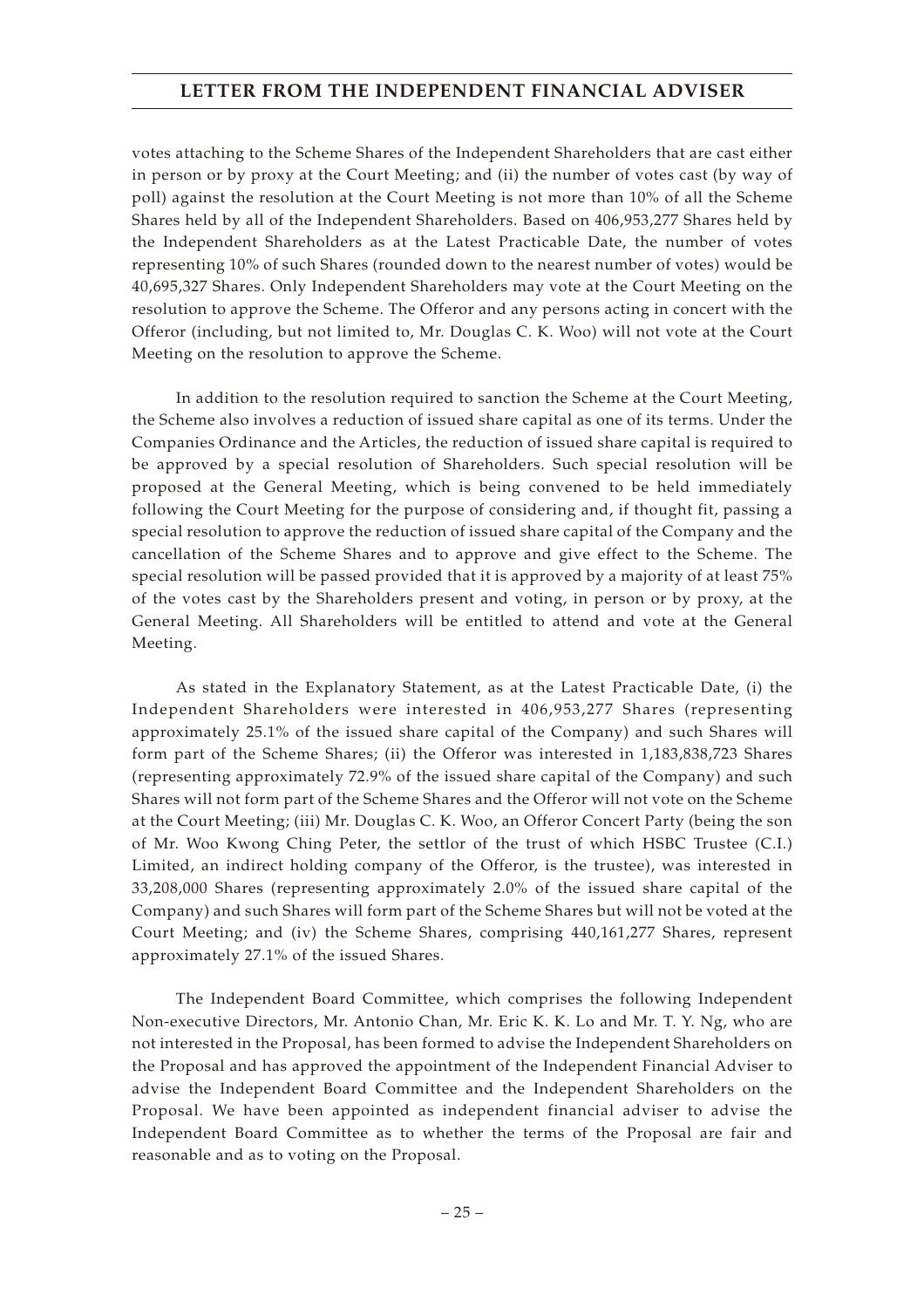#### **OUR INDEPENDENCE**

We are not associated with any of the Company, the Offeror or their respective controlling shareholders or any party acting, or presumed to be acting, in concert with any of them and, accordingly, are considered eligible to give independent advice on the Offer. There was no business relationship between the Company, and its associated companies, and us in the past two years. Apart from normal professional fees payable to us by the Company in connection with this appointment, no arrangement exists whereby we will receive any fees or benefits from any of the Company or its controlling shareholder or any party acting, or presumed to be acting, in concert with any of them. We are not aware of any relationship or interest between us and the Company or other parties that would be reasonably considered to affect our independence to act as an independent financial adviser to the Independent Shareholders in respect of the Proposal.

#### **BASIS OF OPINION**

In formulating our recommendation, we have relied on the information and facts provided, and the opinions expressed, by the Directors and the management of the Company and contained or referred to in the Scheme Document. The Directors have jointly and severally accepted full responsibility for the accuracy of the information contained in the Scheme Document (other than that relating to the Offeror (if any)), and confirmed, having made all reasonable enquiries, that to the best of their knowledge, opinions expressed in the Scheme Document (other than opinions expressed by the Offeror (if any)) have been arrived at after due and careful consideration and there are no other facts that are not contained in the Scheme Document, the omission of which would make any such statement contained in the Scheme Document misleading. The Offeror Directors and Mr. Woo Kwong Ching Peter have jointly and severally accepted full responsibility for the accuracy of the information contained in the Scheme Document (other than that relating to the Company (if any)), and confirmed, having made all reasonable enquiries, that to the best of their knowledge, opinions expressed in the Scheme Document (other than opinions expressed by the Company (if any)) have been arrived at after due and careful consideration and there are no other facts not contained in the Scheme Document, the omission of which would make any statement in the Scheme Document misleading. We have assumed that the information and representations provided to us by the Directors and the management of the Company or contained or referred to in the Scheme Document were true and accurate at the time they were made and as at the date of the Scheme Document. The Shareholders will be informed as soon as possible afterwards if we become aware of any material change to the above during the period from the date of the Scheme Document until the Effective Date or the date on which the Scheme lapses, whichever is earliest. We have no reason to doubt the truth, accuracy and completeness of the information and representations provided to us by the Directors. In particular, we have reviewed published information on the Group, including its annual reports for the year ended 31 March 2018 and 2019 ("**2017/18 Annual Report**" and "**2018/19 Annual Report**", respectively) and its interim report for the six months ended 30 September 2019 ("**2019 Interim Report**"); we have also reviewed the trading performance of the Shares on the Stock Exchange since 1 April 2018, being the commencement of the financial year ended 31 March 2019; and we have also reviewed certain statistics and reports published by Census and Statistics Department of Hong Kong. We consider that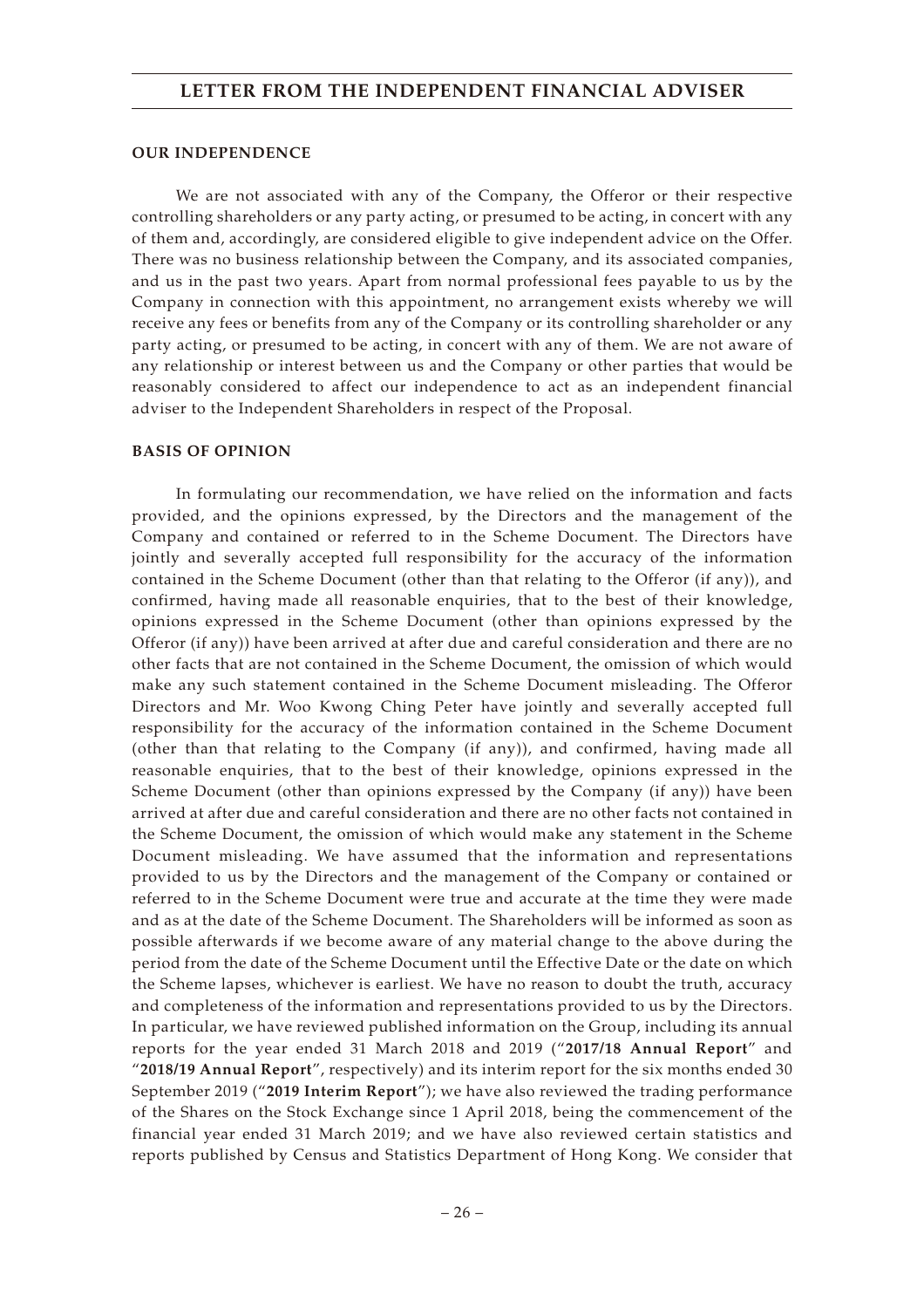we have reviewed sufficient information to reach an informed view and to provide a reasonable basis for our recommendation. We have not, however, conducted an independent verification of the information nor have we conducted any form of in-depth investigation into the businesses and affairs or the prospects of the Company or any of its subsidiaries and associates.

We have not considered the tax implication on the Shareholders of their acceptances or non-acceptances of the Proposal since this is particular to their own individual circumstances. It is emphasized that we will not accept any responsibility for any tax effect on, or liability of, any person resulting from his or her acceptance or non-acceptance of the Proposal. In particular, the Shareholders who are resident outside Hong Kong or subject to overseas taxes or Hong Kong taxation on securities dealings should consider their own tax position with regard to the Proposal and, if in doubt, should consult their own professional advisers.

For the avoidance of doubt, the holding company of the Group immediately prior to the completion of the Reorganisation Proposal (as defined in the scheme document dated 22 July 2019 issued by Joyce Boutique Holdings (the "**Reorganisation Document**")) was Joyce Boutique Holdings. "Company" used in this letter shall mean Joyce Boutique Holdings immediately prior to the completion of the Reorganisation Proposal (as defined in the Reorganisation Document) and the Company immediately after the completion of the Reorganisation Proposal (as defined in the Reorganisation Document); and "Group" used in this letter shall mean Joyce Boutique Holdings and the then subsidiaries immediately prior to the completion of the Reorganisation Proposal (as defined in the Reorganisation Document) and the Group immediately after the completion of the Reorganisation Proposal (as defined in the Reorganisation Document).

#### **BACKGROUND AND PRINCIPAL TERMS OF THE OFFER**

On 12 December 2019, the Company published the Joint Announcement notifying the Shareholders and investors that, among other things, on 11 December 2019, the Offeror requested the board of directors of the Company to put forward the Proposal to the Scheme Shareholders for the privatisation of the Company by way of the Scheme involving the cancellation of all the Scheme Shares, as a result of which the Offeror will hold 100% of the issued share capital of the Company, and the Scheme provides that the Scheme Shares, comprising 440,161,277 Shares, represent approximately 27.1% of the issued Shares, be cancelled in exchange for the payment to each Scheme Shareholder of:

for each Scheme Share ................................... HK\$0.28 in cash

The Cancellation Price has been determined after taking into account, among others, the financial information of the Group, the prices at which the Shares were traded on the Stock Exchange over the past year, and pricing premiums for privatisation transactions of companies listed on the Stock Exchange in recent years.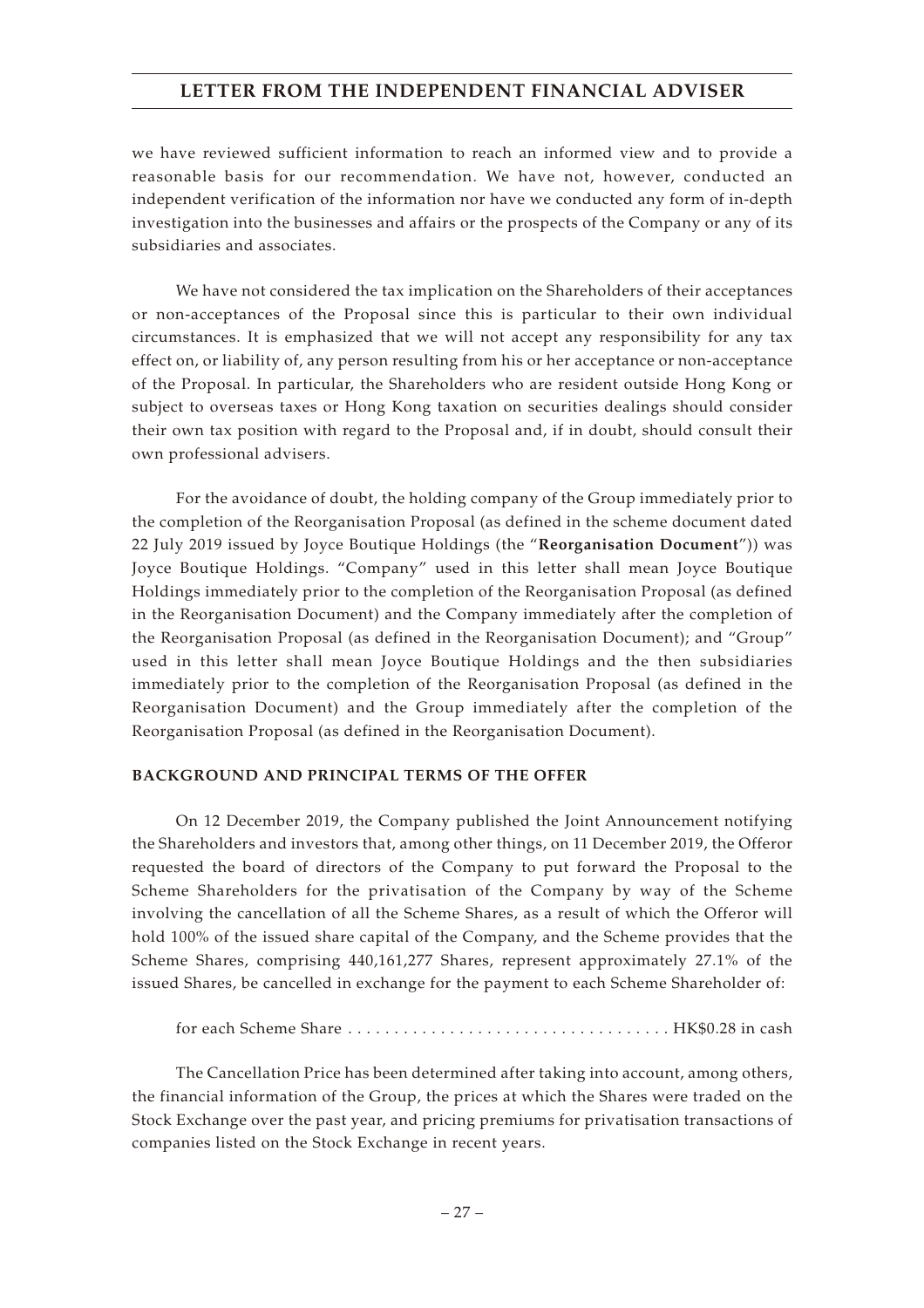As at the Latest Practicable Date, the issued share capital of the Company comprises 1,624,000,000 Shares, and 440,161,277 Scheme Shares were in issue, which represented approximately 27.1% of the issued share capital of the Company. At the Cancellation Price, the Proposal values the entire issued share capital of the Company at HK\$454,720,000.00. The maximum amount of cash consideration required to effect the Proposal will be HK\$123,245,157.56.

The Proposal is conditional upon the fulfillment or waiver, as applicable, of the Conditions as described in the Explanatory Statement contained in the Scheme Document. All Conditions will have to be fulfilled or waived, as applicable, on or before the Long Stop Date (or such later date as the Offeror and the Company may agree or, to the extent applicable, as the Executive may consent and the High Court may direct), failing which the Proposal will lapse. Further details of the terms and conditions of the Proposal, including the procedures for the acceptance, are set out in the Letter from the Board to the Shareholders and Explanatory Statement contained in the Scheme Document.

#### **Binding effect of the Scheme**

Notwithstanding the fact that there may be a dissenting minority, if the Scheme is approved at the Court Meeting in accordance with the requirements of section 673 of the Companies Ordinance and Rule 2.10 of the Takeovers Code and is sanctioned by the High Court and the other Conditions are either fulfilled or (to the extent permitted) waived, then the Scheme will become binding on the Company and all Shareholders.

If the Scheme becomes effective:

- (i) all the Scheme Shares will be cancelled whereupon the share capital of the Company shall be reduced and all share certificates for those Scheme Shares cancelled shall cease to have effect as evidence of title;
- (ii) the share capital of the Company will then be increased to its former amount by the creation of such number of new Shares as is equal to the number of Scheme Shares cancelled;
- (iii) the credit rising in the Company's books of account as a result of the said reduction of capital will be applied in paying up in full the new Shares created and such new Shares will be so allotted and issued, credited as fully paid, to the Offeror; and
- (iv) the Offeror will pay the Cancellation Price of HK\$0.280 in cash to the Scheme Shareholders for each Scheme Share held by them on the Scheme Record Date.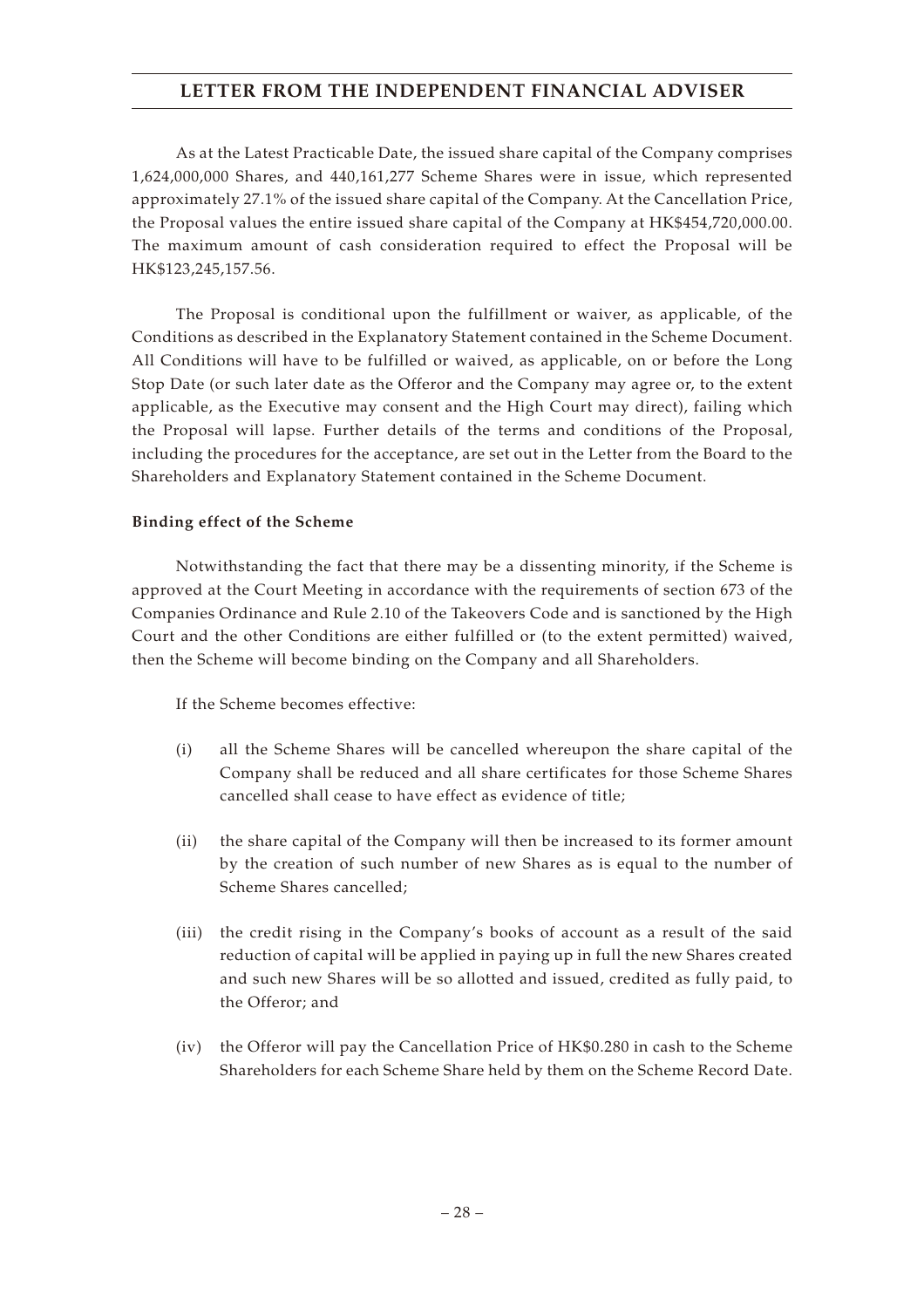As a result of the aforesaid, the Offeror will hold 100% of the issued share capital of the Company. The tables below set out the shareholding structure of the Company (i) as at the Latest Practicable Date; and (ii) immediately upon the Scheme becoming effective:

|                                              | As at the               |                  | Immediately upon the      |                  |
|----------------------------------------------|-------------------------|------------------|---------------------------|------------------|
| Shareholder                                  | Latest Practicable Date |                  | Scheme becoming effective |                  |
|                                              |                         | Approximate %    | Approximate %             |                  |
|                                              |                         | of the issued    |                           | of the issued    |
|                                              | Number of               | share capital of | Number of                 | share capital of |
|                                              | <i>Shares</i>           | the Company      | <i>Shares</i>             | the Company      |
| Offeror                                      | 1,183,838,723           | 72.90            | 1,624,000,000             | 100.00           |
| Mr. Douglas C. K. Woo,<br>an Offeror Concert |                         |                  |                           |                  |
| Party (Note)                                 | 33,208,000              | 2.04             |                           |                  |
| Sub-total: Offeror<br>and Offeror            |                         |                  |                           |                  |
| <b>Concert Parties</b>                       | 1,217,046,723           | 74.94            | 1,624,000,000             | 100.00           |
| Independent                                  |                         |                  |                           |                  |
| Shareholders                                 | 406,953,277             | 25.06            |                           |                  |
| Total                                        | 1,624,000,000           | 100.00           | 1,624,000,000             | 100.00           |

*Note:* As at the Latest Practicable Date, Mr. Douglas C. K. Woo, an Offeror Concert Party (being the son of Mr. Woo Kwong Ching Peter, the settlor of the trust of which HSBC Trustee (C.I.) Limited, an indirect holding company of the Offeror, is the trustee), was interested in 33,208,000 Shares (representing approximately 2.0% of the issued share capital of the Company). Such Shares will form part of the Scheme Shares but the relevant Offeror Concert Party will not vote on the Scheme at the Court Meeting.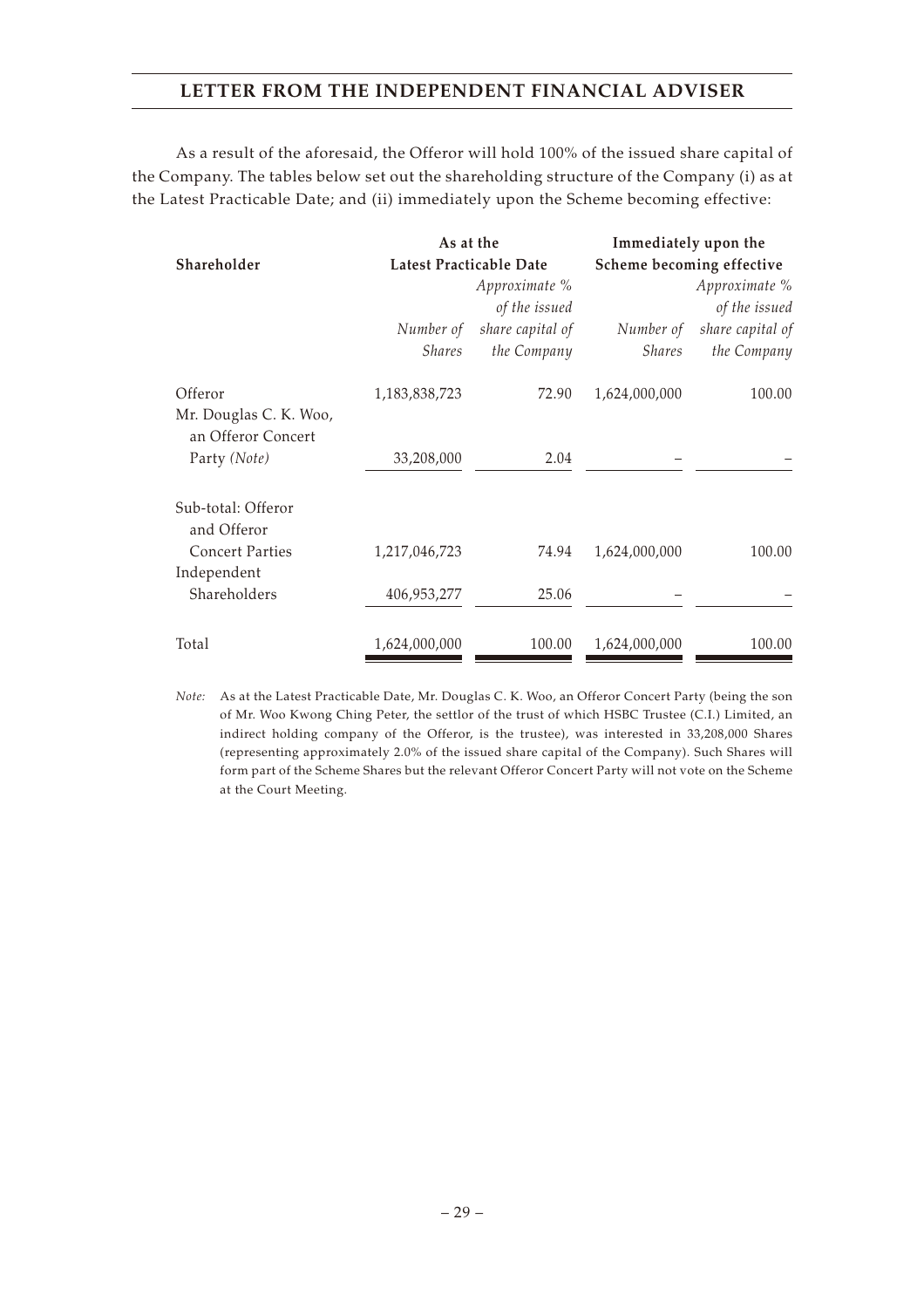#### **PRINCIPAL FACTORS AND REASONS CONSIDERED**

In arriving at our recommendation, we have taken into account the following principal factors and reasons:

#### **1. Financial performance of the Group**

As stated in the 2018/19 Annual Report, the Group is principally engaged in the retail and wholesale distribution, primarily under exclusive franchise agreements, of leading international fashion, accessory and beauty product brands. A summary of the audited consolidated results of the Group for the three years ended 31 March 2019 and six months ended 30 September 2019 is set out in Appendix I to the Scheme Document. The following table sets out certain highlight of financial performance of the Group for the three years ended 31 March 2019 and six months ended 30 September 2019 as extracted from Appendix II of the Scheme Document:

|                                      |      |                     |                                                                  |      | Six months ended |
|--------------------------------------|------|---------------------|------------------------------------------------------------------|------|------------------|
|                                      |      | Year ended 31 March |                                                                  |      | 30 September     |
|                                      | 2017 | 2018                | 2019                                                             | 2018 | 2019             |
|                                      |      |                     | HK\$'million HK\$'million HK\$'million HK\$'million HK\$'million |      |                  |
| Revenue                              | 954  | 861                 | 842                                                              | 414  | 338              |
| Loss before                          |      |                     |                                                                  |      |                  |
| taxation                             | (40) | (55)                | (22)                                                             | (24) | (48)             |
| Loss<br>attributable<br>to owners of |      |                     |                                                                  |      |                  |
| the Company                          | (42) | (55)                | (22)                                                             | (24) | (55)             |

As stated in the 2017/18 Annual Report, revenue of the Group declined by 9.8% to HK\$860.7 million for the year ended 31 March 2018 (year ended 31 March 2017: HK\$954.4 million) with a 1.0% decrease in gross margin mainly due to a higher proportion of revenue contributed by liquidation of aged stocks. Hong Kong division's revenue dropped by 6.5% against the previous year and accounted for 88.7% of Group revenue for the year ended 31 March 2018 (year ended 31 March 2017: 85.6%). As a result, the operating loss of Hong Kong division widened by HK\$18.9 million to HK\$50.7 million for the year ended 31 March 2018 (year ended 31 March 2017: HK\$31.8 million). The Group recorded a net loss attributable to owners of the Company of HK\$54.7 million for the year ended 31 March 2018, compared with a net loss of HK\$41.9 million for the previous year.

As stated in the 2018/19 Annual Report, revenue of the Group declined by 2.1% to HK\$842.4 million for the year ended 31 March 2019 (year ended 31 March 2018: HK\$860.7 million). However, gross margin improved by 1.7 percentage points mainly due to the increased level of full price sell-through and a relatively lower proportion of revenue contributed by the liquidation of aged stocks. Hong Kong division's revenue dropped by 2.5% against the previous year and accounted for 88.3% of Group revenue for the year ended 31 March 2019 (year ended 31 March 2018: 88.7%) with gross margin improved by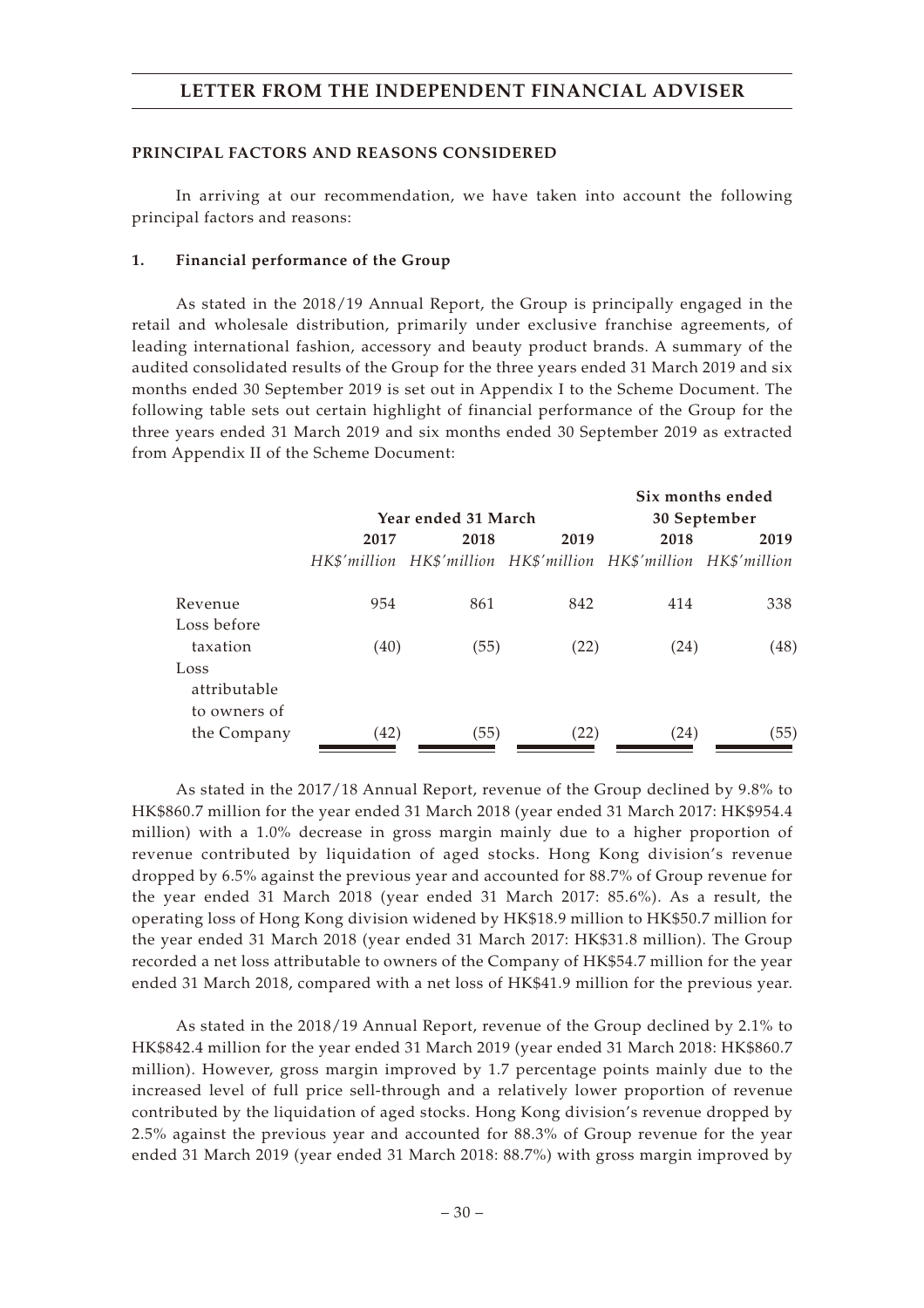1.4 percentage points. Coupled with savings in operating overheads, Hong Kong division's operating loss narrowed to HK\$14.6 million for the year ended 31 March 2019 (year ended 31 March 2018: HK\$50.7 million). The Group recorded a net loss attributable to owners of the Company of HK\$22.3 million for the year ended 31 March 2019, compared with a net loss of HK\$54.7 million for the previous year.

As stated in the 2019 Interim Report, impacted by business disruption of the social unrest in Hong Kong, revenue of the Group declined by 18.4% to HK\$337.7 million for the six months ended 30 September 2019 (six months ended 30 September 2018: HK\$413.9 million) with gross margin decreased by 2.5 percentage points. Hong Kong division's revenue declined by 19.6% against the same period last year and accounted for 86.7% of the Group revenue for the six months ended 30 September 2019 (six months ended 30 September 2018: 87.9%) and coupled with a drop in gross margin due to increased stock provision for slower stock-turn, operating loss increased by HK\$18.1 million to HK\$39.4 million for the six months ended 30 September 2019 (six months ended 30 September 2018: HK\$21.3 million). Net loss attributable to owners of the Company for the six months ended 30 September 2019 amounted to HK\$54.9 million, compared with net loss of HK\$22.3 million for the entire financial year ended 31 March 2019 and net loss of HK\$24.2 million for the six months ended 30 September 2018.

The Group had been loss-making for the past four consecutive financial years and six months ended 30 September 2019 with an aggregate loss attributable to owners of Company of approximately HK\$251.8 million. Meanwhile, the number of shops of the Group has reduced from 52 shops as at 31 March 2015 to 31 shops as at the Latest Practicable Date. As a result of the unsatisfactory financial performance of the Group, the Group recorded continuous decrease in net assets attributable to owners of the Company from approximately HK\$708.9 million as at 31 March 2014 to approximately HK\$379.2 million as at 30 September 2019. Based on the 2019 Interim Report, the net assets of the Group amounted to approximately HK\$379.2 million as at 30 September 2019 which comprised the following:

|                         | As at         |
|-------------------------|---------------|
|                         | 30 September  |
|                         | 2019          |
|                         | HK\$' million |
| Non-current assets      | 404           |
| Current assets          | 480           |
| Current liabilities     | (206)         |
| Net current assets      | 274           |
| Non-current liabilities | (299)         |
| Net assets              | 379           |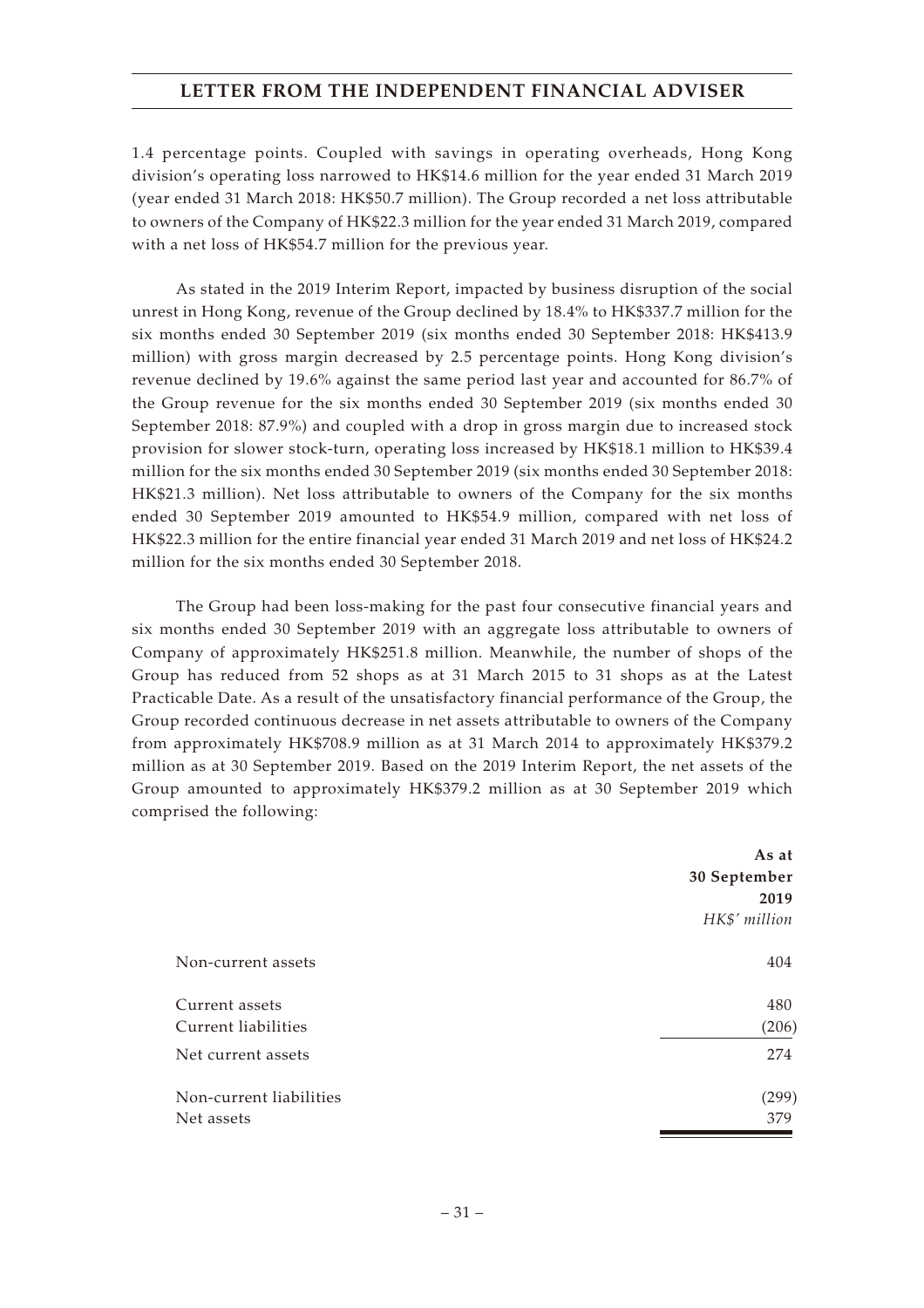As at 30 September 2019, the non-current assets of the Group were approximately HK\$404.3 million, principally comprised rights-of-use assets of approximately HK\$320.0 million and deposits and prepayments of approximately HK\$49.2 million which were mainly related to the leased premises of the Group. The current assets of the Group were approximately HK\$479.6 million as at 30 September 2019, principally comprised cash and cash equivalent of approximately HK\$266.5 million and inventories of approximately HK\$146.2 million. The current liabilities of the Group were approximately HK\$205.4 million as at 30 September 2019, principally comprised other payables and accruals and contract liabilities of approximately HK\$93.6 million, lease liabilities (current portion) of approximately HK\$56.6 million and trade and bills payables of approximately HK\$46.4 million. The non-current liabilities of the Group were approximately HK\$299.2 million as at 30 September 2019, principally comprised lease liabilities (non-current portion) of approximately HK\$292.0 million. The net assets attributable to owners of the Company as at 30 September 2019 was approximately HK\$379.2 million. As stated in the Letter from the Board, the unaudited consolidated net asset value attributable to Shareholders per Share as at 30 September 2019 was approximately HK\$0.2335.

#### *Outlook*

As stated in the 2019 Interim Report, it is expected that the social unrest in Hong Kong would continue in the second half of the financial year ending 31 March 2020 and would be significantly impacting tourist traffic and consumer sentiment in Hong Kong. Moreover, the slowing down of the Chinese economy, weakening of renminbi, high rental levels relative to revenue and the China/US trade disputes would also cast doubt on the recovery of the retail market of Hong Kong and Mainland China in the near term. In view of the challenge ahead, the Group will take a cautious approach to stock purchasing and business expansion and will continue to focus on improving shop productivity through maximising gross margins and full price sell-through and exercising stringent control on overheads.

According to the Census and Statistics Department of Hong Kong, the value index of retail sales of all retail outlets ranged from 93.6 to 119.3 during January 2019 to May 2019, and decrease to 74.3 for November 2019. In particular, the value index of retail sales of clothing, footwear and allied products decreased from 94.6 in May 2019 to 62.4 in November 2019, representing a decrease of approximately 29.1 points as compared to November 2018. We also noted that the estimated value index of retail sales of all retail outlets for December 2019 represented an increase as compared to November 2019, while, on the other hand, still estimated to be approximately 21.6 units below that of December 2018. The value index of retail sales measures the change in sales of retail outlets in value terms and the average monthly value index of retail sales from October 2014 to September 2015 taken as 100.

Based on the "Third Quarter Economic Report 2019 & Update Economic Forecasts for 2019" dated 15 November 2019 (the "**2019 3Q Economic Report and Forecast**") prepared by the Hong Kong SAR Government, the Hong Kong economy saw an abrupt deterioration in Q3, gross domestic product ("**GDP**") of Hong Kong contracting by 2.9% from a year earlier, the first year-on-year contraction since 2009 and the economy has entered a recession. Meanwhile, the local social incidents took a heavy toll on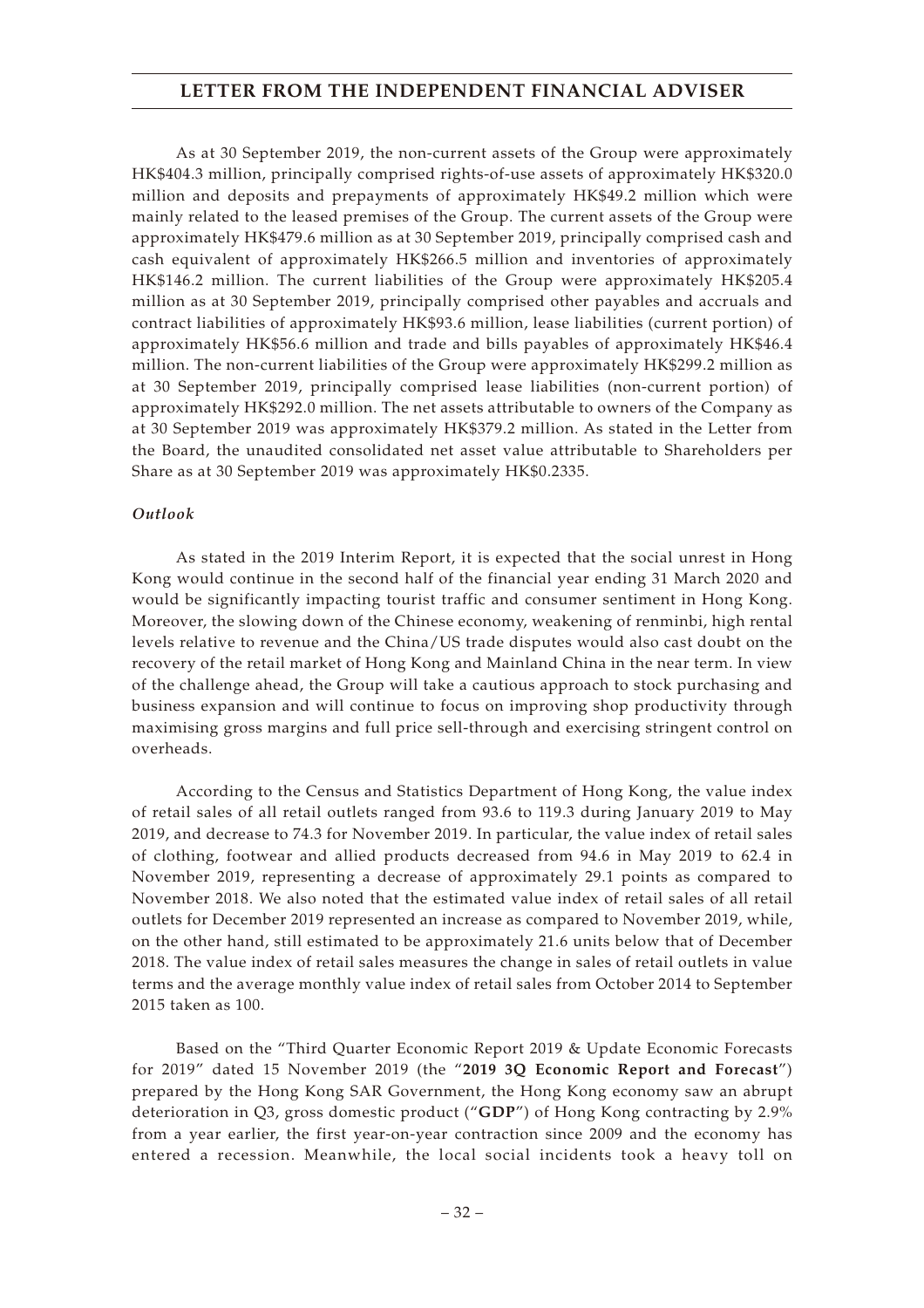consumption- and tourism-related sectors and the local business sentiment turned pessimistic. Pursuant to the "Advance estimates on Gross Domestic Product for fourth quarter and whole year of 2019" released by the Census and Statistics Department on 3 February 2020, the GDP decreased by 2.9% in real terms in the fourth quarter of 2019 from a year earlier, compared with the decrease of 2.8% in the third quarter of 2019. The decline of GDP was mainly attributable to the weak performance in both domestic and external demand. Meanwhile, the GDP decreased by 1.2% in real terms for 2019 as a whole, as compared to 2018. According to the Report on Quarterly Business Tendency Survey of the first quarter 2020 prepared by the Census and Statistics Department of Hong Kong, approximately 40% of the retail sector respondents expected that the volume of business/ output for the first quarter 2020 will go down as compared to the fourth quarter 2019, with approximately 53% expected that the volume of business/output for the first quarter 2020 will be the same as compared to the fourth quarter 2019 and approximately 7% expected that the volume of business/output for the first quarter 2020 will go up compared to the fourth quarter 2019, representing a net balance (being the difference between the percentage of respondents expecting the volume of business/output to go "up" and "down") of -33%. The net balance for fourth quarter 2019 as compared to third quarter 2019, and the third quarter 2019 as compared to second quarter 2019 for the retail sector was -60% and -16%, respectively. On 25 January 2020, in response to the latest development of the 2019 Novel Coronavirus (2019-nCoV) infection, the Chief Executive of Hong Kong announced that the response level under the "Preparedness and Response Plan for Novel Infectious Disease of Public Health Significance" (the Preparedness and Response Plan) would be raised to Emergency Response Level, together with the implementation of strategies and measures covering six areas to tackle the disease, amongst which the strengthening immigration control and cancelling large-scale events by the Hong Kong Government in minimising risks of virus infection and spreading in local community might reduce the number of visitors to Hong Kong.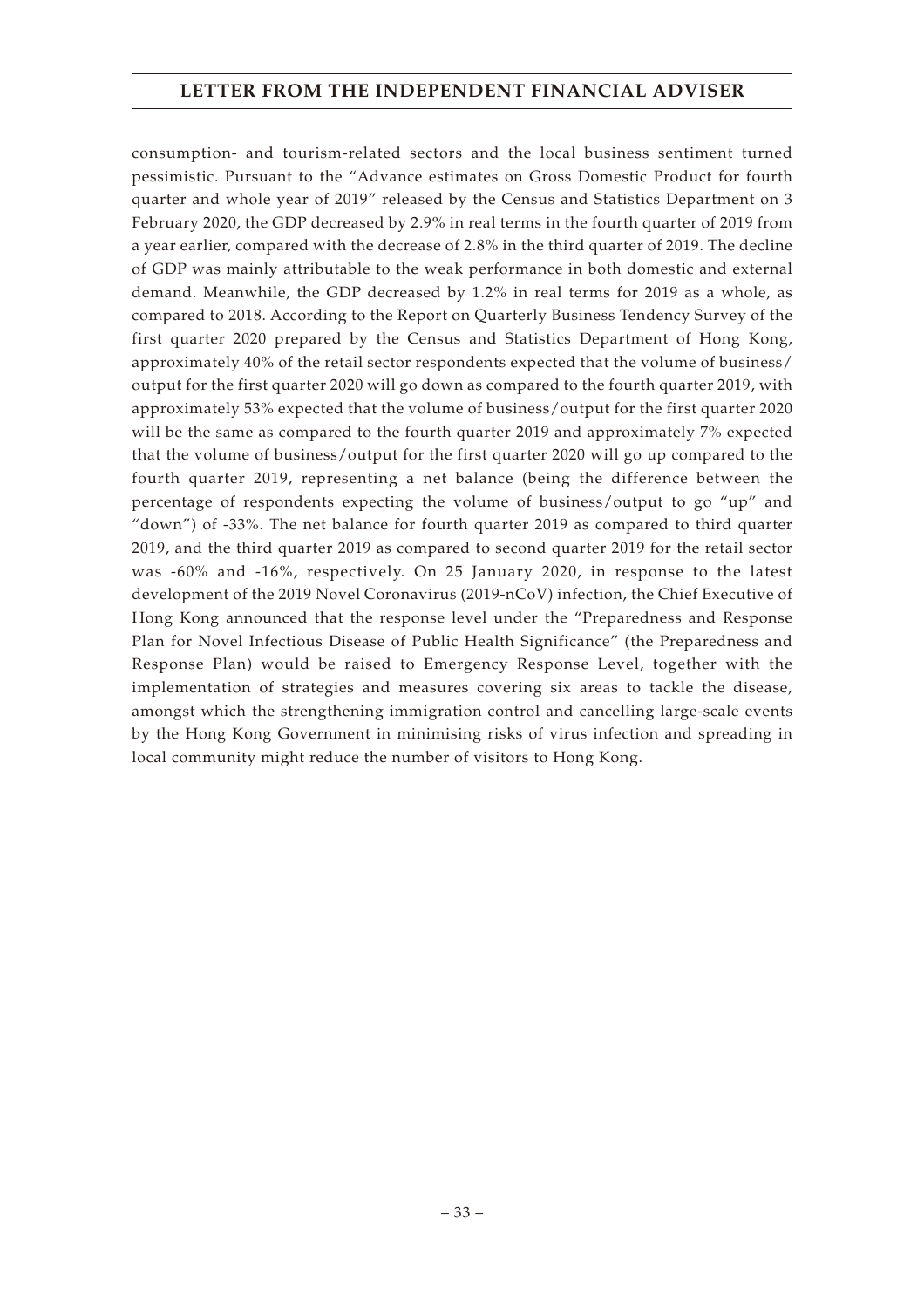#### **2. Share price performance and liquidity**

#### *2.1 Historical market price of the Shares*

The following chart depicts the daily closing prices of the Shares, comparing with the Cancellation Price, from 1 April 2018 (being the commencement of the financial year ended 31 March 2019) up to the Latest Practicable Date (the "**Review Period**"):



*Source: Website of the Stock Exchange*

Since the commencement of the Review Period up to the announcement of annual results of the Group for the year ended 31 March 2018 on 15 June 2018, the Shares were closed at a range between HK\$0.29 to HK\$0.315. On 15 June 2018, the Company announced its results for the year ended 31 March 2018 which showed that the Group widened its net loss from approximately HK\$41.9 million for the year ended 31 March 2017 to approximately HK\$54.7 million for the year ended 31 March 2018. The closing price of the Shares dropped below the Cancellation Price of HK\$0.28 in early July 2018, and since late July 2018, the Shares were closed below the Cancellation Price. During August 2018 to July 2019, we noted that the closing price of the Shares was relatively stable and ranged from HK\$0.209 to HK\$0.265, among which the highest closing price of the Shares during January 2019 to July 2019 was HK\$0.249. Subsequent to July 2019, the Share price experienced continuous downward pressure and the closing price of the Shares reached HK\$0.19 on 24 September 2019, that being the date on which the Group published a profit warning announcement in relation to the expected financial results for the six months ending 30 September 2019. The trading price of the Shares continued to decline afterwards and reached a closing price of HK0.134 on 25 November 2019 after the announcement of interim results of the Group for the six months ended 30 September 2019 on 14 November 2019. Then the trading price of the Shares experienced a bounce and closed at HK\$0.146 on the Last Trading Date.

The trading of the Shares resumed on 13 December 2019 after publication of the Joint Announcement and the trading price of the Share surged and closed at HK\$0.265. The trading price of the Shares remained relatively stable subsequent to 13 December 2019 and up to the Latest Practicable Date.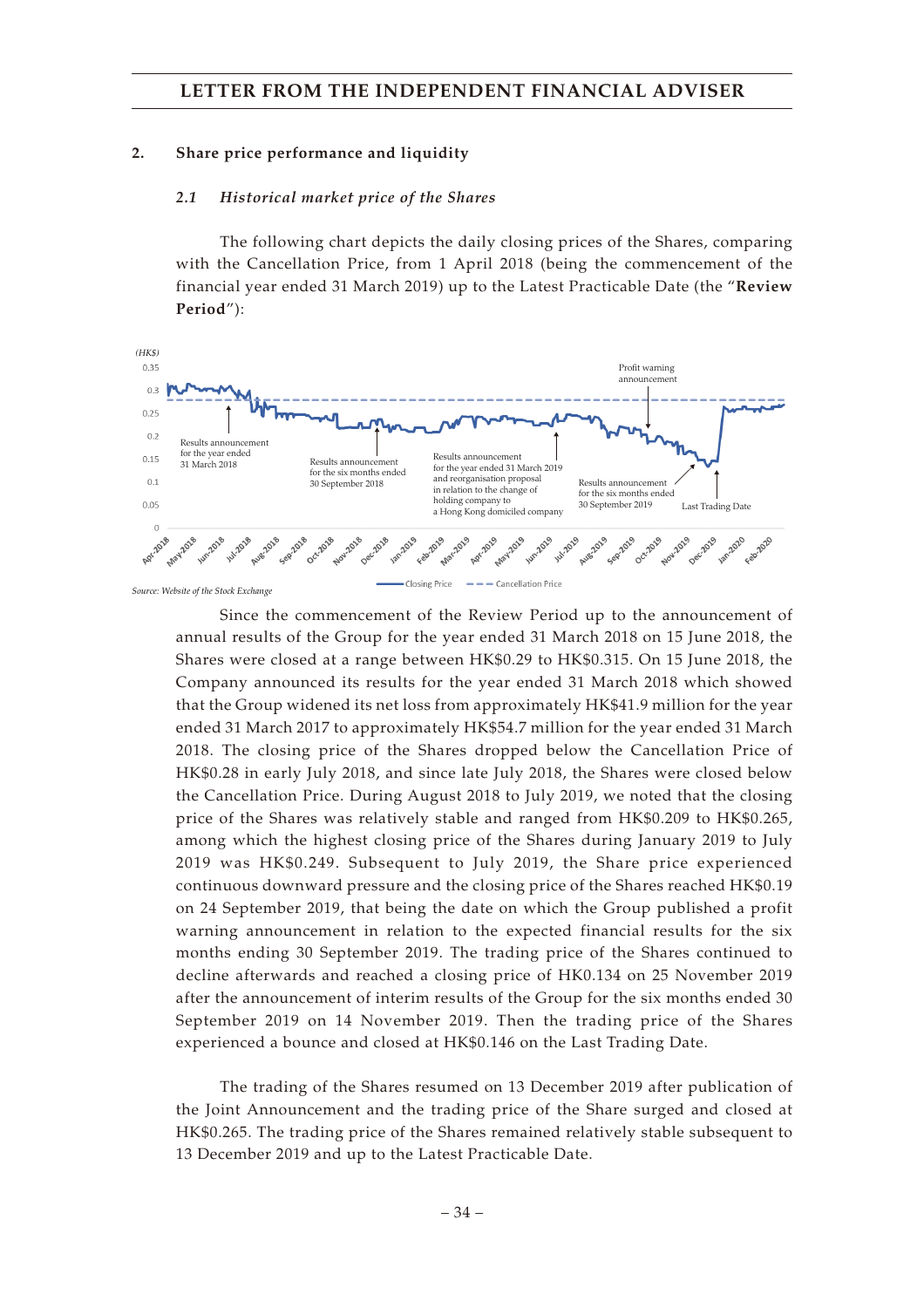Based on the above, we noted that since mid-July 2018, the Shares were closed at prices below the Cancellation Price.

However, Shareholders should note that although the Cancellation Price represented premium over the closing prices of the Shares throughout the Review Period, there is no guarantee that the trading price of the Shares will persistently remain and be lower than the Cancellation Price subsequent to the publication of the Scheme Document. The Shareholders, in particular those who may wish to realise their investments in the Shares, are thus reminded to closely monitor the market price of the Shares subsequent to the publication of the Scheme Document.

### *2.2 Liquidity of the Shares*

The total number and average daily number of the Shares traded per month, and the respective percentage of the Shares' average daily trading volume as compared to the total number of Shares in issue are tabulated as below:

|           |                |               |                 | % of average    |
|-----------|----------------|---------------|-----------------|-----------------|
|           |                |               | % of average    | daily trading   |
|           |                |               | daily trading   | volume to total |
|           |                |               | volume to total | number of       |
|           | Total monthly  | Average daily | number of       | Shares held by  |
| Month     | trading volume | volume        | Shares in issue | the public      |
|           |                |               | (Note 1)        | (Note 2)        |
|           | (shares)       | (shares)      |                 |                 |
| 2018      |                |               |                 |                 |
| April     | 11,584,000     | 609,684       | $0.04\%$        | 0.14%           |
| May       | 3,284,000      | 156,381       | Below 0.01%     | $0.04\%$        |
| June      | 5,554,000      | 277,700       | $0.02\%$        | 0.06%           |
| July      | 8,146,000      | 387,905       | $0.02\%$        | 0.09%           |
| August    | 1,372,000      | 59,652        | Below 0.01%     | 0.01%           |
| September | 640,000        | 33,684        | Below 0.01%     | Below 0.01%     |
| October   | 2,136,000      | 101,714       | Below 0.01%     | $0.02\%$        |
| November  | 1,854,000      | 84,273        | Below 0.01%     | 0.02%           |
| December  | 1,128,000      | 59,368        | Below 0.01%     | 0.01%           |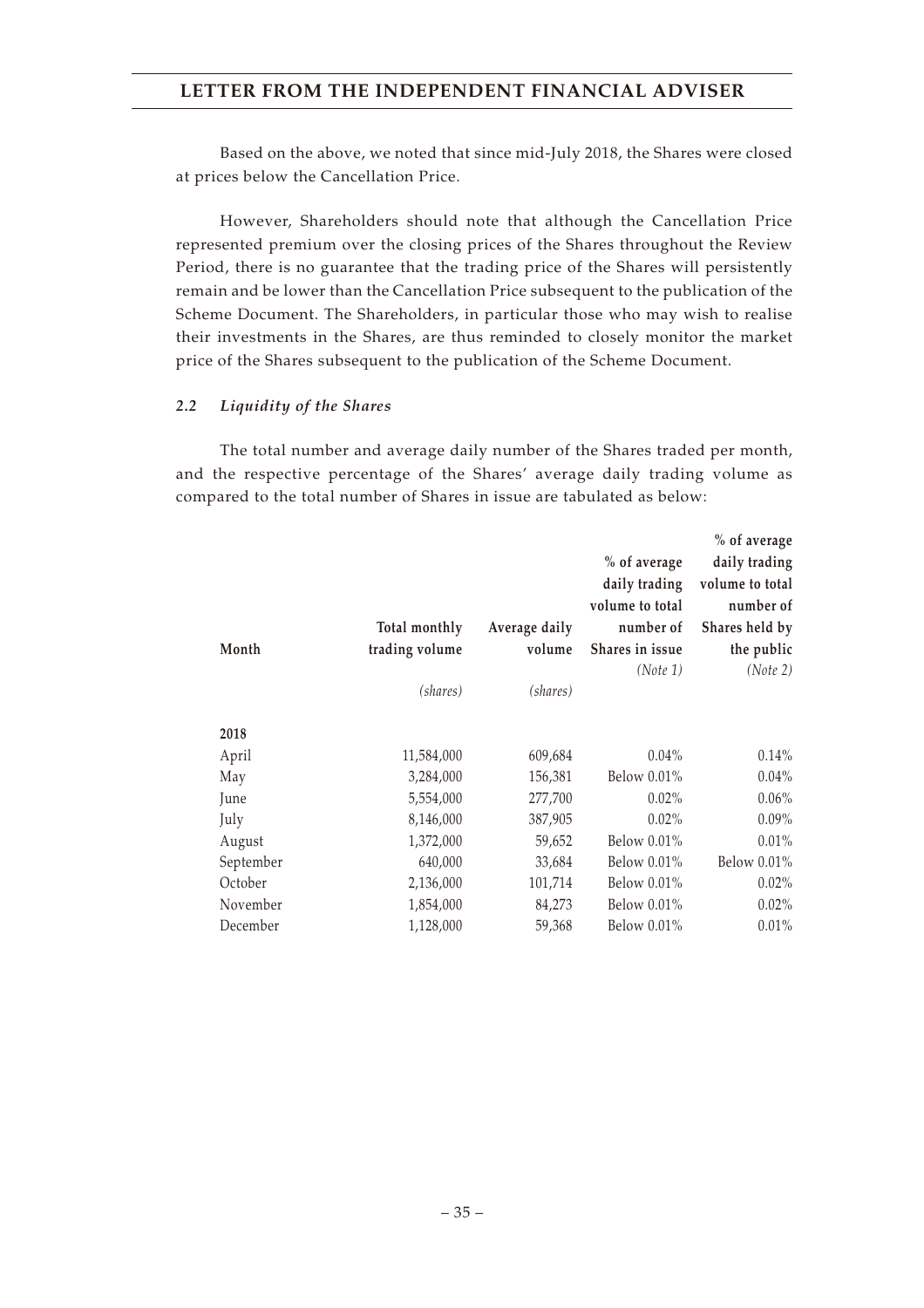|                     |                |               |                 | % of average    |
|---------------------|----------------|---------------|-----------------|-----------------|
|                     |                |               | % of average    | daily trading   |
|                     |                |               | daily trading   | volume to total |
|                     |                |               | volume to total | number of       |
|                     | Total monthly  | Average daily | number of       | Shares held by  |
| Month               | trading volume | volume        | Shares in issue | the public      |
|                     |                |               | (Note 1)        | (Note 2)        |
|                     | (shares)       | (shares)      |                 |                 |
| 2019                |                |               |                 |                 |
| January             | 1,228,000      | 55,818        | Below 0.01%     | 0.01%           |
| February            | 7,804,000      | 459,059       | 0.03%           | 0.10%           |
| March               | 3,068,000      | 146,095       | Below 0.01%     | 0.03%           |
| April               | 6,220,000      | 327,368       | 0.02%           | 0.07%           |
| May                 | 134,000        | 6,381         | Below 0.01%     | Below 0.01%     |
| June                | 5,216,000      | 274,526       | 0.02%           | 0.06%           |
| July                | 1,078,000      | 49,000        | Below 0.01%     | $0.01\%$        |
| August              | 4,450,000      | 261,765       | 0.02%           | 0.06%           |
| September           | 694,000        | 33,048        | Below 0.01%     | Below 0.01%     |
| October             | 1,392,000      | 66,286        | Below 0.01%     | 0.02%           |
| November            | 2,868,000      | 136,571       | Below 0.01%     | 0.03%           |
| December (from      | $\theta$       | $\theta$      | $0.00\%$        | $0.00\%$        |
| 1 December 2019     |                |               |                 |                 |
| up to the Last      |                |               |                 |                 |
| Trading Date)       |                |               |                 |                 |
| December (from      | 103,258,000    | 9,387,091     | 0.58%           | 2.13%           |
| 13 December 2019 to |                |               |                 |                 |
| 31 December 2019)   |                |               |                 |                 |
| 2020                |                |               |                 |                 |
| January             | 54,186,000     | 2,709,300     | 0.17%           | 0.62%           |
| February            | 29,512,000     | 1,844,500     | 0.11%           | 0.42%           |
| (up to the Latest   |                |               |                 |                 |
| Practicable Date)   |                |               |                 |                 |

*Source: website of the Stock Exchange*

#### *Notes:*

- 1. Calculated based on the total number of Shares in issue as at the respective month end date.
- 2. Calculated based on the number of Shares held by the public Shareholders (including Shares held by Mr. Douglas C. K. Woo) as at the Latest Practicable Date.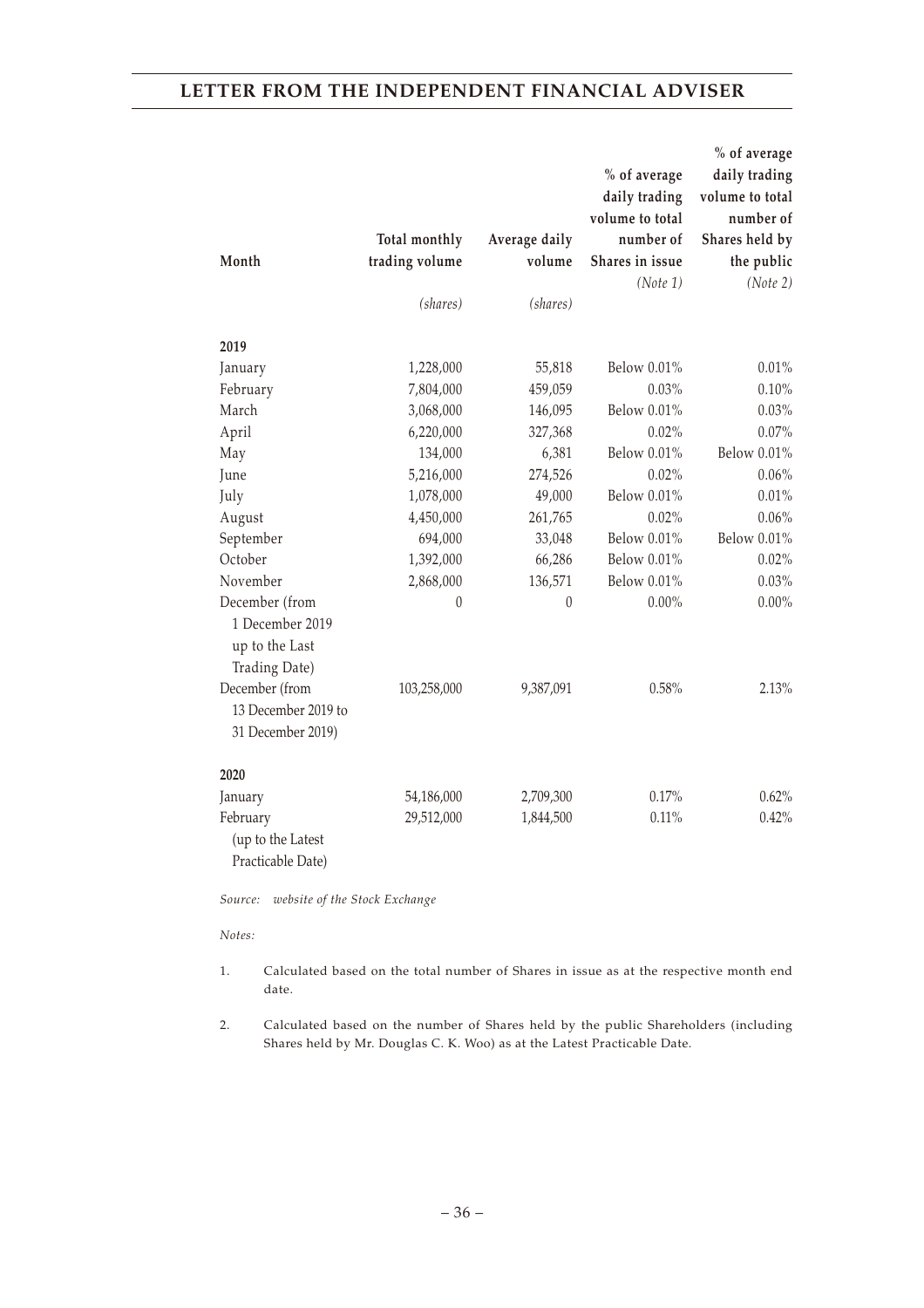We note from the above table that daily trading in the Shares was relatively thin during the Review Period (up to the Latest Trading Day) which ranged approximately 0.00% to 0.04% of the total number of the Shares in issue and approximately 0.00% to 0.14% of the Shares held by the public. Within 458 active trading days (a trading day which the trading of Shares was not suspended) in the Review Period, there were (i) 186 trading days with no Shares traded, representing approximately 41.0% of the total active trading days of the Shares in the Review Period, (ii) 376 trading days with less than 500,000 Shares traded, representing approximately 82.8% of total active trading days of the Shares in the Review Period; and (iii) 412 trading days with less than 1,000,000 Shares traded, representing approximately 90.7% of total active trading days of the Shares in the Review Period. The above statistics illustrate that the trading of the Shares during the Review Period was not active.

In our view, in general, the liquidity of the Shares was relatively low and there may not be sufficient liquidity in the Shares and an active market for the Shareholders to dispose of considerable amount of their Shares in the open market without having an adverse impact on the price level of the Shares.

### *2.3 Comparison of the Cancellation Price with the market price and NAV per Share*

The Cancellation Price of HK\$0.28 per Share represents:

- (i) a premium of approximately 91.78% over the closing price of HK\$0.1460 per Share as quoted on the Stock Exchange on the Last Trading Date;
- (ii) a premium of approximately 91.26% over the average closing price of HK\$0.1464 per Share based on the daily closing prices as quoted on the Stock Exchange over the 5 trading days up to and including the Last Trading Date;
- (iii) a premium of approximately 82.17% over the average closing price of HK\$0.1537 per Share based on the daily closing prices as quoted on the Stock Exchange over the 30 trading days up to and including the Last Trading Date;
- (iv) a premium of approximately 62.70% over the average closing price of HK\$0.1721 per Share based on the daily closing prices as quoted on the Stock Exchange over the 60 trading days up to and including the Last Trading Date;
- (v) a premium of approximately 32.20% over the average closing price of HK\$0.2118 per Share based on the daily closing prices as quoted on the Stock Exchange over the 180 trading days up to and including the Last Trading Date;
- (vi) a premium of approximately 3.70% over the closing price of HK\$0.27 per Share as quoted on the Stock Exchange on the Latest Practicable Date;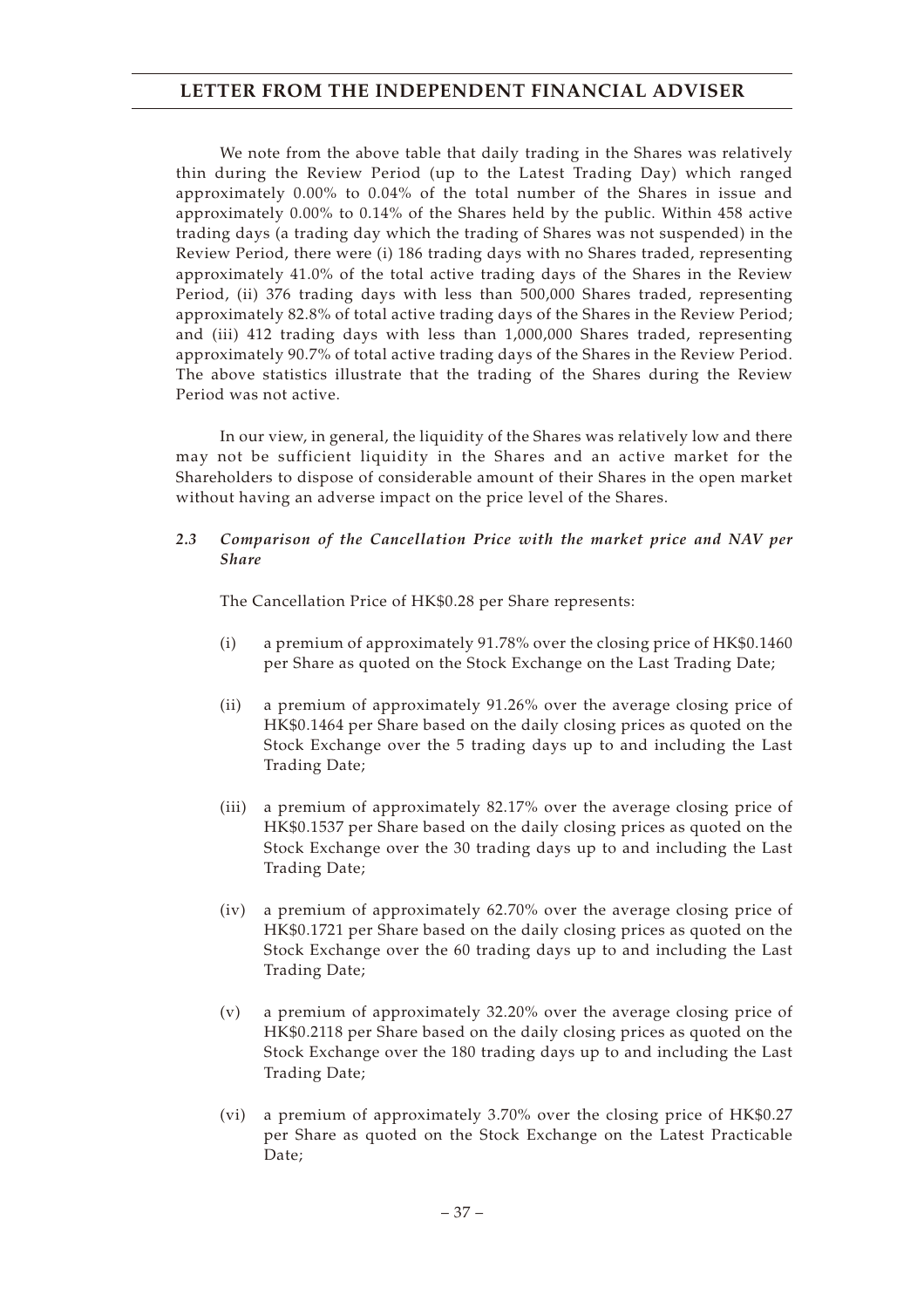- (vii) a premium of approximately 0.39% over the audited consolidated net asset value attributable to Shareholders per Share of approximately HK\$0.2789 as at 31 March 2019; and
- (viii) a premium of approximately 19.91% over the unaudited consolidated net asset value attributable to Shareholders per Share of approximately HK\$0.2335 as at 30 September 2019.

## **3. Comparable Analysis**

In order to assess the fairness and reasonableness of the Cancellation Price, we consider that reference to price-to-earnings multiple ("**PE Ratio**") and price-to-book multiple ("**PB Ratio**") which are all common valuation methods, would be relevant.

However, given the Group was loss-making for the year ended 31 March 2019 and companies engaging in retail industry may have a relatively stronger cash position, we have also included price-to-cash, bank and short-term investments multiple ("**P-Cash Ratio**") in our analysis. The Cancellation Price represents a PB Ratio of approximately 1.20 times calculated based on the unaudited consolidated NAV per Share of approximately HK\$0.2335 as at 30 September 2019, and P-Cash Ratio of approximately 1.71 times calculated based on the unaudited consolidated cash, bank and short-term investments per Share of approximately HK\$0.1641 as at 30 September 2019.

To assess the fairness and reasonableness of the Cancellation Price by comparison of the PB Ratio and P-Cash Ratio (and with PE Ratio for reference purpose only), and by taking into account of the nature of business, scale and geographical coverage of the Group and market capitalisation of the Company before the Joint Announcement and as at the Latest Practicable Date, we have identified a total of six comparable companies (the "**Comparable Companies**") whose principal business is operating apparel or luxury wearable consumer product retail chain stores in Hong Kong for our analysis below. In identifying the Comparable Companies, our selection criteria are set out as follows: (i) companies listed on the Stock Exchange (except for those whose trading of shares have been suspended for over one month consecutively up to and preceding the Latest Practicable Date) that are operating retail chain stores in Hong Kong selling apparels and/or luxury wearable consumer goods (including but not limited to footwear, jewelry and watches); (ii)(a) annual turnover between HK\$400 million to HK\$2,000 million in the latest financial year or (b) market capitalisation between HK\$200 million to HK\$1,000 million as at the Latest Practicable Date; and (iii) revenue derived from Hong Kong in the latest financial year represented approximately 50% or more of the total revenue. These Comparable Companies represent an exhaustive list of comparable companies we were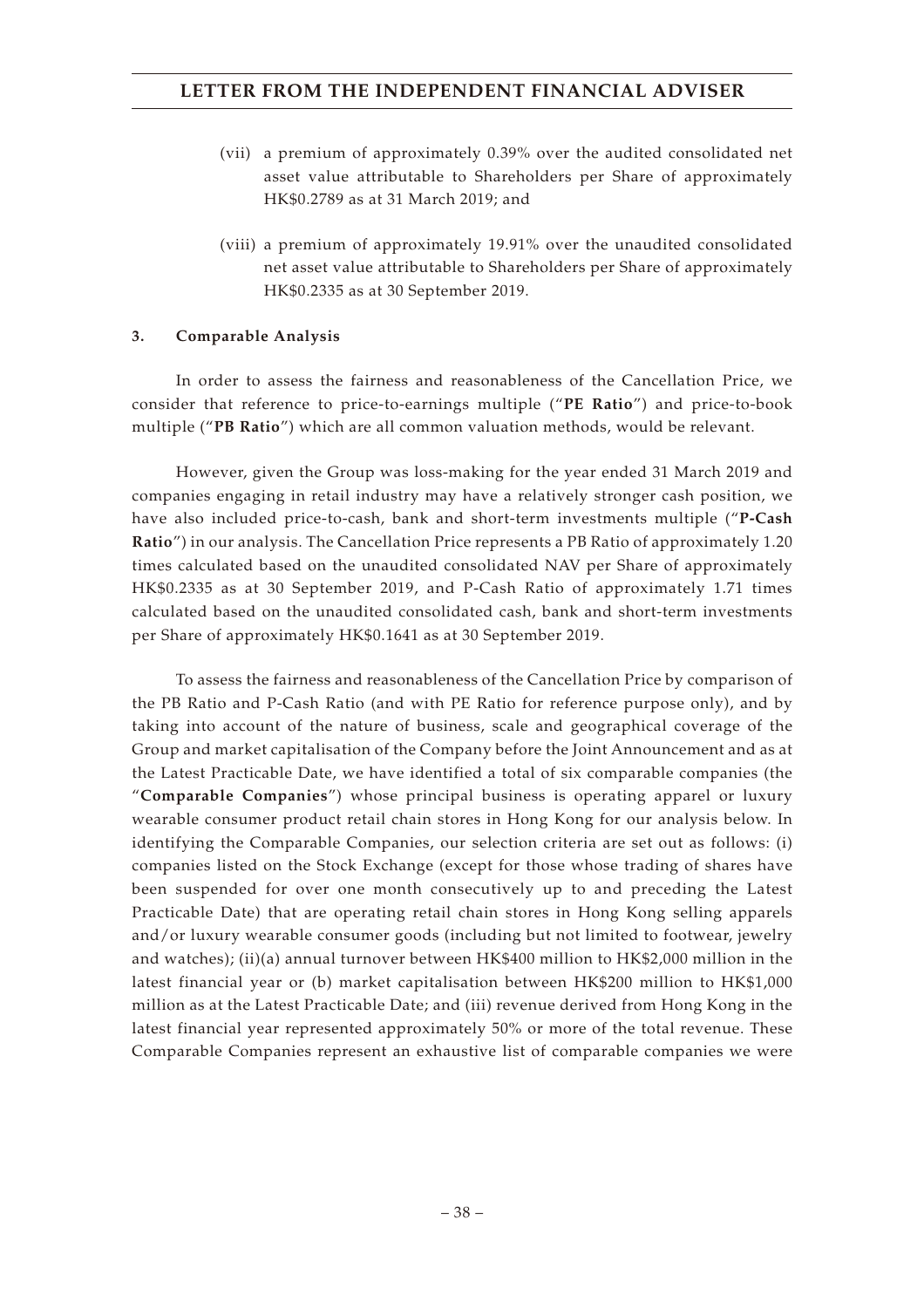able to identify from the Stock Exchange's website and information from Bloomberg satisfying the above selection criteria. The following table illustrates the PE Ratio and PB Ratio of the Comparable Companies:

|                                                 |                                                                                             | Market<br>capitalisation<br>as at the Latest<br>Practicable | Revenue in<br>last financial |                    |                     |                     |
|-------------------------------------------------|---------------------------------------------------------------------------------------------|-------------------------------------------------------------|------------------------------|--------------------|---------------------|---------------------|
| Company (Stock Code)                            | Principal activities                                                                        | Date                                                        | year                         | <b>PE</b> Ratio    | <b>PB</b> Ratio     | P-Cash Ratio        |
|                                                 |                                                                                             | (HK\$ million)                                              | (HK\$ million)               | (times)            | (times)<br>(Note 1) | (times)<br>(Note 2) |
| Luxury consumer wearable goods                  |                                                                                             |                                                             |                              |                    |                     |                     |
| STELUX Holdings                                 | The company principally                                                                     | 105                                                         | 1,458                        | Loss-making        | 0.11                | 0.47                |
| International Limited (84)                      | engaged in the wholesale<br>and retail of watches.                                          |                                                             |                              |                    |                     |                     |
| King Fook Holdings                              | The company principally                                                                     | 302                                                         | 552                          | 393.10             | 0.48                | 1.67                |
| Limited (280)                                   | engaged in the trading of                                                                   |                                                             |                              | (Note 3)           |                     |                     |
|                                                 | bullion and diamond.                                                                        |                                                             |                              |                    |                     |                     |
| Emperor Watch &                                 | The company principally                                                                     | 956                                                         | 4,722                        | 3.62               | 0.21                | 1.53                |
| Jewellery Limited (887)                         | engaged in the sales of<br>watches and jewelries.                                           |                                                             |                              |                    |                     |                     |
| Oriental Watch                                  | The company principally                                                                     | 998                                                         | 2,437                        | 7.23               | 0.47                | 0.88                |
| Holdings Limited (398)                          | engaged in the trading of<br>watches.                                                       |                                                             |                              |                    |                     |                     |
| Apparel goods                                   |                                                                                             |                                                             |                              |                    |                     |                     |
| Bossini International<br>Holdings Limited (592) | The main businesses of the<br>company include the retailing<br>and distribution of apparel. | 292                                                         | 1,641                        | Loss-making        | 0.52                | 1.11                |
| Bauhaus International                           | The main businesses of the                                                                  | 276                                                         | 869                          | Loss-making        | 0.44                | 2.02                |
| (Holdings) Limited (483)                        | Company include the design<br>and retailing of trendy apparel,                              |                                                             |                              |                    |                     |                     |
|                                                 | bags and fashion accessories.                                                               |                                                             |                              |                    |                     |                     |
|                                                 | Average                                                                                     |                                                             |                              | Not applicable     | 0.37                | 1.28                |
|                                                 | Minimum                                                                                     |                                                             |                              | Not applicable     | 0.11                | 0.47                |
|                                                 | Maximum                                                                                     |                                                             |                              | Not applicable     | 0.52                | 2.02                |
| The Cancellation Price                          |                                                                                             | 438                                                         |                              | 842 Not applicable | 1.20                | 1.71                |
|                                                 |                                                                                             | (Note 4)                                                    |                              |                    | (Note 5)            | (Note 6)            |

*Notes:*

- 1. Calculated based on the market capitalisation as at the Latest Practicable Date and the net assets attributable to equity holders as extracted from their respective latest published financial report.
- *2.* Calculated based on the market capitalisation as at the Latest Practicable Date and the aggregate of cash and cash equivalent, bank deposits (including pledged deposits and short-term structured deposits) and current portion of financial assets at fair value through profit and loss as extracted from their respective latest published financial report.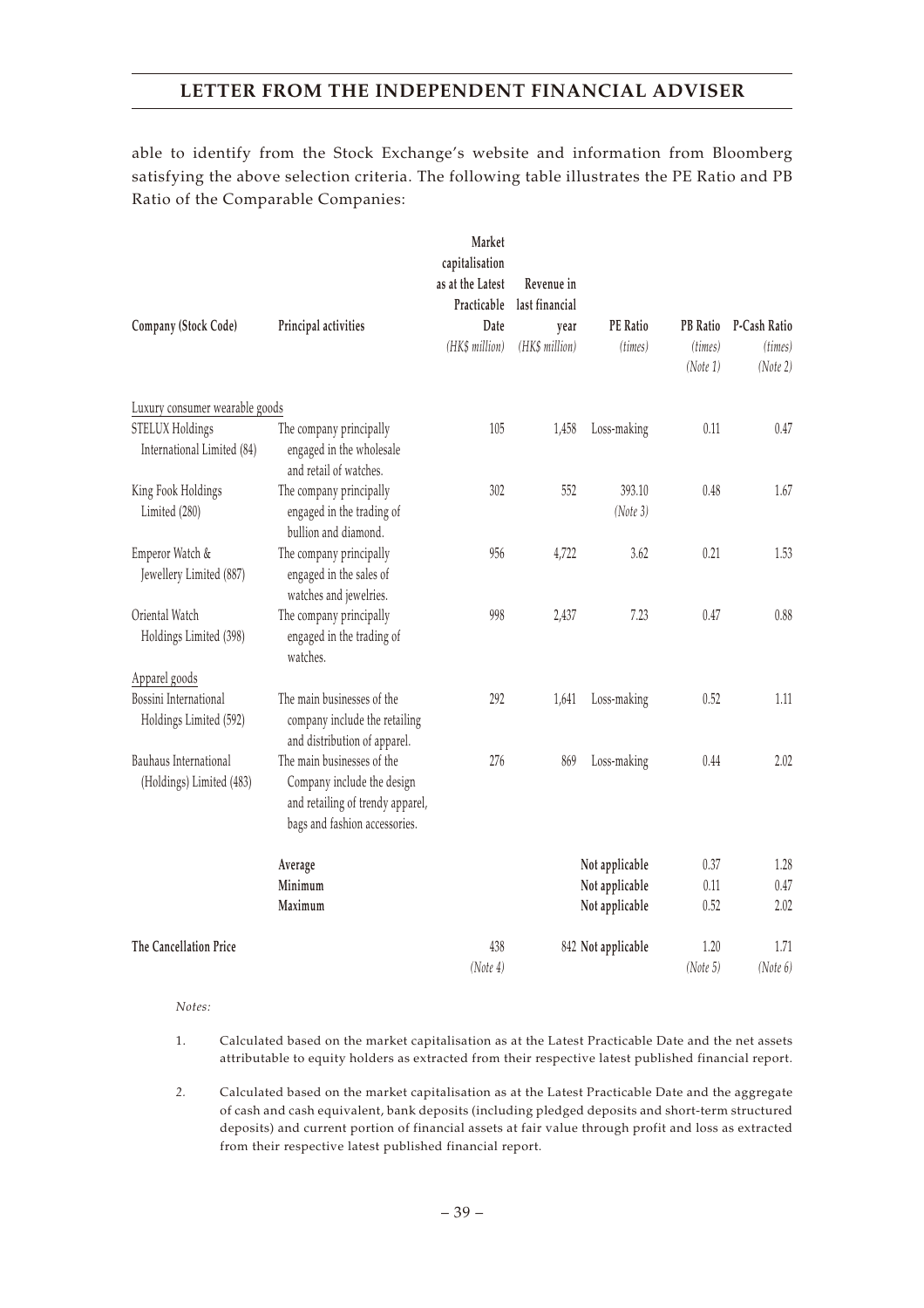- 3. King Fook Holdings Limited recorded a marginal profit attributable to owners of the company of approximately HK\$767,000 for the year ended 31 March 2019 and therefore recorded an exceptionally high PE Ratio.
- 4. The market capitalization of the Company was calculated based on the closing price of HK\$0.27 per Share as at the Latest Practicable Date and the 1,624,000,000 Shares in issue.
- 5. Calculated based on the unaudited consolidated net asset value attributable to owners of the Company as at 30 September 2019, the total number of Shares in issue as at 30 September 2019 and the Cancellation Price of HK\$0.28.
- 6. Calculated based on the aggregate of cash and cash equivalent, bank deposits (including short-term structured deposits) and current portion of financial assets at fair value through profit and loss as at 30 September 2019, the total number of Shares in issue as at 30 September 2019 and the Cancellation Price of HK\$0.28.

Based on the above table, we noted that three out of the six Comparable Companies were loss-making in their latest financial year and one of the profit-making Comparable Companies made a marginal profit in its latest financial year, and the PB Ratio of the Comparable Companies ranged from approximately 0.11 times to 0.52 times and with an average of approximately 0.37 times and the P-Cash Ratio of the Comparable Companies ranged from approximately 0.47 times to 2.02 times with an average of approximately 1.28 times. The Cancellation Price represents a PB Ratio of approximately 1.20 times which represented a premium of approximately 130.8% over the highest PB Ratio of the Comparable Companies, and a P-Cash Ratio of approximately 1.71 times which falls within the range of that of the Comparable Companies and is approximately 33.6% above the average P-Cash Ratio of the Comparable Companies.

Shareholders should note that each of the Comparable Company may not be entirely comparable to the Group in terms of market capitalisation, geographical spread of activities, scale of operations, asset base, cash position, capital structure, minority interest, risk profile, brand profile, target customers, track record, composition of business activities, product mix, future prospects and other relevant criteria. All these factors may affect the valuation of a company as indicated by the varied range of result in our comparison. Notwithstanding the foregoing, we consider that the analysis on the Comparable Companies can still provide a meaningful reference to the Shareholders as the Comparable Companies are involved in the business and industry comparable to the Group, and therefore can provide a general overview on their market valuation with respect to their corresponding profitability, if any, and book value for comparison purpose. Accordingly, we consider the trading statistics of the Comparable Companies can serve as a benchmark for assessing the reasonableness and fairness of the Cancellation Price and provide an appropriate basis in forming our opinion on the Proposal. Meanwhile, we have also considered the results of the above comparison together with all other factors stated in this letter as a whole.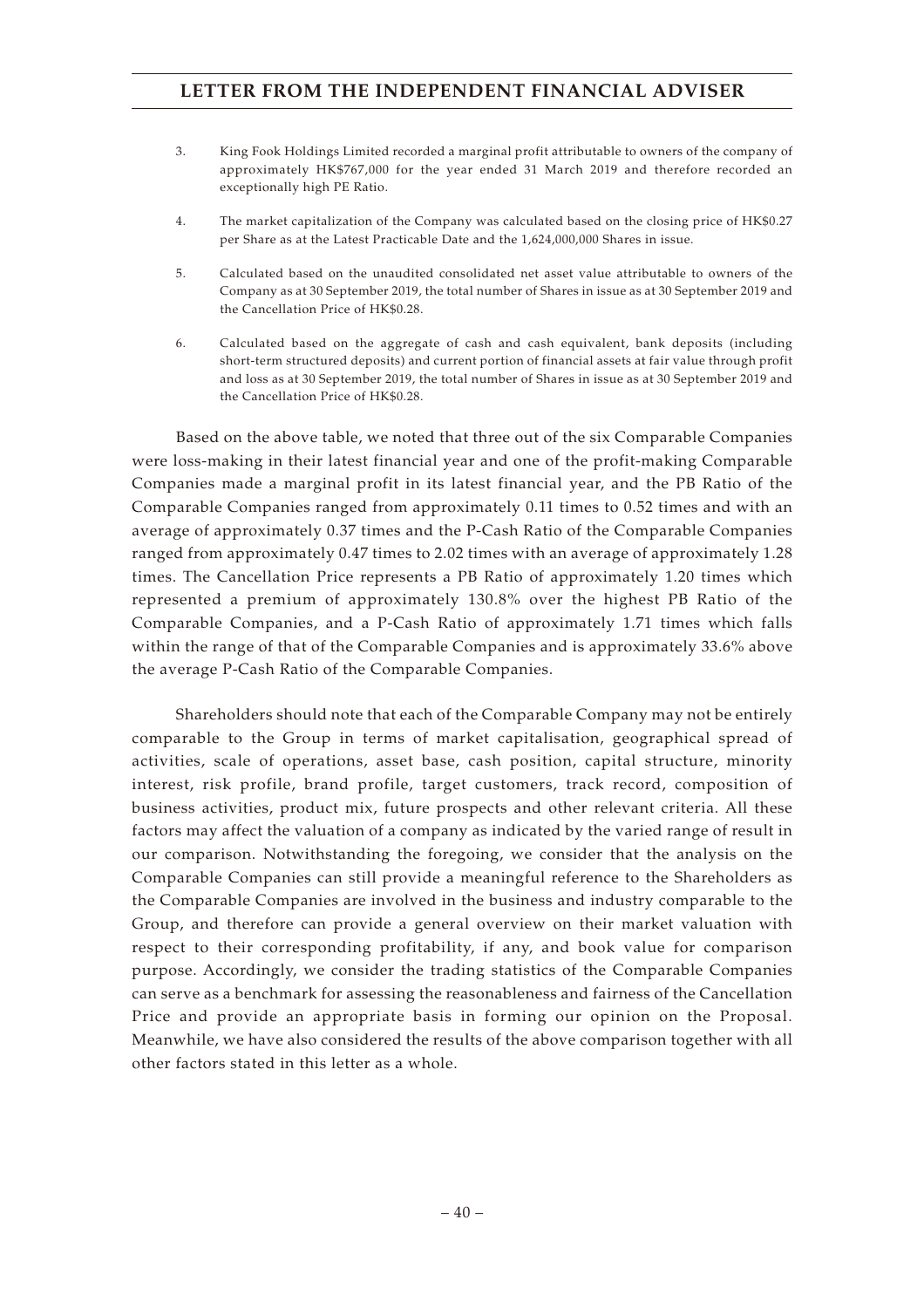## **4. Privatisation precedents**

We have compared the Proposal with privatisation proposals of other companies listed on the Stock Exchange announced since 1 April 2018 and up to the Latest Practicable Date, which were approved and completed but excluding proposals without a cash cancellation consideration (the "**Privatisation Precedents**"), which represent an exhaustive list of privatisation proposals we were able to identify from the Stock Exchange's website satisfying the above selection criteria. The table below illustrates the premiums or discounts represented by the cancellation consideration over or to the respective last trading day, 5, 30, 60 and 90 trading days (up to and including the last trading days) average share prices and latest NAV per share in respect of such privatisation proposals respectively. The Privatisation Precedents set out below provide, in our view, a comparison between the cancellation price and the then prevailing market prices and NAV per share of successful privatisation proposals, although the business nature and scale of each of the Privatisation Precedents may not be comparable to the Group and some aspects of pricing may be industry-specific.

|                 |                                   |               | Premium/(discount) of offer/cancellation price over         |               |               |               |               |
|-----------------|-----------------------------------|---------------|-------------------------------------------------------------|---------------|---------------|---------------|---------------|
|                 |                                   |               | the average share price prior to the privatisation proposal |               |               |               |               |
|                 |                                   | Premium/      |                                                             |               |               |               |               |
|                 |                                   | (discount) of |                                                             |               |               |               |               |
| Date of initial |                                   | NAV per       | Last trading                                                | 5 trading     | 30 trading    | 60 trading    | 90 trading    |
| announcement    | Company                           | share         | day                                                         | days          | days          | days          | days          |
|                 |                                   | $\%$          | $\frac{0}{0}$                                               | $\frac{0}{0}$ | $\frac{0}{0}$ | $\frac{0}{0}$ | $\frac{0}{0}$ |
| 1-Nov-19        | Springland International          | (18.15)       | 63.12                                                       | 67.88         | 56.82         | 55.39         | 53.22         |
|                 | Holdings Limited (1700)           |               |                                                             |               |               |               |               |
| 20-Oct-19       | DAH Chong Hong                    | (28.16)       | 37.55                                                       | 37.55         | 54.81         | 56.12         | 54.17         |
|                 | Holdings Limited (1828)           |               |                                                             |               |               |               |               |
| 3-Oct-19        | Huaneng Renewables                | (4.62)        | 18.73                                                       | 18.37         | 30.02         | 40.33         | 43.23         |
|                 | Corporation Limited (958)         |               |                                                             |               |               |               |               |
| 12-Aug-19       | TPV Technology Limited (903)      | (24.76)       | 41.39                                                       | 46.77         | 54.40         | 74.66         | 87.38         |
| 27-Jun-19       | Asia Satellite Telecommunications | 10.01         | 23.43                                                       | 31.53         | 44.35         | 50.52         | 56.51         |
|                 | Holdings Ltd. (1135)              |               |                                                             |               |               |               |               |
| 18-Jun-19       | C.P. Lotus Corporation (121)      | 57.14         | 10.00                                                       | 12.02         | 29.41         | 30.33         | 26.44         |
| 14-Jun-19       | China Automation Group            | 16.01         | 23.97                                                       | 27.12         | 47.06         | 47.06         | 47.06         |
|                 | Limited (569)                     |               |                                                             |               |               |               |               |
| 4-Apr-19        | China Hengshi Foundation          | 42.05         | 10.62                                                       | 14.68         | 17.37         | 19.05         | 24.38         |
|                 | Company Ltd. (1197)               |               |                                                             |               |               |               |               |
| 28-Mar-19       | China Power Clean                 | (35.08)       | 41.93                                                       | 54.83         | 78.10         | 93.95         | 101.85        |
|                 | <b>Energy Development</b>         |               |                                                             |               |               |               |               |
|                 | Company Ltd. (735)                |               |                                                             |               |               |               |               |
| 5-Dec-18        | Hopewell Holdings Limited (54)    | (35.56)       | 46.69                                                       | 48.83         | 55.51         | 54.09         | 49.63         |
| 30-Oct-18       | Advanced Semiconductor            | 89.87         | 66.67                                                       | 85.19         | 100.00        | 92.31         | 89.87         |
|                 | Manufacturing Corporation         |               |                                                             |               |               |               |               |
|                 | Limited (3355)                    |               |                                                             |               |               |               |               |
| 27-Sep-18       | Sinotrans Shipping Ltd. (368)     | (25.21)       | 50.00                                                       | 55.17         | 42.86         | 37.76         | 32.35         |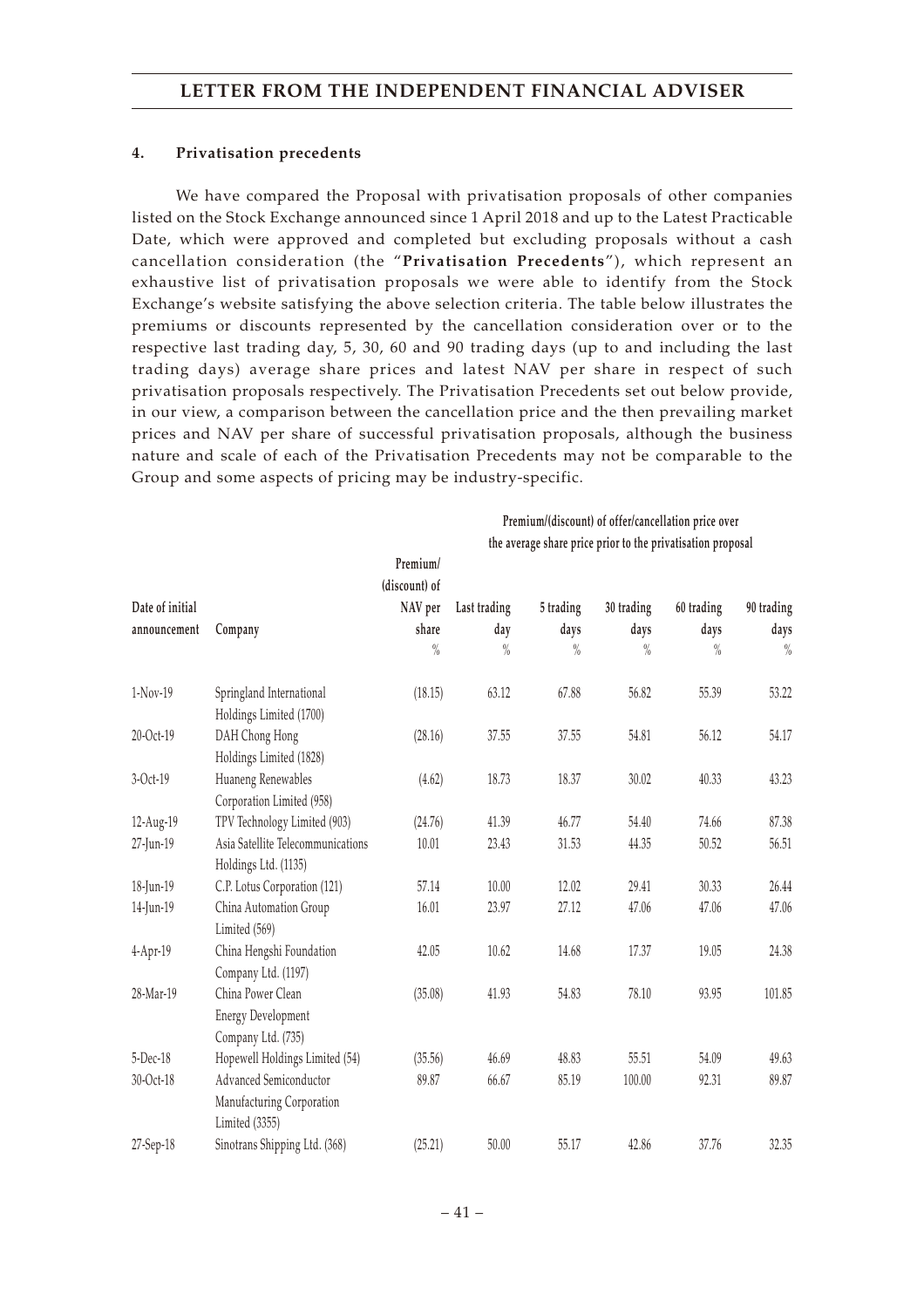|                       |                                | Premium/<br>(discount) of |              |           |            |            |            |
|-----------------------|--------------------------------|---------------------------|--------------|-----------|------------|------------|------------|
| Date of initial       |                                | NAV per                   | Last trading | 5 trading | 30 trading | 60 trading | 90 trading |
| announcement          | Company                        | share                     | day          | days      | days       | days       | days       |
|                       |                                | $\frac{0}{0}$             | $\%$         | $\%$      | $\%$       | $\%$       | $\%$       |
| $10$ -Jun-18          | Hong Kong Aircraft Engineering | 99.25                     | 63.20        | 63.24     | 62.43      | 60.25      | 56.96      |
|                       | Company Limited (44)           |                           |              |           |            |            |            |
| $7$ -Jun-18           | Portico International          | (9.89)                    | 50.18        | 51.85     | 49.09      | 45.39      | 45.91      |
|                       | Holdings Ltd. (589)            |                           |              |           |            |            |            |
|                       | Average                        | 9.49                      | 39.11        | 43.93     | 51.59      | 54.09      | 54.93      |
|                       | Maximum                        | 99.25                     | 66.67        | 85.19     | 100.00     | 93.95      | 101.85     |
|                       | Minimum                        | (35.56)                   | 10.00        | 12.02     | 17.37      | 19.05      | 24.38      |
| Cancellation<br>Price | HK\$0.280 per Scheme Share     | 19.91                     | 91.78        | 91.26     | 82.17      | 62.70      | 50.05      |

**Premium/(discount) of offer/cancellation price over the average share price prior to the privatisation proposal**

*Source: Bloomberg and website of the Stock Exchange*

*Notes:*

- 1. It represents the premium/(discount) of offer or cancellation price over or to the NAV per share quoted from the respective privatisation documents without taking into account any adjustments arising from, amongst others, revaluation of properties set out therein.
- 2. Up to and including the last trading day of the shares.

Based on the aforesaid table, we noted that the premiums of the above Privatisation Precedents ranged from approximately 10.00% to 66.67%, 12.02% to 85.19%, 17.37% to 100.00%, 19.05% to 93.95% and 24.38% to 101.85% over their respecting last trading day, 5, 30, 60 and 90 trading days average (up to and including the last trading day) share prices with average premiums of approximately 39.11%, 43.93%, 51.59%, 54.09% and 54.93%, respectively.

The Cancellation Price represented premiums over the last trading day, 5, 30, 60 and 90 trading days average (up to and including the last trading day) share prices of approximately 91.78%, 91.26%, 82.17%, 62.70% and 50.05%, respectively. Such premium (i) exceeded the upper range of premium of the Privatisation Precedents in the last trading day and 5 trading days average share prices; (ii) falls within the range and above the average premium of the Privatisation Precedents in the 30 and 60 trading days average share prices; and (iii) falls within the range while below the average premium of the Privatisation Precedents in 90 trading days average share prices.

On the other hand, the Cancellation Price also represented a premium of approximately 19.91% over the unaudited consolidated net assets attributable to owners of the Company as at 30 September 2019, which falls within the range of that of the Privatisation Precedent and above its average of approximately 9.49%.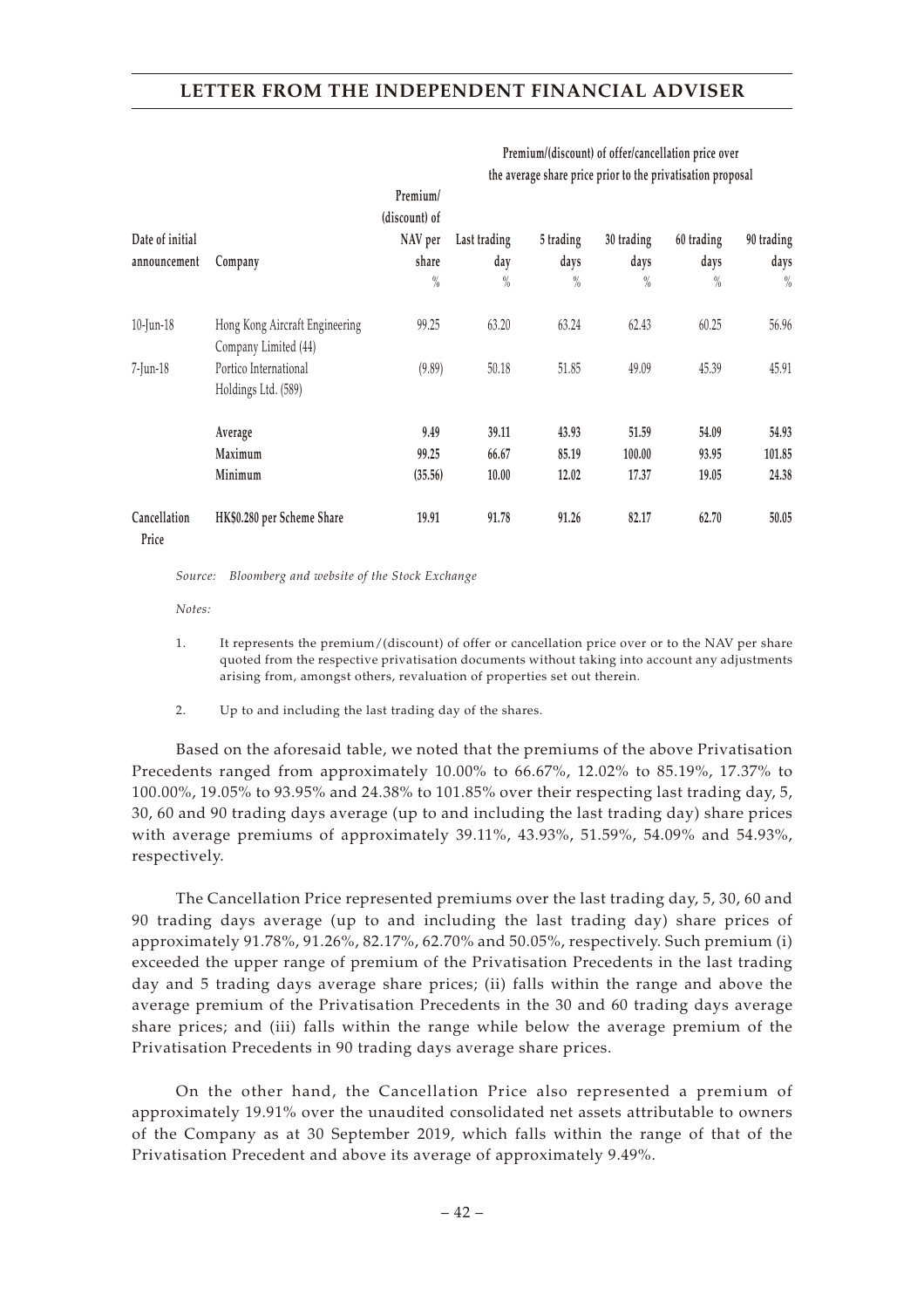#### **5. Reasons for and benefits of the Proposal**

#### *Unsatisfactory financial performance and uncertain industry outlook*

As stated in the Explanatory Statement, the trading environment for retailers has been challenging in recent years. The Company has recorded significant declines in revenue and losses in four consecutive financial years ended 31 March 2019 despite various initiatives of management to enhance the financial performance of the Group.

In the current financial year, on top of soft economic performance, the outbreak of social unrest, and more recently the 2019 Novel Coronavirus (2019-nCoV), has seriously impacted tourist traffic and consumer sentiment in Hong Kong and/or Mainland China. The Group recorded a 11% drop in revenue in the first financial quarter compared to a year earlier and a 26% drop in the second financial quarter. The unaudited net loss for the six months ended 30 September 2019 more than doubled to HK\$55 million compared to a year earlier. Cash and cash equivalents decreased by a further HK\$82 million in 6 months from HK\$349 million as at 31 March 2019 to HK\$267 million as at 30 September 2019. Net asset value attributable to Shareholders decreased to HK\$0.2335 per Share as at 30 September 2019.

The third financial quarter spelt deeper trouble for retailers in Hong Kong. The Group's cash and cash equivalents dropped further by HK\$23 million in 3 months to HK\$244 million as at 31 December 2019. The Group will continue to focus on improving shop productivity through maximising gross margins and full price sell-through and exercising stringent control on overheads. However, in addition to social unrest in Hong Kong, a deadly virus outbreak, the slowing down of the Chinese economy, potential weakening of renminbi, high rental levels relative to revenue and the China-U.S. trade disputes cast doubt on the recovery of the Group's retail markets in the near term.

#### *Our view*

As stated in the section headed "1. Financial performance of the Group" above, the Group had been loss-making for the past four consecutive financial years and six months ended 30 September 2019 with an aggregate loss attributable to owners of Company of approximately HK\$251.8 million. During the same period, the Group also experienced decline trend in terms of revenue and the revenue of the Group for the year ended 31 March 2019 was the lowest level recorded by the Group since the year ended 31 March 2015. The operating loss of the Group for the year ended 31 March 2019 narrowed when the gross margin of the Hong Kong division improved by 1.4 percentage points together with savings in operating overheads, however, impacted by business disruption of the social unrest in Hong Kong, revenue of the Group declined by 18.4% to HK\$337.7 million for the six months ended 30 September 2019 (six months ended 30 September 2018: HK\$413.9 million) with gross margin decreased by 2.5 percentage points, and the net loss of the Group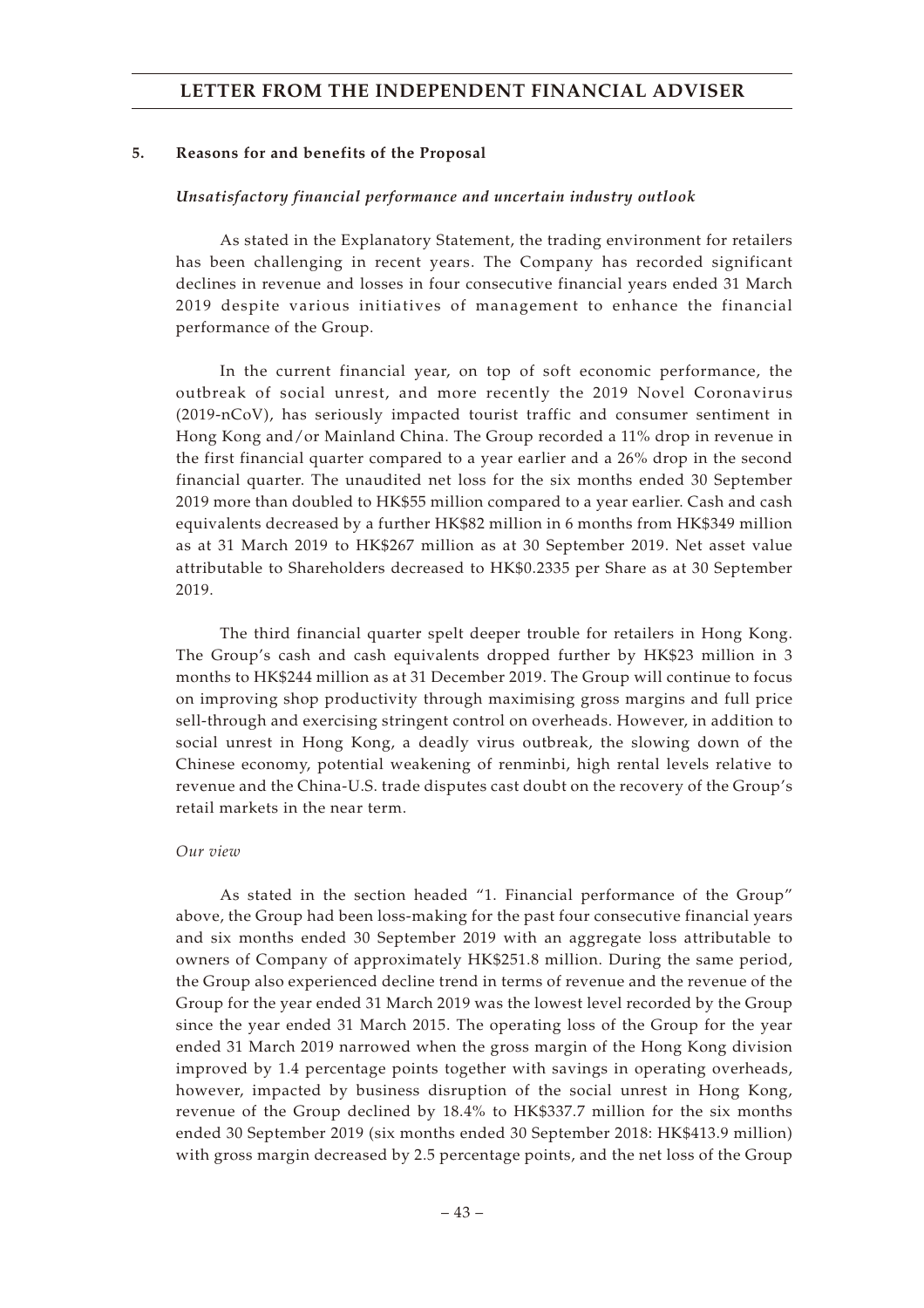for the six months ended 30 September 2019 already amounted to HK\$54.9 million, compared with net loss of HK\$22.3 million for the entire financial year ended 31 March 2019 and net loss of HK\$24.2 million for the six months ended 30 September 2018.

Meanwhile, the value index of retail sales of clothing, footwear and allied products decreased from 94.6 in May 2019 to 62.4 in November 2019, representing a decrease of approximately 29.1 units as compared to November 2018 according to the Census and Statistic Department of Hong Kong. According to the 2019 3Q Economic Report and Forecast, the Hong Kong economy recorded the first year-on-year contraction since 2009, the local social incidents took a heavy toll on consumption- and tourism-related sectors and the local business sentiment turned pessimistic, and according to the "Advance estimates on Gross Domestic Product for fourth quarter and whole year of 2019" released by the Census and Statistics Department, the GDP decreased by 2.9% in real terms in the fourth quarter of 2019 from a year earlier. Taking into account of the aforesaid and the recent outbreak of the 2019 Novel Coronavirus (2019-nCoV) in Hong Kong and Mainland China, we concur with the Board that the recovery of the Group's retail markets in the near term is uncertain.

#### *Shareholders unable to realise their investment in open market*

Due to consecutive years of losses, the last dividend paid by the Company was in August 2015. Since then, the Company's share price has also declined by nearly 65% immediately prior to the publication of the Joint Announcement and general trading illiquidity in the Company's shares may not have allowed Shareholders to realise their investment at a reasonable price and/or in reasonable volume. In the circumstances, the Offeror considers it is appropriate to offer Scheme Shareholders an opportunity to realise their investment.

The Company has not utilised its listed status for any equity fund raising activities in recent years and the listing is not expected to provide any benefit to the Company in the near term. To the disadvantage of Shareholders, the liquidity of the Shares has been at a relatively low level over a long period of time. The average daily trading volume of Shares for the 6 months up to and including the Last Trading Date was approximately 128,000 Shares per day, representing only approximately 0.008% of the issued shares as at the Latest Practicable Date. The low trading liquidity of the Shares makes it difficult for Shareholders to execute on-market disposals without adversely affecting the price of the Shares.

#### *Our view*

As stated in the section headed "2. Share price performance and liquidity" above, the liquidity of the Shares was relatively low during the Review Period that the average daily trading volume ranged approximately 0.00% to 0.04% of the total number of the Shares in issue and 0.00% to 0.14% of the Shares held by the public, and no Share was traded in over 40.0% of the total active trading days of the Shares during the Review Period. We concur with the Board that it would be difficult for the Shareholders to execute on-market disposals without adversely affecting the price of the Shares.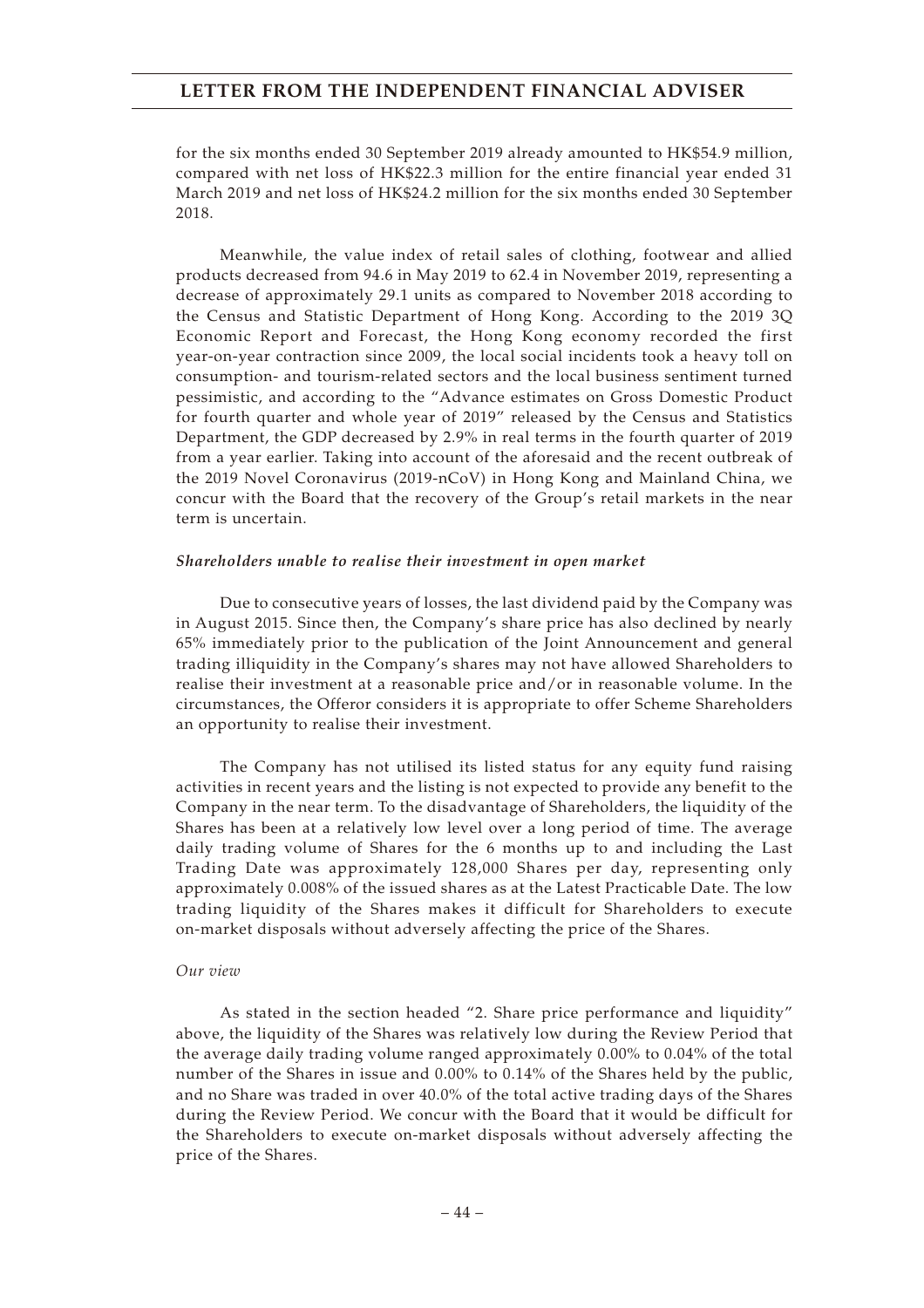#### *Cancellation Price represents a premium over recent trading prices and net assets*

The Directors have been striving to reduce corporate costs. The listing of the Company involves administrative, compliance and other listing-related costs and expenses being incurred. If the Proposal is successful, these costs and expenses would be eliminated. The Offeror is putting forward a proposal to privatise the Company at a cash price of HK\$0.280 per Scheme Share. The Cancellation Price represents a premium of approximately 82.17% and 32.20% over the average closing prices of approximately HK\$0.1537 and HK\$0.2118 per Share for the 30 and 180 consecutive trading days up to and including the Last Trading Date, respectively.

The Offeror believes the Proposal will provide the Scheme Shareholders with an opportunity to exit and realise their entire investment in the Company at a significant premium over recent trading prices and over the net assets at 30 September 2019 at a time when recent trading turnover has been very low.

#### *Our view*

Based on the share price chart as set out in the section headed "2. Share price performance and liquidity" above, the highest closing price of the Shares in 2019 up to and including the Latest Trading Date was HK\$0.249, and the Cancellation Price represented a premium of approximately 12.4% over such price. The trading price of the Shares experienced a decrease trend in the second half of 2019 prior to the Last Trading Date and reached a closing price of HK0.134 on 25 November 2019 after the announcement of interim results of the Group for the six months ended 30 September 2019 on 14 November 2019, which then bounced a bit and closed at HK\$0.146 on the Last Trading Date. On the other hand, the Cancellation Price also represented a premium of approximately 19.91% over the unaudited consolidated net asset value attributable to Shareholders per Share of approximately HK\$0.2335 as at 30 September 2019. Based on the aforesaid, we concur with the Board that the Proposal will provide the Scheme Shareholders with an opportunity to exit and realise their entire investment in the Company at a significant premium over recent trading prices and over the net assets at 30 September 2019.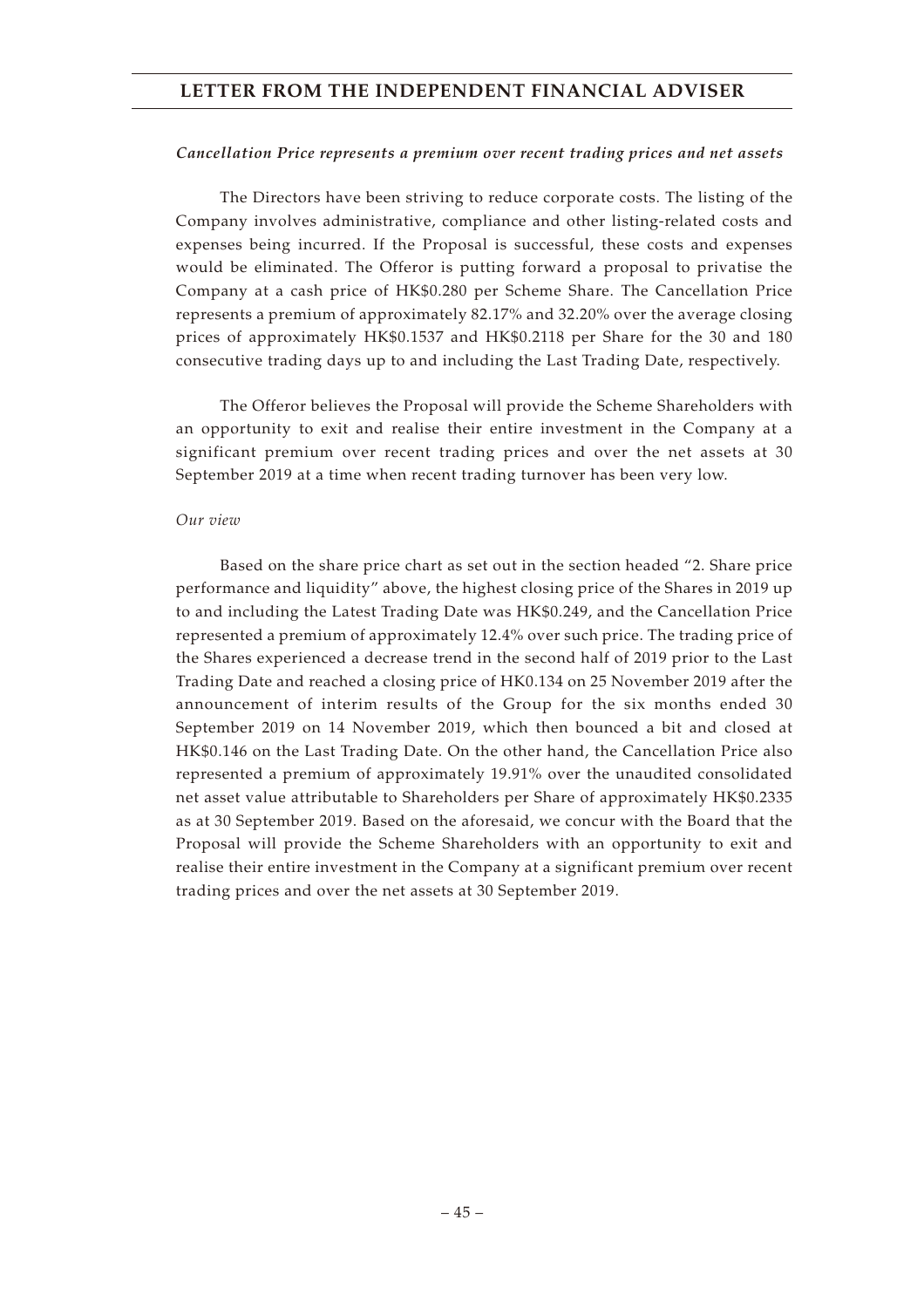## **6. Information of the Offeror and its intention regarding the Group**

As stated in the Explanatory Statement, the Offeror is a company incorporated in the British Virgin Islands and is an investment holding company and is indirectly wholly owned by HSBC Trustee (C.I.) Limited, the trustee of a trust of which Mr. Woo Kwong Ching Peter is the settlor. It is the intention of the Offeror for the Group to maintain its existing business upon the privatisation of the Company. As stated in the Company's latest interim report, the Group will take a cautious approach to stock purchasing and business expansion. The Offeror has no plan to introduce any material changes to the business and/or assets of the Group, to redeploy its fixed assets or to discontinue the employment of employees of the Group as a result of the Proposal.

Given that the Offeror (i) intends to continue the existing business of the Group upon the successful privatisation of the Company; and (ii) had no plans to introduce any material changes to the business and/or assets of the Company, to redeploy its fixed assets or to discontinue the employment of employees of the Group as a result of the Proposal, we do not expect that there would be any material change in the Group's business as a result of the Proposal.

### **RECOMMENDATION**

Having considered that principal factors and reasons as discussed above, an in particular the following (which should be read in conjunction with and interpreted in the full context of this letter):

- (i) the financial performance of the Group was unsatisfactory in recent financial years and the industry outlook is uncertain;
- (ii) the Cancellation Price represents a premium over the market prices of the Shares since mid-July 2018 and up to the Last Trading Date and the unaudited consolidated net assets value per Share, and the Proposal provides an immediate exit to the Shareholders to realise their investment in the Shares upon the Scheme becoming effective;
- (iii) the trading volume of the Shares was relatively thin during the Review Period;
- (iv) the Cancellation Price represents PB Ratio of approximately 1.20 times, which is considerably higher than the upper range of PB Ratio of the Comparable Companies;
- (v) the Cancellation Price represents a P-Cash Ratio of approximately 1.71 times, which falls within the range of P-Cash Ratio of the Comparable Companies and is approximately 33.6% above the average P-Cash Ratio of the Comparable Companies,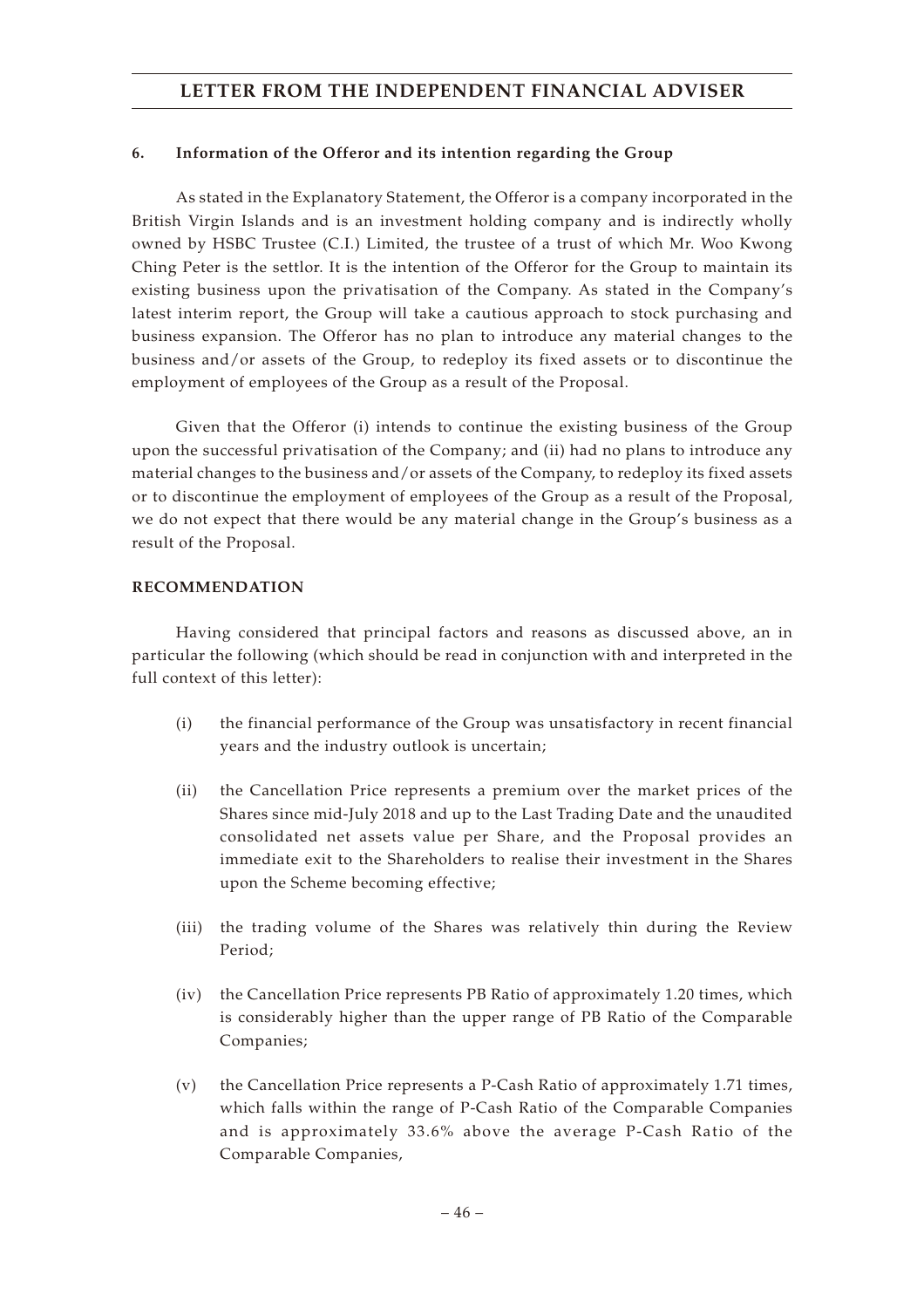we are of the view that the terms of the Proposal are fair and reasonable so far as the Independent Shareholders are concerned. Therefore, we recommend the Independent Board Committee to recommend the Independent Shareholders to vote in favour of the Scheme at the Court Meeting and the General Meeting.

**Those Independent Shareholders are reminded that, subject to the Scheme becoming effective, the Scheme Shares will be cancelled at HK\$0.28 in cash. The Offeror has advised that the Cancellation Price will not be increased and the Offeror does not reserve the right to do so.**

**As different Independent Shareholders would have different investment criteria, objectives and/or circumstances, we recommend any Independent Shareholders who may require advice in relation to any aspect of the Scheme Document, or as to the action to be taken, to consult a solicitor, professional accountant, tax adviser or another professional adviser. Independent Shareholders are also strongly recommended to read carefully the terms and the procedures for acceptance of the Proposal as set out in the Scheme Document and its appendices.**

> Yours faithfully, for and on behalf of **HALCYON CAPITAL LIMITED**

**Chan Chi On, Derek Barton Lai** *Chairman Director*

*Mr. Chan is a licensed person registered with the SFC and a responsible officer of Halcyon, which is licensed under the SFO to carry out Type 6 (advising on corporate finance) regulated activities. Mr. Chan has over 30 years of experience in the corporate finance industry.*

*Mr. Lai is a licensed person registered with the SFC and a responsible officer of Halcyon, which is licensed under the SFO to carry out Type 6 (advising on corporate finance) regulated activities. Mr. Lai has over 10 years of experience in the corporate finance industry.*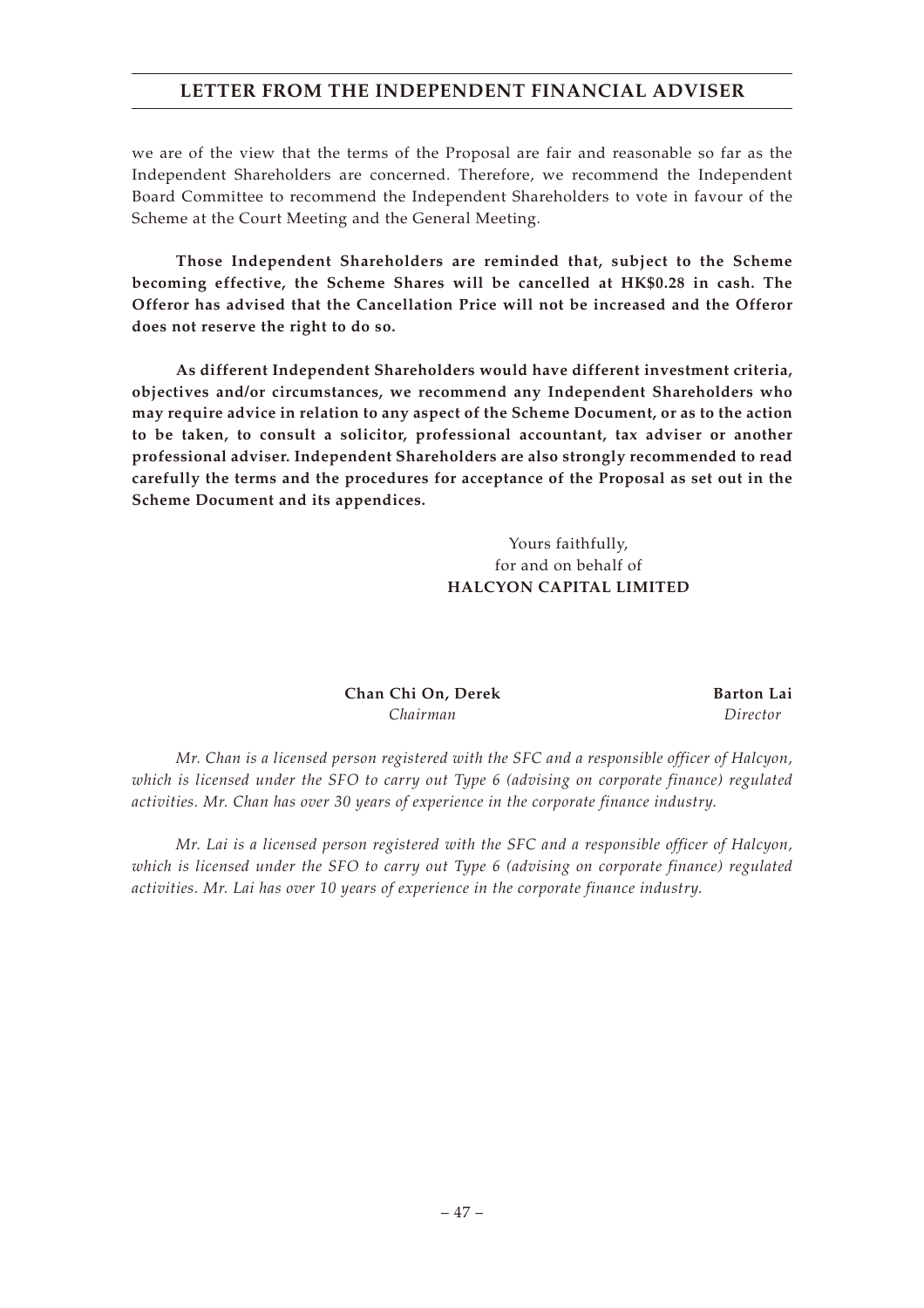*This Explanatory Statement constitutes the statement required under section 671 of the Companies Ordinance.*

#### **INTRODUCTION**

On 12 December 2019, the Offeror and the Company jointly announced that on 11 December 2019, the Offeror requested the Board to put forward to the holders of Scheme Shares the Proposal, which, if implemented, would result in the Company becoming wholly owned by the Offeror and the withdrawal of listing of Shares from the Stock Exchange. The Offeror also confirmed in the Joint Announcement that the Cancellation Price will not be increased and that the Offeror did not reserve the right to do so.

As at the Latest Practicable Date, the Offeror owned or controlled 1,183,838,723 Shares, representing approximately 72.9% of the issued share capital of the Company.

The purpose of this Explanatory Statement is to explain the terms and effects of the Proposal and, specifically, to provide the holders of Scheme Shares with additional information in relation to the Scheme.

#### **THE PROPOSAL**

The Proposal will be implemented by way of a scheme of arrangement under section 673 of the Companies Ordinance.

Subject to the Conditions being fulfilled or waived, as applicable, the proposed privatisation of the Company will be implemented by way of the Scheme between the Company and the Scheme Shareholders.

Under the terms of the Proposal, the Scheme Shareholders will not be entitled to receive any dividend declared or paid with a record date after the date of this Scheme Document unless the Scheme lapses or is otherwise terminated. The Company does not intend to declare or pay any dividend on or before (i) the Effective Date or (ii) the date on which the Scheme lapses or is otherwise terminated (whichever is earlier).

#### **THE SCHEME**

The Scheme involves a reduction of the share capital of the Company by the cancellation of the Scheme Shares. Upon such reduction, the share capital of the Company will be increased to its former amount by the creation of such number of new Shares as is equal to the number of Scheme Shares cancelled. The credit arising in the Company's books of account as a result of the capital reduction will be applied in paying up in full the new Shares so allotted and issued, credited as fully paid, to the Offeror. The Scheme provides that, in consideration of the cancellation of the Scheme Shares, the Scheme Shareholders will be entitled to receive from the Offeror:

HK\$0.280 in cash  $\dots\dots\dots\dots\dots\dots\dots\dots\dots\dots\dots\dots$  for every Scheme Share

**The Offeror has advised that the Cancellation Price will not be increased and the Offeror does not reserve the right to do so.**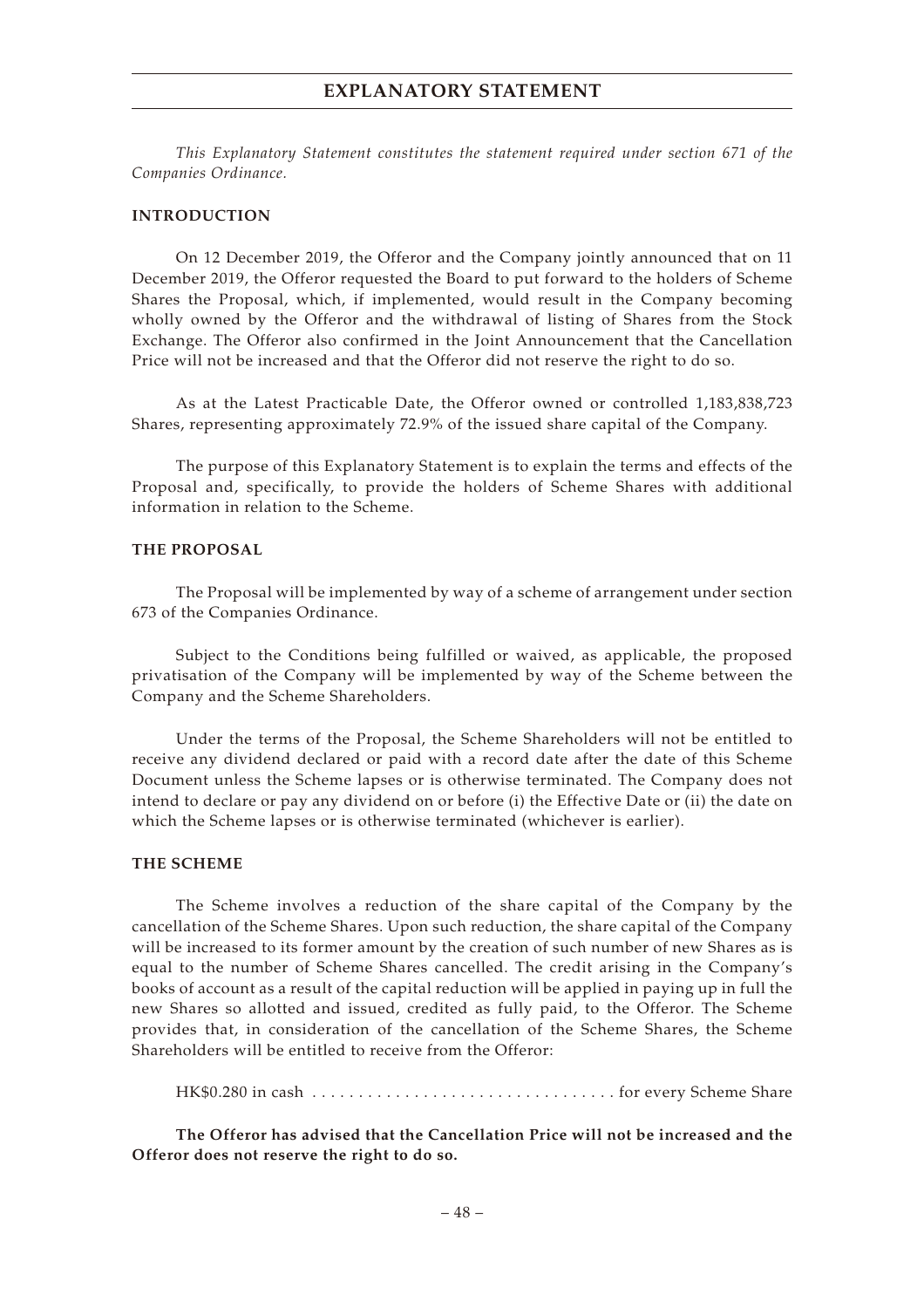The Cancellation Price of HK\$0.280 per Scheme Share represents:

- (a) a premium of approximately 91.78% over the closing price of HK\$0.1460 per Share as quoted on the Stock Exchange on the Last Trading Date;
- (b) a premium of approximately 91.26% over the average closing price of HK\$0.1464 per Share based on the daily closing prices as quoted on the Stock Exchange over the 5 trading days up to and including the Last Trading Date;
- (c) a premium of approximately 82.17% over the average closing price of HK\$0.1537 per Share based on the daily closing prices as quoted on the Stock Exchange over the 30 trading days up to and including the Last Trading Date;
- (d) a premium of approximately 62.70% over the average closing price of HK\$0.1721 per Share based on the daily closing prices as quoted on the Stock Exchange over the 60 trading days up to and including the Last Trading Date;
- (e) a premium of approximately 32.20% over the average closing price of HK\$0.2118 per Share based on the daily closing prices as quoted on the Stock Exchange over the 180 trading days up to and including the Last Trading Date;
- (f) a premium of approximately 0.39% over the audited consolidated net asset value attributable to Shareholders per Share of approximately HK\$0.2789 as at 31 March 2019;
- (g) a premium of approximately 19.91% over the unaudited consolidated net asset value attributable to Shareholders per Share of approximately HK\$0.2335 as at 30 September 2019; and
- (h) a premium of approximately 3.70% over the closing price of HK\$0.2700 per Share as quoted on the Stock Exchange on the Latest Practicable Date.

The Cancellation Price has been determined after taking into account, among others, the financial information of the Group, the prices at which the Shares were traded on the Stock Exchange over the past year, and pricing premiums for privatisation transactions of companies listed on the Stock Exchange in recent years.

### **TOTAL CONSIDERATION AND FINANCIAL RESOURCES**

On the basis of the Cancellation Price of HK\$0.280 per Scheme Share and 440,161,277 Scheme Shares in issue as at the Latest Practicable Date, the amount of cash payable to the Scheme Shareholders under the Proposal would be approximately HK\$123.2 million.

Payment of the cash consideration under the Scheme will be funded by the internal cash resources of LCJG Limited, a company which directly and wholly owns the Offeror.

Somerley, as financial adviser to the Offeror, is satisfied that sufficient financial resources are available to the Offeror to satisfy the maximum amount of cash consideration required to effect the Proposal.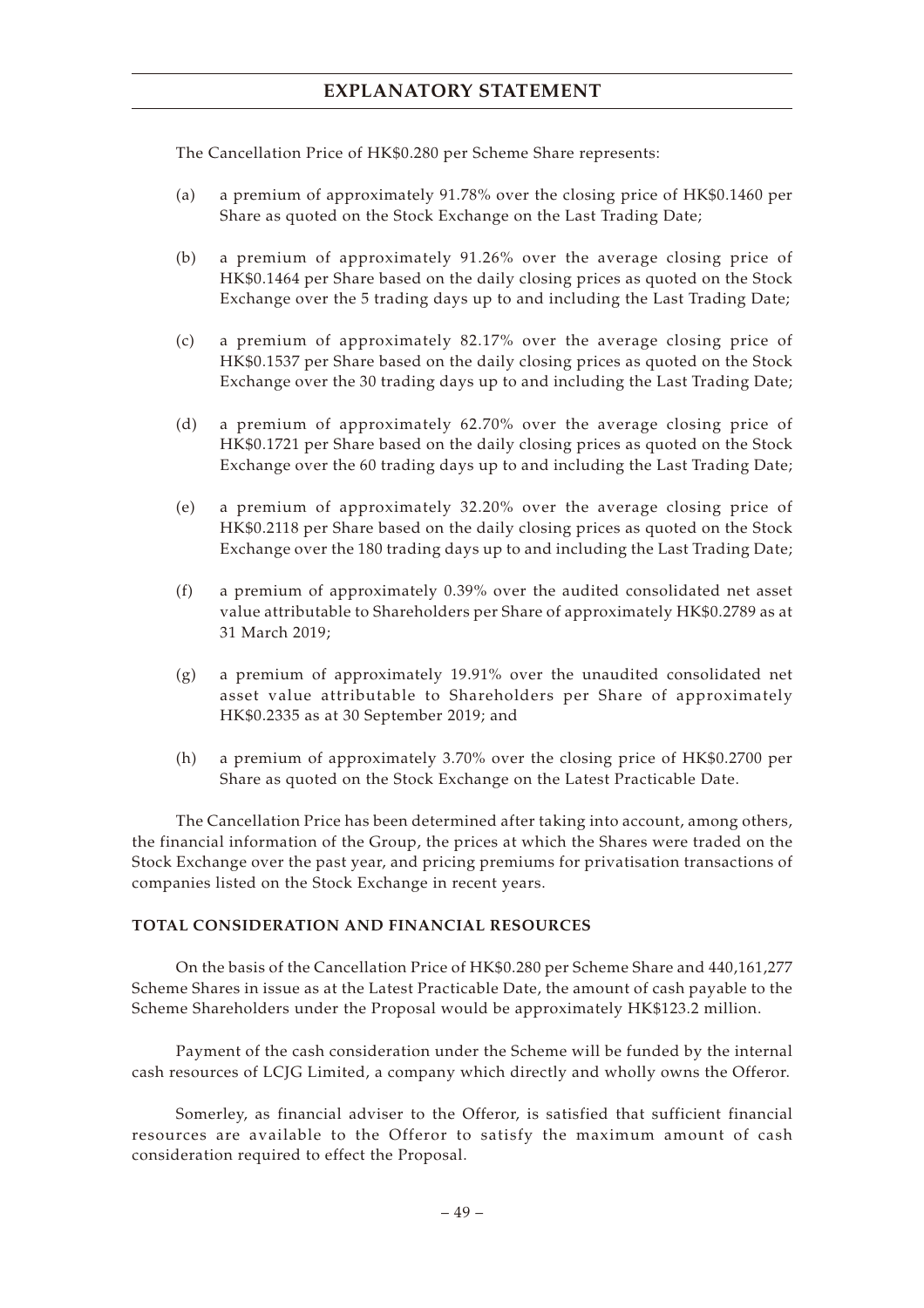### **CONDITIONS OF THE PROPOSAL**

The Proposal is, and the Scheme will become effective and binding on the Company and all Scheme Shareholders, subject to the fulfillment or waiver (as applicable) of the following Conditions:

- (a) the approval of the Scheme at the Court Meeting (by way of poll) by holders of the Scheme Shares representing at least 75% of the voting rights of such holders present and voting, in person or by proxy, at the Court Meeting, and the votes cast (by way of poll) against the Scheme at the Court Meeting not exceeding 10% of the total voting rights attached to all CO Disinterested Shares, provided that:
	- (i) the Scheme is approved (by way of poll) by at least 75% of the votes attaching to the Scheme Shares held by Independent Shareholders that are cast either in person or by proxy at the Court Meeting; and
	- (ii) the number of votes cast (by way of poll) against the resolution to approve the Scheme at the Court Meeting is not more than 10% of the votes attaching to all the Scheme Shares held by the Independent Shareholders;
- (b) the passing of a special resolution by a majority of at least 75% of the votes cast by the Shareholders present and voting, in person or by proxy, at the General Meeting (and otherwise in accordance with the procedural requirements of section 564 of the Companies Ordinance) to approve and give effect to the Scheme, including the approval of the reduction of the issued share capital of the Company by cancelling and extinguishing the Scheme Shares and the issue to the Offeror of such number of new Shares as is equal to the number of the Scheme Shares cancelled;
- (c) the sanction of the Scheme (with or without modifications) and the confirmation of the reduction of the issued share capital of the Company involved in the Scheme by the High Court and the registration of a copy of the order of the High Court by the Registrar of Companies under Part 2 of the Companies Ordinance;
- (d) the compliance with the procedural requirements of sections 230 and 231 and sections 673 and 674 of the Companies Ordinance in relation to the reduction of the issued share capital of the Company and the Scheme respectively;
- (e) all Authorisations (if any) in connection with the Proposal or its implementation in accordance with its terms having been obtained (or, as the case may be, completed) and remaining in full force and effect without modification;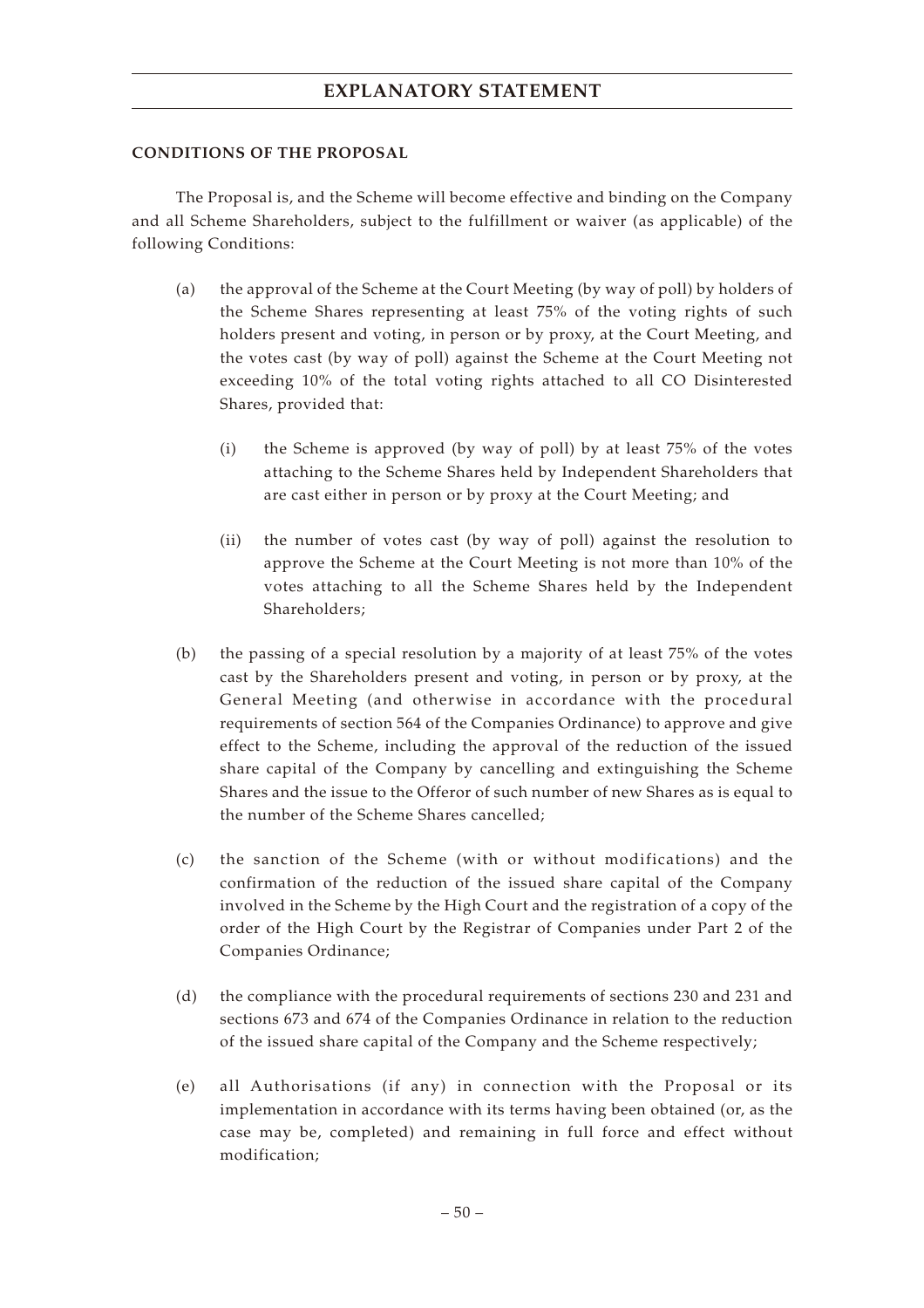- (f) no government, governmental, quasi-governmental, statutory or regulatory body, court or agency in any jurisdiction having taken or instituted any action, proceeding, suit, investigation or enquiry (enacted, made or proposed, and there not continuing to be outstanding, any statute, regulation, demand or order), in each case, which would make the Proposal or its implementation in accordance with its terms void, unenforceable, illegal or impracticable (or which would impose any material conditions or obligations with respect to the Proposal or its implementation in accordance with its terms);
- (g) all necessary legal or regulatory obligations in all relevant jurisdictions having been complied with and no legal or regulatory requirement having been imposed which is not expressly provided for, or is in addition to the requirements expressly provided for, in the relevant laws or regulations in connection with the Proposal or its implementation in accordance with its terms;
- (h) the implementation of the Proposal not resulting in, and no event or circumstance having occurred or arisen which would or might be expected to result in:
	- (i) any indebtedness (actual or contingent) of any member of the Group being or becoming repayable (or capable of being declared repayable) immediately or prior to its stated maturity or repayment date;
	- (ii) any agreement, arrangement, licence, permit or instrument to which any member of the Group is a party or by or to which any such member or any of its assets may be bound, entitled or subject (or any of the rights, liabilities, obligations or interests of any member of the Group thereunder) being terminated or adversely modified (or any material obligation or liability on the part of any member of the Group arising in relation thereto); or
	- (iii) the creation or enforcement of any security interest over the whole or any part of the business, property or assets of any member of the Group or any such security (whenever arising) becoming enforceable,

in each case, which is material in the context of the Group as a whole or in the context of the Proposal or its implementation in accordance with its terms; and

- (i) since the date of the Joint Announcement:
	- (i) there having been no adverse change in the business, assets, financial or trading, positions, profits or prospects of any member of the Group which is material in the context of the Group taken as a whole or in the context of the Proposal; and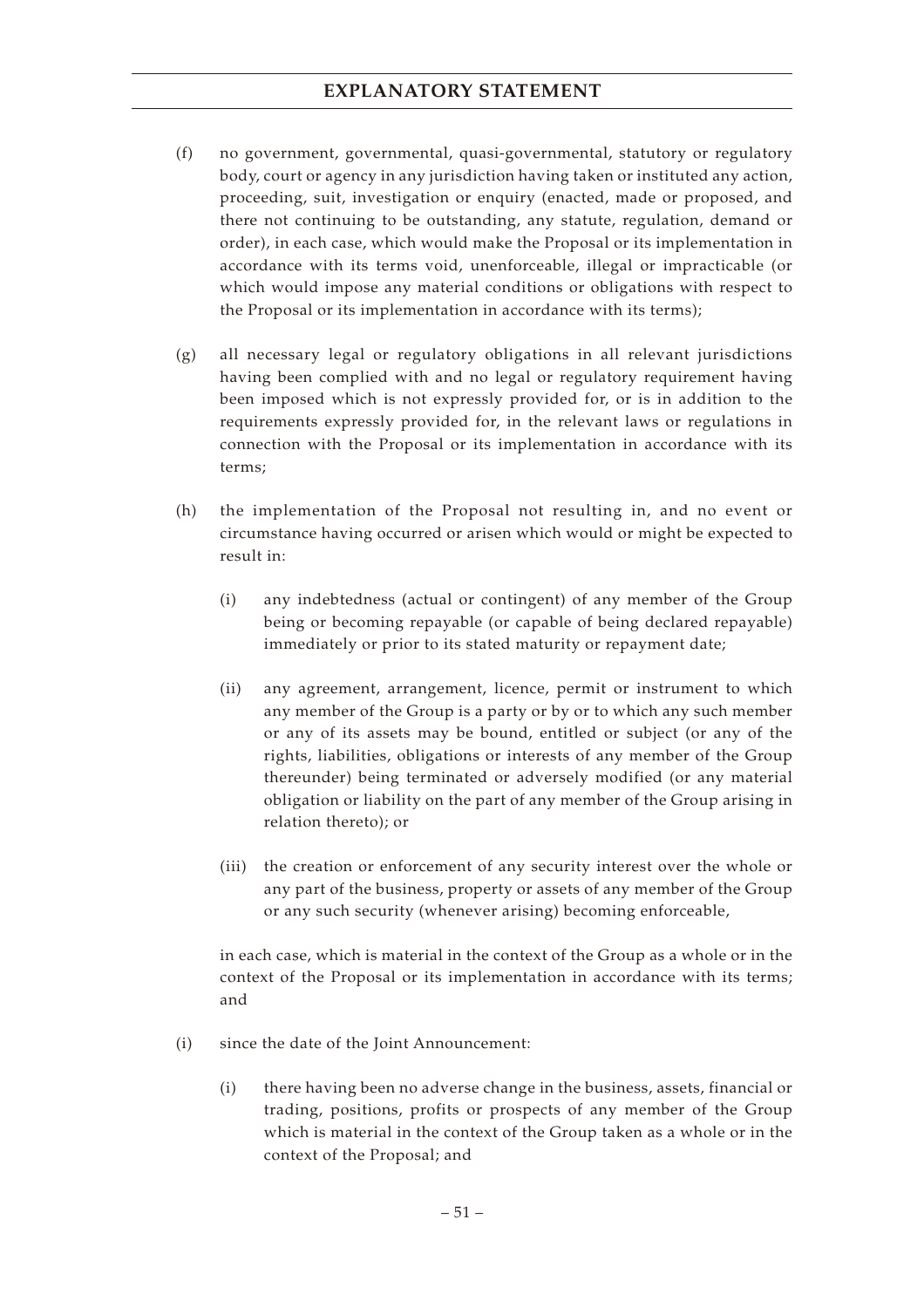(ii) there not having been instituted, threatened in writing or remaining outstanding any litigation, arbitration, other proceedings or other dispute resolution process to which any such member is a party (whether as plaintiff, defendant or otherwise) and no investigation by any government, quasi-governmental, supranational, regulatory or investigative body or court against or in respect of any such member or the business carried on by any such member having been threatened in writing, instituted or remaining outstanding, in each case, which is material in the context of the Group taken as a whole or in the context of the Proposal or its implementation in accordance with its terms.

The Offeror reserves the right to waive all or any of the above Conditions, either in whole or in respect of any particular matter, except for Conditions (a) to (d). The Company does not have the right to waive any of the Conditions. All of the Conditions will have to be fulfilled or waived, as applicable, on or before the Long Stop Date, failing which the Proposal will lapse. If the Scheme is withdrawn, not approved or lapses, the listing of the Shares on the Stock Exchange will not be withdrawn. Pursuant to Note 2 to Rule 30.1 of the Takeovers Code, the Offeror may only invoke any or all of the Conditions as a basis for not proceeding with the Proposal if the circumstances which give rise to a right to invoke any such Condition are of material significance to the Offeror in the context of the Proposal.

With reference to the Condition in paragraph (e), as at the Latest Practicable Date, the Offeror is not aware of any requirement for such Authorisations other than those set out in the Conditions in paragraphs (a) to (d).

With reference to the Condition in paragraph (f), as at the Latest Practicable Date, the Offeror is not aware of any such action, proceeding, suit, investigation, statute, regulation, demand or order.

With reference to the Condition in paragraph (g), as at the Latest Practicable Date, the Offeror is not aware of any such non-compliance or regulatory requirement other than those set out in the Conditions in paragraphs (a) to (d).

With reference to the Condition in paragraph (h), as at the Latest Practicable Date, the Offeror is not aware of any such event or circumstance.

As at the Latest Practicable Date, none of the Conditions had been fulfilled or waived.

As at the Latest Practicable Date, there was no agreement or arrangement to which the Offeror is a party which relates to circumstances in which it may or may not invoke or seek to invoke a Condition.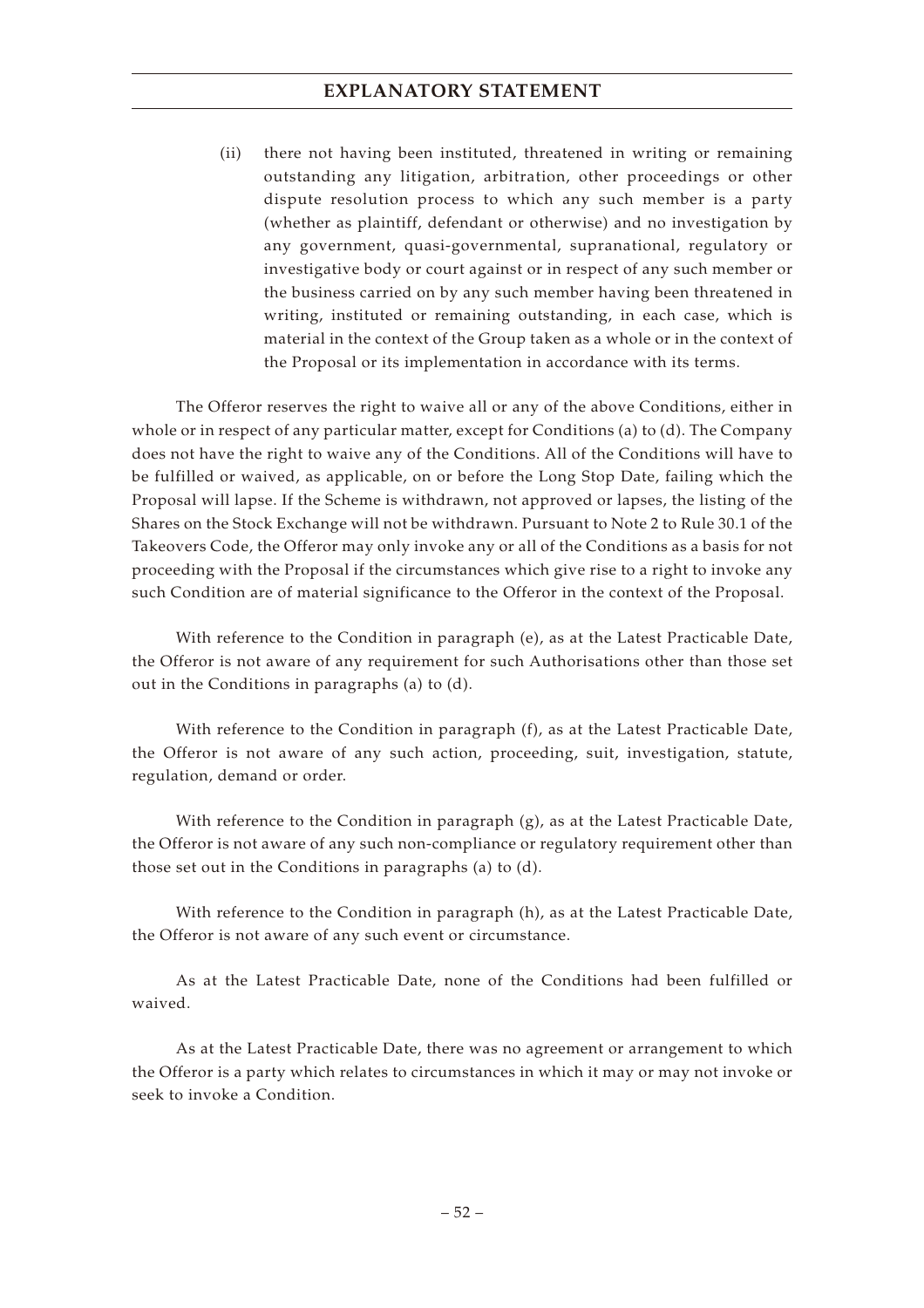If approved, the Scheme will be binding on all of the Scheme Shareholders, irrespective of whether or not they attended or voted at the Court Meeting or the General Meeting.

Assuming that the Conditions are fulfilled or, as applicable, waived, the Scheme will become effective on the Effective Date, which is expected to be Friday, 24 April 2020, and the listing of Shares on the Stock Exchange is expected to be withdrawn at 9:00 a.m. on Monday, 27 April 2020, being one business day following the Effective Date, pursuant to Rule 6.15(2) of the Listing Rules.

An announcement will be made by the Company and the Offeror in relation to the results of the Court Meeting and the General Meeting and, if all the resolutions are passed at those meetings, further announcements will be made in relation to, among other things, the results of the hearing of the petition for the sanction of the Scheme by the High Court, the Effective Date, the date of withdrawal of listing of Shares from the Stock Exchange in accordance with the requirements of the Takeovers Code and the Listing Rules.

**Shareholders and potential investors of the Company should be aware that the Proposal is subject to the Conditions being fulfilled or waived, as applicable, and therefore the Proposal may or may not be implemented. Shareholders and potential investors of the Company should therefore exercise caution when dealing in the securities of the Company. Persons who are in doubt as to the action they should take should consult their stockbroker, bank manager, solicitor or other professional advisers.**

## **SHAREHOLDING STRUCTURE OF THE COMPANY AND EFFECT OF THE PROPOSAL AND THE SCHEME**

As at the Latest Practicable Date:

- (a) the issued share capital of the Company comprised 1,624,000,000 Shares;
- (b) the Offeror owned, controlled or had direction over 1,183,838,723 Shares, representing approximately 72.9% of the issued share capital of the Company. These 1,183,838,723 Shares owned by the Offeror will not form part of the Scheme Shares and, as such, will not be voted at the Court Meeting;
- (c) Mr. Douglas C. K. Woo, an Offeror Concert Party (being the son of Mr. Woo Kwong Ching Peter, the settlor of the trust of which HSBC Trustee (C.I.) Limited, an indirect holding company of the Offeror, is the trustee), owned, controlled or had direction over 33,208,000 Shares, representing approximately 2.0% of the issued share capital of the Company. These 33,208,000 Shares will form part of the Scheme Shares. While these 33,208,000 Shares fall within the definition of CO Disinterested Shares under section 674(3) of the Companies Ordinance, Mr. Douglas C. K. Woo is an Offeror Concert Party and hence is not an Independent Shareholder, the 33,208,000 Shares held by him accordingly do not fall within the definition of TC Disinterested Shares under Note 6 to Rule 2 of the Takeovers Code and will not be voted at the Court Meeting;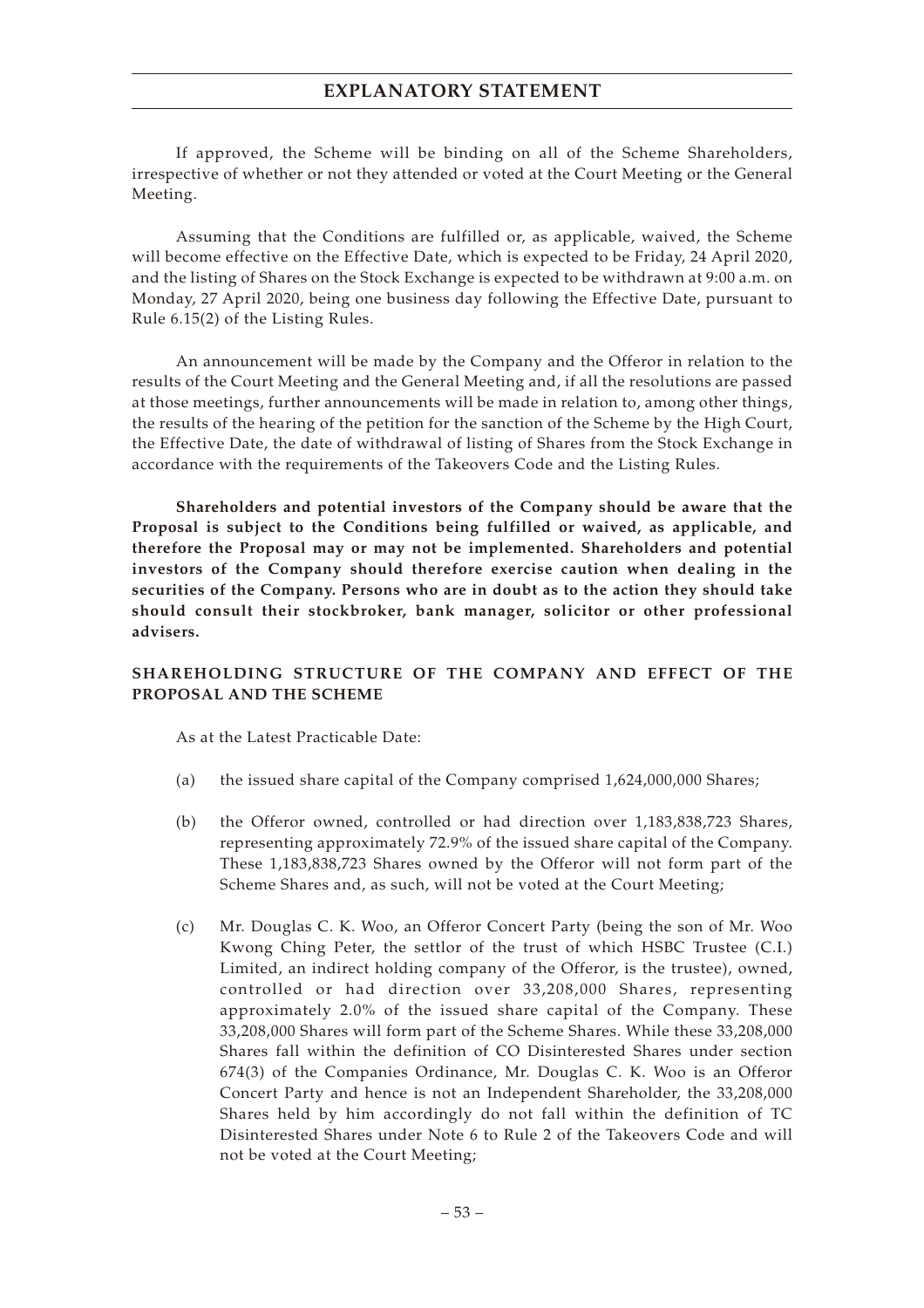- (d) there were no convertible securities, warrants or options in respect of the Shares held, controlled or directed by the Offeror or Offeror Concert Parties;
- (e) neither the Offeror nor the Offeror Concert Parties had entered into any outstanding derivative in respect of the securities in the Company;
- (f) neither the Offeror nor the Offeror Concert Parties had borrowed or lent any relevant securities (as defined in Note 4 to Rule 22 of the Takeovers Code) in the Company;
- (g) none of the Directors held any Shares; and
- (h) there were a total of 440,161,277 Scheme Shares (representing approximately 27.1% of the issued share capital of the Company); all of these 440,161,277 Shares are considered CO Disinterested Shares within the meaning of Section 674(3)(a) of the Companies Ordinance; and among these 440,161,277 Shares, 406,953,277 Shares (representing approximately 25.06% of the issued share capital of the Company) are considered TC Disinterested Shares within the meaning provided in Note 6 to Rule 2 of the Takeovers Code.

The table below sets out the shareholding structure of the Company as at the Latest Practicable Date and immediately upon the Scheme becoming effective (assuming no new Shares will be issued prior thereto).

| Shareholder                                             | As at the<br>Latest Practicable Date |                                 | Immediately upon the Scheme<br>becoming effective |                                 |  |
|---------------------------------------------------------|--------------------------------------|---------------------------------|---------------------------------------------------|---------------------------------|--|
|                                                         | Approximate %<br>of the issued       |                                 | Approximate %<br>of the issued                    |                                 |  |
|                                                         | Number of<br><b>Shares</b>           | share capital of<br>the Company | Number of<br><b>Shares</b>                        | share capital of<br>the Company |  |
| Offeror<br>Mr. Douglas C. K. Woo,<br>an Offeror Concert | 1,183,838,723                        | 72.90                           | 1,624,000,000                                     | 100.00                          |  |
| Party                                                   | 33,208,000                           | 2.04                            |                                                   |                                 |  |
| Sub-total:<br>Offeror and Offeror                       |                                      |                                 |                                                   |                                 |  |
| <b>Concert Parties</b><br>Independent                   | 1,217,046,723                        | 74.94                           | 1,624,000,000                                     | 100.00                          |  |
| Shareholders                                            | 406,953,277                          | 25.06                           |                                                   |                                 |  |
| Total                                                   | 1,624,000,000                        | 100.00                          | 1,624,000,000                                     | 100.00                          |  |

Upon the Scheme becoming effective, the Offeror will hold 100% of the issued share capital of the Company.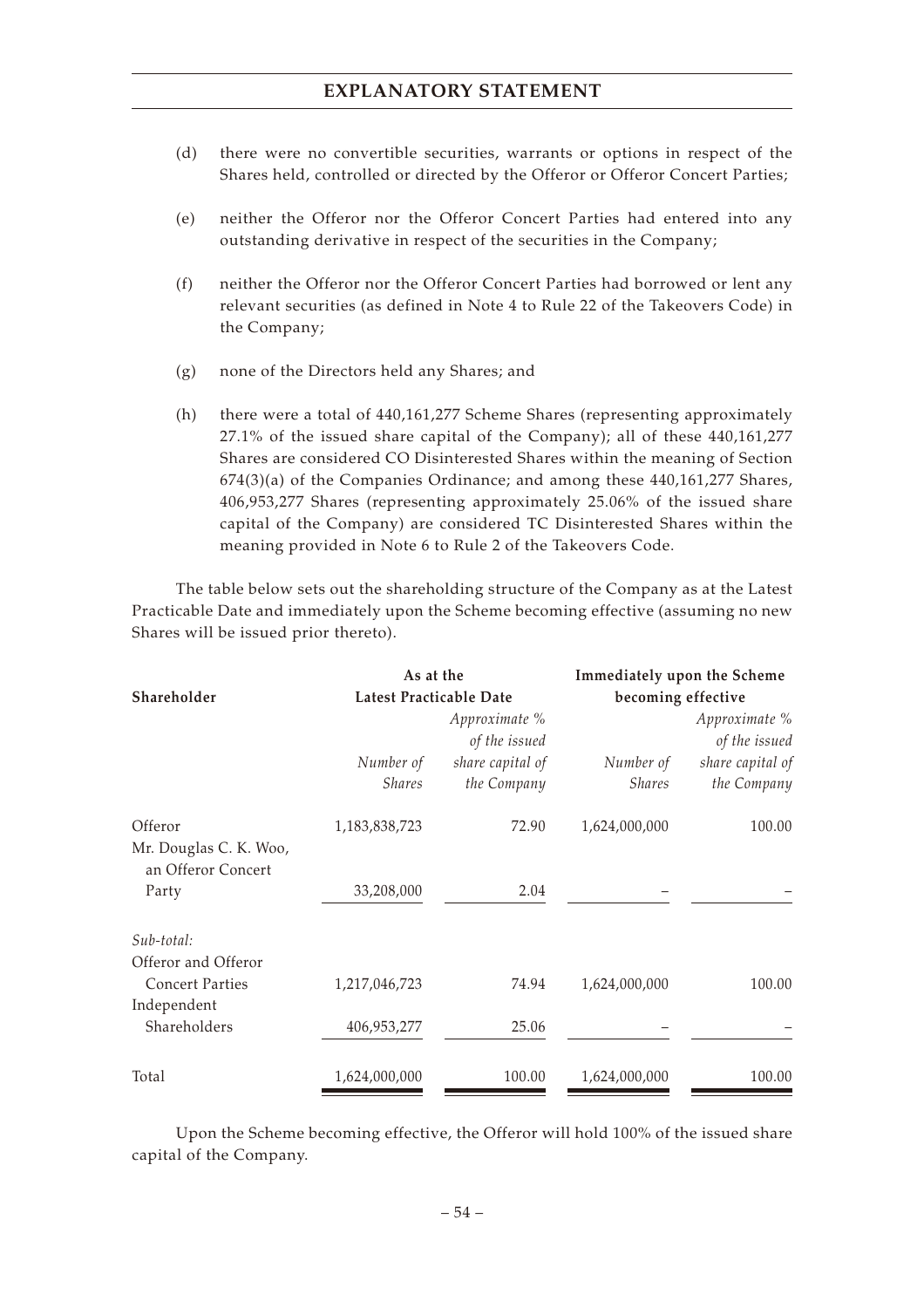## **SCHEME OF ARRANGEMENT UNDER SECTION 673 OF THE COMPANIES ORDINANCE AND THE COURT MEETING**

Under section 670 of the Companies Ordinance, where an arrangement is proposed to be entered into by a company with the members, or any class of the members, of the company, the High Court may, on an application made by the company, any of the members or any member of that class, order a meeting of those members or of that class of members, as the case may be, to be summoned in any manner that the High Court directs.

Under section 673 of the Companies Ordinance, if the members or the class of members with whom the arrangement is proposed to be entered into agree or agrees to the arrangement, the High Court may, on application by the company, any of the members or any member of that class, as the case may be, sanction the arrangement. An arrangement sanctioned by the High Court as aforesaid is binding on the members or the class of members with whom the arrangement is proposed to be entered into.

The Scheme is a takeover offer under section 674 of the Companies Ordinance. Under section 674 of the Companies Ordinance, where the arrangement involves a takeover offer, the members or the class of members agree or agrees to the arrangement if, at a meeting summoned as directed by the High Court as aforesaid, members representing at least 75% of the voting rights of the members or the class of members, as the case may be, present and voting, in person or by proxy, agree to the arrangement and the votes cast against the arrangement at the meeting do not exceed 10% of the total voting rights attached to all CO Disinterested Shares in the company or of the class in the company, as the case may be.

# **ADDITIONAL REQUIREMENTS IMPOSED BY RULE 2.10 OF THE TAKEOVERS CODE**

In addition to satisfying any requirements under the Companies Ordinance as summarised above, under Rule 2.10 of the Takeovers Code, except with the consent of the Executive, the Scheme may only be implemented if:

- (a) the Scheme is approved by the Independent Shareholders holding at least 75% of the votes attaching to the Scheme Shares held by the Independent Shareholders that are cast either in person or by proxy at the Court Meeting; and
- (b) the number of votes cast by the Independent Shareholders present and voting either in person or by way of proxy at the Court Meeting against the resolution to approve the Scheme at the Court Meeting is not more than 10% of the votes attaching to all the Scheme Shares held by all the Independent Shareholders. As at the Latest Practicable Date, the number of votes representing 10% of the votes attached to all the Scheme Shares held by the Independent Shareholders (rounded down to the nearest number of votes) was 40,695,327.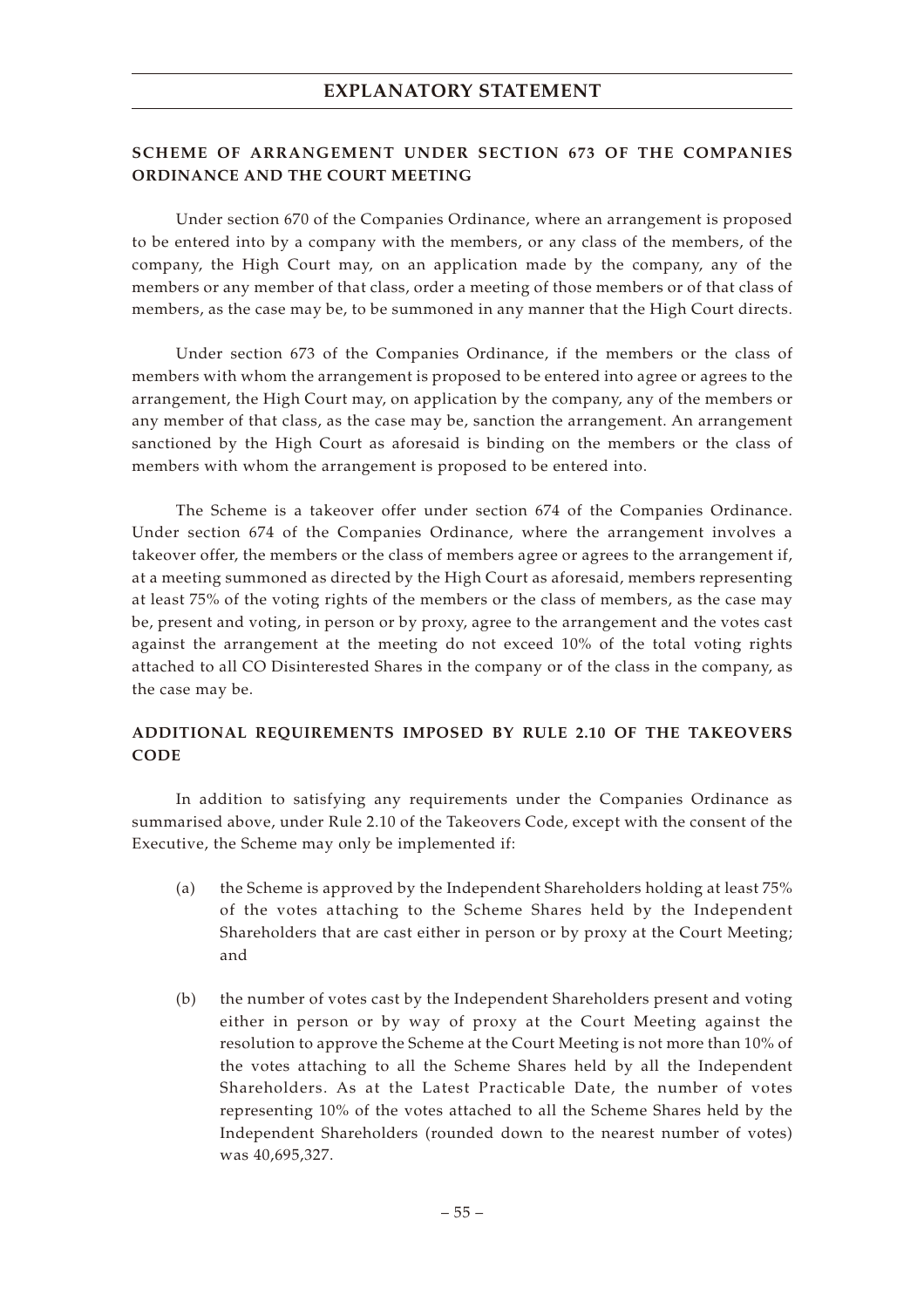### **BINDING EFFECT OF THE SCHEME**

Notwithstanding the fact that there may be a dissenting minority, if the Scheme is approved at the Court Meeting in accordance with the requirements of section 673 of the Companies Ordinance and Rule 2.10 of the Takeovers Code and is sanctioned by the High Court and the other Conditions are either fulfilled or (to the extent permitted) waived, then the Scheme will become binding on the Company and all Shareholders.

If the Scheme becomes effective:

- (a) all the Scheme Shares will be cancelled whereupon the share capital of the Company shall be reduced and all share certificates for those Scheme Shares cancelled shall cease to have effect as evidence of title;
- (b) the share capital of the Company will then be increased to its former amount by the creation of such number of new Shares as is equal to the number of Scheme Shares cancelled;
- (c) the credit rising in the Company's books of account as a result of the said reduction of capital will be applied in paying up in full the new Shares created and such new Shares will be so allotted and issued, credited as fully paid, to the Offeror; and
- (d) the Offeror will pay the Cancellation Price of HK\$0.280 in cash to the Scheme Shareholders for each Scheme Share held by them on the Scheme Record Date.

Pursuant to Rule 2.3 of the Takeovers Code, if the Proposal is either not recommended by the Independent Board Committee or not recommended as fair and reasonable by the Independent Financial Adviser, all expenses incurred by the Company in connection with the Proposal shall be borne by the Offeror if the Scheme is not approved. Given that the Proposal is recommended by the Independent Board Committee and is recommended as fair and reasonable by the Independent Financial Adviser, the Offeror and the Company have agreed that all costs, charges and expenses of the advisers and counsels appointed by the Company, including the Independent Financial Adviser, will be borne by the Company, whereas all costs, charges and expenses of the advisers and counsels appointed by the Offeror will be borne by the Offeror, and other costs, charges and expenses of the Scheme and the Proposal will be shared between the Offeror and the Company equally.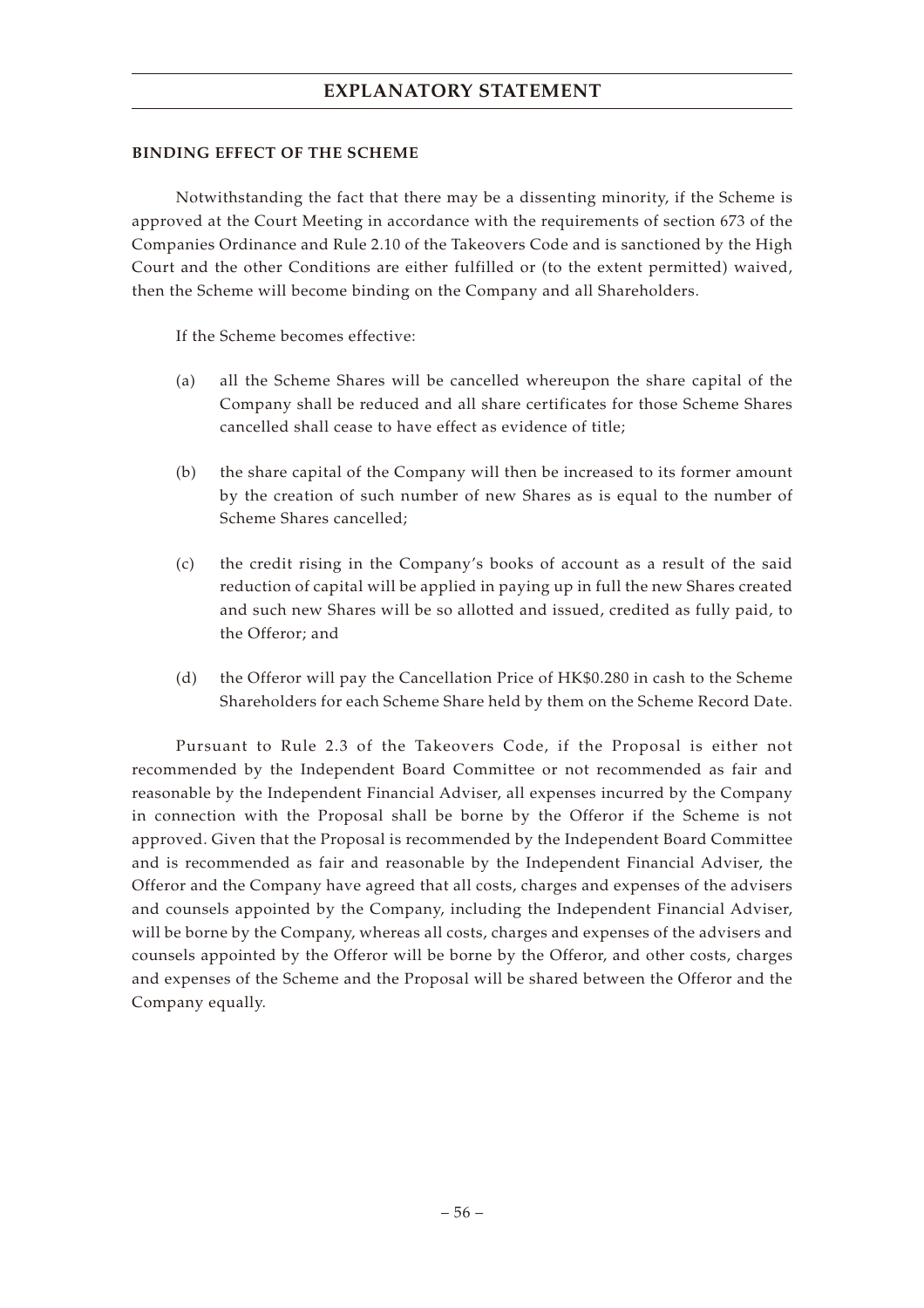#### **REASONS FOR AND BENEFITS OF THE PROPOSAL**

The trading environment for retailers has been challenging in recent years. Joyce Boutique Holdings (the holding company of the Group immediately prior to the completion of the Reorganisation Proposal (as defined in the scheme document dated 22 July 2019 issued by Joyce Boutique Holdings) involving, among others, the change of the holding company of the Group from Joyce Boutique Holdings to the Company by way of a scheme of arrangement pursuant to section 99 of the Companies Act 1981 of Bermuda) had recorded significant declines in revenue and losses in four consecutive financial years ended 31 March 2019 despite various initiatives of management to enhance the financial performance of the Group.

In the current financial year, on top of soft economic performance, the outbreak of social unrest, and more recently the 2019 Novel Coronavirus (2019-nCoV), has seriously impacted tourist traffic and consumer sentiment in Hong Kong and/or Mainland China. The Group recorded a 11% drop in revenue in the first financial quarter compared to a year earlier and a 26% drop in the second financial quarter. The unaudited net loss for the six months ended 30 September 2019 more than doubled to HK\$55 million compared to a year earlier. Cash and cash equivalents decreased by a further HK\$82 million in 6 months from HK\$349 million as at 31 March 2019 to HK\$267 million as at 30 September 2019. Net asset value attributable to Shareholders decreased to HK\$0.2335 per Share as at 30 September 2019.

The third financial quarter spelt deeper trouble for retailers in Hong Kong. The Group's cash and cash equivalents dropped further by HK\$23 million in 3 months to HK\$244 million as at 31 December 2019. The Group will continue to focus on improving shop productivity through maximising gross margins and full price sell-through and exercising stringent control on overheads. However, in addition to social unrest in Hong Kong, a deadly virus outbreak, the slowing down of the Chinese economy, potential weakening of renminbi, high rental levels relative to revenue and the China-U.S. trade disputes cast doubt on the recovery of the Group's retail markets in the near term.

Due to consecutive years of losses, the last dividend paid by the Company/Joyce Boutique Holdings was in August 2015. Since then, the Company/Joyce Boutique Holdings' share price has also declined by nearly 65% and general trading illiquidity in the Company's shares may not have allowed Shareholders to realise their investment at a reasonable price and/or in reasonable volume. In the circumstances, the Offeror considers it is appropriate to offer Scheme Shareholders an opportunity to realise their investment.

The Company/Joyce Boutique Holdings has not utilised its listed status for any equity fund raising activities in recent years and the listing is not expected to provide any benefit to the Company in the near term. To the disadvantage of Shareholders, the liquidity of the Shares has been at a relatively low level over a long period of time. The average daily trading volume of Shares for the 6 months up to and including the Last Trading Date was approximately 128,000 Shares per day, representing only approximately 0.008% of the issued shares as at the date of the Joint Announcement. The low trading liquidity of the Shares makes it difficult for Shareholders to execute on-market disposals without adversely affecting the price of the Shares.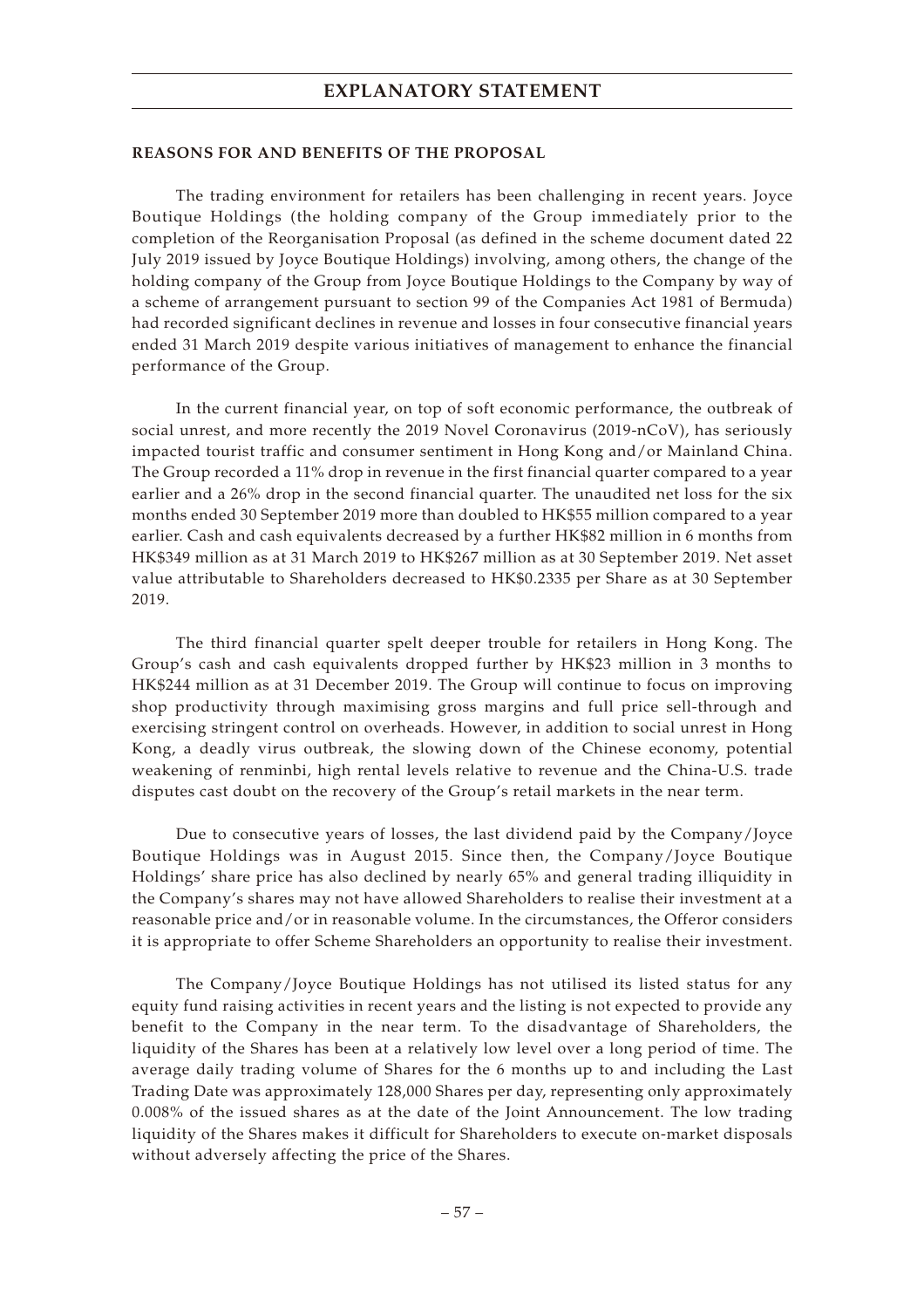The Directors have been striving to reduce corporate costs. The listing of the Company involves administrative, compliance and other listing-related costs and expenses being incurred. If the Proposal is successful, these costs and expenses would be eliminated.

The Offeror is putting forward a proposal to privatise the Company at a cash price of HK\$0.280 per Scheme Share. The Cancellation Price represents a premium of approximately 82.17% and 32.20% over the average closing prices of approximately HK\$0.1537 and HK\$0.2118 per Share for the 30 and 180 consecutive trading days up to and including the Last Trading Date, respectively. The Offeror believes the Proposal will provide the Scheme Shareholders with an opportunity to exit and realise their entire investment in the Company at a significant premium over recent trading prices and over the net assets at 30 September 2019 at a time when recent trading turnover has been very low.

### **THE OFFEROR'S INTENTIONS IN RELATION TO THE GROUP**

It is the intention of the Offeror for the Group to maintain its existing business upon the privatisation of the Company. As stated in the Company's latest interim report, the Group will take a cautious approach to stock purchasing and business expansion. The Offeror has no plan to introduce any material changes to the business and/or assets of the Group, to redeploy its fixed assets or to discontinue the employment of employees of the Group as a result of the Proposal.

#### **IF THE SCHEME IS NOT APPROVED OR THE PROPOSAL LAPSES**

Subject to the requirements of the Takeovers Code, the Proposal will lapse if any of the Conditions has not been fulfilled or waived, as applicable, on or before the Long Stop Date. If the Scheme is not approved or the Proposal otherwise lapses, the listing of Shares on the Stock Exchange will not be withdrawn.

**If the Scheme is not approved or the Proposal otherwise lapses, there are restrictions under the Takeovers Code on making subsequent offers, to the effect that neither the Offeror nor any person who acted in concert with it in the course of the Proposal (nor any person who is subsequently acting in concert with any of them) may, within 12 months from the date on which the Scheme is not approved or the Proposal otherwise lapses, announce an offer or possible offer for the Company, except with the consent of the Executive. The Offeror has no intention to seek such consent.**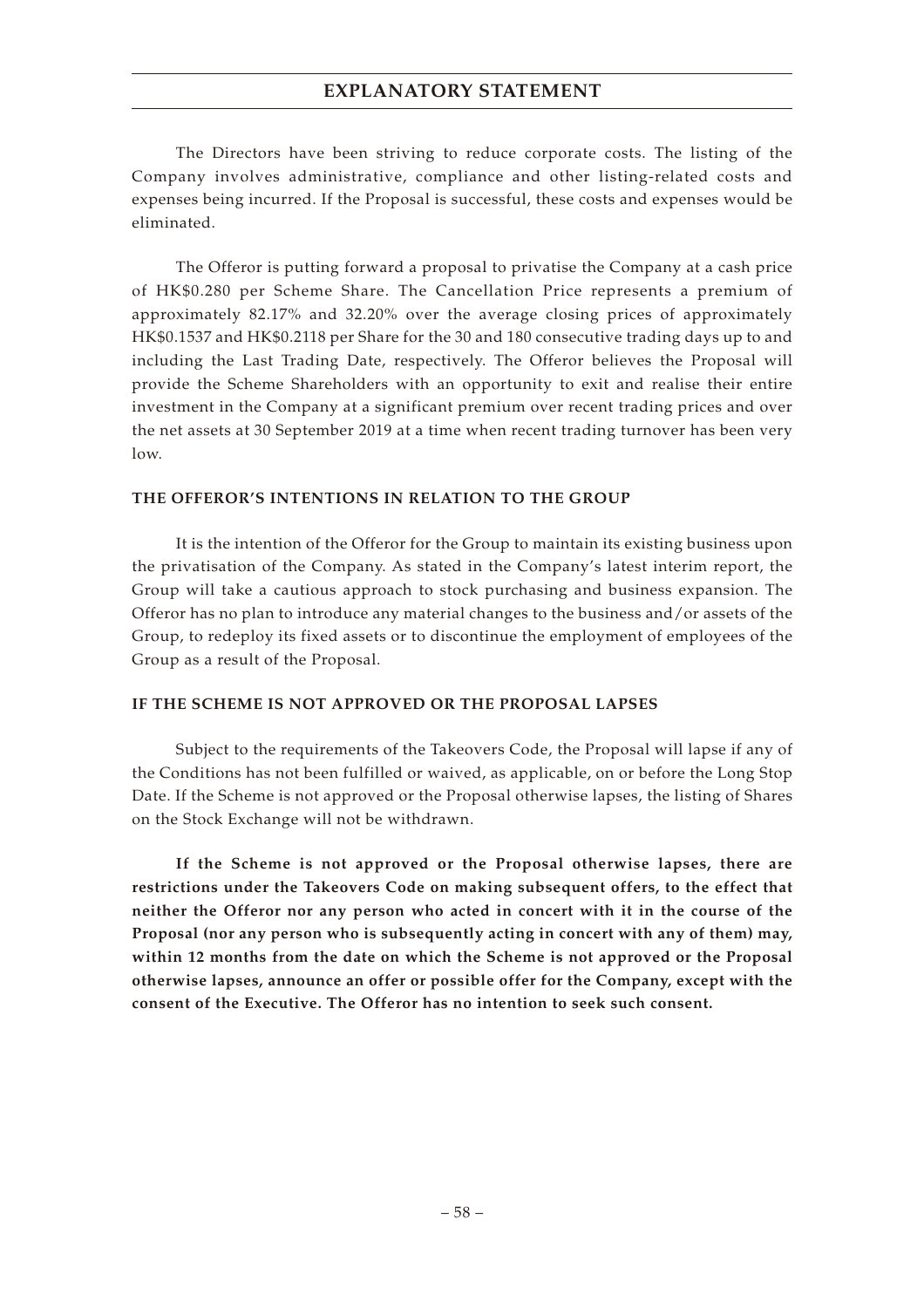#### **INFORMATION ABOUT THE OFFEROR**

The Offeror is a company incorporated in the British Virgin Islands and is an investment holding company. The Offeror is indirectly wholly owned by HSBC Trustee (C.I.) Limited, the trustee of a trust of which Mr. Woo Kwong Ching Peter is the settlor.

The directors of the Offeror are Mr. Chan Kai Cheuk, Mr. Tam Chi Wai and Mr. Yu Ka Kai.

#### **Controlling shareholder of the Offeror**

The Offeror is indirectly wholly owned by HSBC Trustee (C.I.) Limited, the trustee of a trust of which Mr. Woo Kwong Ching Peter is the settlor.

#### **Interests of the Offeror Directors**

None of the Offeror Directors is materially interested in the Scheme and did not have to abstain from voting on the board resolution of the Offeror approving the Proposal.

### **INFORMATION ABOUT THE COMPANY**

The Company is a company incorporated in Hong Kong with limited liability and is listed on the Stock Exchange. It is principally engaged in the retail and wholesale distribution, primarily under exclusive franchise agreements, of leading international fashion, accessory and beauty product brands in Hong Kong and Mainland China.

Your attention is drawn to Appendix I headed "Financial Information Relating to the Group", Appendix II headed "General Information" to this Scheme Document.

#### **Interests of the Directors of the Company**

Mr. Stephen T. H. Ng is deputy chairman of Wheelock, chairman and managing director of Wharf and Wharf REIC, chairman and director of Harbour Centre Development Limited and a director of certain other companies which are associates of the Offeror.

Mr. Paul Y. C. Tsui is an executive director and group chief financial officer of Wheelock, vice chairman, executive director and group chief financial officer of Wharf, vice chairman and executive director of Wharf REIC and a director of certain other companies which are associates of the Offeror.

Notwithstanding the Directors' interests disclosed above, none of the Directors is materially interested in the Scheme or is required to abstain from voting on the board resolution of the Company approving the Proposal under the relevant requirements of the articles of association of the Company.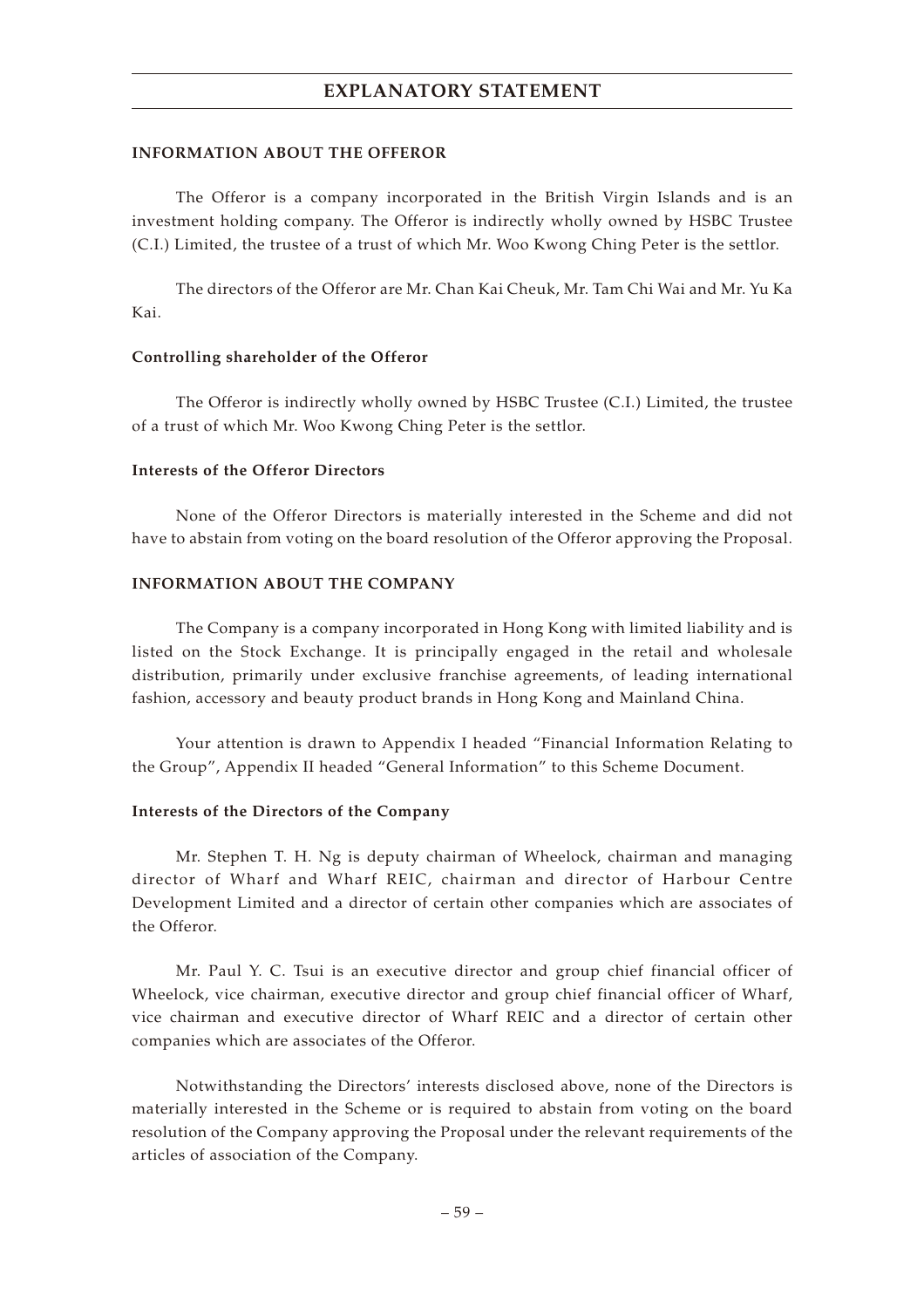#### **WITHDRAWAL OF LISTING OF SHARES**

Upon the Scheme becoming effective, all Scheme Shares will be cancelled (with the equivalent number of new Shares being issued as fully paid to the Offeror) and the share certificates for the Scheme Shares will thereafter cease to have effect as documents or evidence of title. In that case, the Company does not intend to maintain its listing on the Stock Exchange and will make an application for the listing of Shares to be withdrawn from the Stock Exchange in accordance with Rule 6.15(2) of the Listing Rules, with effect from 9:00 a.m. on Monday, 27 April 2020, being one business day following the Effective Date.

The holders of Scheme Shares will be notified by way of an announcement of the exact dates of the last day for dealing in Shares and the day on which the Scheme and the withdrawal of listing of Shares on the Stock Exchange will become effective.

#### **REGISTRATION AND PAYMENT**

Assuming that the Scheme Record Date falls on Tuesday, 21 April 2020, it is proposed that the register of members of the Company will be closed from Tuesday, 14 April 2020 (or such other date as Shareholders may be notified by an announcement) onwards in order to determine entitlements under the Scheme. In order to qualify for entitlements under the Scheme, holders of Scheme Shares should ensure that the transfers of Shares to them are lodged with the Share Registrar at Level 54, Hopewell Centre, 183 Queen's Road East, Hong Kong for registration in their names or in the names of their nominees no later than 4:30 p.m. (Hong Kong time) on Thursday, 9 April 2020.

Upon the Scheme becoming effective, the Cancellation Price will be paid to the Scheme Shareholders whose names appear in the register of members of the Company on the Scheme Record Date for each Scheme Share as soon as possible but in any event within 7 business days (as defined in the Takeovers Code) following the Effective Date. On the basis that the Scheme becomes effective on Friday, 24 April 2020, the cheques for the payment of the Cancellation Price are expected to be despatched on or before Thursday, 7 May 2020.

Cheques for the payment of the Cancellation Price will be sent by ordinary post in postage pre-paid envelopes addressed to the persons entitled thereto at their respective registered addresses or, in the case of joint holders, to the registered address of that joint holder whose name then stands first in the register of members of the Company in respect of the joint holding. All such cheques will be posted at the risk of the persons entitled thereto and none of the Offeror, the Company, Somerley, the Independent Financial Adviser and the Share Registrar and their respective directors, employees, officers, agents, advisers, associates and affiliates and any other persons involved in the Proposal will be responsible for any loss or delay in transmission.

On or after the day being six calendar months after the posting of such cheques, the Offeror shall have the right to cancel or countermand payment of any such cheque which has not been cashed or has been returned uncashed and shall place all monies represented thereby in a deposit account in the Offeror's name with a licensed bank in Hong Kong selected by the Offeror.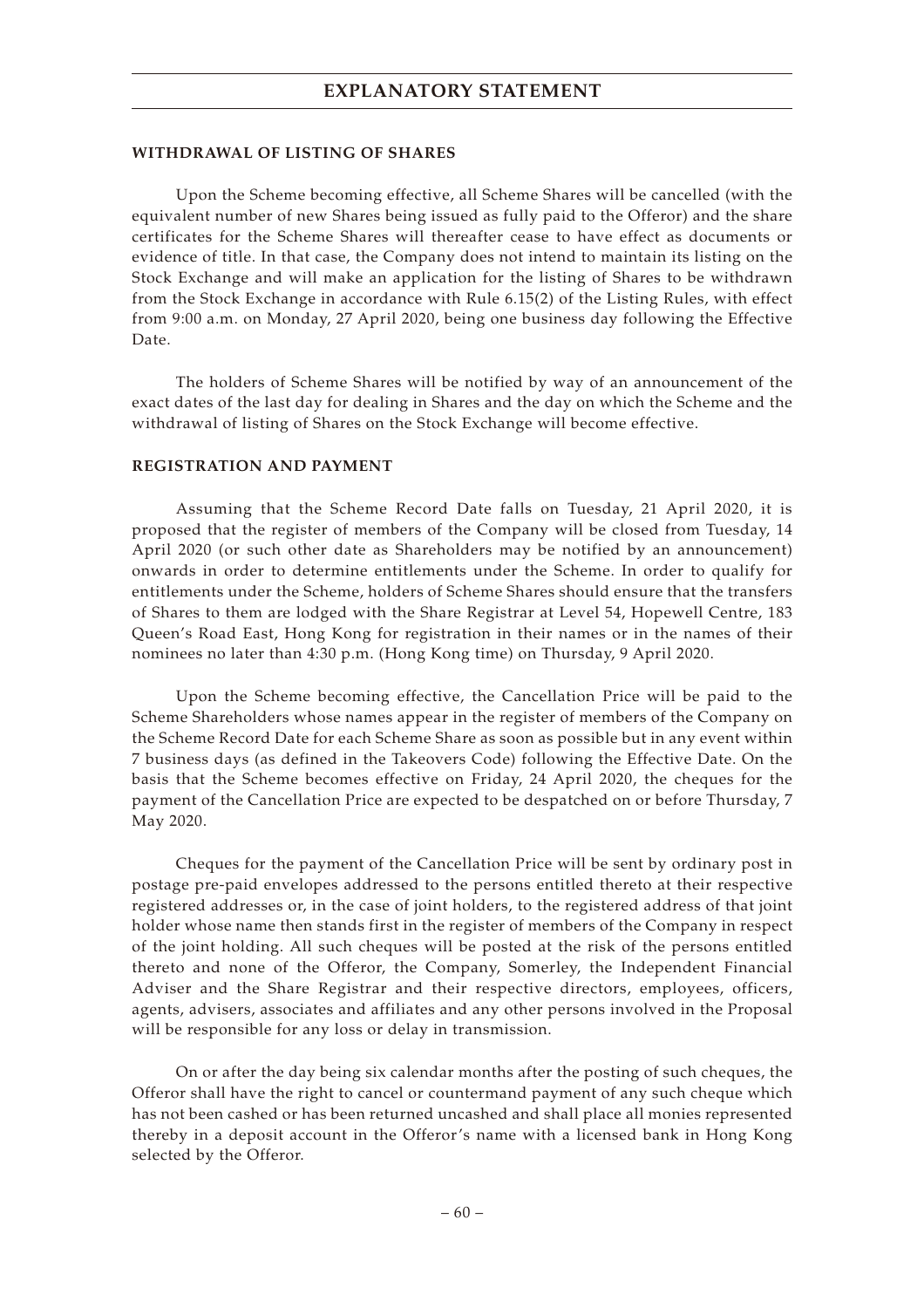The Offeror shall hold such monies until the expiry of six years from the Effective Date and shall, prior to such date, make payments therefrom of the sums payable pursuant to the Scheme to persons who satisfy the Offeror that they are respectively entitled thereto and the cheques of which they are payees have not been cashed. Any payments made by the Offeror shall not include any interest accrued on the sums to which the respective persons are entitled pursuant to the Scheme. The Offeror shall exercise its absolute discretion in determining whether or not it is satisfied that any person is so entitled, and a certificate of the Offeror to the effect that any particular person is so entitled or not so entitled, as the case may be, shall be conclusive and binding upon all persons claiming an interest in the relevant monies.

On the expiry of six years from the Effective Date, the Offeror shall be released from any further obligation to make any payments under the Scheme and the Offeror shall be absolutely entitled to the balance (if any) of the sums then standing to the credit of the deposit account in its name, including accrued interest subject to any deduction required by law and expenses incurred.

Assuming that the Scheme becomes effective, the register of members of the Company will be updated accordingly to reflect the cancellation of all the Scheme Shares and all existing certificates for the Scheme Shares will cease to have effect as documents or evidence of title as from the Effective Date, which is expected to be on Friday, 24 April 2020.

Settlement of the Cancellation Price to which any Scheme Shareholder is entitled will be implemented in full in accordance with the terms of the Proposal without regard to any lien, right of set-off, counterclaim or other analogous right to which the Offeror may otherwise be, or claim to be, entitled against such Scheme Shareholder.

#### **OVERSEAS SHAREHOLDERS**

This Scheme Document has been prepared for the purposes of complying with the laws of Hong Kong, the Takeovers Code and the Listing Rules and the information disclosed may not be the same as that which would have been disclosed if this Scheme Document had been prepared in accordance with the laws of jurisdictions outside Hong Kong.

The making and implementation of the Proposal to holders of Scheme Shares who are not resident in Hong Kong may be subject to the laws of the relevant jurisdictions in which such holders of Scheme Shares are located. Such holders of Scheme Shares should inform themselves about and observe any applicable legal, tax or regulatory requirements.

It is the responsibility of any overseas holders of Scheme Shares wishing to take any action in relation to the Proposal to satisfy themselves as to the full observance of the laws of the relevant jurisdiction in connection therewith, including the obtaining of any governmental, exchange control or other consents which may be required, the compliance with the necessary formalities and the payment of any issue, transfer or other taxes due in such jurisdiction.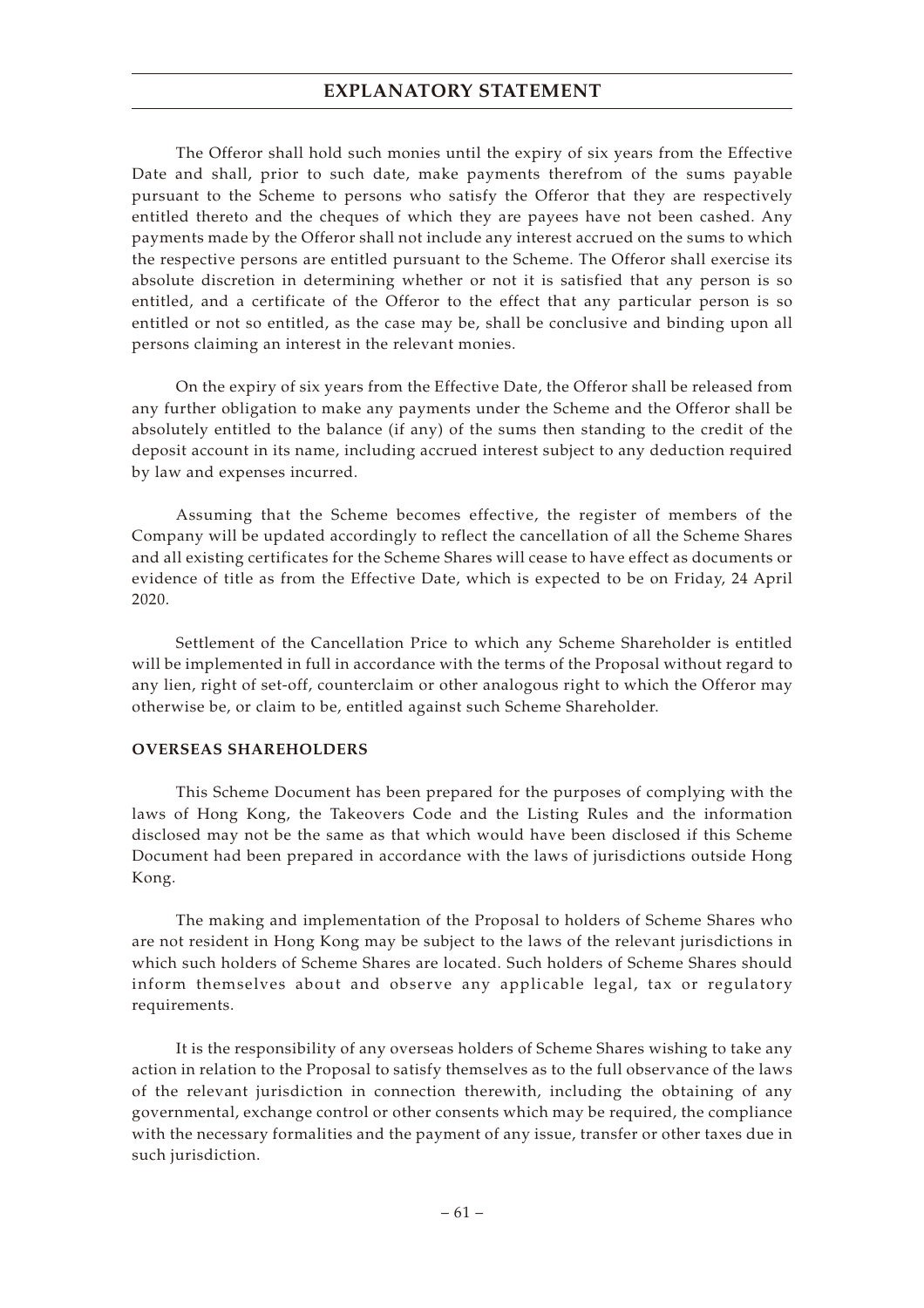Any acceptance by the holders of Scheme Shares will be deemed to constitute a representation and warranty from such persons to the Offeror and the Company and their respective advisers that those laws and regulatory requirements have been complied with. If you are in doubt as to your position, you should consult your professional advisers.

As at the Latest Practicable Date, there was no Shareholder whose addresses as shown in the register of members of the Company were outside Hong Kong.

### **TAXATION AND INDEPENDENT ADVICE**

As the cancellation of the Scheme Shares upon the Scheme becoming effective does not involve the sale and purchase of any Hong Kong stock, no stamp duty will be payable pursuant to the Stamp Duty Ordinance, Chapter 117 of the Laws of Hong Kong, in this respect.

The Scheme Shareholders, whether in Hong Kong or in other jurisdictions, are recommended to consult their own professional advisers if they are in any doubt as to the taxation implications of the Proposal and, in particular, whether the receipt of the Cancellation Price will make them liable to taxation in Hong Kong or in other jurisdictions.

It is emphasised that none of the Offeror, the Company, Somerley, the Independent Financial Adviser and the Share Registrar and their respective directors, employees, officers, agents, advisers, associates and affiliates and any other persons involved in the Proposal accept responsibility for any tax or other effects on, or liabilities of, any person or persons as a result of their approval or rejection, or the implementation, of the Proposal.

### **COURT MEETING AND GENERAL MEETING**

The High Court has directed that the Court Meeting be convened for the purpose of considering and, if thought fit, approving the Scheme (with or without modification). The Scheme will be subject to the approval by holders of Scheme Shares and Independent Shareholders, whose names appear in the register of members of the Company as at the Meeting Record Date, at the Court Meeting in the manner referred to in the section headed "Conditions of the Proposal" above in this Explanatory Statement.

As at the Latest Practicable Date, the Offeror was interested in 1,183,838,723 Shares (representing approximately 72.9% of the issued share capital of the Company). These 1,183,838,723 Shares owned by the Offeror will not form part of the Scheme Shares and, as such, will not be voted at the Court Meeting.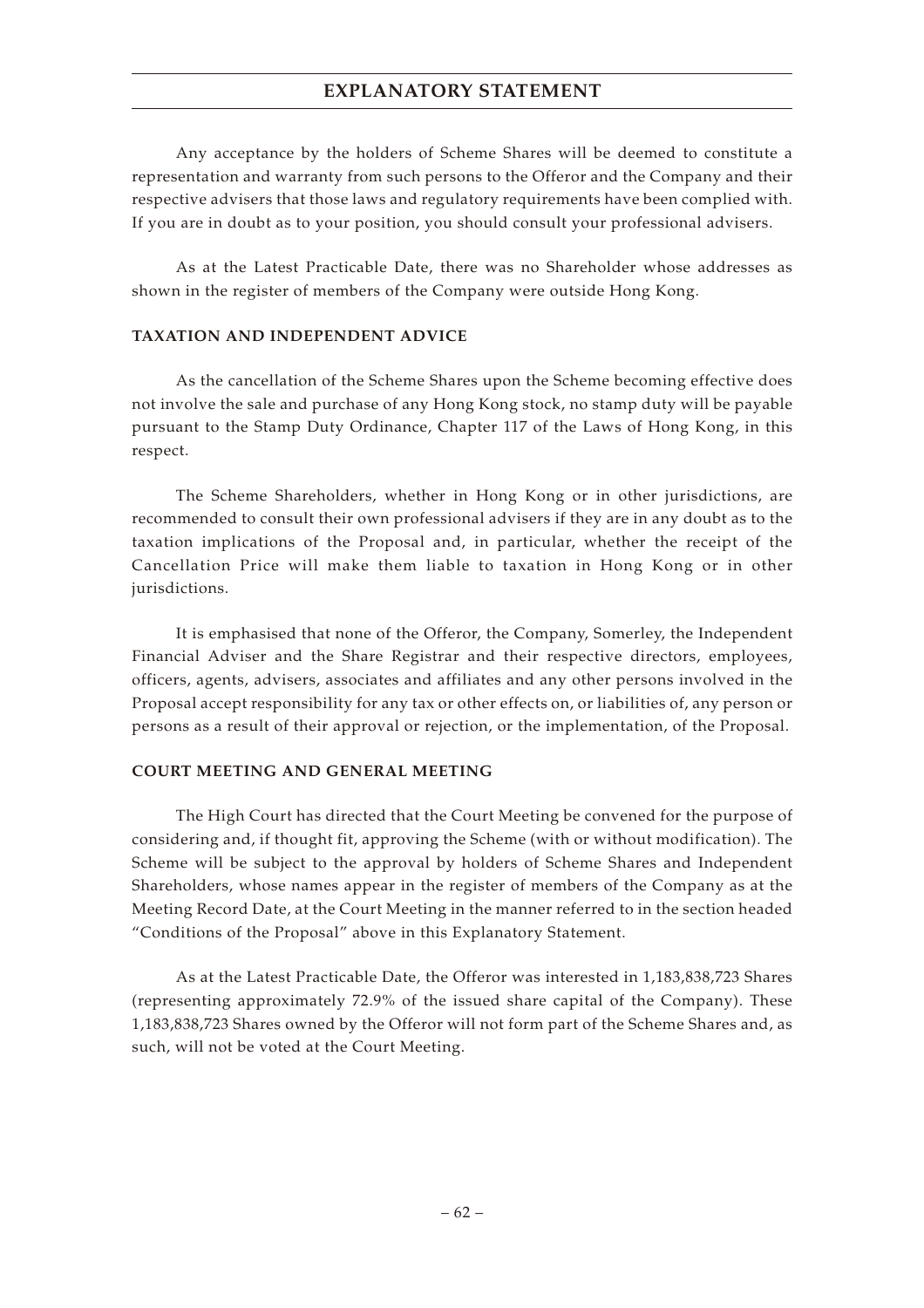As at the Latest Practicable Date, Mr. Douglas C. K. Woo, an Offeror Concert Party (being the son of Mr. Woo Kwong Ching Peter, the settlor of the trust of which HSBC Trustee (C.I.) Limited, an indirect holding company of the Offeror, is the trustee), was interested in 33,208,000 Shares (representing approximately 2.0% of the issued share capital of the Company). These 33,208,000 Shares will form part of the Scheme Shares. While these 33,208,000 Shares fall within the definition of CO Disinterested Shares under section 674(3) of the Companies Ordinance, Mr. Douglas C. K. Woo is an Offeror Concert Party and hence is not an Independent Shareholder, the 33,208,000 Shares held by him accordingly do not fall within the definition of TC Disinterested Shares under Note 6 to Rule 2 of the Takeovers Code and will not be voted at the Court Meeting.

As at the Latest Practicable Date, none of the Directors held any Shares.

Immediately following the conclusion of the Court Meeting, the General Meeting will be held for the purpose of considering and, if thought fit, passing the special resolution to give effect to the Scheme, including the reduction of the share capital of the Company. All Shareholders whose names appear in the register of members of the Company as at the Meeting Record Date will be entitled to attend and vote in respect of the special resolution at the General Meeting. The Offeror has indicated that, if the Scheme is approved at the Court Meeting, the Offeror will vote in favour of the special resolution to be proposed at the General Meeting to approve and give effect to the Scheme, including the approval of the reduction of the share capital of the Company by cancelling and extinguishing the Scheme Shares and of the issue to the Offeror of such number of new Shares as is equal to the number of the Scheme Shares cancelled.

Notice of the Court Meeting is set out on pages NCM-1 to NCM-3 of this Scheme Document. The Court Meeting will be held on Monday, 23 March 2020 at the time and place specified in the notice.

Notice of the General Meeting is set out on pages NGM-1 to NGM-3 of this Scheme Document. The General Meeting will be held at the same place and on the same date at 10:30 a.m. or, if later, immediately after the conclusion or adjournment of the Court Meeting.

### **ACTIONS TO BE TAKEN**

#### **Actions to be taken by Shareholders**

For the purpose of determining the entitlements of the holders of Scheme Shares to attend and vote at the Court Meeting and the entitlements of the Shareholders to attend and vote at the General Meeting, the register of members of the Company will be closed from Wednesday, 18 March 2020 to Monday, 23 March 2020 (both days inclusive) and during such period, no transfer of Shares will be effected. In order to qualify to vote at the Court Meeting and the General Meeting, all transfers accompanied by the relevant share certificates must be lodged with the Share Registrar at Level 54, Hopewell Centre, 183 Queen's Road East, Hong Kong before 4:30 p.m. on Tuesday, 17 March 2020. A subsequent purchaser of Scheme Shares will need to obtain a proxy form from the transferor if he wishes to attend or vote at the Court Meeting or the General Meeting.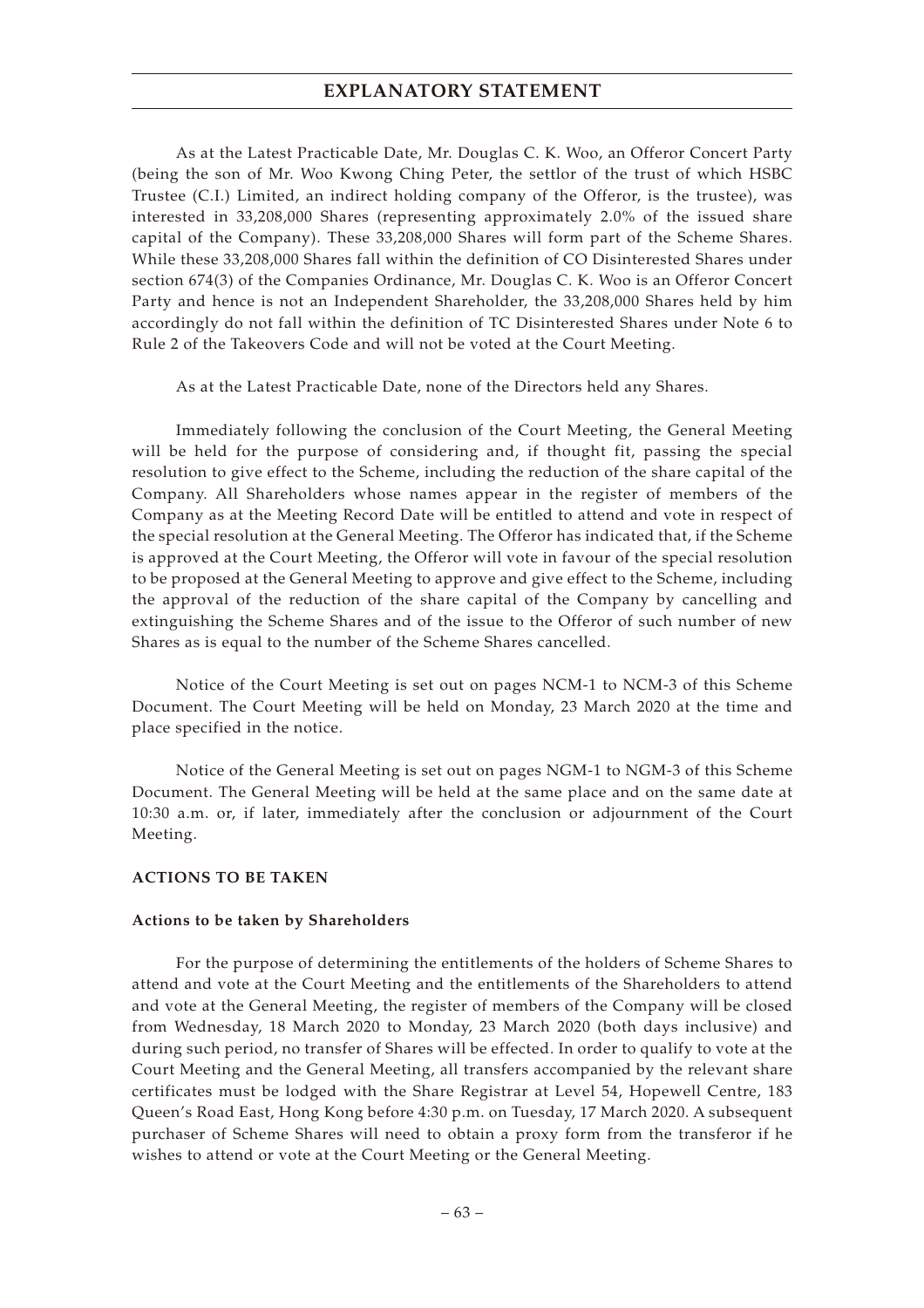A **pink** form of proxy for use at the Court Meeting and a **white** form of proxy for use at the General Meeting are enclosed with this Scheme Document.

Whether or not you are able to attend the Court Meeting and/or the General Meeting or any adjournment thereof in person, if you are a holder of Scheme Shares, you are strongly urged to complete and sign the enclosed **pink** form of proxy in respect of the Court Meeting, and if you are a Shareholder, we strongly urge you to complete and sign the enclosed **white** form of proxy in respect of the General Meeting, in accordance with the instructions printed thereon, and to lodge them with the Share Registrar at Level 54, Hopewell Centre, 183 Queen's Road East, Hong Kong. **In order to be valid, the pink form of proxy for use at the Court Meeting should be lodged not less than 48 hours (exclusive of any part of a day that is a public holiday) before the time appointed for holding the Court Meeting or any adjournment thereof, and the white form of proxy for use at the General Meeting should be lodged not less than 48 hours (exclusive of any part of a day that is a public holiday) before the time appointed for holding the General Meeting or any adjournment thereof.** The completion and return of a form of proxy for the Court Meeting and/or the General Meeting will not preclude you from attending and voting in person at the relevant meeting or any adjournment thereof. In the event that you attend and vote at the relevant meeting or any adjournment thereof after having lodged your form of proxy, the returned form of proxy will be deemed to have been revoked by operation of law.

If you do not appoint a proxy and you do not attend and vote at the Court Meeting and/or the General Meeting, you will still be bound by the outcome of the Court Meeting and/or the General Meeting. You are therefore strongly urged to attend and vote at the Court Meeting and/or the General Meeting in person or by proxy.

Voting at the Court Meeting and the General Meeting will be taken by poll as required under the Listing Rules and the Takeovers Code.

The Company and the Offeror will make an announcement in relation to the results of the Court Meeting and the General Meeting and, if all the resolutions are passed at those meetings, further announcements will be made in relation to, among other things, the results of the hearing of the petition for the sanction of the Scheme by the High Court, the Effective Date and the date of withdrawal of listing of Shares from the Stock Exchange in accordance with the requirements of the Takeovers Code and the Listing Rules.

### **Actions to be taken by Beneficial Owners whose Shares are held by a Registered Owner or deposited in CCASS**

No person shall be recognised by the Company as holding any Shares on trust.

If you are a Beneficial Owner whose Shares are registered in the name of a nominee, trustee, depositary or any other authorised custodian or third party, you should contact such Registered Owner to give instructions to and/or to make arrangements with such Registered Owner as to the manner in which the Shares beneficially owned by you should be voted at the Court Meeting and/or the General Meeting.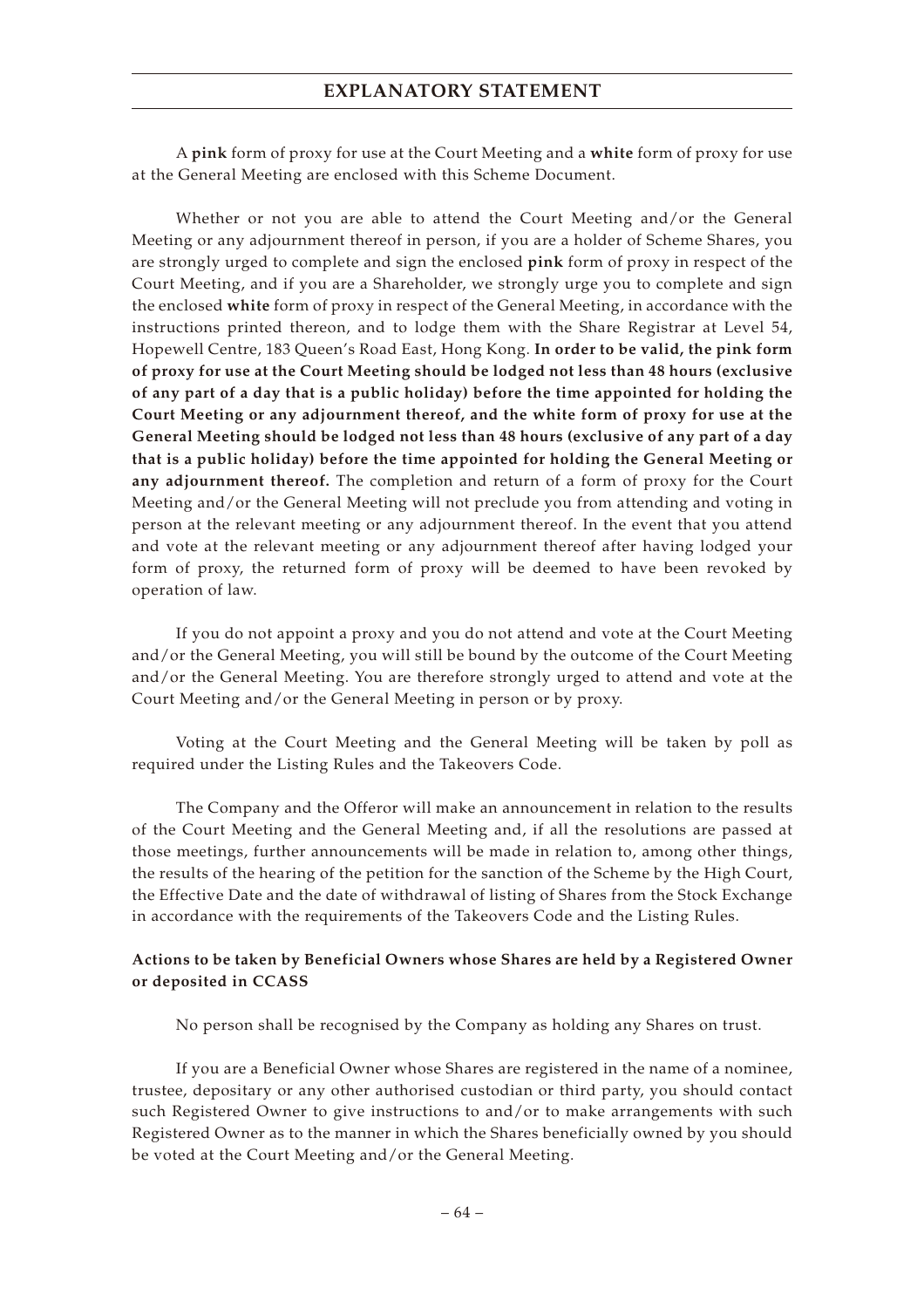If you are a Beneficial Owner who wishes to attend the Court Meeting and/or the General Meeting personally, you should:

- (a) contact the Registered Owner directly to make the appropriate arrangements with the Registered Owner to enable you to attend and vote at the Court Meeting and/or the General Meeting and, for such purpose, the Registered Owner may appoint you as its proxy; or
- (b) arrange for some or all of the Shares registered in the name of the Registered Owner to be transferred into your own name.

The appointment of a proxy by the Registered Owner at the Court Meeting and/or the General Meeting shall be in accordance with all relevant provisions in the articles of association of the Company.

In the case of the appointment of a proxy by the Registered Owner, the relevant forms of proxy shall be completed and signed by the Registered Owner and shall be lodged in the manner and no later than the latest time for lodging the relevant forms of proxy as more particularly set out in this Scheme Document.

The completion and return of a form of proxy for the Court Meeting and/or the General Meeting will not preclude the Registered Owner from attending and voting in person at the relevant meeting or any adjournment thereof. In the event that the Registered Owner attends and votes at the relevant meeting or any adjournment thereof after having lodged his forms of proxy, the returned form of proxy will be deemed to have been revoked by operation of law.

If you are a Beneficial Owner whose Shares are deposited in CCASS and registered under the name of HKSCC Nominees, you must, unless you are an Investor Participant, contact your broker, custodian, nominee or other relevant person who is, or has, in turn, deposited such Shares with, a CCASS participant regarding voting instructions to be given to such persons, or alternatively to arrange for some or all of such Shares to be withdrawn from CCASS and transferred into your own name, if you wish to vote in respect of the Scheme. The procedure for voting in respect of the Scheme by the Investor Participants and the Other CCASS Participants with respect to Shares registered under the name of HKSCC Nominees shall be in accordance with the "General Rules of CCASS" and the "CCASS Operational Procedures" in effect from time to time.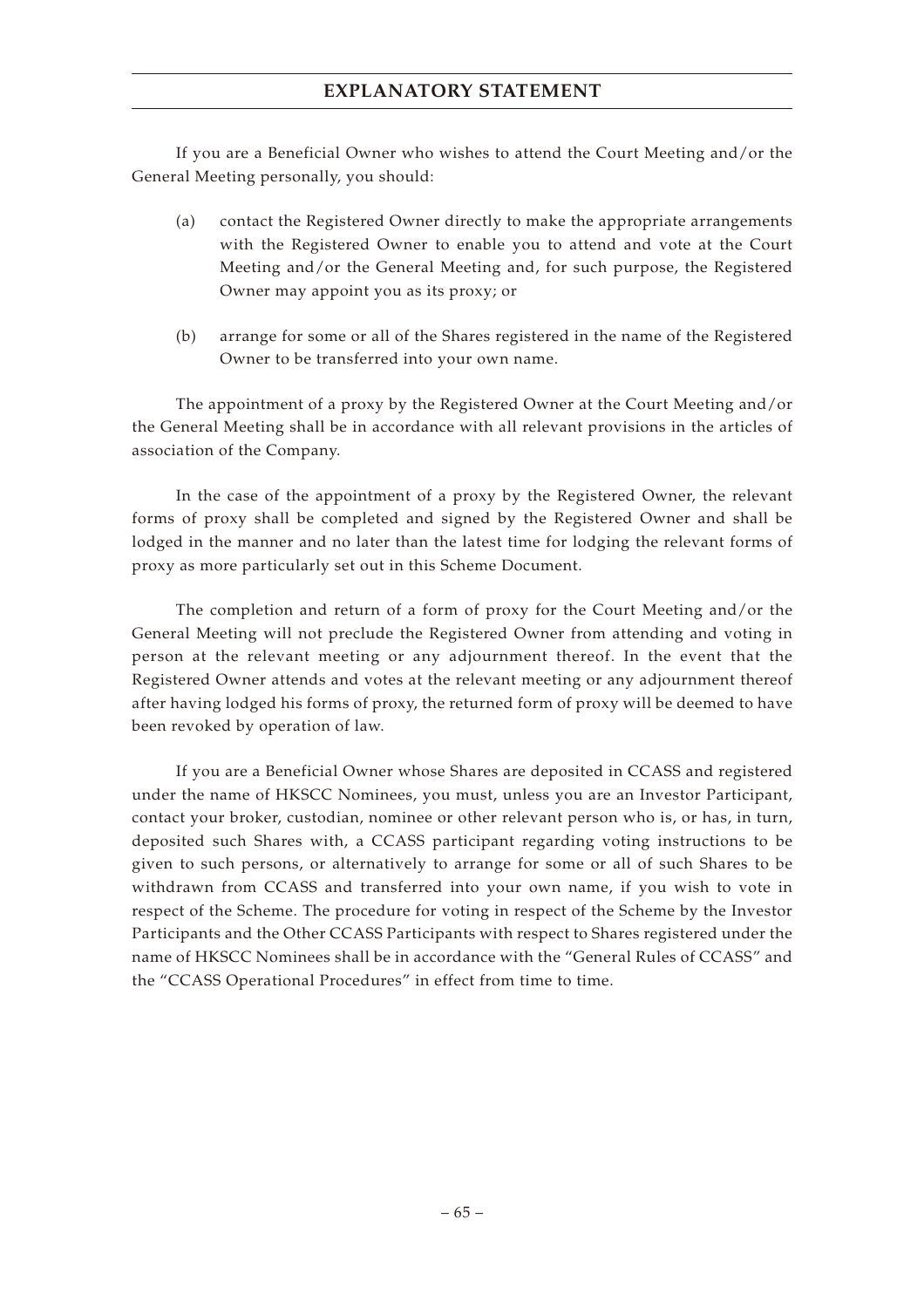### **EXERCISE YOUR RIGHT TO VOTE**

**IF YOU ARE A THE COMPANY SHAREHOLDER OR A BENEFICIAL OWNER, THE OFFEROR AND THE COMPANY STRONGLY ENCOURAGE YOU TO EXERCISE YOUR RIGHT TO VOTE OR GIVE INSTRUCTIONS TO THE RELEVANT REGISTERED OWNER TO VOTE IN PERSON OR BY PROXY AT THE COURT MEETING AND AT THE GENERAL MEETING. IF YOU KEEP ANY SHARES IN A SHARE LENDING PROGRAMME, THE OFFEROR AND THE COMPANY URGE YOU TO RECALL ANY OUTSTANDING SHARES ON LOAN TO AVOID MARKET PARTICIPANTS USING BORROWED STOCK TO VOTE.**

**IF YOU ARE A REGISTERED OWNER HOLDING SHARES ON BEHALF OF BENEFICIAL OWNERS, THE OFFEROR AND THE COMPANY WOULD BE GRATEFUL IF YOU WOULD INFORM THE RELEVANT BENEFICIAL OWNERS ABOUT THE IMPORTANCE OF EXERCISING THEIR RIGHT TO VOTE.**

**IF YOU ARE IN ANY DOUBT AS TO THE ACTION TO BE TAKEN, YOU ARE ENCOURAGED TO CONSULT YOUR LICENSED SECURITIES DEALER OR REGISTERED INSTITUTION IN SECURITIES, BANK MANAGER, SOLICITOR, PROFESSIONAL ACCOUNTANT OR OTHER PROFESSIONAL ADVISER.**

## **FURTHER INFORMATION**

Further information in relation to the Proposal is set out in the appendices to this Scheme Document, all of which form part of this Explanatory Statement.

Shareholders and Scheme Shareholders should rely only on the information contained in this Scheme Document. None of the Company, the Offeror, Somerley, the Independent Financial Adviser and the Share Registrar and their respective directors, employees, officers, agents, advisers, associates and affiliates and any other persons involved in the Proposal have authorised anyone to provide you with information that is different from what is contained in this Scheme Document.

### **LANGUAGE**

In case of any inconsistency, the English language text of this Scheme Document and the accompanying forms of proxy shall prevail over the Chinese language text.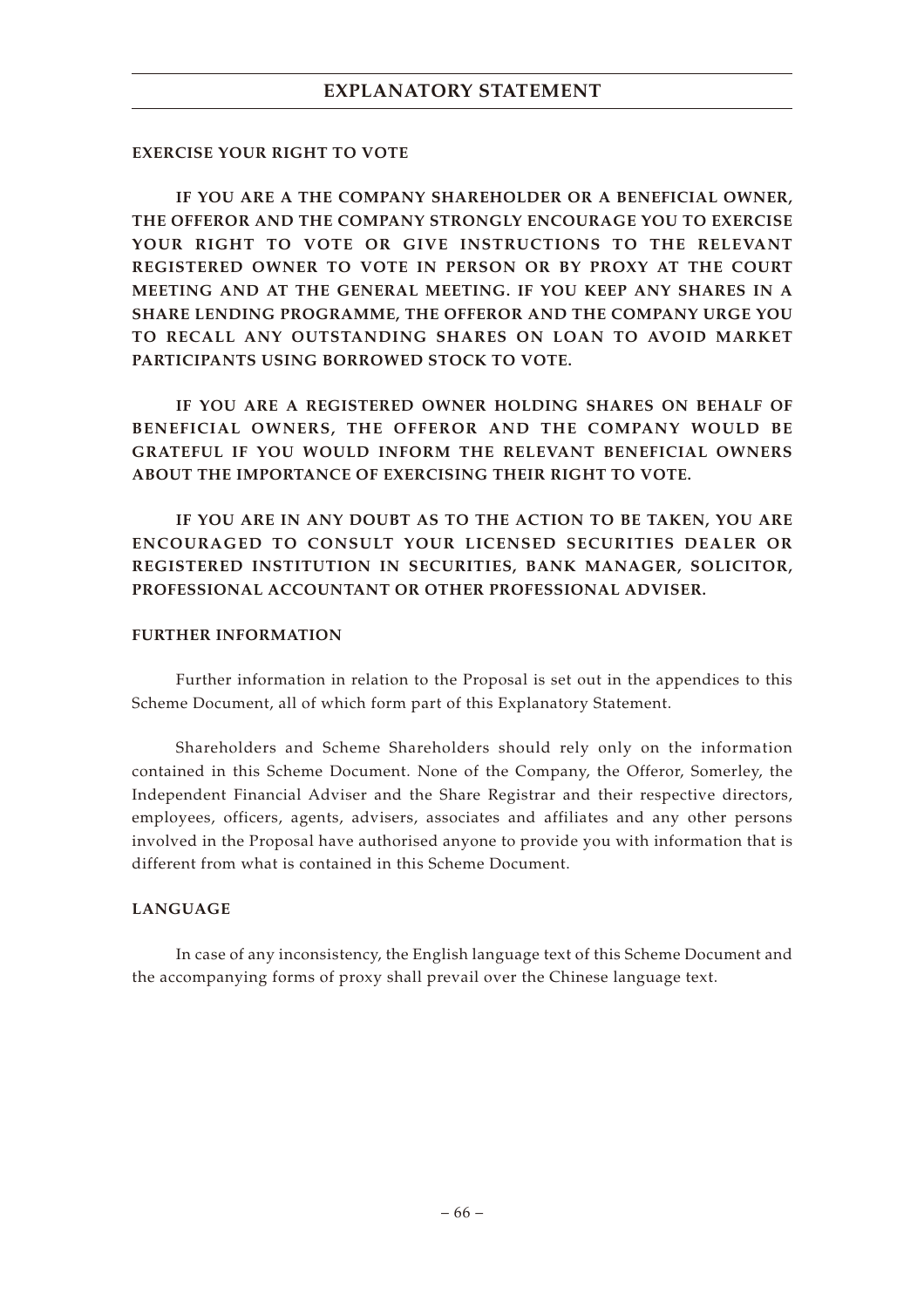### **1. FINANCIAL SUMMARY**

Set out below is a summary of the audited consolidated financial information of the Group for each of the three years ended 31 March 2017, 31 March 2018 and 31 March 2019 and for the six months ended 30 September 2019. The figures for the years ended 31 March 2017, 31 March 2018 and 31 March 2019 are extracted from the annual reports of Joyce Boutique Holdings (the holding company of the Group immediately prior to the completion of the Reorganisation Proposal (as defined in the scheme document dated 22 July 2019 issued by Joyce Boutique Holdings) involving, among others, the change of the holding company of the Group from Joyce Boutique Holdings to the Company by way of a scheme of arrangement pursuant to section 99 of the Companies Act 1981 of Bermuda) for the year ended 31 March 2017 ("**Annual Report 2016/2017**"), 31 March 2018 ("**Annual Report 2017/2018**") and 31 March 2019 ("**Annual Report 2018/2019**"), respectively, and the figures for the six months ended 30 September 2019 are extracted from the interim report of the Company for the six months ended 30 September 2019 ("**Interim Report 2019/2020**").

The auditors' reports issued by the auditors of Joyce Boutique Holdings and the Company, PricewaterhouseCoopers, in respect of the audited consolidated financial statements of the Group for each of the three years ended 31 March 2017, 31 March 2018 and 31 March 2019 did not contain any modified opinion, emphasis of matter or material uncertainty related to going concern.

|                                |            |                             |            | (Unaudited)<br>For the |
|--------------------------------|------------|-----------------------------|------------|------------------------|
|                                |            | (Audited)                   |            | six months<br>ended    |
|                                |            | For the year ended 31 March |            | 30 September           |
|                                | 2017       | 2018                        | 2019       | 2019                   |
|                                | HK\$'000   | HK\$'000                    | HK\$'000   | HK\$'000               |
| Revenue                        | 954,368    | 860,701                     | 842,419    | 337,694                |
| Other income                   | 41,884     | 37,227                      | 38,318     | 11,350                 |
| Direct costs and operating     |            |                             |            |                        |
| expenses                       | (906, 521) | (816, 248)                  | (764, 068) | (340, 117)             |
| Selling and marketing expenses | (42, 335)  | (39, 141)                   | (34, 688)  | (11, 278)              |
| Administrative expenses        | (91, 558)  | (105, 320)                  | (94, 602)  | (38,076)               |
| Other gains/(loss), net        | 5,323      | 4,290                       | (7, 440)   |                        |
| <b>Operating loss</b>          | (38, 839)  | (58, 491)                   | (20,061)   | (40, 427)              |
| Finance costs                  | (9)        | (11)                        | (4)        | (5,265)                |
| Share of (loss)/ profit of an  |            |                             |            |                        |
| associate                      | (1,514)    | 3,111                       | (1,938)    | (2,582)                |
| Loss before income tax         | (40, 362)  | (55, 391)                   | (22,003)   | (48, 274)              |
| Income tax (expense)/ credit   | (1, 492)   | 666                         | (289)      | (6,650)                |
| Loss attributable to owners    |            |                             |            |                        |
| of the Company*                | (41, 854)  | (54, 725)                   | (22, 292)  | (54, 924)              |

### **Summary Consolidated Statement of Profit or Loss and Other Comprehensive Income**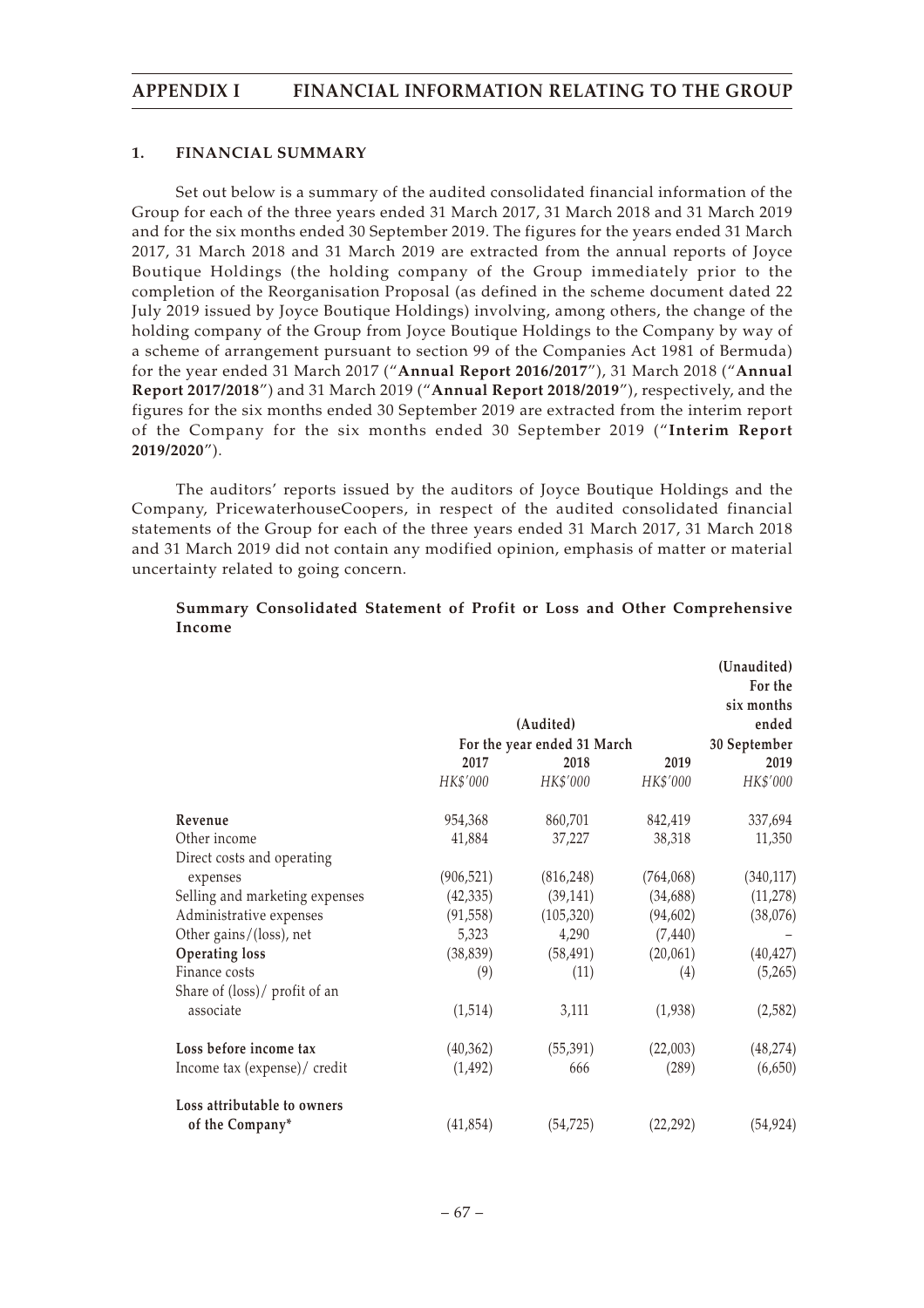### **APPENDIX I FINANCIAL INFORMATION RELATING TO THE GROUP**

|                                                                  |                  |                             |                  | (Unaudited)<br>For the<br>six months |
|------------------------------------------------------------------|------------------|-----------------------------|------------------|--------------------------------------|
|                                                                  |                  | (Audited)                   |                  | ended                                |
|                                                                  |                  | For the year ended 31 March |                  | 30 September                         |
|                                                                  | 2017             | 2018                        | 2019             | 2019                                 |
|                                                                  | HK\$'000         | HK\$'000                    | HK\$'000         | HK\$'000                             |
| Loss per share attributable to<br>owners of the Company*         |                  |                             |                  |                                      |
| (basic and diluted)                                              | $(2.6)$ HK cents | $(3.4)$ HK cents            | $(1.4)$ HK cents | $(3.4)$ HK cents                     |
| Loss for the year/period                                         | (41, 854)        | (54, 725)                   | (22, 292)        | (54, 924)                            |
| Other comprehensive<br>(loss)/income                             |                  |                             |                  |                                      |
| Items that may be subsequently<br>reclassified to profit or loss |                  |                             |                  |                                      |
| Net translation differences on<br>foreign operations             |                  |                             |                  |                                      |
| - Subsidiaries                                                   | (1,643)          | 8,827                       | (8, 157)         | 36                                   |
| - Associate                                                      | 7                | 71                          | (5)              |                                      |
| Total other comprehensive                                        |                  |                             |                  |                                      |
| (loss)/income                                                    | (1,636)          | 8,898                       | (8, 162)         | 36                                   |
| Total comprehensive loss<br>attributable to owners               |                  |                             |                  |                                      |
| of the Company*                                                  | (43, 490)        | (45, 827)                   | (30, 454)        | (54,888)                             |
| Total dividends declared/paid                                    |                  |                             |                  |                                      |
| Total dividends per share                                        |                  |                             |                  |                                      |

*\*Note:* In the table headed "Summary Consolidated Statement of Profit or Loss and Other Comprehensive Income" above, "Company" shall mean Joyce Boutique Holdings (the holding company of the Group immediately prior to the completion of the Reorganisation Proposal (as defined in the scheme document dated 22 July 2019 issued by Joyce Boutique Holdings) involving, among others, the change of the holding company of the Group from Joyce Boutique Holdings to the Company by way of a scheme of arrangement pursuant to section 99 of the Companies Act 1981 of Bermuda) in respect of the financial results for the years ended 31 March 2017, 2018 and 2019, and "Company" shall mean the Company in respect of the financial results for the six months ended 30 September 2019.

#### **2. CONSOLIDATED FINANCIAL STATEMENTS**

The Company is required to set out or refer to in this Scheme Document the consolidated statement of financial position, consolidated statement of cash flows and any other primary statement as shown in (i) the audited consolidated financial statements of the Group for the year ended 31 March 2017 (the "**2016/2017 Financial Statements**"); (ii) the audited consolidated financial statements of the Group for the year ended 31 March 2018 (the "**2017/2018 Financial Statements**"); (iii) the audited consolidated financial statements of the Group for the year ended 31 March 2019 (the "**2018/2019 Financial**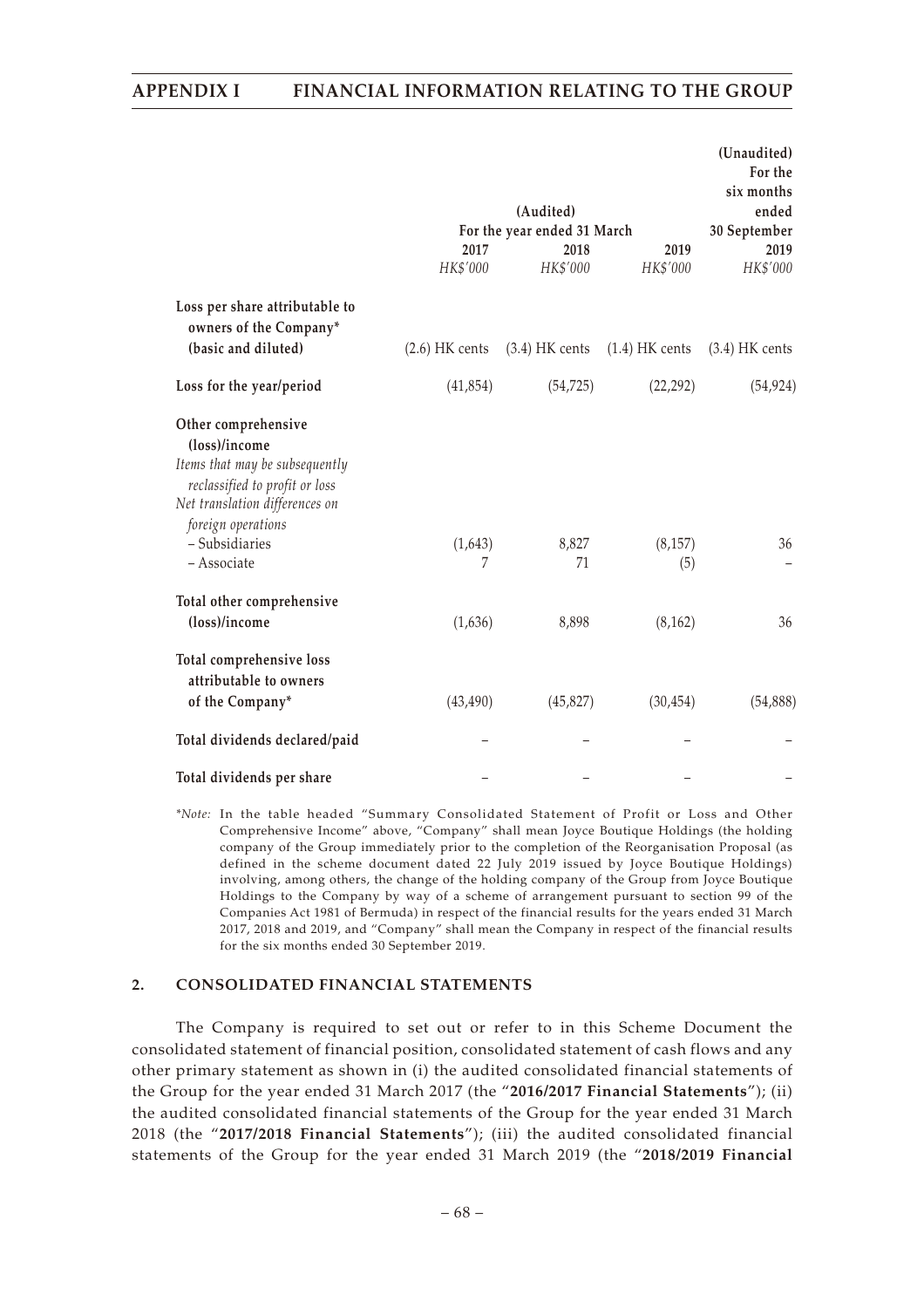# **APPENDIX I FINANCIAL INFORMATION RELATING TO THE GROUP**

**Statements**") and (iv) the unaudited condensed interim financial statements of the Group for the six months ended 30 September 2019 (the "**2019/2020 Interim Financial Statements**"), together with the notes to the relevant published accounts which are of major relevance to the appreciation of the above financial information.

The 2016/2017 Financial Statements are set out on pages 69 to 127 of the Annual Report 2016/2017 of Joyce Boutique Holdings, which was published on 13 July 2017. The Annual Report 2016/2017 is posted on the Company's website at www.irasia.com/listco/hk/joyce. Please also see below a direct link to the Annual Report 2016/2017:

### https://doc.irasia.com/listco/hk/joyce/annual/2017/ar2017.pdf

The 2017/2018 Financial Statements are set out on pages 71 to 131 of the Annual Report 2017/2018 of Joyce Boutique Holdings, which was published on 12 July 2018. The Annual Report 2017/2018 is posted on the Company's website at www.irasia.com/listco/hk/joyce. Please also see below a direct link to the Annual Report 2016/2017:

## https://doc.irasia.com/listco/hk/joyce/annual/2018/ar2018.pdf

The 2018/2019 Financial Statements are set out on pages 66 to 135 of the Annual Report 2018/2019 of Joyce Boutique Holdings, which was published on 12 July 2019. The Annual Report 2018/2019 is posted on the Company's website www.irasia.com/listco/hk/joyce. Please also see below a direct link to the Annual Report 2018/2019:

### https://doc.irasia.com/listco/hk/joyce/annual/2019/ar2019.pdf

The 2019/2020 Interim Financial Statements are set out on pages 3 to 16 in the Interim Report 2019/2020 of the Company, which was published on 2 December 2019. The Interim Report 2019/2020 is posted on the Company's website at www.irasia.com/listco/hk/joyce. Please also see below a direct link to the Interim Report 2019/2020:

### https://doc.irasia.com/listco/hk/joyce/interim/2020/intrep.pdf

As disclosed on page 7 of the Interim Report 2019/2020 of the Company, for the six months ended 30 September 2019, the Group had applied, for the first time, the new standards and amendments set out in Note (1) to the 2019/2020 Interim Financial Statements, including but not limited to Hong Kong Financial Reporting Standard 16 "Leases" ("**HKFRS 16**"), which had become mandatorily effective for the annual period beginning on or after 1 April 2019 for the preparation of the Group's condensed consolidated financial statements.

Except as disclosed below and in Note 1.1 to the 2019/2020 Interim Financial Statements (on pages 8 to 11 of the Interim Report 2019/2020 of the Company) in relation to the adoption of HKFRS 16 by the Group, the adoption of the new standards and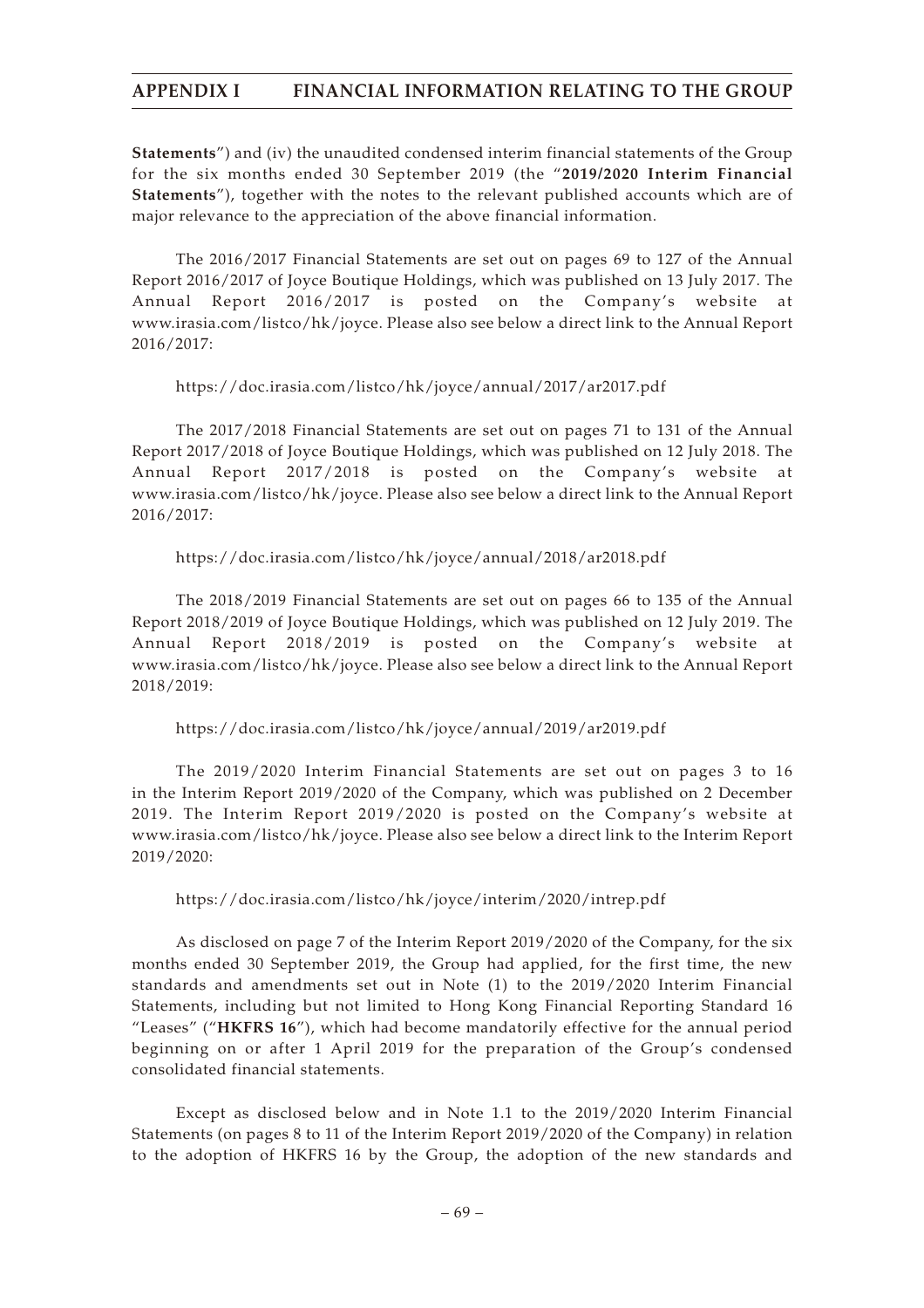amendments set out in Note (1) to the 2019/2020 Interim Financial Statements did not have any significant impact on the preparation of the 2019/2020 Interim Financial Statements.

The Group has adopted HKFRS 16 retrospectively from 1 April 2019 but has not restated comparatives for the year ended 31 March 2019, as permitted under the specific transitional provisions in the standard. The reclassifications and the adjustments arising from the new leasing rules are therefore recognised in the opening condensed consolidated statement of financial position on 1 April 2019.

On adoption of HKFRS 16, the Group recognised lease liabilities in relation to leases which had previously been classified as "operating leases" under the principles of Hong Kong Accounting Standard 17 "Leases". These liabilities were measured at the present value of the remaining lease payments, discounted using the lessee's incremental borrowing rate as at 1 April 2019. The weighted average lessee's incremental borrowing rate applied to the lease liabilities on 1 April 2019 were ranging from 3.1% to 4.7%.

|                                                                                                           | 2019      |
|-----------------------------------------------------------------------------------------------------------|-----------|
|                                                                                                           | HK\$'000  |
| Operating lease commitments disclosed as at 31 March 2019<br>Less: Leases committed but not yet commenced | 432,593   |
| as at 1 April 2019                                                                                        | (56, 575) |
| Operating lease commitments of leases commenced                                                           |           |
| as at 1 April 2019                                                                                        | 376,018   |
| Discounted using the lessee's incremental borrowing rate                                                  |           |
| at the date of initial application                                                                        | 326,002   |
| Lease liabilities recognised as at 1 April 2019                                                           | 326,002   |
| Of which are:                                                                                             |           |
| Current lease liabilities                                                                                 | 147,209   |
| Non-current lease liabilities                                                                             | 178,793   |
|                                                                                                           | 326,002   |

All the recognised right-of-use assets relate to properties leases which were measured on a retrospective basis as if the new rules had always been applied. There were no onerous lease contracts that would have required an adjustment to the right-of-use assets at the date of initial application.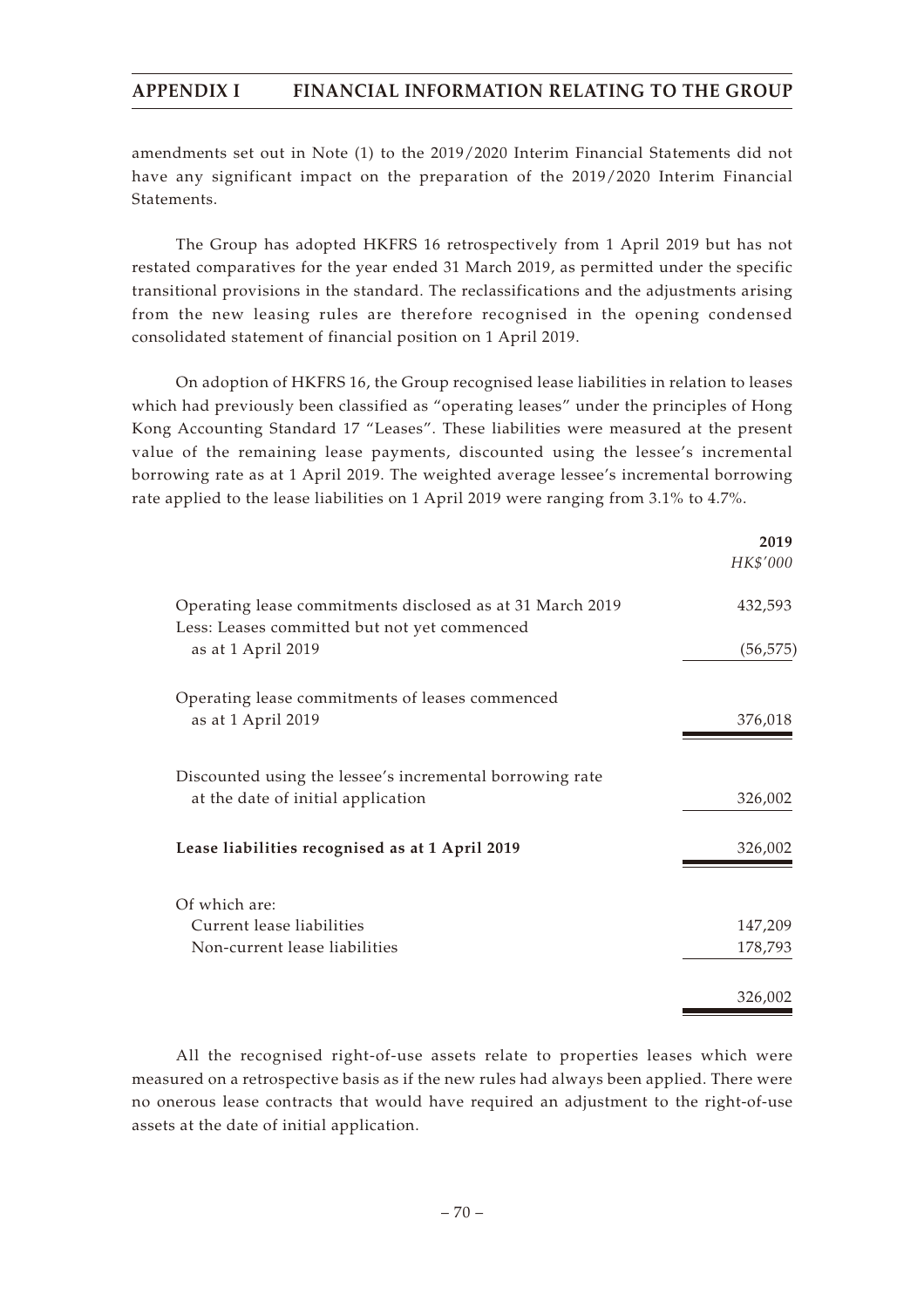The following table shows the adjustment for change in accounting policy recognised for each individual line item. Line items that were not affected by the changes have not been included. As a result, the sub-totals and totals disclosed cannot be recalculated from the numbers provided.

|                                                | Audited<br>31 March<br>2019 As<br>originally | Unaudited       | 1 April 2019    |
|------------------------------------------------|----------------------------------------------|-----------------|-----------------|
|                                                | presented                                    | <b>HKFRS 16</b> | <b>Restated</b> |
|                                                | HK'000                                       | HK'000          | HK'000          |
| Statement of financial position<br>(extracted) |                                              |                 |                 |
| <b>Non-Current Assets</b>                      |                                              |                 |                 |
| Right-of-use of assets                         |                                              | 288,553         | 288,553         |
| Interest in an associate                       | 8,529                                        | (156)           | 8,373           |
| <b>Total Assets</b>                            | 651,934                                      | 288,397         | 940,331         |
| <b>Non-Current Liabilities</b>                 |                                              |                 |                 |
| Lease liabilities                              |                                              | 147,209         | 147,209         |
| <b>Current Liabilities</b>                     |                                              |                 |                 |
| Other payables and accruals and                |                                              |                 |                 |
| contract liabilities                           | 113,946                                      | (18, 716)       | 95,230          |
| Lease liabilities                              |                                              | 178,793         | 178,793         |
| <b>Total Liabilities</b>                       | 198,958                                      | 307,286         | 506,244         |
| Equity                                         |                                              |                 |                 |
| Reserves                                       | 290,576                                      | (18, 889)       | 271,687         |
| <b>Total Equity</b>                            | 452,976                                      | (18, 889)       | 434,087         |

In applying HKFRS 16 for the first time, the Group has used certain practical expedients permitted by the standard. For details, please refer to page 9 of the Interim Report 2019/2020 of the Company.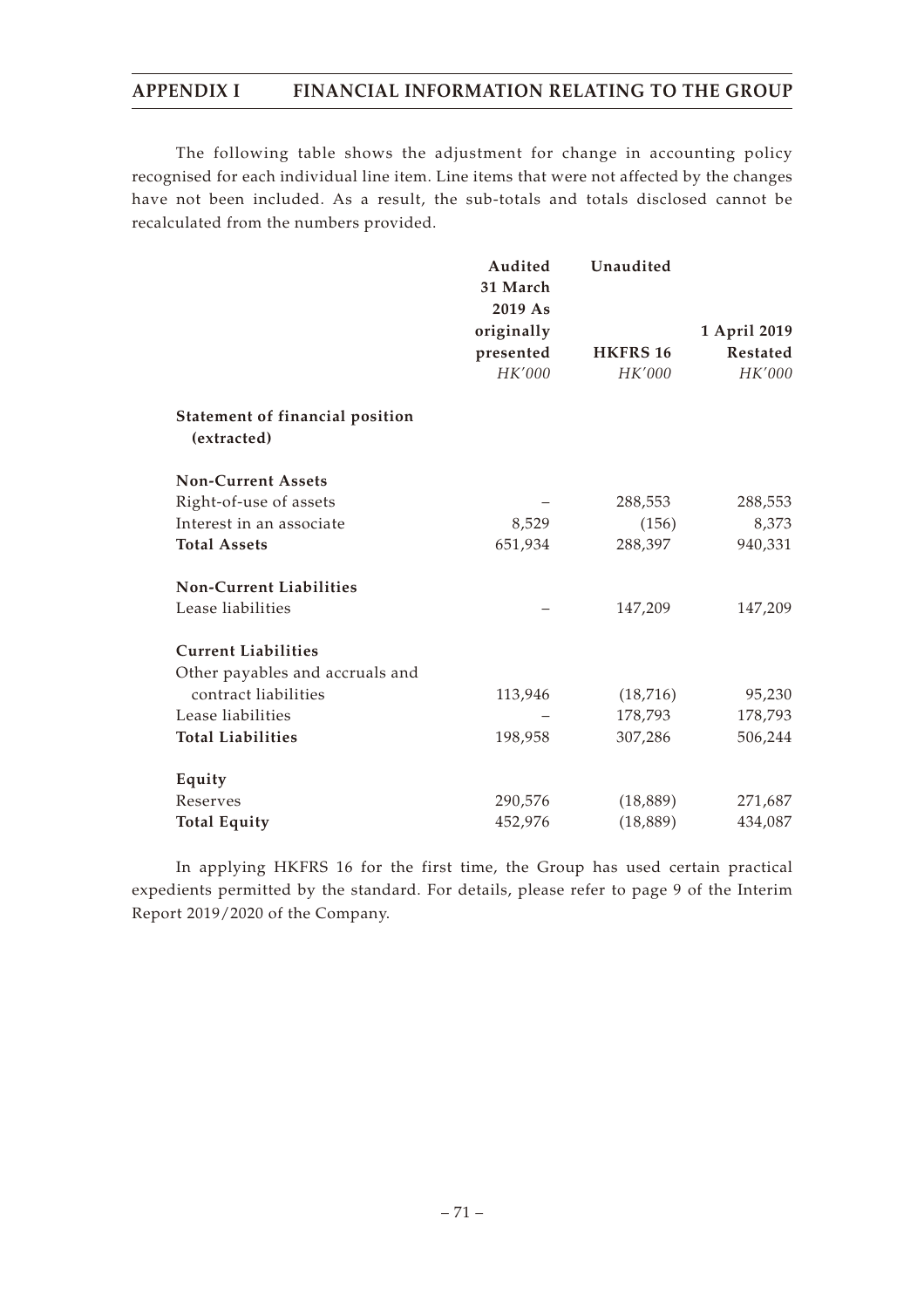The estimated effects of adopting HKFRS 16 on the condensed consolidated income statement for the six months ended 30 September 2019 are as follows:

|                                                        | Six months   |
|--------------------------------------------------------|--------------|
|                                                        | ended        |
|                                                        | 30 September |
|                                                        | 2019         |
|                                                        | HK\$'000     |
| Decrease/(increase) in expenses                        |              |
| Rental under HKAS 17 "Leases"                          | 106,231      |
| Depreciation of right-of-use assets                    | (94, 338)    |
| Interest on lease liabilities                          | (5,261)      |
| Decrease in loss attributable to owners of the Company | 6,632        |
| Decrease in loss per share (basic and diluted)         | 0.4 HK cents |

For more details on the Group's leasing activities and how such activities are accounted for, please refer to Note 1.1(b) to the 2019/2020 Interim Financial Statements (on pages 10 to 11 of the Interim Report 2019/2020 of the Company).

The 2016/2017 Financial Statements, the 2017/2018 Financial Statements, the 2018/2019 Financial Statements and the 2019/2020 Interim Financial Statements (but not any other part of the Annual Report 2016/2017, the Annual Report 2017/2018, the Annual Report 2018/2019 and Interim Report 2019/2020 in which they respectively appear) are incorporated by reference into this Scheme Document and form part of this Scheme Document.

### **3. STATEMENT OF INDEBTEDNESS AND CONTINGENT LIABILITIES**

As at the close of business on 31 December 2019, being the latest practicable date for the purpose of this indebtedness statement prior to the printing of this Scheme Document, the indebtedness of the Group was as follows:

The Group adopted HKFRS 16 from 1 April 2019. Under this new standard, an asset (the right to use the leased item) and a financial liability (for the payment obligation) are recognised in the Group's consolidated statement of financial position. As at 31 December 2019, the Group had lease liabilities of HK\$332,839,000.

As at 31 December 2019, the Group had utilised borrowing facilities of approximately HK\$16,974,000 secured by guarantees from the Company.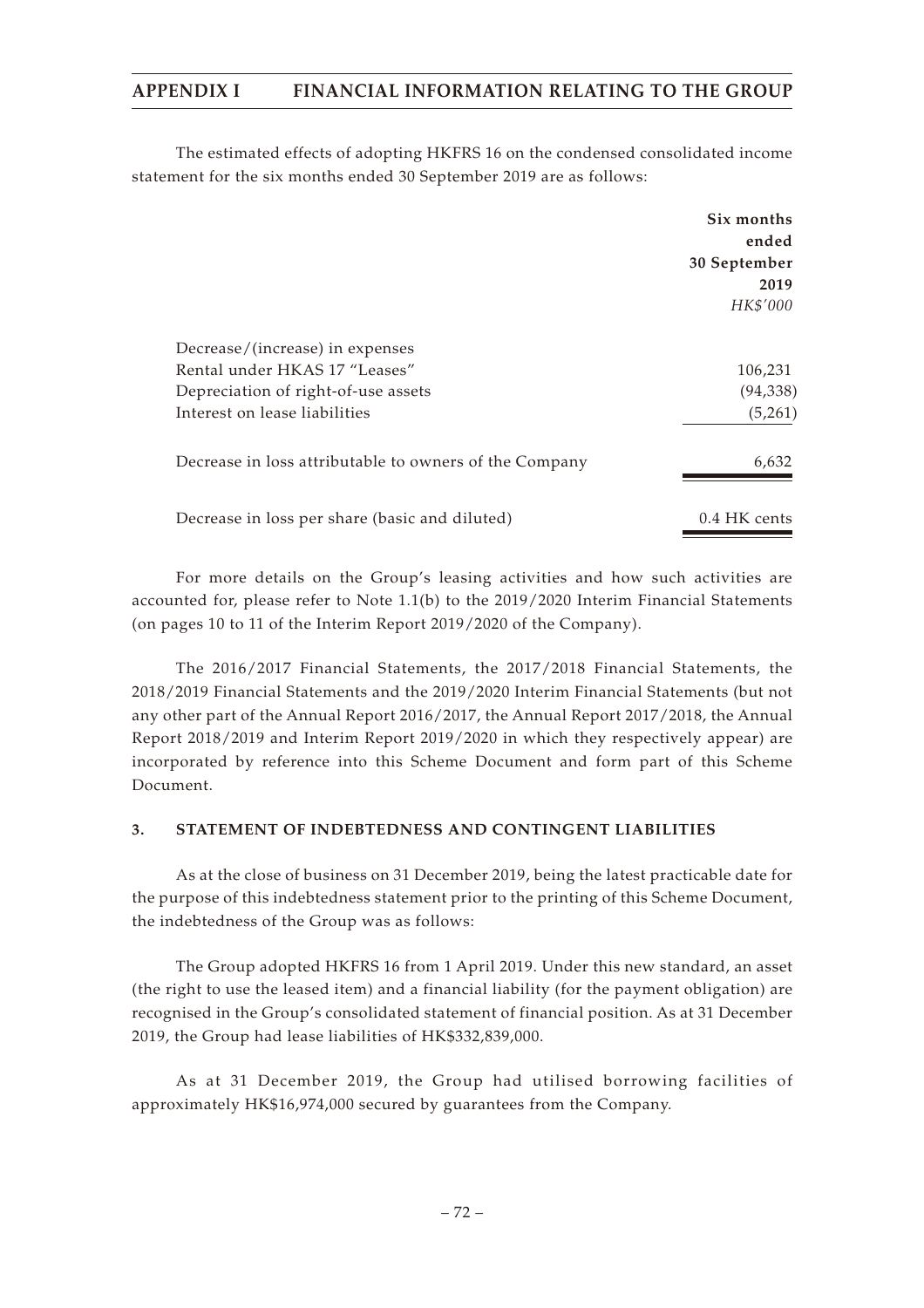Save as aforesaid and apart from intra-group liabilities, intra-group guarantees, and normal trade payables, the Group did not, as at 31 December 2019, have any material outstanding (i) debt securities, whether issued and outstanding, authorised or otherwise created but unissued, or term loans, whether guaranteed, unguaranteed, secured (whether the security is provided by the Group or by third parties) or unsecured; (ii) other borrowings or indebtedness in the nature of borrowings including bank overdrafts and liabilities under acceptances (other than normal trade bills) or acceptance credits or hire purchase commitments, whether guaranteed, unguaranteed, secured or unsecured; (iii) mortgage or charges; or (iv) guarantees or other contingent liabilities.

### **4. MATERIAL CHANGE**

The Directors confirm that, save for the following matters, there had been no material change in the financial or trading position or outlook of the Group since 31 March 2019, being the date to which the latest published audited consolidated financial statements of the Group were made up, up to and including the Latest Practicable Date:

- (i) as set out under the paragraphs headed "2. Consolidated Financial Statements" in Appendix I to the Scheme Document and "1.1 Adoption of HKFRS 16 "Leases"" in the Interim Report 2019/2020 which stated that, as a result of the adoption of HKFRS 16, (i) the total assets of the Group as at 1 April 2019 would have increased by approximately HK\$288.4 million principally due to the recognition of right-of-use assets; (ii) the total liabilities of the Group as at 1 April 2019 would have increased by approximately HK\$307.3 million principally due to the recognition of lease liabilities; and (iii) the total equity of the Group as at 1 April 2019 would have decreased by approximately HK\$18.9 million principally due to the change in reserves;
- (ii) as disclosed in the Interim Report 2019/2020 for the six months ended 30 September 2019 ("**6M2019**"), impacted by business disruption of the social unrest in Hong Kong, the Group's revenue has declined by 18.4% to HK\$337.7 million (of which the Group recorded a 11.0% drop in revenue for the first financial quarter, followed by a 26.0% drop in the second financial quarter against the same period in 2018) with gross margin also decreased by 2.5 percentage points, as compared to that in the six months ended 30 September 2018 ("**6M2018**"). For the same period, the Group's Hong Kong revenue has declined by 19.6% in 6M2019 against 6M2018 and accounted for 86.7% of the Group's total revenue for 6M2019 (6M2018: 87.9%) and coupled with a drop in gross margin due to increased stock provision for slower stock-turn, operating loss has increased by HK\$18.1 million to HK\$39.4 million in 6M2019 (6M2018: HK\$21.3 million). Net loss of the Group for 6M2019 amounted to HK\$54.9 million, compared with 6M2018's net loss of HK\$24.2 million and the respective loss per share was 3.4 HK cents in 6M2019 (6M2018: 1.5 HK cents);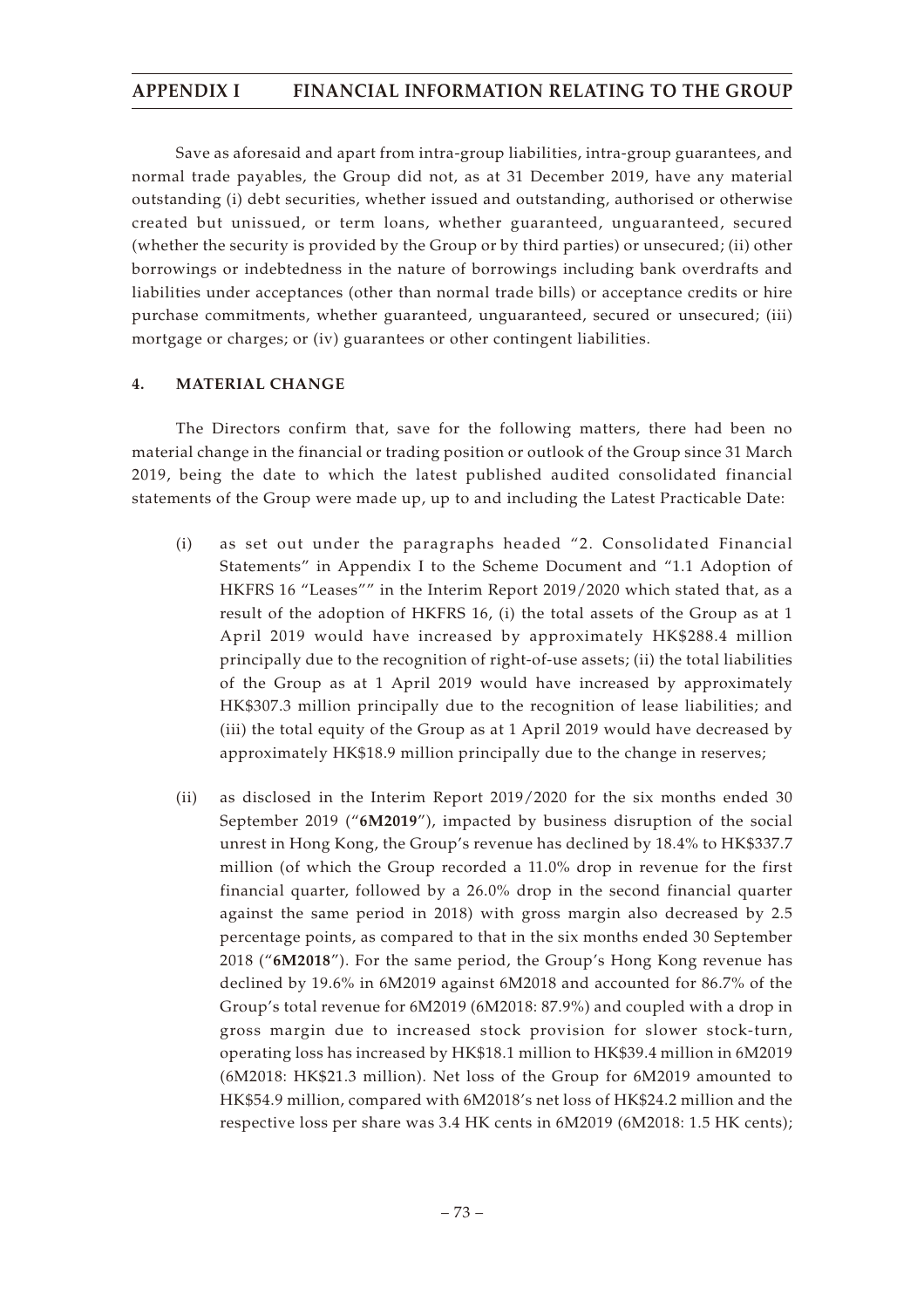- (iii) the social unrest in Hong Kong continued in the second half of the financial year as disclosed in the Interim Report 2019/2020, and the outbreak of the 2019 Novel Coronavirus (2019-nCoV) are significantly impacting tourist traffic and consumer sentiment in Hong Kong and/or Mainland China, and the slowing down of the Chinese economy, weakening of renminbi, high rental levels relative to revenue and the China/US trade disputes will also cast doubt on the recovery of the retail market of Hong Kong and China in the near term; and
- (iv) as disclosed in the Explanatory Statement, cash and cash equivalents of the Group decreased by a further HK\$82 million in 6 months from HK\$349 million as at 31 March 2019 to HK\$267 million as at 30 September 2019 and, with the third financial quarter spelt deeper trouble for retailers in Hong Kong, the Group's cash and cash equivalents dropped further by HK\$23 million in 3 months to HK\$244 million as at 31 December 2019.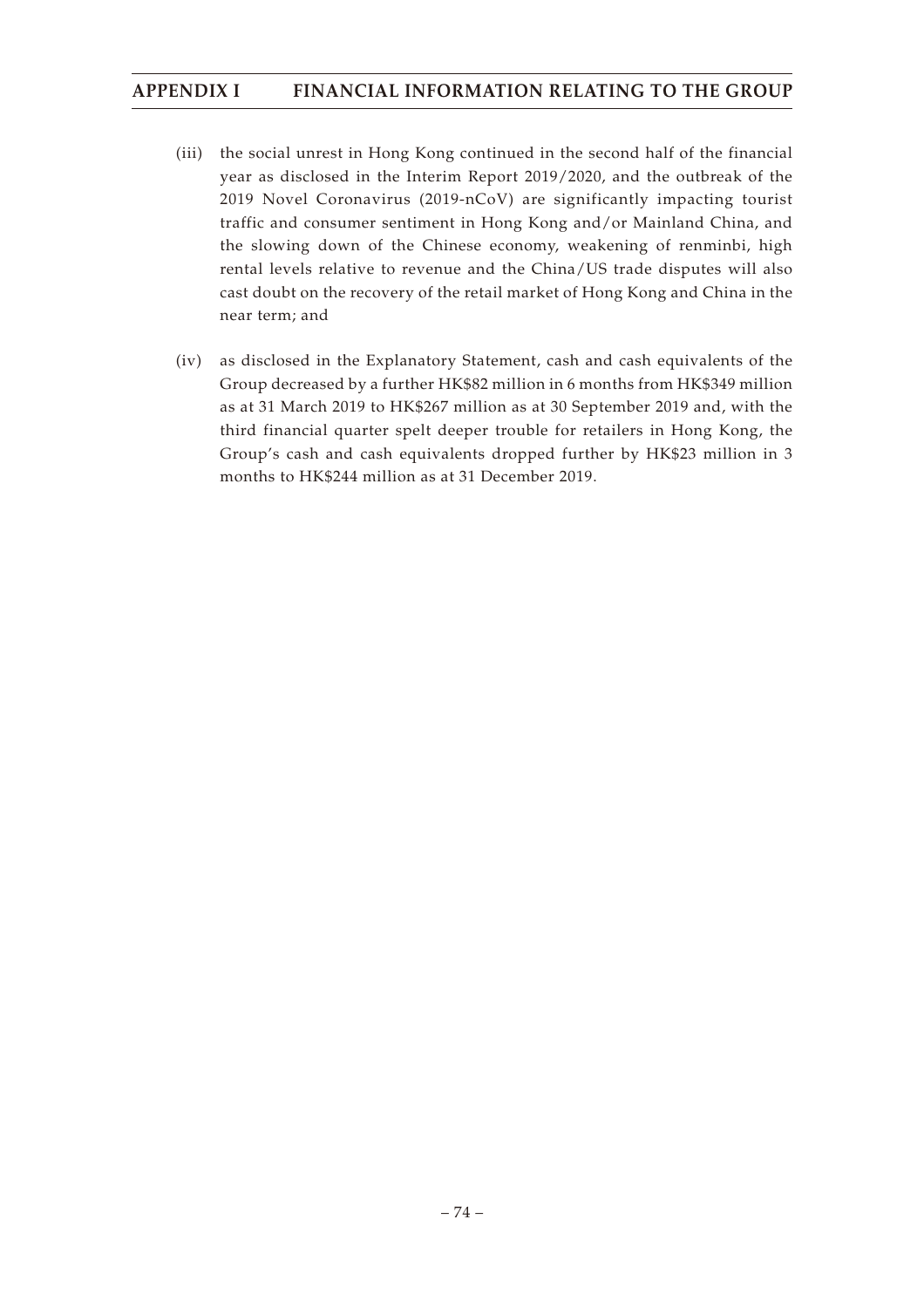#### **1. RESPONSIBILITY STATEMENT**

This Scheme Document includes particulars given in compliance with the Takeovers Code for the purpose of providing information with regard to the Proposal, the Offeror and the Company.

The issue of this Scheme Document has been approved by the Offeror Directors and Mr. Woo Kwong Ching Peter, who jointly and severally accept full responsibility for the accuracy of the information contained in this Scheme Document (other than any information relating to the Group) and confirm, having made all reasonable enquiries, that to the best of their knowledge, opinions expressed in this Scheme Document (other than those expressed by the Company) have been arrived at after due and careful consideration and there are no other facts not contained in this Scheme Document the omission of which would make any statements in this Scheme Document misleading.

The issue of this Scheme Document has been approved by the Directors, who jointly and severally accept full responsibility for the accuracy of the information contained in this Scheme Document (other than any information relating to the Offeror) and confirm, having made all reasonable enquiries, that to the best of their knowledge, opinions expressed in this Scheme Document (other than those expressed by the Offeror) have been arrived at after due and careful consideration and there are no other facts not contained in this Scheme Document the omission of which would make any statements in this Scheme Document misleading.

#### **2. SHARE CAPITAL OF THE COMPANY**

- (a) As at the Latest Practicable Date, the issued and paid-up capital of the Company comprised 1,624,000,000 Shares.
- (b) All of the Shares currently in issue rank *pari passu* in all respects including as to capital, dividends and voting.
- (c) As at the Latest Practicable Date, no new Shares had been issued by the Company since 31 March 2019 (being the end of the last financial year of the Company).
- (d) As at the Latest Practicable Date, there were no outstanding options, warrants or conversion rights affecting Shares.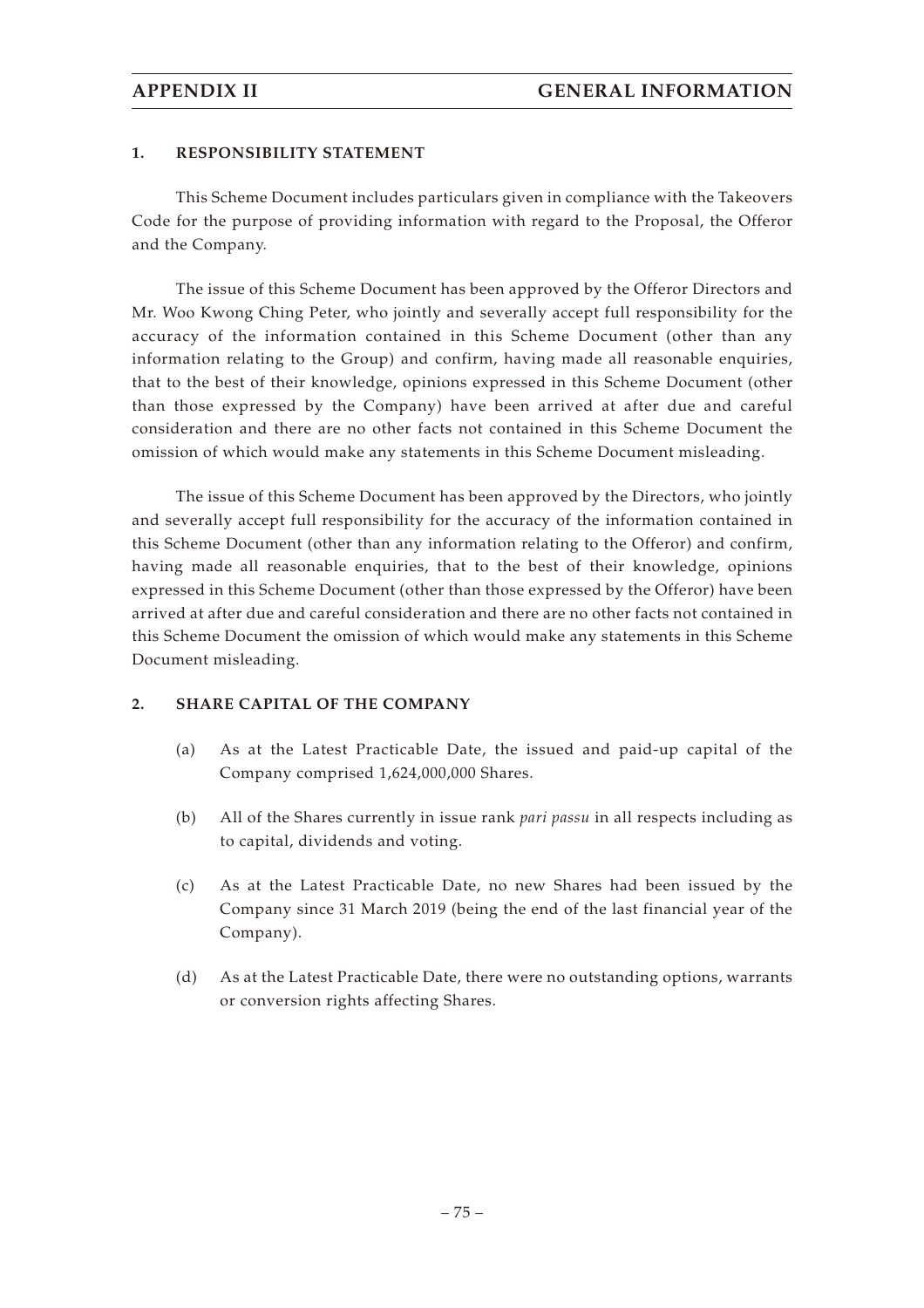### **3. MARKET PRICES**

(a) The table below shows the closing market prices of the Shares as quoted on the Stock Exchange (i) on the Latest Practicable Date; (ii) on the Last Trading Date and (iii) at the end of each month during the Relevant Period:

|       | Date |                                                     | Closing price<br>per Share |
|-------|------|-----------------------------------------------------|----------------------------|
|       |      |                                                     | HK\$                       |
| (i)   |      | 25 February 2020, being the Latest Practicable Date | 0.270                      |
| (ii)  |      | 6 December 2019, being the Last Trading Date        | 0.146                      |
| (iii) |      | at the end of each calendar month during            |                            |
|       |      | the Relevant Period:                                |                            |
|       | (A)  | 28 June 2019                                        | 0.246                      |
|       | (B)  | 31 July 2019                                        | 0.225                      |
|       | (C)  | 30 August 2019                                      | 0.208                      |
|       | (D)  | 30 September 2019                                   | 0.200                      |
|       | (E)  | 31 October 2019                                     | 0.162                      |
|       | (F)  | 29 November 2019                                    | 0.147                      |
|       | (G)  | 31 December 2019                                    | 0.260                      |
|       | (H)  | 31 January 2020                                     | 0.260                      |

- (b) During the Relevant Period, the highest closing price of the Shares was HK\$0.270 per Share as quoted on the Stock Exchange on 12 February 2020, 17 February 2020, 18 February 2020, 19 February 2020, 24 February 2020 and 25 February 2020, and the lowest closing price of the Shares was HK\$0.134 per Share as quoted on the Stock Exchange on 25 November 2019.
- (c) The Cancellation Price of HK\$0.280 per Scheme Share represents a premium of approximately 3.70% over the closing price of HK\$0.270 per Share as quoted on the Stock Exchange on the Last Trading Date.

### **4. DISCLOSURE OF INTERESTS IN SHARES**

(a) As at the Latest Practicable Date, none of the Directors were interested within the meaning of Part XV of the SFO in any Shares or any convertible securities, warrants, options or derivatives in respect of any Shares.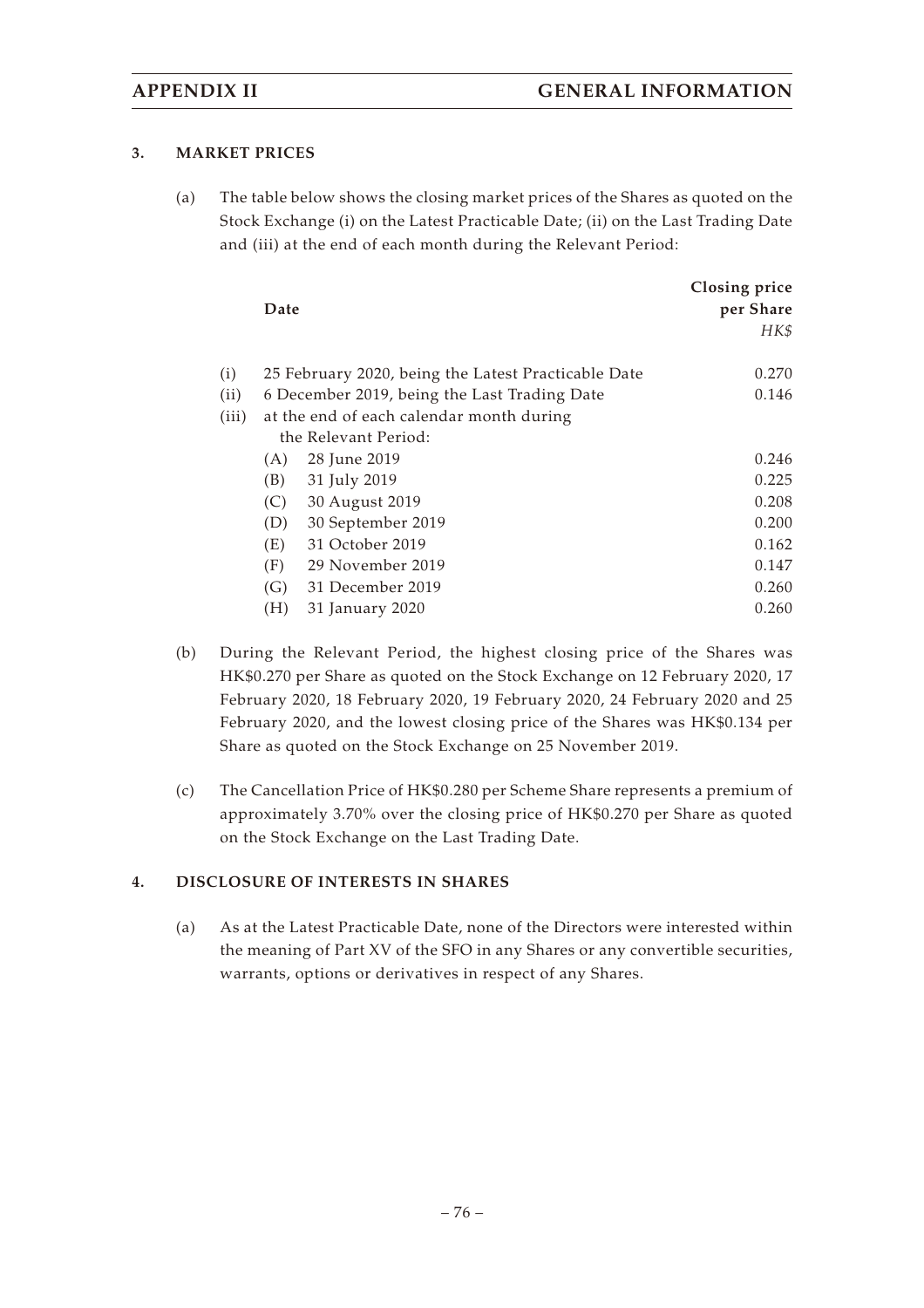- (b) As at the Latest Practicable Date, no subsidiary of the Company, no pension fund of the Company or of a subsidiary of the Company and no person who is presumed to be acting in concert with the Company by virtue of class (5) of the definition of "acting in concert" under the Takeovers Code or who is an associate of the Company by virtue of class (2) of the definition of "associate" under the Takeovers Code (but excluding any exempt principal traders and exempt fund managers) owned or controlled any Shares or any convertible securities, warrants, options or derivatives in respect of any Shares.
- (c) As at the Latest Practicable Date, there was no arrangement of the kind referred to in Note 8 to Rule 22 of the Takeovers Code which existed between the Company, or any person who is presumed to be acting in concert with the Company by virtue of classes (1), (2), (3) or (5) of the definition of "acting in concert" under the Takeovers Code or who is an associate of the Company by virtue of classes (2), (3) and (4) of the definition of "associate" under the Takeovers Code, and any other person.
- (d) As at the Latest Practicable Date, no fund manager (other than exempt fund managers) connected with the Company managed any Shares or any convertible securities, warrants, options or derivatives in respect of any Shares on a discretionary basis.
- (e) As at the Latest Practicable Date, neither the Company nor any Directors had borrowed or lent any Shares or any convertible securities, warrants, options or derivatives in respect of any Shares.
- (f) As at the Latest Practicable Date, save as disclosed below, the Offeror did not own or control any Shares or any convertible securities, warrants, options or derivatives in respect of any Shares:

|                        |                  |                            |                                    | Approximate<br>percentage of<br>the Company's |
|------------------------|------------------|----------------------------|------------------------------------|-----------------------------------------------|
| Name of<br>Shareholder | Capacity         | Number of<br><b>Shares</b> | <b>Total interest</b><br>in Shares | issued share<br>capital<br>$($ %)             |
| Offeror                | Beneficial Owner | 1,183,838,723              | 1,183,838,723                      | 72.9                                          |

(g) As at the Latest Practicable Date, none of the Offeror Directors were interested within the meaning of Part XV of the SFO in any Shares or any convertible securities, warrants, options or derivatives in respect of any Shares.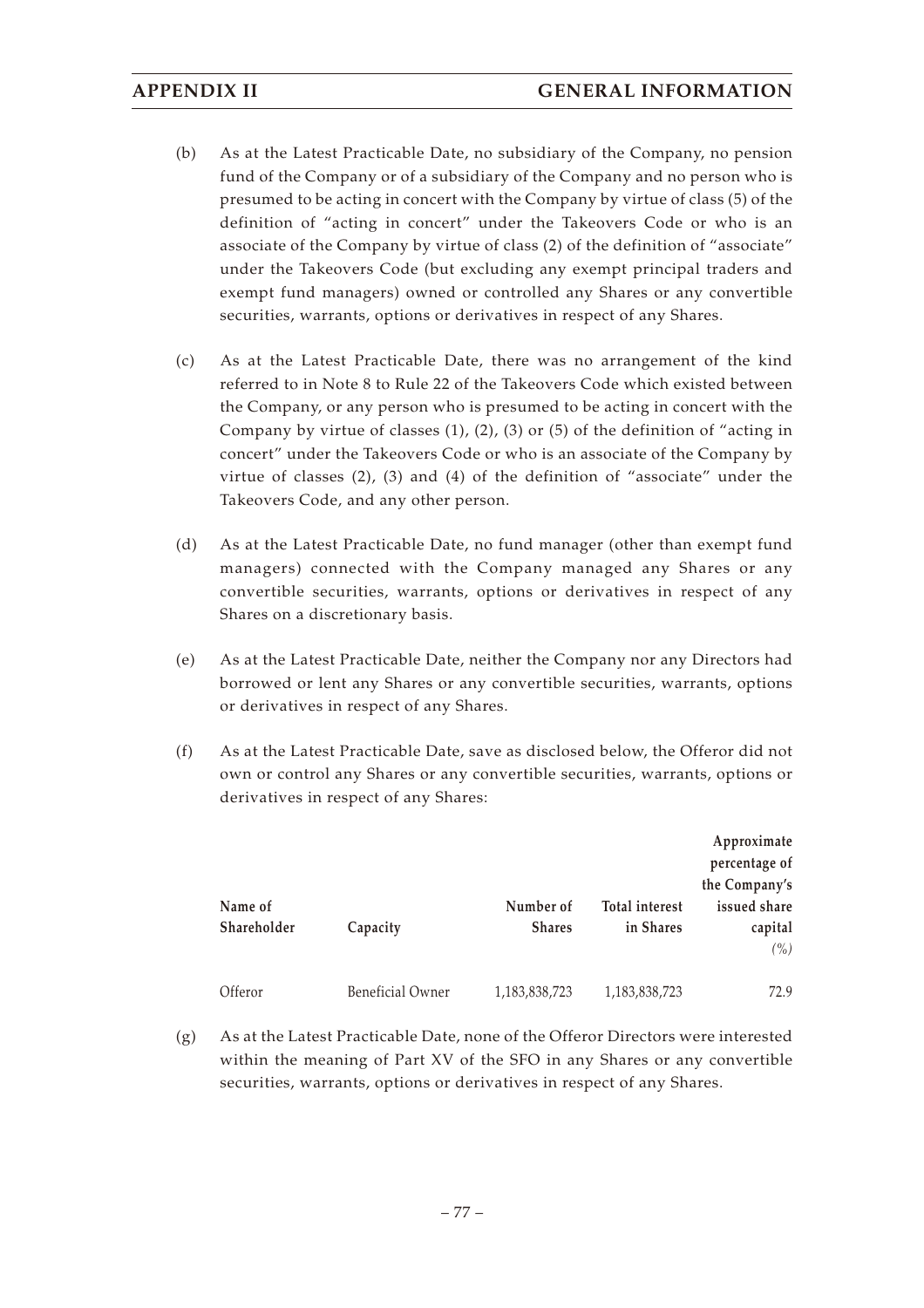(h) As at the Latest Practicable Date, save as disclosed below, none of the Offeror Concert Parties owned or controlled any Shares or any convertible securities, warrants, options or derivatives in respect of Shares:

|                          |                         |               |                       | Approximate   |
|--------------------------|-------------------------|---------------|-----------------------|---------------|
|                          |                         |               |                       | percentage of |
|                          |                         |               |                       | the Company's |
| Name of                  |                         | Number of     | <b>Total interest</b> | issued share  |
| Shareholder              | Capacity                | <b>Shares</b> | in Shares             | capital       |
|                          |                         |               |                       | $($ %)        |
| Mr. Douglas C. K.<br>Woo | <b>Beneficial Owner</b> | 33,208,000    | 33,208,000            | 2.0           |

- (i) As at the Latest Practicable Date, neither the Offeror nor any of the Offeror Concert Parties had received any irrevocable commitment to vote for or against the Proposal.
- (j) As at the Latest Practicable Date, no arrangement of the kind referred to in Note 8 to Rule 22 of the Takeovers Code existed between any person and the Offeror or any of the Offeror Concert Parties.
- (k) As at the Latest Practicable Date, none of the Offeror or the Offeror Concert Parties had borrowed or lent any Shares or any convertible securities, warrants, options or derivatives in respect of Shares.

#### **5. DEALINGS IN SHARES**

- (a) During the Relevant Period, no Director had dealt for value in any Shares or any convertible securities, warrants, options or derivatives in respect of Shares.
- (b) During the period commencing on 12 December 2019 (being the date of the Joint Announcement) and ending on the Latest Practicable Date, no subsidiary of the Company, no pension fund of the Company or of a subsidiary of the Company and no person who is presumed to be acting in concert with the Company by virtue of class (5) of the definition of "acting in concert" under the Takeovers Code or who is an associate of the Company by virtue of class (2) of the definition of "associate" under the Takeovers Code (but excluding any exempt principal traders and exempt fund managers) had dealt for value in any Shares or any convertible securities, warrants, options or derivatives in respect of any Shares.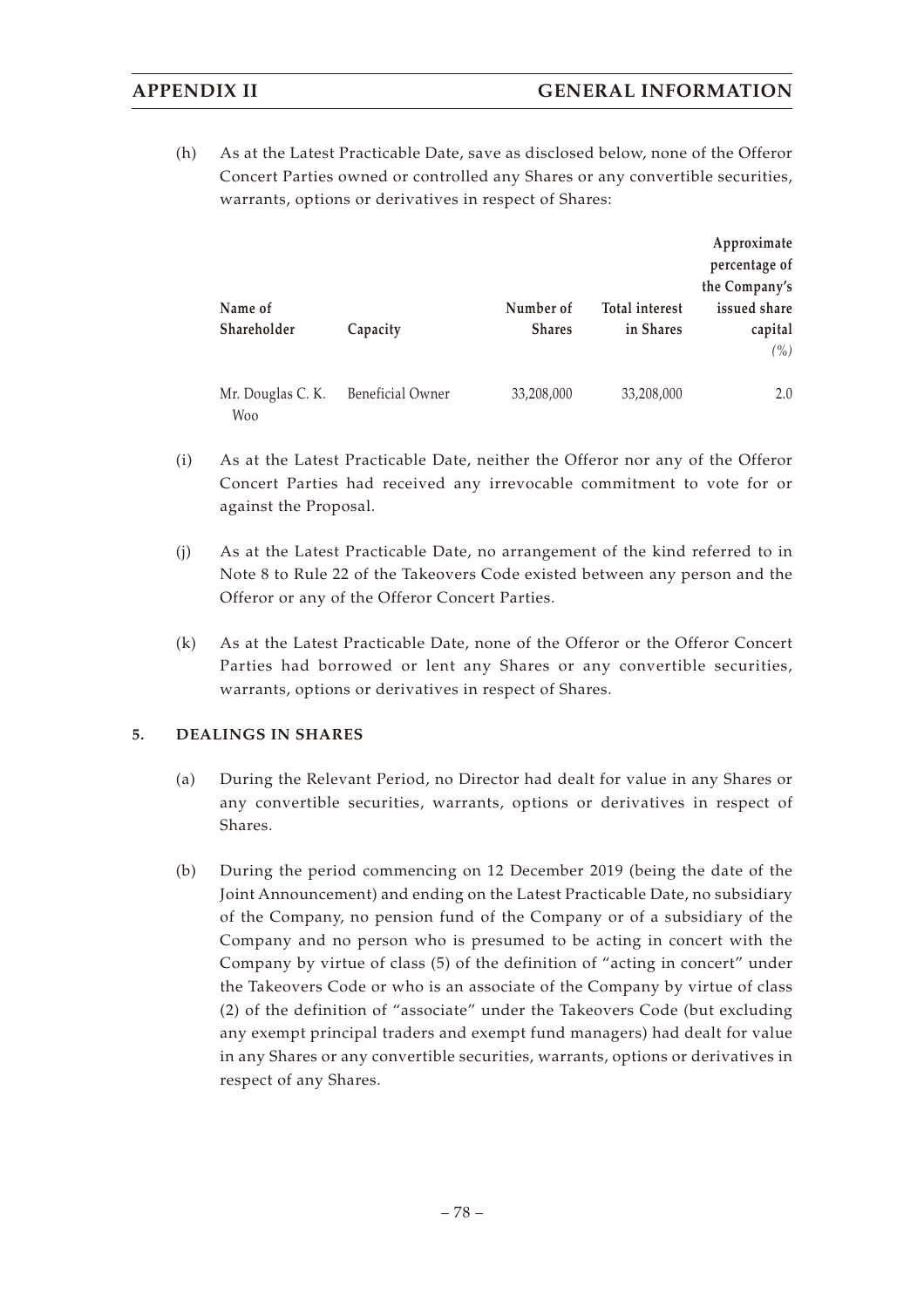- (c) During the period commencing on 12 December 2019 (being the date of the Joint Announcement) and ending on the Latest Practicable Date, no person who had an arrangement of the kind referred to in Note 8 to Rule 22 of the Takeovers Code with the Company, or any person who is presumed to be acting in concert with the Company by virtue of classes  $(1)$ ,  $(2)$ ,  $(3)$  and  $(5)$  of the definition of "acting in concert" under the Takeovers Code or who is an associate of the Company by virtue of classes (2), (3) and (4) of the definition of "associate" under the Takeovers Code had dealt for value in any Shares or any convertible securities, warrants, options or derivatives in respect of any Shares.
- (d) During the period commencing on 12 December 2019 (being the date of the Joint Announcement) and ending on the Latest Practicable Date, no fund manager (other than exempt fund managers) connected with the Company who managed any Shares or any convertible securities, warrants, options or derivatives in respect of any Shares on a discretionary basis had dealt for value in any Shares or any convertible securities, warrants, options or derivatives in respect of any Shares.
- (e) During the Relevant Period, save as disclosed below, none of the Offeror, the Offeror Directors or the Offeror Concert Parties had dealt for value in any Shares or any convertible securities, warrants, options or derivatives in respect of any Shares.

|                                                          | Date                 | Purchase/Sale | Number of<br><b>Shares</b> | Dealing price<br>per Share<br>(HK\$) |
|----------------------------------------------------------|----------------------|---------------|----------------------------|--------------------------------------|
| Mr. Woo Kwong Ching                                      | 16 July 2019         | Purchase      | 4,000                      | 0.245                                |
| Peter, an Offeror                                        | 17 July 2019         | Purchase      | 2,000                      | 0.240                                |
| Concert Party <sup>1</sup>                               | 18 July 2019         | Purchase      | 2,000                      | 0.241                                |
|                                                          | 22 July 2019         | Purchase      | 2,000                      | 0.244                                |
|                                                          | 19 August 2019       | Sale          | 10,000                     | 0.204                                |
| Ms. Woo Chun-en                                          | 19 August 2019       | Purchase      | 10,000                     | 0.204                                |
| Jennifer, an Offeror<br>Concert Party <sup>1&amp;2</sup> | 13 September<br>2019 | Sale          | 10,000                     | 0.185                                |

*Notes:*

- 1. Mr. Woo Kwong Ching Peter is the settlor of the trust of which HSBC Trustee (C.I.) Limited, an indirect holding company of the Offeror, is the trustee.
- 2. Ms. Woo Chun-en Jennifer is the daughter of Mr. Woo Kwong Ching Peter.
- (f) During the Relevant Period, no person who had an arrangement of the kind referred to in Note 8 to Rule 22 of the Takeovers Code with the Offeror or any of the Offeror Concert Parties had dealt for value in Shares or any convertible securities, warrants, options or derivatives in respect of any Shares.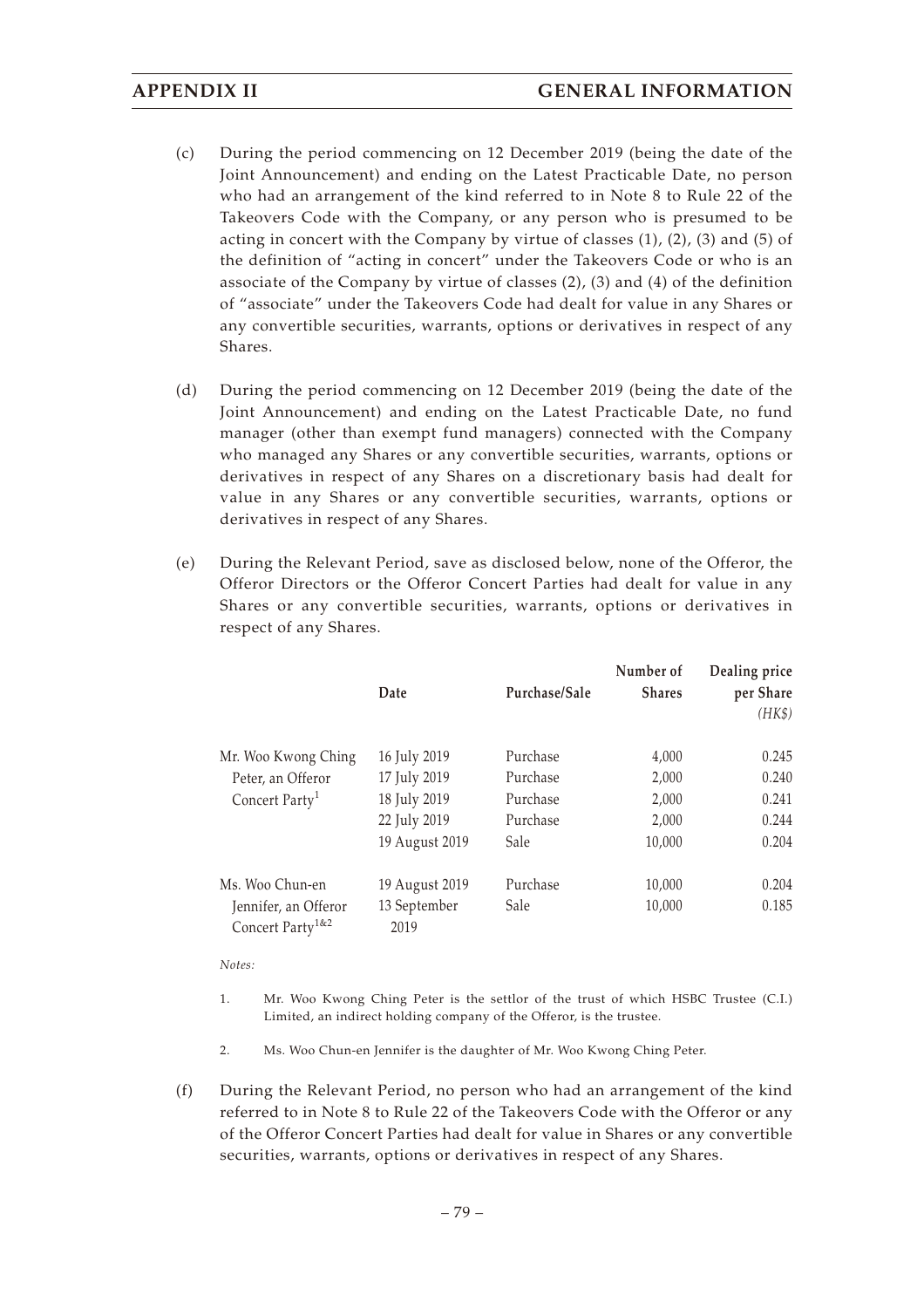### **6. DISCLOSURE OF INTERESTS IN THE OFFEROR SHARES**

- (a) As at the Latest Practicable Date, the Company did not own any the Offeror Shares or any convertible securities, warrants, options or derivatives in respect of the Offeror Shares.
- (b) As at the Latest Practicable Date, none of the Directors were interested within the meaning of Part XV of the SFO in any the Offeror Shares or any convertible securities, warrants, options or derivatives in respect of the Offeror Shares.

### **7. DEALINGS IN THE OFFEROR SHARES**

During the Relevant Period, neither the Company nor any Directors had dealt for value in any the Offeror Shares or any convertible securities, warrants, options or derivatives in respect of any the Offeror Shares.

#### **8. ARRANGEMENTS IN CONNECTION WITH THE PROPOSAL**

As at the Latest Practicable Date:

- (a) there was no agreement, arrangement or understanding between the Offeror and any other person in relation to the transfer, charge or pledge of the Shares to be acquired pursuant to the Proposal and the Offeror had no intention to transfer, charge or pledge any Shares acquired pursuant to the Proposal to any other person;
- (b) there was no agreement, arrangement or understanding (including any compensation arrangement) existing between the Offeror or any of the Offeror Concert Parties and any Director, recent Director, Shareholders or recent Shareholders having any connection with or being dependent upon the Proposal;
- (c) there was no agreement or arrangement to which the Offeror is a party which relates to circumstances in which it may or may not invoke or seek to invoke a condition to the Proposal;
- (d) other than the Cancellation Price for each Scheme Share cancelled payable under the Scheme, the Offeror or the Offeror Concert Parties have not paid and will not pay any other consideration, compensation or benefit in whatever form to the Scheme Shareholders or persons acting in concert with them in relation to the Scheme Shares;
- (e) there was no understanding, arrangement or agreement which constituted special deal (as defined under Rule 25 of the Takeovers Code) between the Offeror and the Offeror Concert Parties on one hand and the Scheme Shareholders and persons acting in concert with them on the other hand; and
- (f) there was no understanding, arrangement or agreement which constituted special deal (as defined under Rule 25 of the Takeover Code) between (i) any shareholder of the Company on one hand; and (ii) the Company, its subsidiaries or associated companies on the other hand.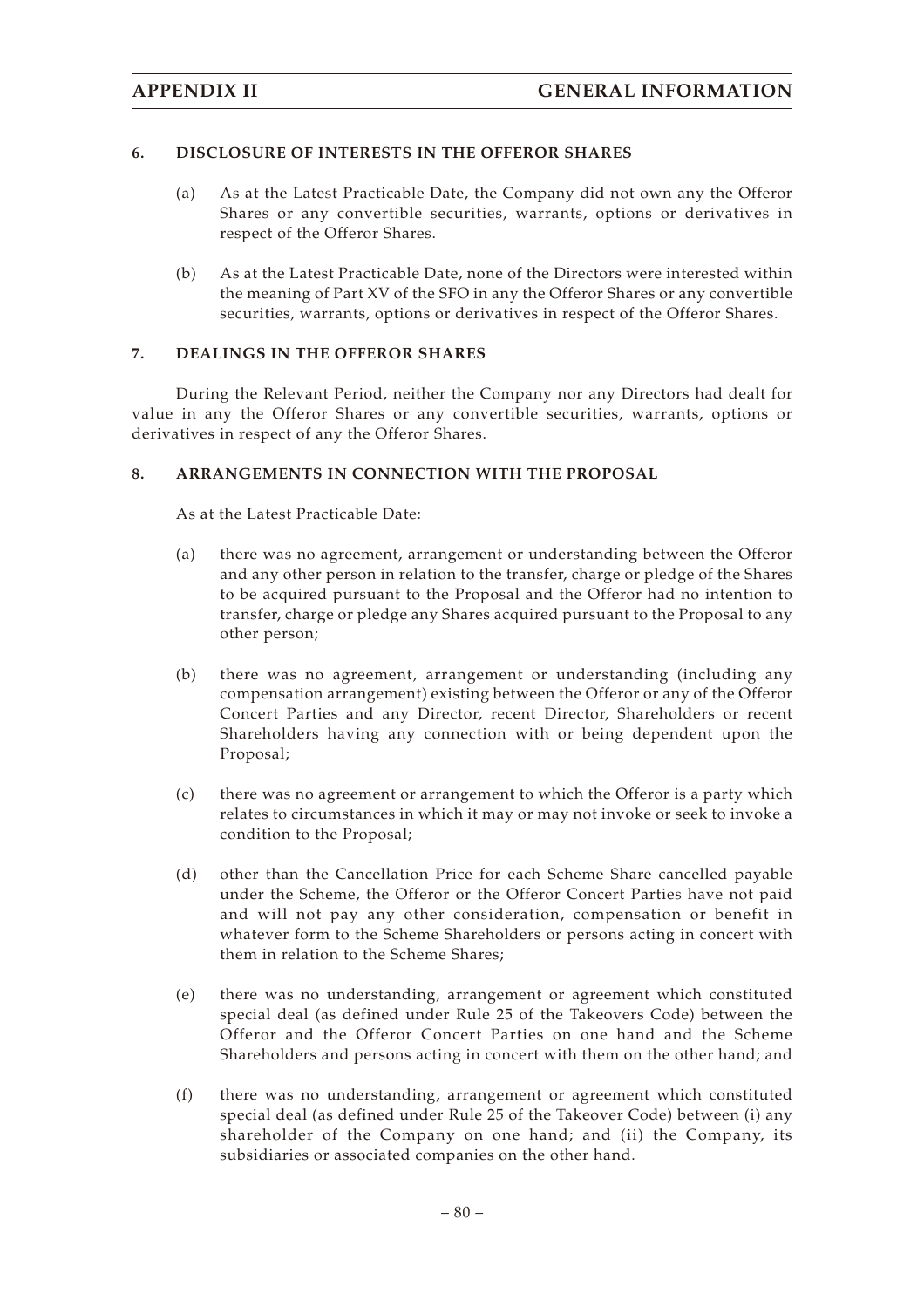#### **9. ARRANGEMENTS AFFECTING DIRECTORS**

As at the Latest Practicable Date:

- (a) no benefit (other than statutory compensation required under appropriate laws) would be given to any Director as compensation for loss of office or otherwise in connection with the Proposal;
- (b) there were no agreements or arrangements between any Director and any other person which are conditional on or dependent upon the outcome of the Proposal or otherwise connected with the Proposal; and
- (c) there were no material contracts entered into by the Offeror in which any Director has a material personal interest.

#### **10. DIRECTORS' SERVICE CONTRACTS**

As at the Latest Practicable Date, none of the Directors had entered into any service contract with the Company or any of its subsidiaries or associated companies (i) which (including both continuous and fixed term contracts) had been entered into or amended within the Relevant Period; (ii) which were continuous contracts with a notice period of 12 months or more; or (iii) which were fixed term contracts with more than 12 months to run irrespective of the notice period.

#### **11. LITIGATION**

As at the Latest Practicable Date, neither the Company nor any of its subsidiaries was engaged in any litigation or arbitration or claim of material importance and no litigation or claim of material importance was known to the Directors to be pending or threatened by or against the Company or any of its subsidiaries.

#### **12. MATERIAL CONTRACTS**

There were no material contracts entered into by Joyce Boutique Holdings/the Company or any of its subsidiaries after the date which was two years before 12 December 2019 (being the date of the Joint Announcement) up to and including the Latest Practicable Date, other than contracts entered into in the ordinary course of business carried on or intended to be carried on by the Company or any of its subsidiaries.

#### **13. EXPERTS AND CONSENTS**

The following are the qualifications of the experts which have given advice which is contained in this Scheme Document:

| Name     | Qualification                                                                                                                                         |
|----------|-------------------------------------------------------------------------------------------------------------------------------------------------------|
| Somerley | a corporation licensed to carry on Type 1 (dealing in<br>securities) and Type 6 (advising on corporate finance)<br>regulated activities under the SFO |
| Halcyon  | a corporation licensed to carry on Type 6 (advising on<br>corporate finance) regulated activity under the SFO                                         |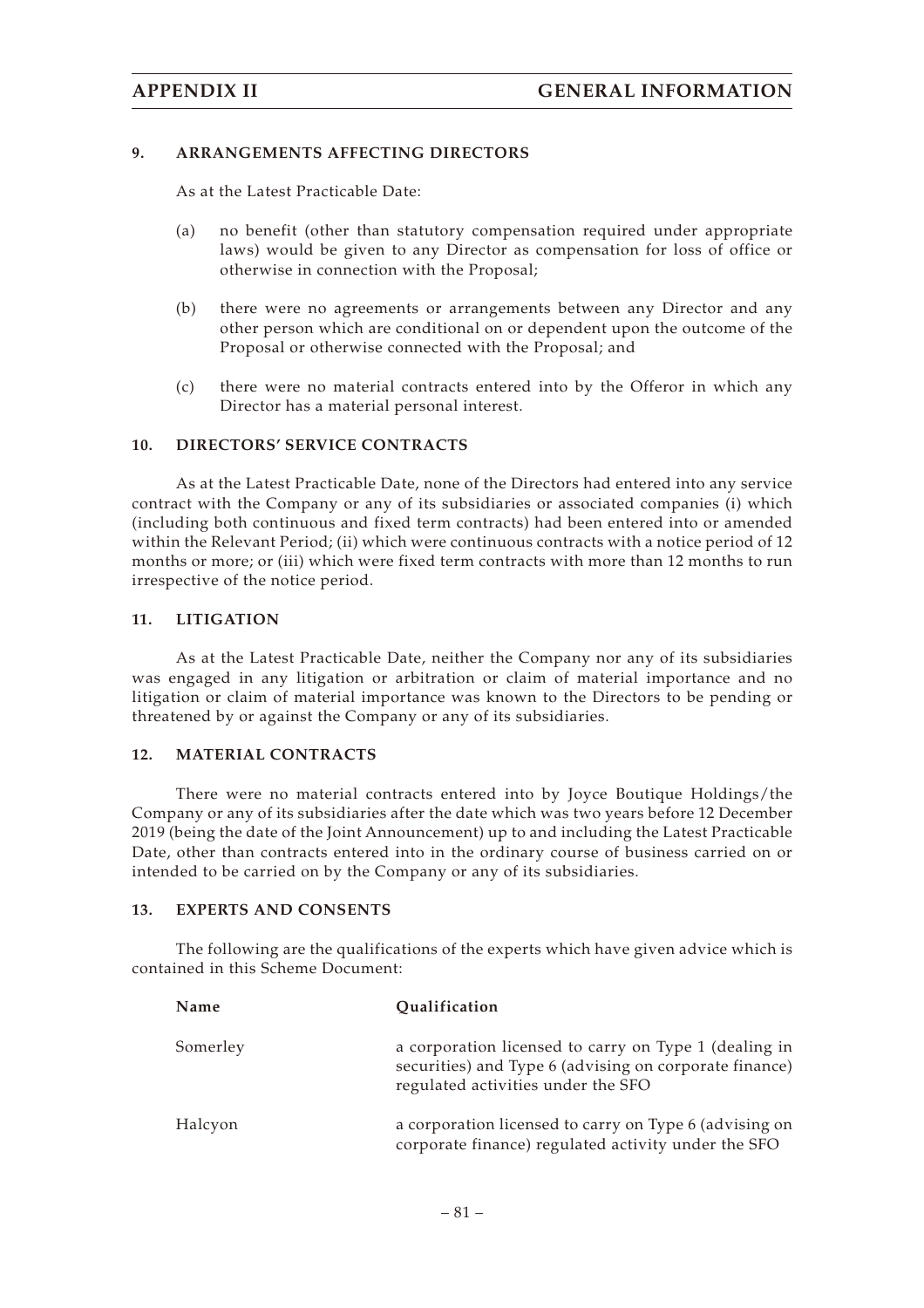Each of the above experts has given and has not withdrawn its written consent to the issue of this Scheme Document with the inclusion therein of the opinions, reports and/or letters (as the case may be) and/or the references to its name and/or opinions, reports and/or letters (as the case may be) in the form and context in which they respectively appear.

#### **14. NON-STATUTORY ACCOUNTS OF THE GROUP**

The financial information of the Group relating to the years ended 31 March 2017, 31 March 2018 and 31 March 2019 that is disclosed in or incorporated by reference into this Scheme Document does not constitute the Company's statutory annual consolidated financial statements for those years but was derived from those statutory financial statements. The non-statutory accounts (within the meaning of section 436 of the Companies Ordinance) disclosed in, or incorporated by reference into, this Scheme Document are not specified financial statements (within such meaning). Further information relating to the Company's statutory annual consolidated financial statements for the years ended 31 March 2017, 31 March 2018 and 31 March 2019, required to be disclosed in accordance with section 436 of the Companies Ordinance is as follows:

The statutory annual consolidated financial statements of Joyce Boutique Holdings (the holding company of the Group immediately prior to the completion of the Reorganisation Proposal (as defined in the scheme document dated 22 July 2019 issued by Joyce Boutique Holdings) involving, among others, the change of the holding company of the Group from Joyce Boutique Holdings to the Company by way of a scheme of arrangement pursuant to section 99 of the Companies Act 1981 of Bermuda) and its subsidiaries for the years ended 31 March 2017, 31 March 2018 and 31 March 2019 have been delivered to the Registrar of Companies in Hong Kong in accordance with section 662(3) of, and Part 3 of Schedule 6 to, the Companies Ordinance. An auditor's report has been prepared on each of those financial statements. The auditor's reports were not qualified or otherwise modified, did not refer to any matter to which the auditor drew attention by way of emphasis without qualifying the report and did not contain a statement under section 406(2) or 407(2) or (3) of the Companies Ordinance.

#### **15. MISCELLANEOUS**

- (a) The registered office of the Offeror is at Vistra Corporate Services Centre, Wickhams Cay II, Road Town, Tortola, VG1110, British Virgin Islands.
- (b) The registered office of the principal member of the Offeror's concert group, being the Offeror itself, is at Vistra Corporate Services Centre, Wickhams Cay II, Road Town, Tortola, VG1110, British Virgin Islands.
- (c) The registered office of the Company is at 26/F, One Island South, 2 Heung Yip Road, Wong Chuk Hang, Hong Kong.
- (d) The principal place of business of Somerley is at 20/F, China Building, 29 Queen's Road Central, Hong Kong.
- (e) The registered office of Halcyon is at 11th Floor, 8 Wyndham Street, Central, Hong Kong.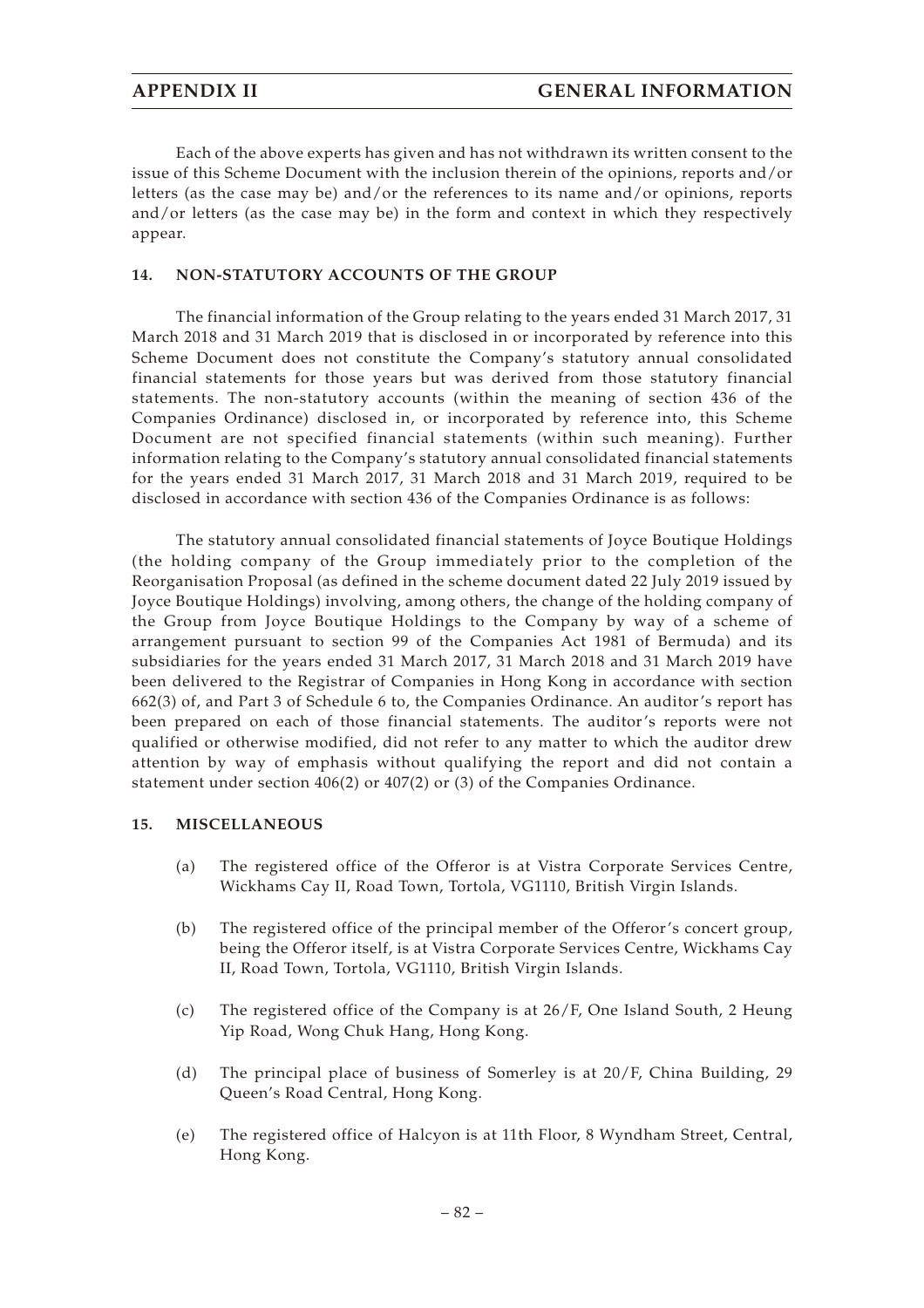#### **16. DOCUMENTS AVAILABLE FOR INSPECTION**

Copies of the following documents are available for inspection from the date of this Scheme Document until the Effective Date or the date on which the Scheme lapses or is withdrawn, whichever is the earlier (1) at the registered office of the Company at 26/F, One Island South, 2 Heung Yip Road, Wong Chuk Hang, Hong Kong during normal business hours from 9:00 a.m. to 5:00 p.m. (except Saturdays, Sundays and public holidays in Hong Kong) (Hong Kong time), (2) on the website of the Company at www.irasia.com/listco/hk/joyce, and (3) on the website of the SFC at www.sfc.hk:

- (a) the articles of association of the Company;
- (b) the memorandum and articles of association of the Offeror;
- (c) the annual reports of Joyce Boutique Holdings for each of the years ended 31 March 2017, 31 March 2018 and 31 March 2019;
- (d) the interim report of the Company for the six months ended 30 September 2019;
- (e) the letter from the Board, the text of which is set out on pages 13 to 21 of this Scheme Document;
- (f) the letter from the Independent Board Committee, the text of which is set out on pages 22 to 23 of this Scheme Document;
- (g) the letter from the Independent Financial Adviser, the text of which is set out on pages 24 to 47 of this Scheme Document;
- (h) the written consents referred to in the section headed "13. Experts and Consents" in Appendix II – General Information; and
- (i) this Scheme Document.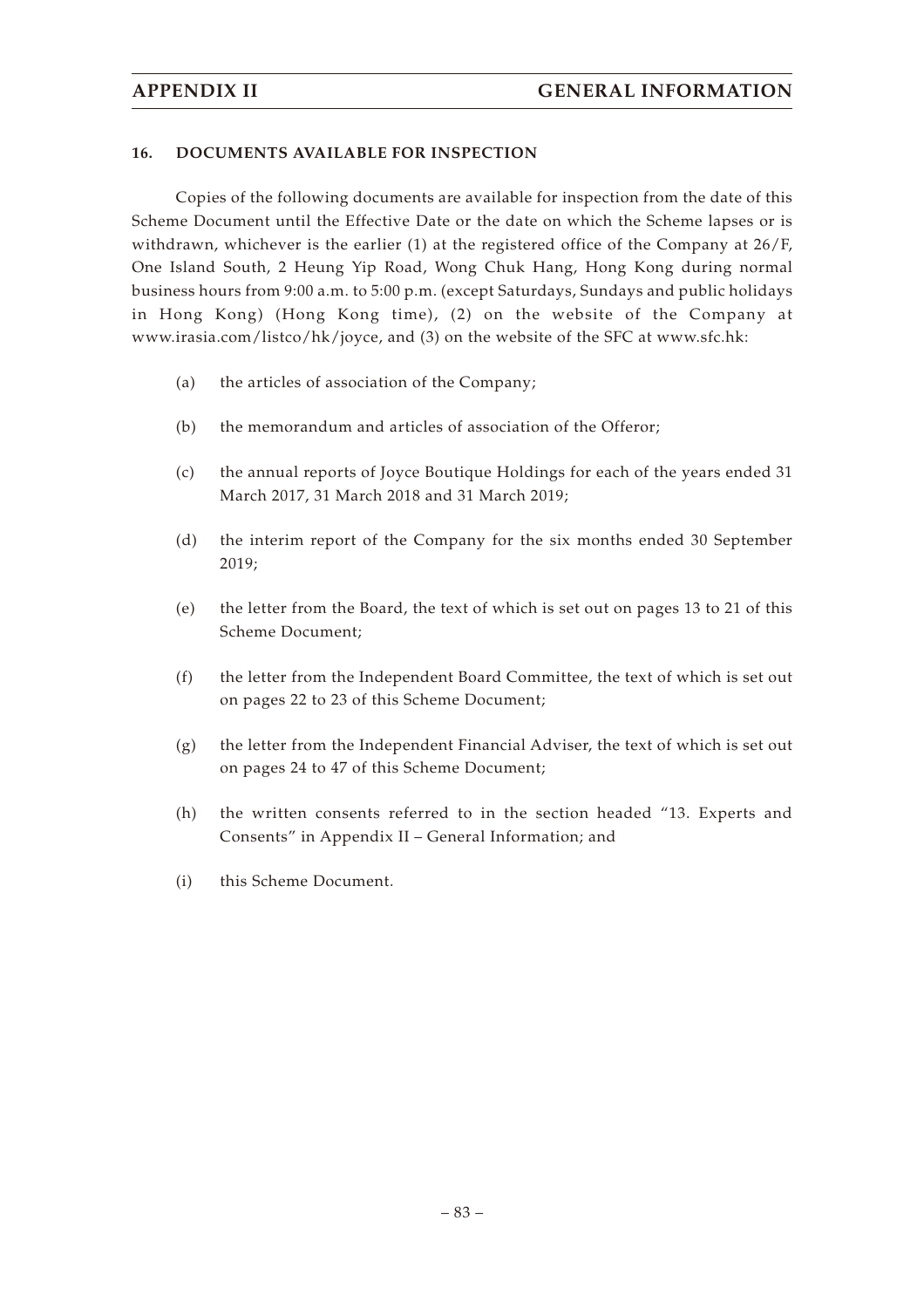HCIA 26/2020

# **IN THE HIGH COURT OF THE HONG KONG SPECIAL ADMINISTRATIVE REGION COURT OF FIRST INSTANCE INTENDED ACTION 26 OF 2020**

# **IN THE MATTER OF JOYCE BOUTIQUE GROUP LIMITED**

#### **AND**

# **IN THE MATTER OF THE COMPANIES ORDINANCE, CHAPTER 622 OF THE LAWS OF THE HONG KONG SPECIAL ADMINISTRATIVE REGION**

# **SCHEME OF ARRANGEMENT UNDER SECTION 673 OF THE COMPANIES ORDINANCE CHAPTER 622 OF THE LAWS OF THE HONG KONG SPECIAL ADMINISTRATIVE REGION**

#### **PRELIMINARY**

(A) In this Scheme, unless inconsistent with the subject or context, the following expressions shall bear the following meanings:

| acting in concert     | has the meaning ascribed to it in the Takeovers Code,<br>and "persons acting in concert" shall be construed<br>accordingly                                               |
|-----------------------|--------------------------------------------------------------------------------------------------------------------------------------------------------------------------|
| Cancellation Price    | the cancellation price of HK\$0.280 per Scheme Share<br>payable in cash by the Offeror to the Scheme<br>Shareholders pursuant to the Scheme.                             |
| Companies Ordinance   | the Companies Ordinance (Chapter 622 of the Laws of<br>Hong Kong)                                                                                                        |
| Company               | Joyce Boutique Group Limited, a company<br>incorporated in Hong Kong with limited liability and<br>listed on the Main Board of the Stock Exchange with<br>Stock Code 647 |
| <b>Effective Date</b> | the date on which the Scheme becomes effective<br>pursuant to paragraph 5 of this Scheme                                                                                 |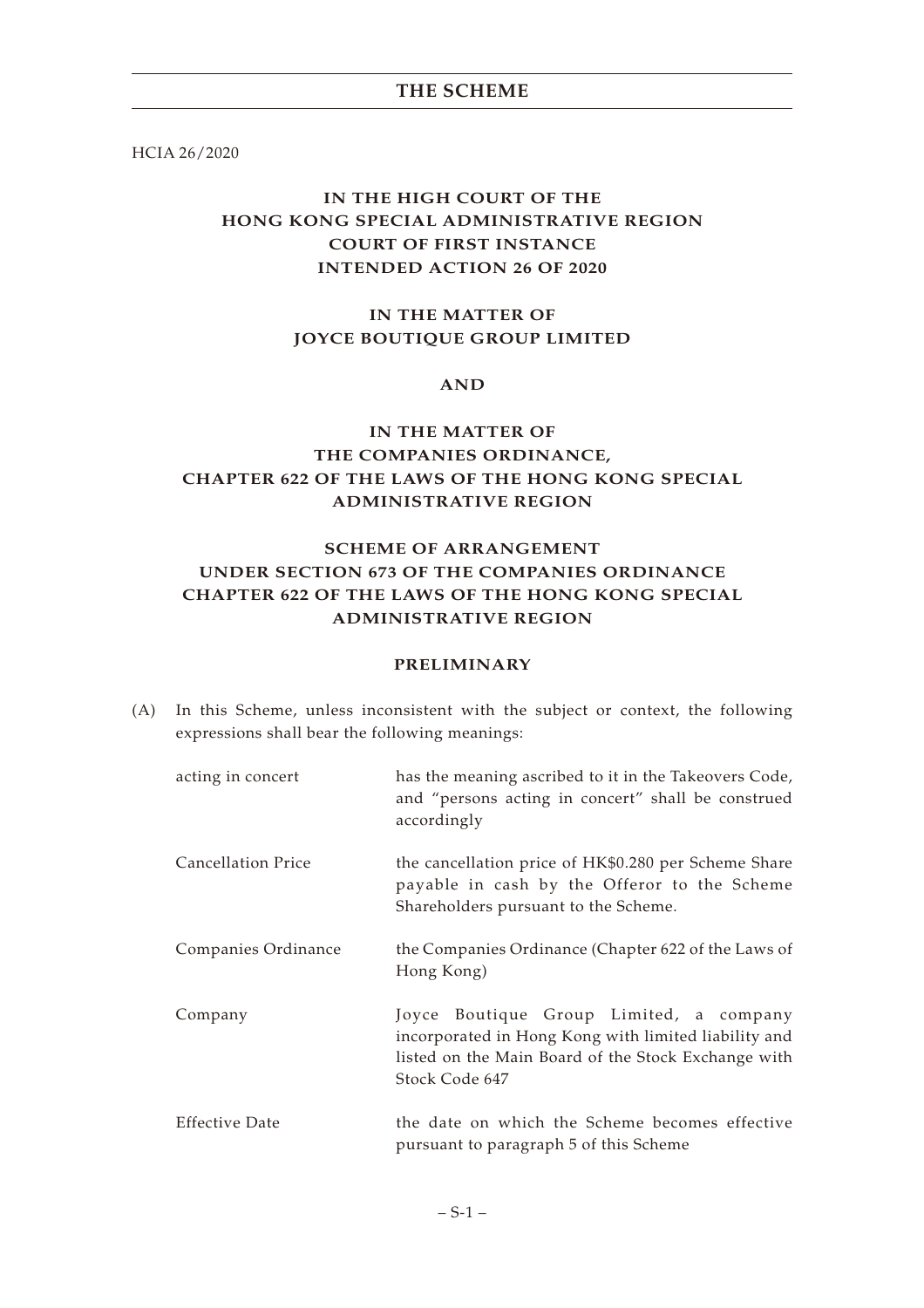| Executive                        | the Executive Director of the Corporate Finance<br>Division of the SFC or any delegate of the Executive<br>Director                                                                                                                |
|----------------------------------|------------------------------------------------------------------------------------------------------------------------------------------------------------------------------------------------------------------------------------|
| <b>Explanatory Statement</b>     | the explanatory statement in relation to the Scheme,<br>the text of which is set out on pages 48 to 66 of the<br>Scheme Document                                                                                                   |
| Independent Board<br>Committee   | an independent board committee of the directors of<br>the Company comprising Mr. Antonio Chan, Mr. Eric<br>K. K. Lo and Mr. T. Y. Ng                                                                                               |
| Independent Financial<br>Adviser | Halcyon Capital Limited, a corporation licensed to<br>carry on Type 6 (advising on corporate finance)<br>regulated activity under the SFO, being the<br>independent financial adviser to the Independent<br><b>Board Committee</b> |
| High Court                       | the High Court of Hong Kong                                                                                                                                                                                                        |
| HK\$                             | Hong Kong dollars, the lawful currency of Hong<br>Kong                                                                                                                                                                             |
| Hong Kong                        | the Hong Kong Special Administrative Region of the<br>People's Republic of China                                                                                                                                                   |
| Independent Shareholders         | Shareholders other than the Offeror and any persons<br>acting in concert with the Offeror                                                                                                                                          |
| Latest Practicable Date          | 25 February 2020, being the latest practicable date<br>prior to the date of the Scheme Document for the<br>purpose of ascertaining certain information contained<br>in the Scheme Document                                         |
| Long Stop Date                   | means 30 September 2020 or such other date as may be<br>agreed between the Offeror and the Company or, to<br>the extent applicable, as the Executive may consent<br>and the High Court may direct                                  |
| Offeror                          | JoyBo International Limited, a company incorporated<br>in the British Virgin Islands                                                                                                                                               |
| Proposal                         | the proposal for the privatisation of the Company by<br>the Offeror by way of the Scheme                                                                                                                                           |
| Register                         | the register of members of the Company                                                                                                                                                                                             |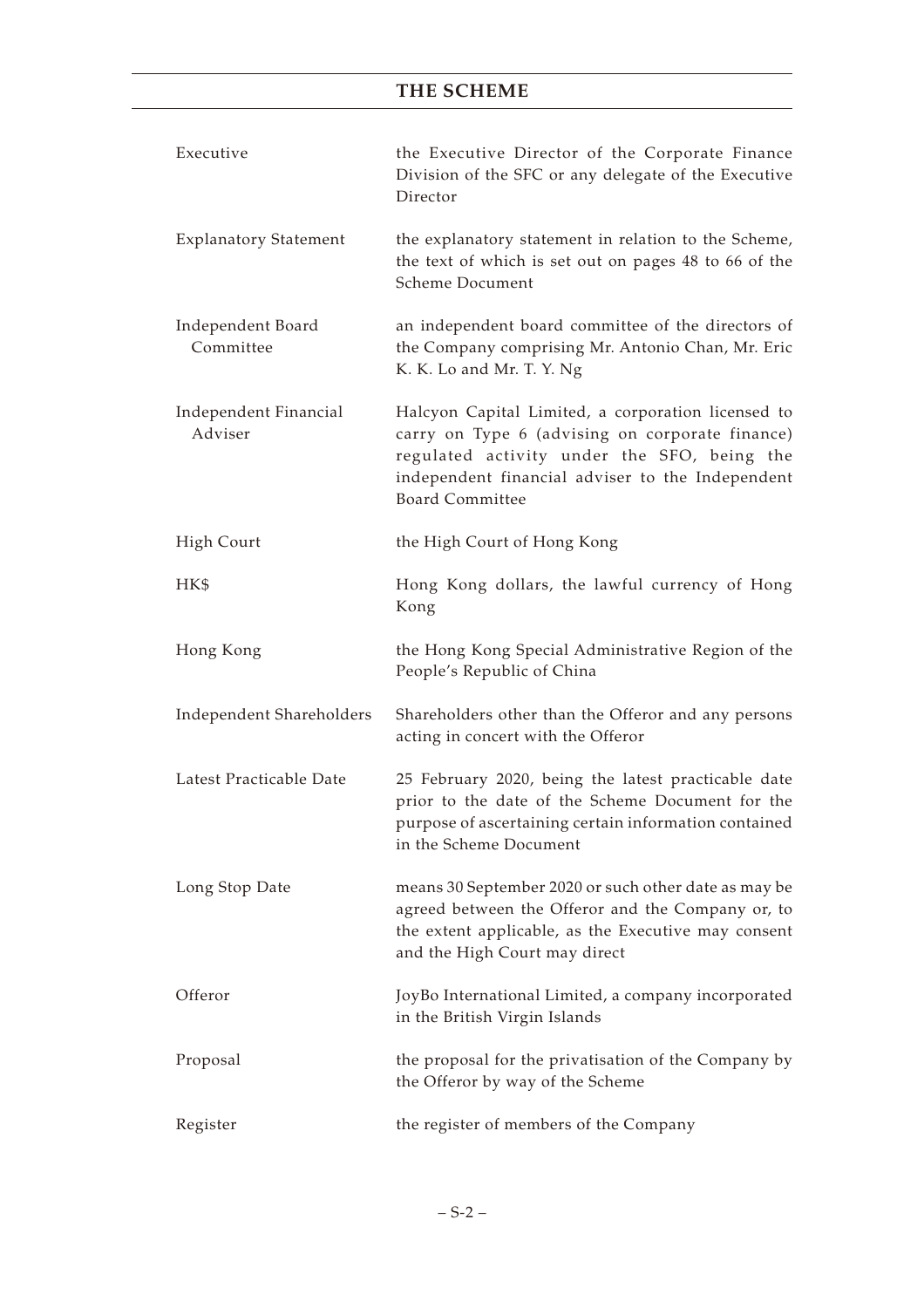| this scheme of arrangement under section 673 of the<br>Companies Ordinance in its present form, with or<br>subject to any modification thereof or addition thereof<br>or condition approved or imposed by the High Court<br>the composite scheme document dated 28 February<br>2020 issued jointly by the Company and the Offeror,<br>which includes this Scheme |
|------------------------------------------------------------------------------------------------------------------------------------------------------------------------------------------------------------------------------------------------------------------------------------------------------------------------------------------------------------------|
|                                                                                                                                                                                                                                                                                                                                                                  |
|                                                                                                                                                                                                                                                                                                                                                                  |
| Tuesday, 21 April 2020, or such other date as shall<br>have been announced to the Shareholders, being the<br>record date for the purpose of determining the<br>entitlements of the Scheme Shareholders to the<br>Cancellation Price under the Scheme                                                                                                             |
| Shares other than those held by the Offeror                                                                                                                                                                                                                                                                                                                      |
| registered holders of the Scheme Shares at the Scheme                                                                                                                                                                                                                                                                                                            |
| Securities and Futures Commission of Hong Kong                                                                                                                                                                                                                                                                                                                   |
| Securities and Futures Ordinance (Chapter 571 of the                                                                                                                                                                                                                                                                                                             |
| registered holders of Shares                                                                                                                                                                                                                                                                                                                                     |
| ordinary shares in the capital of the Company                                                                                                                                                                                                                                                                                                                    |
| Somerley Capital Limited, a corporation licensed to<br>carry on Type 1 (dealing in securities) and Type 6<br>(advising on corporate finance) regulated activities<br>under the SFO, being the financial adviser to the<br>Offeror in connection with the Proposal                                                                                                |
| The Stock Exchange of Hong Kong Limited                                                                                                                                                                                                                                                                                                                          |
| the Hong Kong Code on Takeovers and Mergers                                                                                                                                                                                                                                                                                                                      |
|                                                                                                                                                                                                                                                                                                                                                                  |

(B) As at the Latest Practicable Date, the issued share capital of the Company comprised 1,624,000,000 Shares.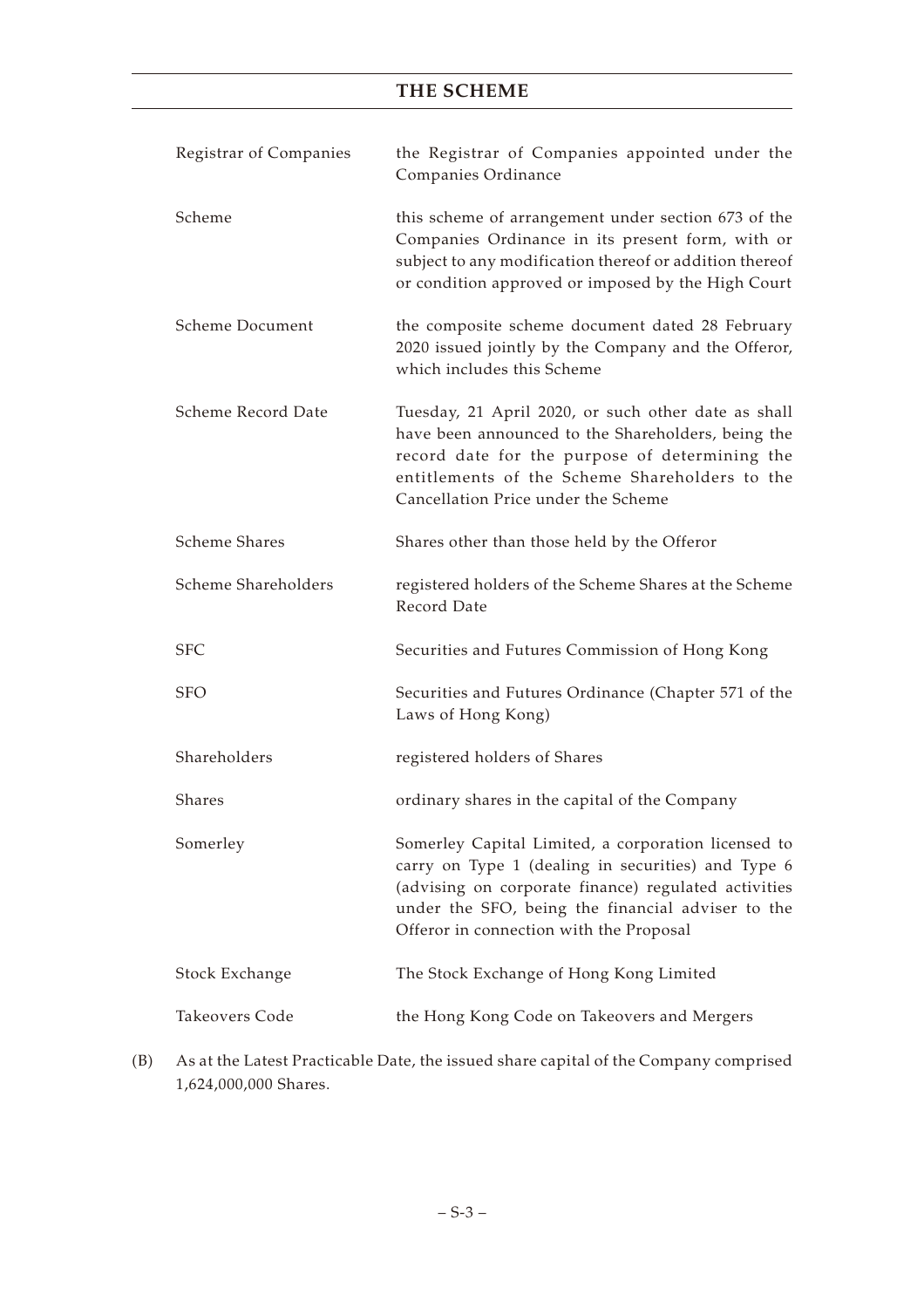- (C) As at the Latest Practicable Date, the Offeror owned or controlled 1,183,838,723 Shares, representing approximately 72.9% of the issued share capital of the Company.
- (D) As at the Latest Practicable Date, Mr. Douglas C. K. Woo, an Offeror Concert Party (being the son of Mr. Woo Kwong Ching Peter, the settlor of the trust of which HSBC Trustee (C.I.) Limited, an indirect holding company of the Offeror, is the trustee), owns, controls or has direction over 33,208,000 Shares, representing approximately 2.0% of the issued share capital of the Company. Such Shares will form part of the Scheme Shares.
- (E) The primary purpose of this Scheme is to privatise the Company by cancelling and extinguishing all of the Scheme Shares in consideration of the Cancellation Price so that the Company shall thereafter become wholly owned by the Offeror. Immediately after the cancellation and extinction of the Scheme Shares, the share capital of the Company will be increased to its former amount by the issue to the Offeror credited as fully paid of such number of Shares as is equal to the number of Scheme Shares cancelled and extinguished.
- (F) The Offeror has agreed to undertake to the High Court to be bound thereby and to execute and do and procure to be executed and done all such documents, acts and things as may be necessary or desirable to be executed and done by it for the purpose of giving effect to this Scheme.

### **THE SCHEME**

### **PART I**

# **CANCELLATION AND EXTINGUISHMENT OF THE SCHEME SHARES**

- 1. On the Effective Date:
	- (a) the share capital of the Company shall be reduced by cancelling and extinguishing the Scheme Shares;
	- (b) subject to and forthwith upon such reduction of capital taking effect, the share capital of the Company shall be increased to its former amount by the creation of such number of Shares as is equal to the number of Scheme Shares cancelled and extinguished; and
	- (c) the Company shall apply the credit arising in its books of account as a result of the reduction of capital referred to in paragraph (a) above in paying up in full the Shares created pursuant to paragraph (b) above, which shall be allotted and issued, credited as fully paid, to the Offeror.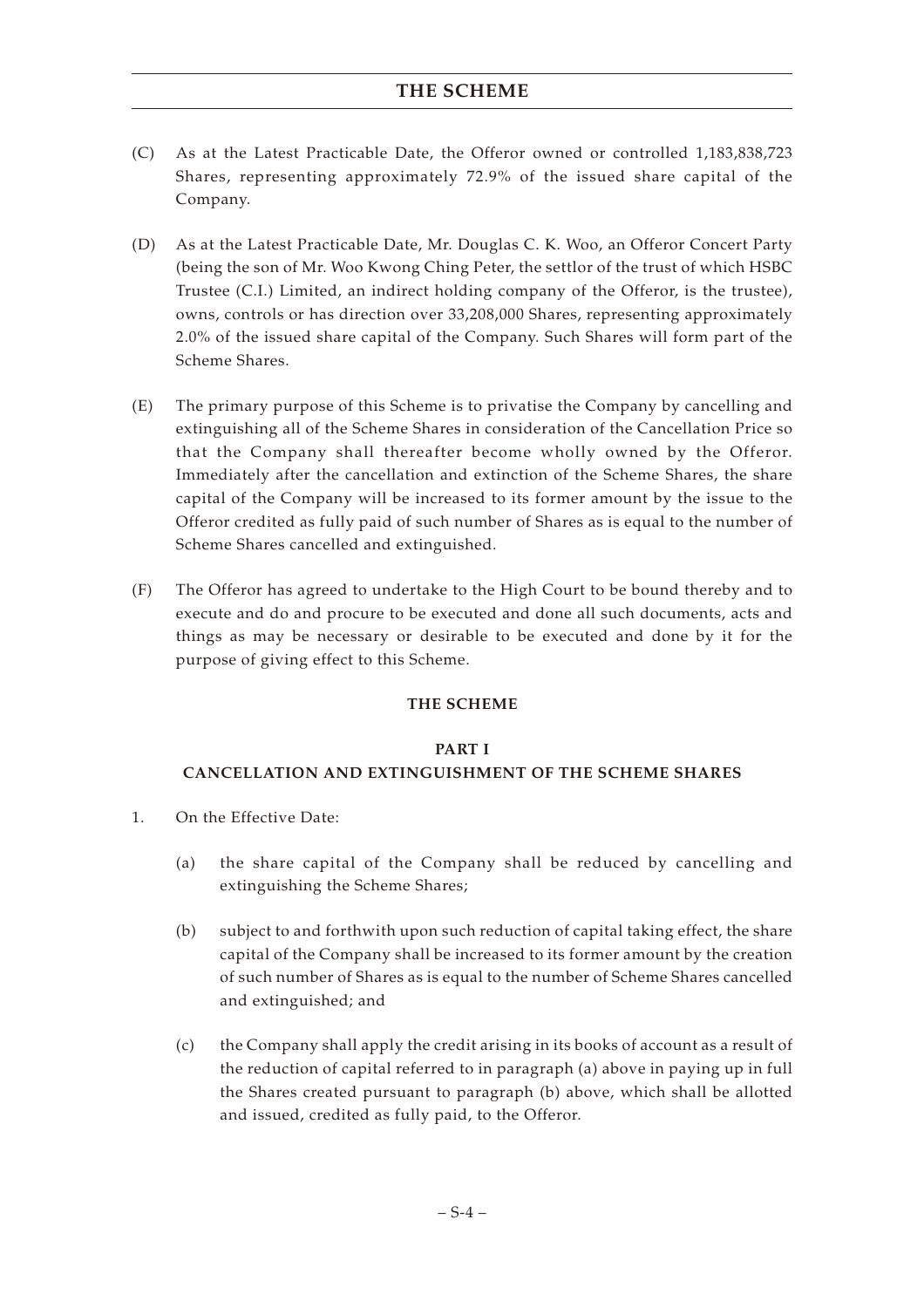### **PART II CONSIDERATION FOR CANCELLATION AND EXTINGUISHMENT OF THE SCHEME SHARES**

2. In consideration of the cancellation and extinguishment of the Scheme Shares, the Offeror shall pay or cause to be paid to the Scheme Shareholders the Cancellation Price for each Scheme Share.

## **PART III GENERAL**

- 3. (a) As soon as possible and but in any event within seven business days (as defined in the Takeovers Code) following the Effective Date, the Offeror shall post or cause to be posted to the Scheme Shareholders cheques in respect of the sums payable to such Scheme Shareholders pursuant to paragraph 2 of this Scheme.
	- (b) All such cheques shall be sent by ordinary post in postage pre-paid envelopes addressed to such Scheme Shareholders at their respective registered addresses as appearing in the Register as at the Scheme Record Date, or in the case of joint holders, at the address appearing in the Register as at the Scheme Record Date of the joint holder whose name then stands first in the Register in respect of the relevant joint holding.
	- (c) All cheques shall be made payable to the order of the person or persons to whom, in accordance with the provisions of paragraph 3(b) of this Scheme, the envelope containing the same is addressed and the encashment of any such cheque shall be a good discharge to the Offeror for the moneys represented thereby.
	- (d) All cheques shall be posted at the risk of the addressees and none of the Offeror, the Company, Somerley, the Independent Financial Adviser and the share registrar of the Company and their respective directors, employees, officers, agents, advisers, associates and affiliates and any other persons involved in the Proposal shall be liable for any loss or delay in transmission.
	- (e) On or after the day being six calendar months after the posting of the cheques pursuant to paragraph 3(b) of this Scheme, the Offeror shall have the right to cancel or countermand payment of any such cheque which has not been cashed or has been returned uncashed and shall place all monies represented thereby in a deposit account in the Offeror's name with a licensed bank in Hong Kong selected by the Offeror. The Offeror shall hold such monies until the expiry of six years from the Effective Date and shall, prior to such date, make payments therefrom of the sums payable pursuant to paragraph 2 of this Scheme to persons who satisfy the Offeror that they are respectively entitled thereto and the cheques referred to in paragraph 3(b) of this Scheme of which they are payees have not been cashed. Any payments made by the Offeror shall not include any interest accrued on the sums to which the respective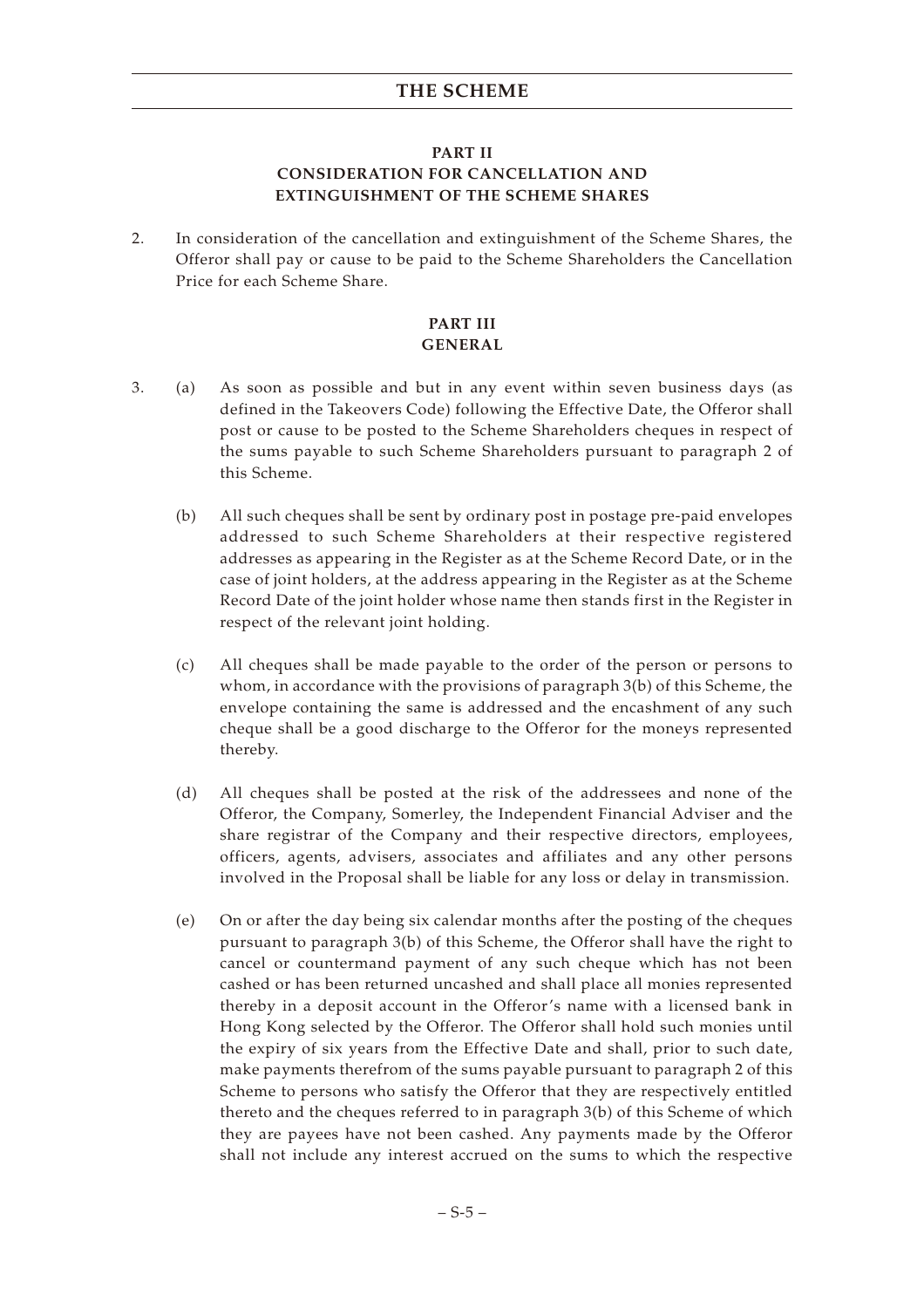persons are entitled pursuant to this Scheme. The Offeror shall exercise its absolute discretion in determining whether or not it is satisfied that any person is so entitled, and a certificate of the Offeror to the effect that any particular person is so entitled or not so entitled, as the case may be, shall be conclusive and binding upon all persons claiming an interest in the relevant monies.

- (f) On the expiry of six years from the Effective Date, the Offeror shall be released from any further obligation to make any payments under this Scheme and the Offeror shall be absolutely entitled to the balance (if any) of the sums then standing to the credit of the deposit account referred to in paragraph 3(e) of this Scheme, including accrued interest subject to any deduction required by law and expenses incurred.
- (g) The preceding sub-paragraphs of this paragraph 3 shall take effect subject to any prohibition or condition imposed by law.
- 4. As from and including the Effective Date:
	- (a) all certificates for the Scheme Shares shall cease to have effect as documents or evidence of title for such Scheme Shares and every holder thereof shall be bound, at the request of the Company, to deliver up such certificates to the Company or to any person appointed by the Company to receive the same for cancellation;
	- (b) all instruments of transfer validly subsisting as at the Scheme Record Date in respect of the transfer of any number of the Scheme Shares shall cease to be valid for all purposes as instruments of transfer; and
	- (c) all mandates or other instructions to the Company in force as at the Scheme Record Date in relation to any of the Scheme Shares shall cease to be valid as effective mandates or instructions.
- 5. This Scheme shall become effective as soon as an office copy of the order of the High Court sanctioning this Scheme and confirming the reduction of the share capital of the Company involved in the scheme shall have been registered by the Registrar of Companies under Part 2 of the Companies Ordinance.
- 6. Unless this Scheme shall have become effective on or before the Long Stop Date, this Scheme shall lapse.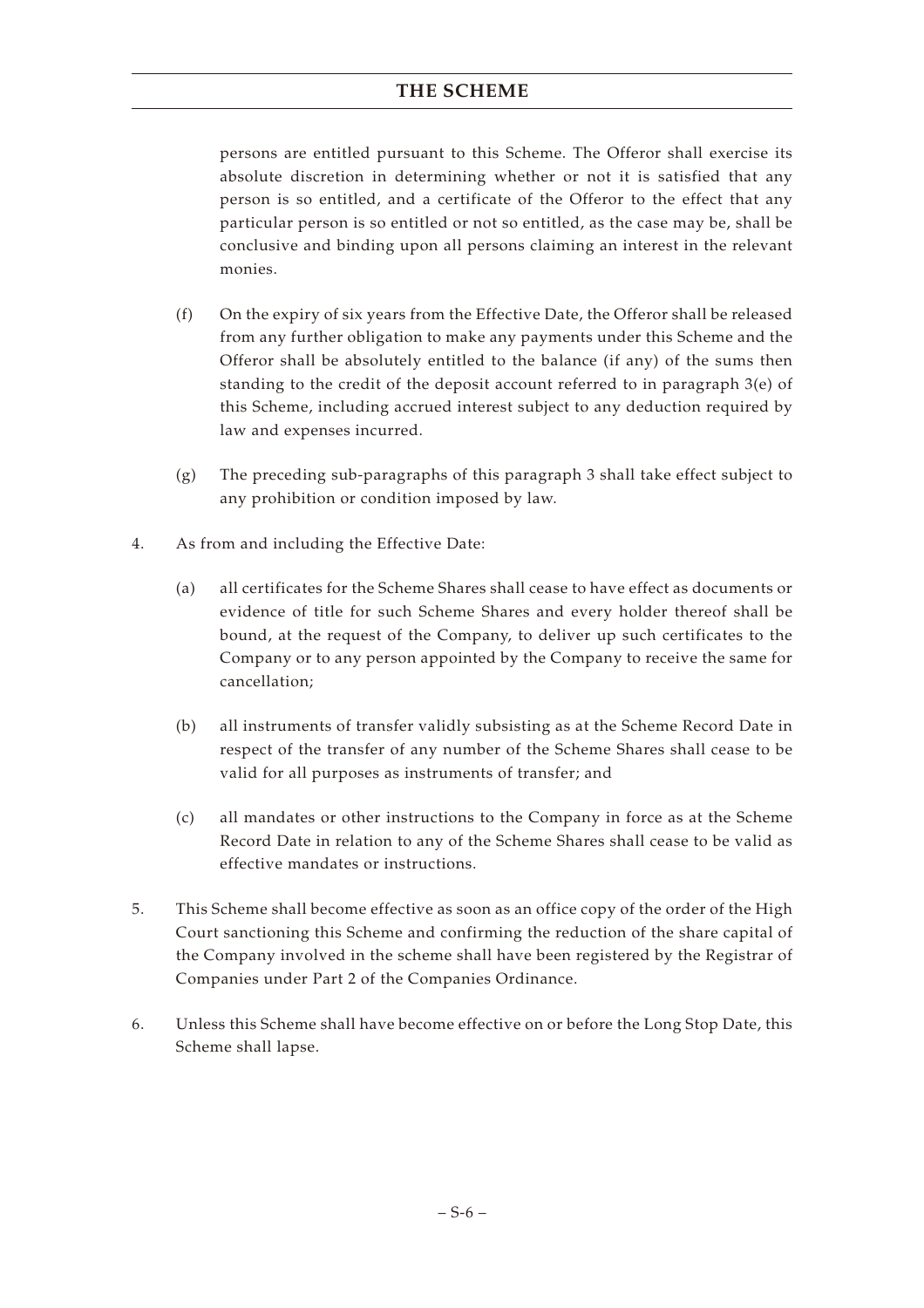- 7. The Company and the Offeror may jointly consent for and on behalf of all parties concerned to any modification of or addition to this Scheme or to any condition which the High Court may see fit to approve or impose.
- 8. All costs, charges and expenses of the advisers and counsels appointed by the Company, including the Independent Financial Adviser, will be borne by the Company, whereas all costs, charges and expenses of the advisers and counsels appointed by the Offeror will be borne by the Offeror, and other costs, charges and expenses of the Scheme and the Proposal will be shared between the Offeror and the Company equally.

28 February 2020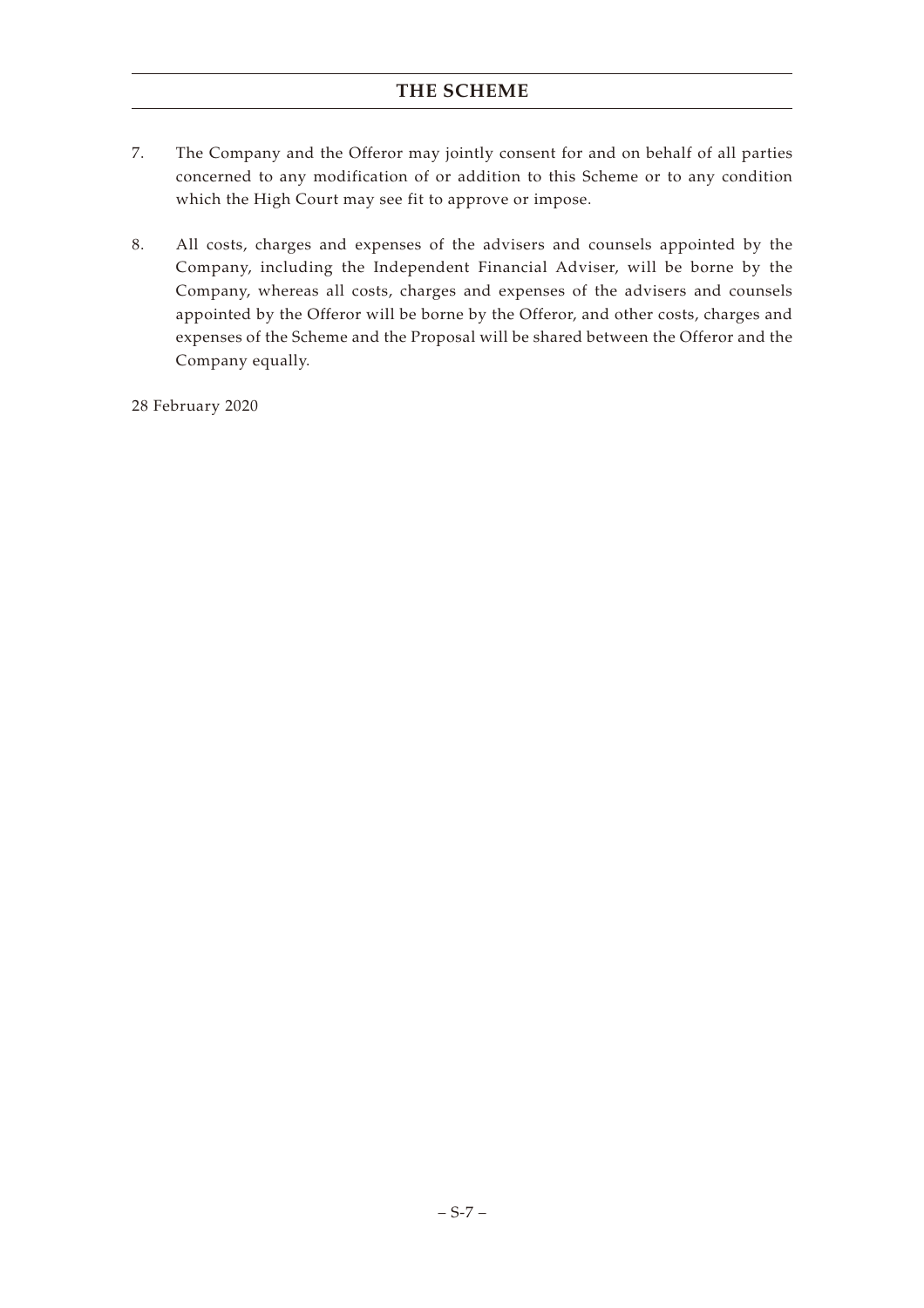HCIA 26/2020

# **IN THE HIGH COURT OF THE HONG KONG SPECIAL ADMINISTRATIVE REGION COURT OF FIRST INSTANCE**

#### **INTENDED ACTION 26 OF 2020**

### **IN THE MATTER OF**

#### **JOYCE BOUTIQUE GROUP LIMITED**

**AND**

#### **IN THE MATTER OF**

# **THE COMPANIES ORDINANCE, CHAPTER 622 OF THE LAWS OF THE HONG KONG SPECIAL ADMINISTRATIVE REGION**

#### **NOTICE OF COURT MEETING**

**NOTICE IS HEREBY GIVEN** that, by an order (the "**Order**") made in the above matters, the High Court of the Hong Kong Special Administrative Region (the "**High Court**") has directed a meeting (the "**Meeting**") to be convened of the registered holders of the shares ("**Shares**") in the capital of Joyce Boutique Group Limited ("**the Company**" or the "**Company**") (other than those held by JoyBo International Limited and its subsidiaries) (the "**Scheme Shares**") for the purpose of considering and, if thought fit, approving, with or without modification, a scheme of arrangement (the "**Scheme**") proposed to be made between the Company and the holders of the Scheme Shares as at Scheme Record Date (as defined in the Scheme), and that such Meeting will be held at 10:00 a.m. on Monday, 23 March 2020 at Jade Room, 6th Floor, The Marco Polo Hongkong Hotel, 3 Canton Road, Kowloon, Hong Kong at which place and time all holders of Scheme Shares are requested to attend.

A copy of the Scheme and a copy of the explanatory statement (the "**Explanatory Statement**") explaining the effect of the Scheme, required to be furnished pursuant to section 671 of the abovementioned Ordinance, are incorporated in the scheme document of which this Notice forms part (the "**Scheme Document**"), which has been despatched by post to holders of the Scheme Shares. A copy of the Scheme Document can also be obtained by any person entitled to attend the Meeting during usual business hours on any day prior to the day appointed for the said meeting (other than a Saturday, a Sunday or a public holiday in Hong Kong) from (a) the Company's share registrar, Tricor Tengis Limited, at Level 54, Hopewell Centre, 183 Queen's Road East, Hong Kong and (b) at the office of the Company's legal advisers at 5th Floor, Alexandra House, 18 Chater Road, Central, Hong Kong. The Scheme Document is also available at www.irasia.com/listco/hk/joyce.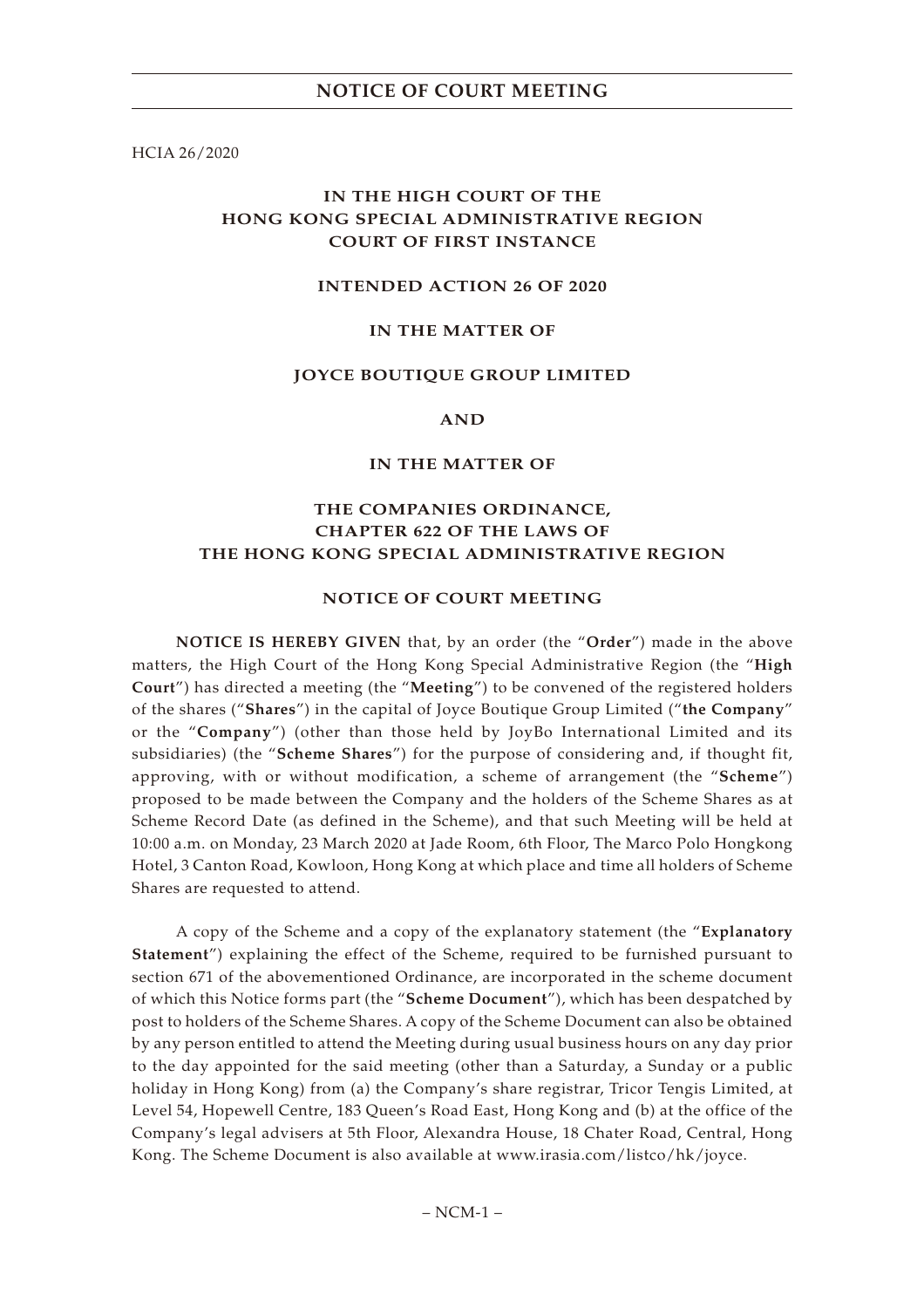# **NOTICE OF COURT MEETING**

In compliance with the Hong Kong Code on Takeovers and Mergers (the "**Takeovers Code**"), Shares held by the Offeror and parties acting in concert (as defined in the Takeovers Code) with it may not be voted at the Meeting. Only Shares held by holders of Scheme Shares (other than the Offeror and parties acting in concert (as defined in the Takeovers Code) with it) are eligible for voting thereat.

The above-mentioned holders of Scheme Shares may vote in person at the Meeting or they may appoint one or more persons, whether a member of the Company or not, as their proxy to attend and vote in their stead. A pink form of proxy for use at the Meeting is enclosed with the Scheme Document.

In the case of joint holders of a Share, the vote of the most senior holder who tenders a vote, whether in person or by proxy or by representative, shall be accepted to the exclusion of the vote(s) of the other joint holder(s) and for this purpose seniority shall be determined by the order in which the names stand in the register of members of the Company in respect of the Share.

It is requested that forms appointing proxies, together with the letter or power of attorney or other authority (if any) under which they are signed or a notarially certified copy thereof (in the case of a corporation either under its common seal or under the hand of an attorney or a duly authorised officer on its behalf and to the satisfaction of the directors of the Company), be lodged at the Company's share registrar as stated above not less than 48 hours (exclusive of any part of a day that is a public holiday) before the time appointed for holding the Meeting or any adjournment thereof.

Completion and return of the form of proxy will not preclude a holder of Scheme Shares from attending and voting in person at the Meeting or any adjournment thereof. In the event that a holder of Scheme Shares attends and votes at the Meeting or any adjournment thereof after having lodged his form of proxy, his form of proxy shall be deemed to be revoked by operation of law.

For the purpose of determining the entitlement to attend and vote at the Meeting, the register of members of the Company will be closed from Wednesday, 18 March 2020 to Monday, 23 March 2020, both days inclusive, and during such period, no transfer of Shares will be effected. In order to qualify to vote at the Meeting, all transfers accompanied by the relevant share certificates must be lodged with the Company's share registrar as stated above no later than 4:30 p.m. (Hong Kong time) on Tuesday, 17 March 2020.

By the same order, the High Court has appointed Mr. Stephen T. H. Ng, or failing him, Mr. Paul Y. C. Tsui, or failing him, any other available director of the Company to act as chairman of the Meeting and has directed the chairman of the Meeting to report the result thereof to the High Court.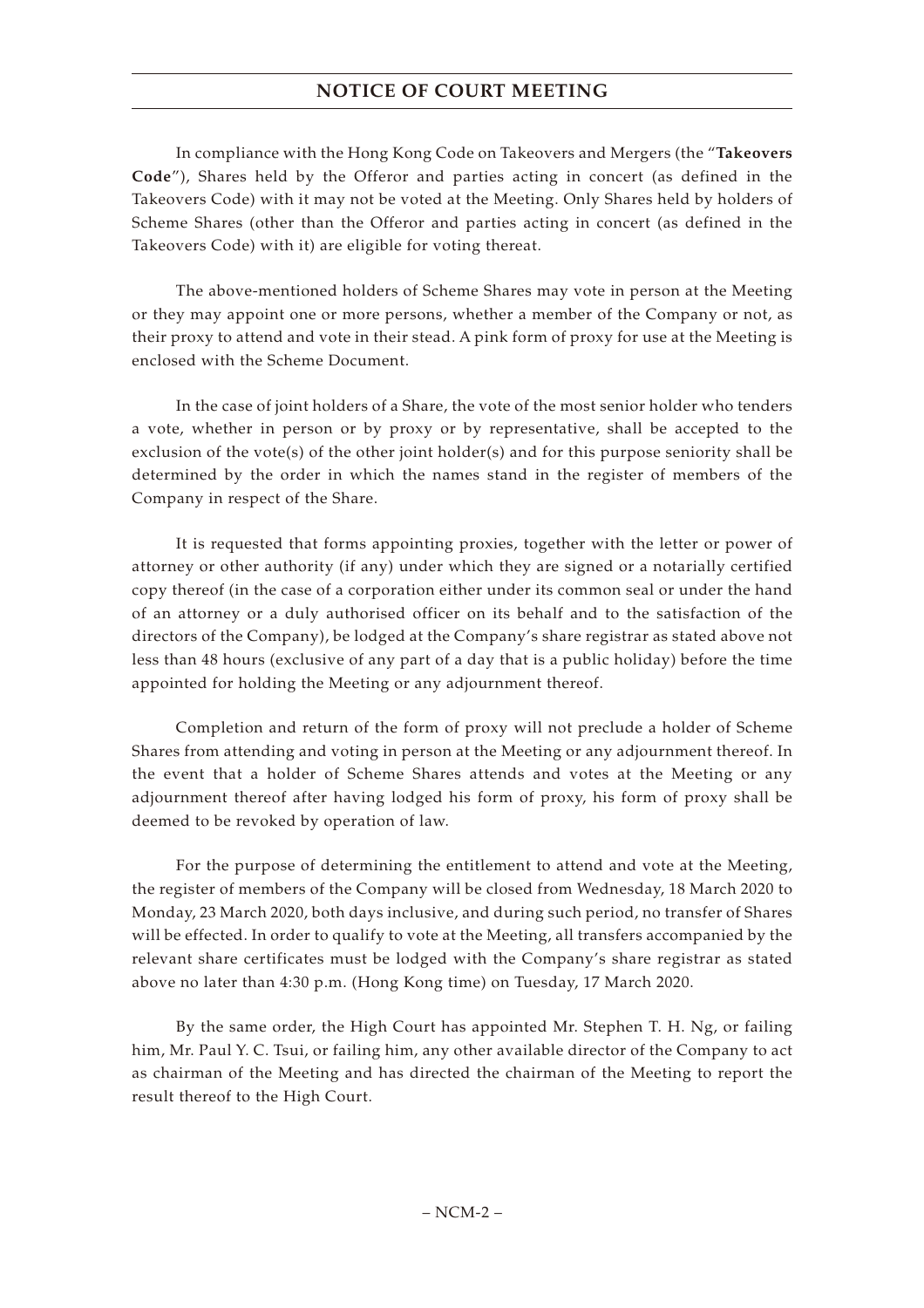# **NOTICE OF COURT MEETING**

The Scheme will be subject to the subsequent sanction of the High Court as set out in the Explanatory Statement contained in the Scheme Document.

Dated the 28th day of February 2020.

Deacons *Solicitors for the Company*

5th Floor Alexandra House 18 Chater Road Central, Hong Kong

*As at the date of this notice, the board of Directors of the Company comprises Mr. Stephen T. H. Ng and Mr. Paul Y. C. Tsui, together with three Independent Non-executive Directors, namely Mr. Antonio Chan, Mr. Eric K. K. Lo and Mr. T. Y. Ng.*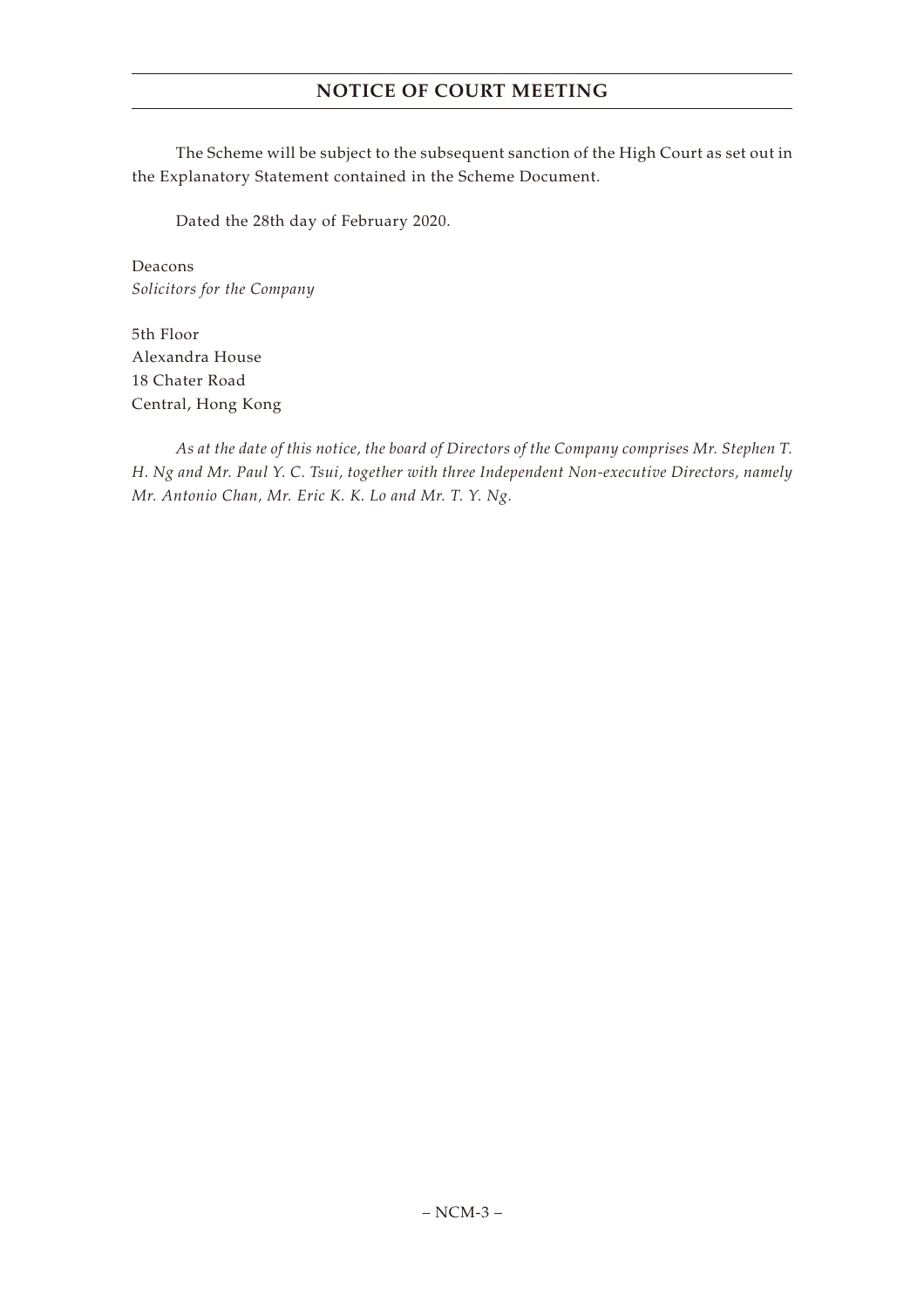# JOYCE **JOYCE BOUTIQUE GROUP LIMITED**

*(Incorporated in Hong Kong with limited liability)* **(Stock Code: 647)**

**NOTICE IS HEREBY GIVEN** that a general meeting (the "**General Meeting**") of Joyce Boutique Group Limited ("**the Company**" or the "**Company**") will be held at 10:30 a.m. (or if later immediately after the conclusion or adjournment of the meeting of the registered holders of the shares in the capital of the Company ("**Shares**") (other than those held by JoyBo International Limited and its subsidiaries) (the "**Scheme Shares**") convened at the direction of the High Court of the Hong Kong Special Administrative Region for the same day and place) on Monday, 23 March 2020 at Jade Room, 6th Floor, The Marco Polo Hongkong Hotel, 3 Canton Road, Kowloon, Hong Kong for the purpose of considering and, if thought fit, passing, the following as a special resolution:

#### **SPECIAL RESOLUTION**

### "**THAT:**

- (A) the scheme of arrangement dated 28 February 2020 (the "**Scheme**") between the Company and the holders of the Scheme Shares as at the Scheme Record Date (as defined in the Scheme), in the form of the print contained in the scheme document dated 28 February 2020 (the "**Scheme Document**") which has been produced to this Meeting and for the purpose of identification signed by the chairman of this Meeting, with any modification of or addition to it, or any condition, as may be approved or imposed by the High Court, be and is hereby approved;
- (B) for the purpose of giving effect to the Scheme, on the date on which the Scheme becomes effective in accordance with the Companies Ordinance (Chapter 622 of the Laws of Hong Kong) (the "**Effective Date**"):
	- (i) the share capital of the Company be reduced by cancelling and extinguishing the Scheme Shares;
	- (ii) subject to and forthwith upon such reduction of capital taking effect, the share capital of the Company be increased to its former amount by the creation of such number of new shares in the capital of the Company as is equal to the number of Scheme Shares cancelled and extinguished; and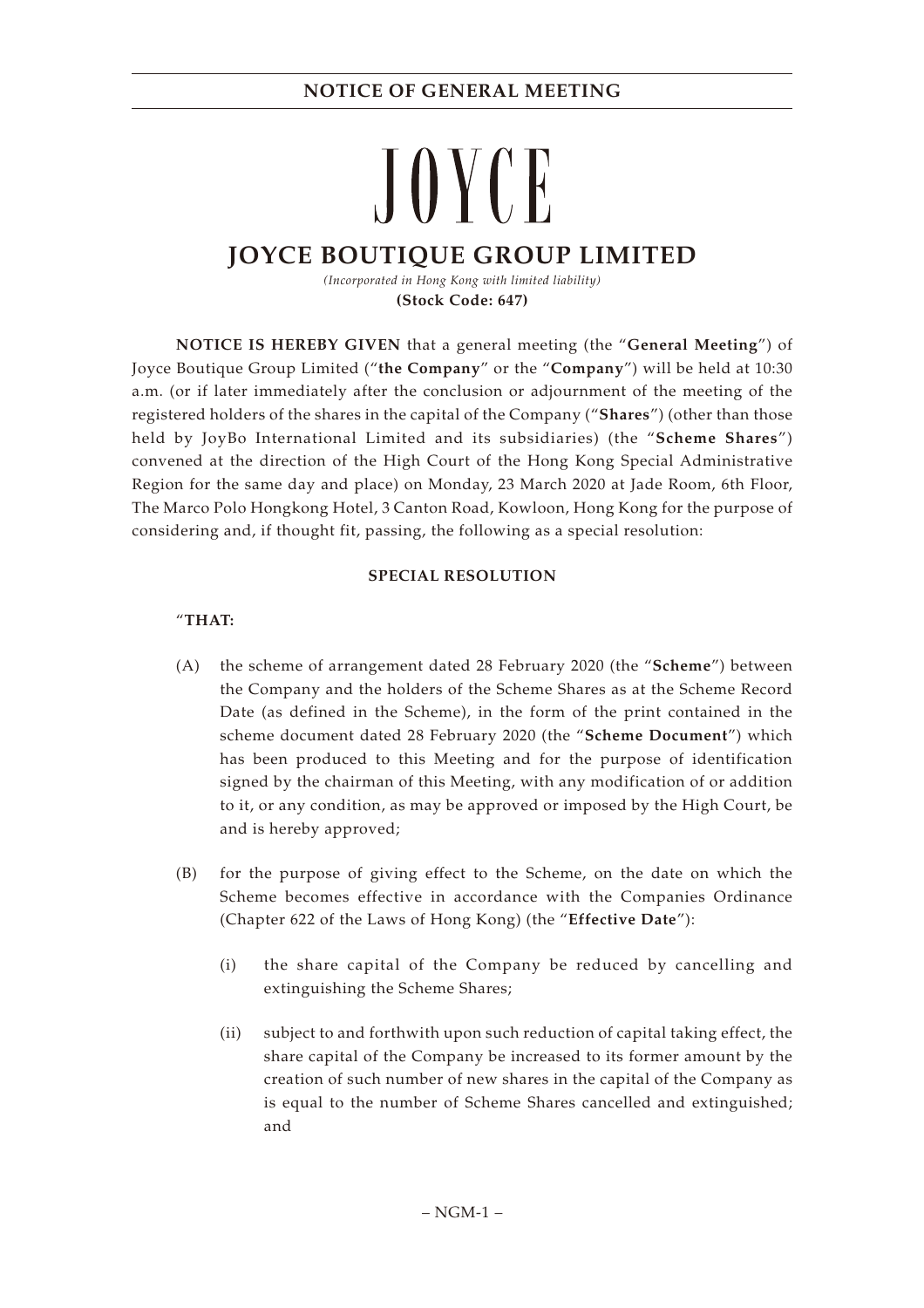# **NOTICE OF GENERAL MEETING**

- (iii) the Company shall apply the credit arising in its books of account as a result of the said reduction of capital in paying up in full the Shares to be created as aforesaid, which new Shares shall be allotted and issued, credited as fully paid, to JoyBo International Limited and the directors of the Company be and are hereby unconditionally authorised to allot and issue the same accordingly;
- (C) the listing of Shares on The Stock Exchange of Hong Kong Limited (the "**Stock Exchange**") be withdrawn, subject to the Scheme taking effect; and
- (D) the directors of the Company be and are hereby unconditionally authorised to do all acts and things considered by them to be necessary or desirable in connection with the implementation of the Scheme, including (without limitation) (i) the making of an application to the Stock Exchange for the withdrawal of the listing of Shares on the Stock Exchange, subject to the Scheme taking effect; (ii) the reduction of capital, (iii) the allotment and issue of the Shares referred to in paragraph B(iii) above and (iv) the giving, on behalf of the Company, of consent to any modification of, or addition to, the Scheme, which the High Court may see fit to impose and to do all other acts and things considered by them to be necessary or desirable in connection with the implementation of the Scheme."

By order of the board **Joyce Boutique Group Limited Kevin C. Y. Hui** *Company Secretary*

Hong Kong, 28 February 2020

*As at the date of this notice, the board of Directors of the Company comprises Mr. Stephen T. H. Ng and Mr. Paul Y. C. Tsui, together with three Independent Non-executive Directors, namely Mr. Antonio Chan, Mr. Eric K. K. Lo and Mr. T. Y. Ng.*

*Notes:*

- (i) Unless otherwise defined in this notice or the context otherwise requires, terms defined in the Scheme Document shall have the same meanings when used in this notice.
- (ii) At the General Meeting, the chairman of the General Meeting will put forward the above resolution to be voted on by way of poll.
- (iii) A white form of proxy for use at the General Meeting is enclosed with the Scheme Document.
- (iv) A member entitled to attend, speak and vote at the General Meeting is entitled to appoint another person, whether a member of the Company or not, as his/her proxy to attend, speak and vote instead of him/her. If more than one proxy is appointed, the number of Shares in respect of which each such proxy is so appointed must be specified in the relevant form of proxy.